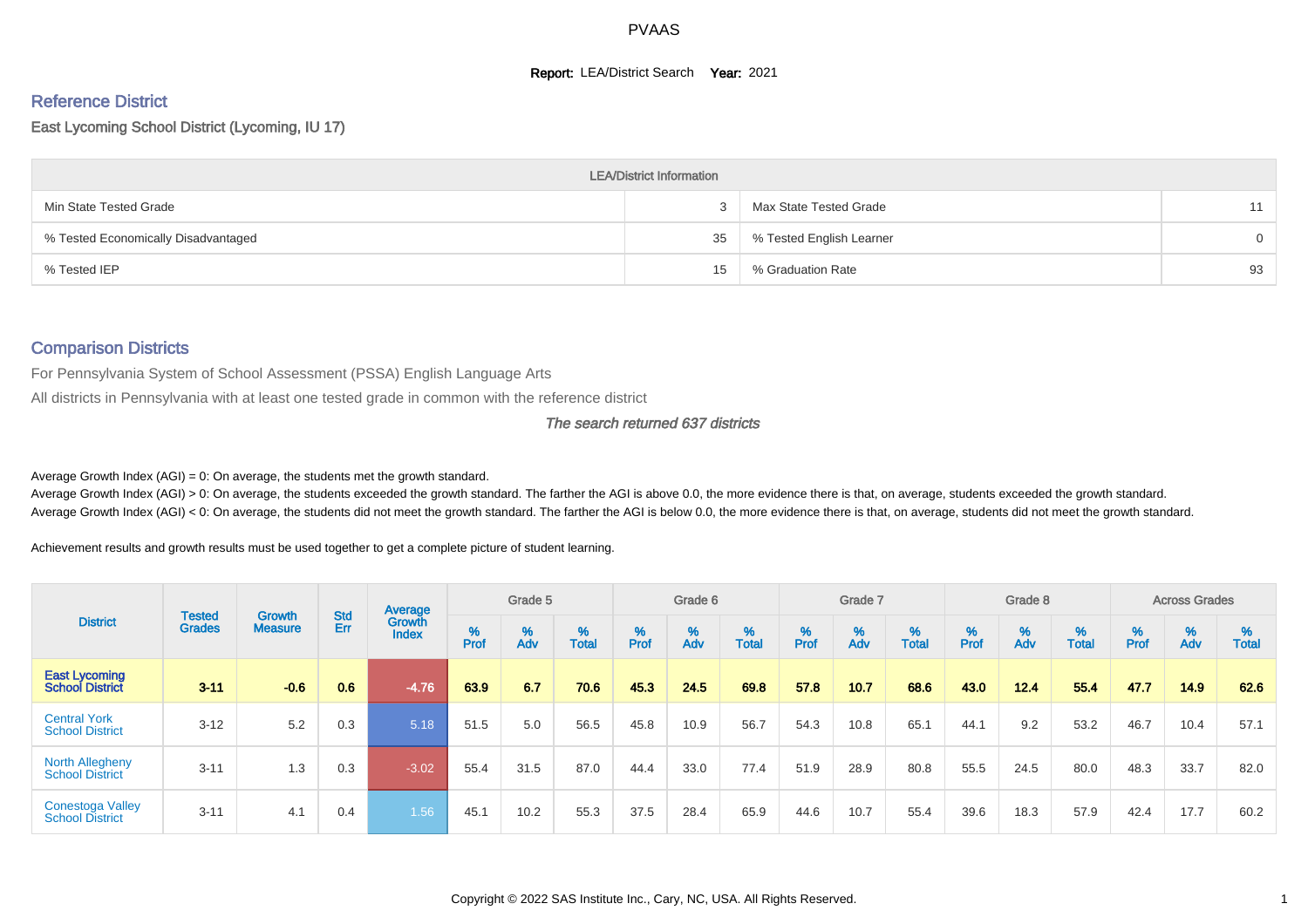|                                                                         | <b>Tested</b> | <b>Growth</b>  | <b>Std</b> | <b>Average</b>  |                  | Grade 5  |                   |                  | Grade 6  |                   |           | Grade 7  |                   |           | Grade 8  |                   |                  | <b>Across Grades</b> |                   |
|-------------------------------------------------------------------------|---------------|----------------|------------|-----------------|------------------|----------|-------------------|------------------|----------|-------------------|-----------|----------|-------------------|-----------|----------|-------------------|------------------|----------------------|-------------------|
| <b>District</b>                                                         | <b>Grades</b> | <b>Measure</b> | Err        | Growth<br>Index | %<br><b>Prof</b> | %<br>Adv | %<br><b>Total</b> | %<br><b>Prof</b> | %<br>Adv | %<br><b>Total</b> | %<br>Prof | %<br>Adv | %<br><b>Total</b> | %<br>Prof | %<br>Adv | %<br><b>Total</b> | %<br><b>Prof</b> | %<br>Adv             | %<br><b>Total</b> |
| <b>East Lycoming</b><br><b>School District</b>                          | $3 - 11$      | $-0.6$         | 0.6        | $-4.76$         | 63.9             | 6.7      | 70.6              | 45.3             | 24.5     | 69.8              | 57.8      | 10.7     | 68.6              | 43.0      | 12.4     | 55.4              | 47.7             | 14.9                 | 62.6              |
| <b>Spring-Ford Area</b><br>School District                              | $3 - 11$      | 2.9            | 0.3        | 4.35            | 62.0             | 13.4     | 75.4              | 51.9             | 27.2     | 79.1              | 52.7      | 21.3     | 74.0              | 52.4      | 21.8     | 74.2              | 51.9             | 24.7                 | 76.6              |
| <b>South Western</b><br><b>School District</b>                          | $3 - 12$      | 0.9            | 0.4        | $-4.30$         | 49.8             | 9.7      | 59.5              | 38.7             | 21.6     | 60.3              | 37.1      | 5.7      | 42.8              | 46.5      | 7.4      | 53.9              | 43.5             | 12.7                 | 56.2              |
| <b>Souderton Area</b><br><b>School District</b>                         | $3 - 11$      | $-0.1$         | 0.3        | $-5.82$         | 56.4             | 17.7     | 74.1              | 48.0             | 16.2     | 64.2              | 56.6      | 10.1     | 66.8              | 47.3      | 11.1     | 58.4              | 50.2             | 17.4                 | 67.7              |
| <b>North Penn School</b><br><b>District</b>                             | $3 - 11$      | 1.5            | 0.2        | $-4.25$         | 53.0             | 12.7     | 65.7              | 41.4             | 33.0     | 74.4              | 53.7      | 13.2     | 66.9              | 48.2      | 18.4     | 66.7              | 47.4             | 19.9                 | 67.3              |
| <b>Lower Merion</b><br><b>School District</b>                           | $3 - 11$      | 1.5            | 0.3        | $-0.93$         | 56.1             | 29.4     | 85.5              | 43.9             | 40.6     | 84.5              | 54.5      | 29.1     | 83.6              | 49.4      | 29.4     | 78.8              | 47.8             | 36.9                 | 84.6              |
| <b>Armstrong School</b><br><b>District</b>                              | $3 - 11$      | 3.2            | 0.3        | 2.49            | 46.0             | 6.3      | 52.3              | 44.4             | 17.4     | 61.8              | 48.7      | 8.8      | 57.5              | 45.3      | 11.5     | 56.8              | 45.4             | 12.6                 | 58.0              |
| <b>Upper Saint Clair</b><br><b>School District</b>                      | $3 - 11$      | 2.6            | 0.4        | $-1.04$         | 49.8             | 35.9     | 85.7              | 47.4             | 39.0     | 86.5              | 58.5      | 31.1     | 89.6              | 48.7      | 42.2     | 90.9              | 46.0             | 42.0                 | 88.0              |
| <b>Mifflin County</b><br><b>School District</b>                         | $3 - 11$      | 2.7            | 0.4        | 1.34            | 49.5             | 8.0      | 57.4              | 35.1             | 15.2     | 50.3              | 45.2      | 7.3      | 52.5              | 40.4      | 4.9      | 45.3              | 40.4             | 9.0                  | 49.4              |
| <b>Circle Of Seasons</b><br><b>Charter School</b>                       | $3 - 8$       | 11.4           | 1.3        | 3.16            | 65.7             | 11.4     | 77.1              | 50.0             | 20.0     | 70.0              | 44.4      | 19.4     | 63.9              |           |          |                   | 50.8             | 18.6                 | 69.5              |
| <b>Millcreek Township</b><br><b>School District</b>                     | $3 - 11$      | 2.0            | 0.3        | $-0.09$         | 49.1             | 17.2     | 66.3              | 43.6             | 22.3     | 66.0              | 46.9      | 17.3     | 64.2              | 44.9      | 17.2     | 62.1              | 45.8             | 19.9                 | 65.8              |
| <b>Saucon Valley</b><br><b>School District</b>                          | $3 - 11$      | 3.7            | 0.6        | $-0.12$         | 50.8             | 21.0     | 71.8              | 43.6             | 21.5     | 65.1              | 42.4      | 18.0     | 60.4              | 50.0      | 20.2     | 70.2              | 42.6             | 23.9                 | 66.5              |
| <b>Bedford Area</b><br><b>School District</b>                           | $3 - 11$      | 5.0            | 0.6        | 3.94            | 54.2             | 3.4      | 57.6              | 37.1             | 16.4     | 53.4              | 44.8      | 13.8     | 58.6              | 42.8      | 12.2     | 55.0              | 46.2             | 12.2                 | 58.4              |
| Wissahickon<br><b>School District</b>                                   | $3 - 10$      | 2.9            | 0.3        | 1.29            | 58.6             | 18.8     | 77.4              | 42.2             | 37.2     | 79.4              | 56.8      | 19.3     | 76.1              | 49.3      | 28.5     | 77.8              | 49.2             | 28.7                 | 77.9              |
| <b>Memphis Street</b><br>Academy Charter<br>School @ JP<br><b>Jones</b> | $5 - 8$       | 4.3            | 0.8        | $-0.02$         | 13.3             | 0.0      | 13.3              | 12.9             | 0.0      | 12.9              | 21.3      | 1.6      | 23.0              | 18.0      | 0.0      | 18.0              | 16.6             | 0.6                  | 17.2              |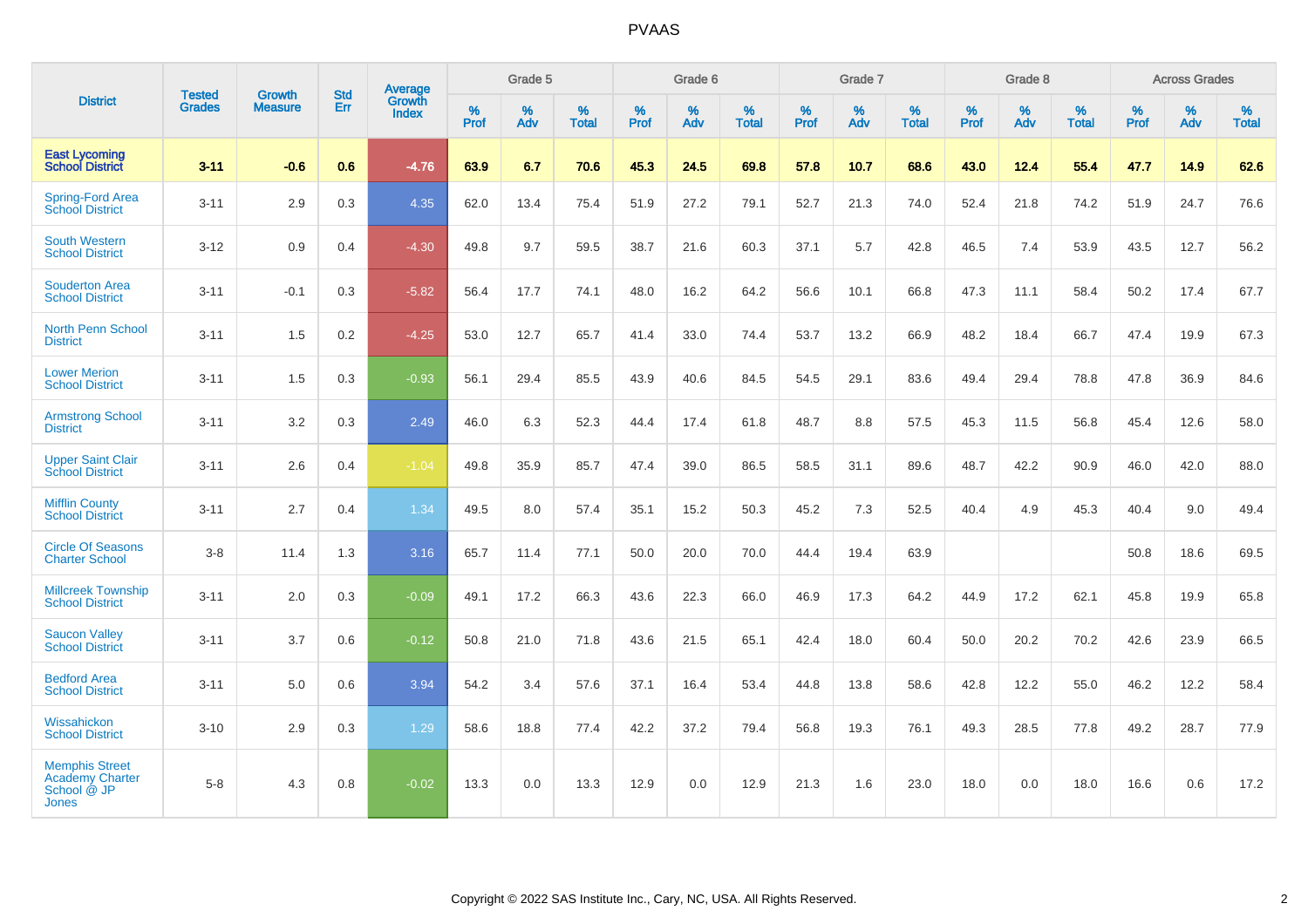|                                                                        | <b>Tested</b> | <b>Growth</b>  | <b>Std</b> | Average                       |           | Grade 5  |                   |           | Grade 6  |                   |           | Grade 7  |                   |           | Grade 8  |                   |           | <b>Across Grades</b> |                   |
|------------------------------------------------------------------------|---------------|----------------|------------|-------------------------------|-----------|----------|-------------------|-----------|----------|-------------------|-----------|----------|-------------------|-----------|----------|-------------------|-----------|----------------------|-------------------|
| <b>District</b>                                                        | <b>Grades</b> | <b>Measure</b> | Err        | <b>Growth</b><br><b>Index</b> | %<br>Prof | %<br>Adv | %<br><b>Total</b> | %<br>Prof | %<br>Adv | %<br><b>Total</b> | %<br>Prof | %<br>Adv | %<br><b>Total</b> | %<br>Prof | %<br>Adv | %<br><b>Total</b> | %<br>Prof | %<br>Adv             | %<br><b>Total</b> |
| <b>East Lycoming</b><br><b>School District</b>                         | $3 - 11$      | $-0.6$         | 0.6        | $-4.76$                       | 63.9      | 6.7      | 70.6              | 45.3      | 24.5     | 69.8              | 57.8      | 10.7     | 68.6              | 43.0      | 12.4     | 55.4              | 47.7      | 14.9                 | 62.6              |
| <b>South Fayette</b><br><b>Township School</b><br><b>District</b>      | $3 - 11$      | 1.9            | 0.4        | $-1.71$                       | 60.2      | 23.2     | 83.4              | 44.7      | 39.0     | 83.7              | 56.4      | 27.0     | 83.4              | 46.8      | 40.6     | 87.4              | 49.6      | 35.9                 | 85.4              |
| Canon-Mcmillan<br><b>School District</b>                               | $3 - 11$      | 2.0            | 0.3        | $-0.84$                       | 60.2      | 11.0     | 71.3              | 41.6      | 31.2     | 72.8              | 51.6      | 18.2     | 69.7              | 56.9      | 17.7     | 74.6              | 50.9      | 21.6                 | 72.5              |
| <b>Line Mountain</b><br><b>School District</b>                         | $3 - 11$      | 5.9            | 0.7        | 1.90                          | 43.9      | 13.6     | 57.6              | 43.1      | 23.6     | 66.7              | 48.0      | 21.4     | 69.4              | 43.7      | 11.3     | 54.9              | 43.0      | 17.5                 | 60.5              |
| <b>Littlestown Area</b><br><b>School District</b>                      | $3 - 11$      | 4.6            | 0.6        | 1.56                          | 49.6      | 3.5      | 53.1              | 50.8      | 15.6     | 66.4              | 37.0      | 7.4      | 44.4              | 55.6      | 6.4      | 61.9              | 45.7      | 9.8                  | 55.5              |
| <b>Bradford Area</b><br><b>School District</b>                         | $3 - 12$      | 3.9            | 0.5        | 2.51                          | 53.6      | 11.3     | 64.9              | 40.7      | 19.2     | 59.9              | 47.0      | 11.6     | 58.6              | 46.2      | 16.0     | 62.2              | 45.7      | 15.1                 | 60.8              |
| <b>Eastern York</b><br><b>School District</b>                          | $3 - 11$      | 3.8            | 0.5        | 0.25                          | 50.9      | 9.2      | 60.1              | 49.3      | 23.0     | 72.3              | 49.4      | 23.9     | 73.3              | 50.0      | 16.1     | 66.1              | 48.6      | 16.2                 | 64.8              |
| <b>South Eastern</b><br><b>School District</b>                         | $3 - 11$      | 2.3            | 0.5        | $-2.60$                       | 55.2      | 6.3      | 61.5              | 42.2      | 16.2     | 58.4              | 48.3      | 12.9     | 61.2              | 43.6      | 10.5     | 54.1              | 46.7      | 14.1                 | 60.8              |
| <b>Crawford Central</b><br><b>School District</b>                      | $3 - 11$      | 3.3            | 0.4        | 1.65                          | 48.1      | 4.2      | 52.3              | 37.2      | 13.2     | 50.4              | 40.0      | 13.1     | 53.1              | 42.5      | 12.0     | 54.5              | 40.4      | 10.5                 | 50.9              |
| <b>Folk Arts-Cultural</b><br><b>Treasures Charter</b><br><b>School</b> | $3 - 7$       | 7.1            | 1.0        | $-1.67$                       | 50.0      | 6.8      | 56.8              | 42.2      | 37.8     | 80.0              | 52.3      | 11.4     | 63.6              |           |          |                   | 46.5      | 14.6                 | 61.1              |
| <b>Upper Merion Area</b><br><b>School District</b>                     | $3 - 11$      | 3.6            | 0.5        | 0.70                          | 55.7      | 7.0      | 62.7              | 45.2      | 26.4     | 71.6              | 53.5      | 10.8     | 64.3              | 43.3      | 14.0     | 57.3              | 47.7      | 19.3                 | 67.0              |
| <b>Homer-Center</b><br><b>School District</b>                          | $3 - 11$      | 6.3            | 0.8        | 0.67                          | 57.1      | 1.6      | 58.7              | 47.7      | 13.6     | 61.4              | 48.0      | 8.2      | 56.2              | 50.8      | 14.9     | 65.7              | 45.3      | 11.7                 | 56.9              |
| <b>Exeter Township</b><br><b>School District</b>                       | $3 - 11$      | 3.1            | 0.4        | $-0.09$                       | 49.8      | 11.2     | 61.0              | 44.2      | 26.3     | 70.5              | 49.4      | 9.5      | 58.9              | 44.3      | 14.6     | 59.0              | 46.4      | 15.0                 | 61.4              |
| <b>Northern York</b><br><b>County School</b><br><b>District</b>        | $3 - 11$      | 0.6            | 0.4        | $-4.14$                       | 53.3      | 9.4      | 62.7              | 39.4      | 14.4     | 53.8              | 44.9      | 8.2      | 53.1              | 39.9      | 7.2      | 47.1              | 44.2      | 12.9                 | 57.1              |
| <b>Curwensville Area</b><br><b>School District</b>                     | $3 - 11$      | 4.2            | 0.8        | $-2.07$                       | 46.3      | 19.5     | 65.8              | 40.0      | 30.0     | 70.0              | 43.7      | 18.3     | 62.0              | 62.0      | 8.4      | 70.4              | 48.5      | 17.9                 | 66.4              |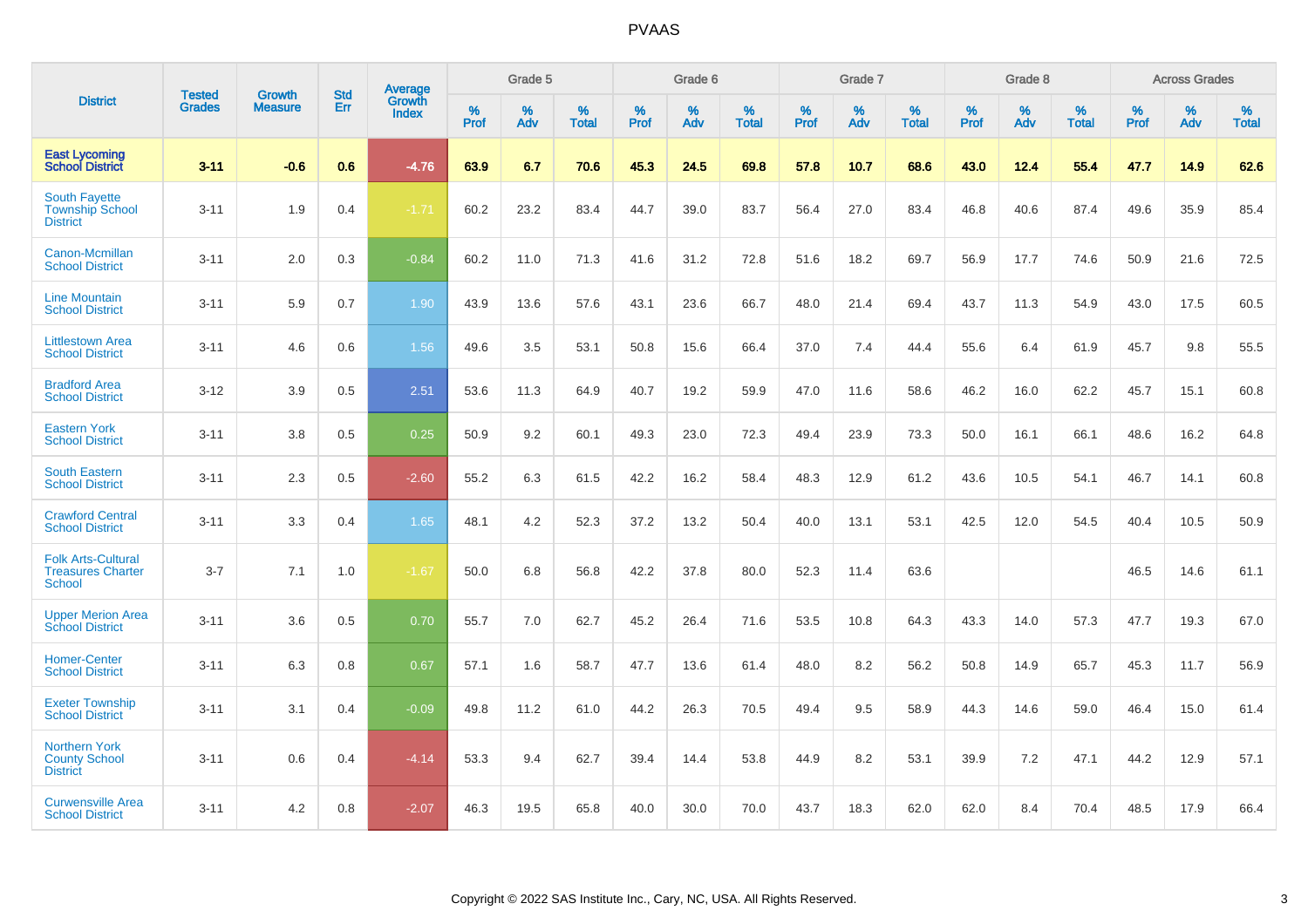|                                                              | <b>Tested</b> | <b>Growth</b>  | <b>Std</b> | <b>Average</b>         |           | Grade 5  |                   |           | Grade 6  |                   |           | Grade 7  |                   |           | Grade 8  |                   |           | <b>Across Grades</b> |                   |
|--------------------------------------------------------------|---------------|----------------|------------|------------------------|-----------|----------|-------------------|-----------|----------|-------------------|-----------|----------|-------------------|-----------|----------|-------------------|-----------|----------------------|-------------------|
| <b>District</b>                                              | <b>Grades</b> | <b>Measure</b> | Err        | Growth<br><b>Index</b> | %<br>Prof | %<br>Adv | %<br><b>Total</b> | %<br>Prof | %<br>Adv | %<br><b>Total</b> | %<br>Prof | %<br>Adv | %<br><b>Total</b> | %<br>Prof | %<br>Adv | %<br><b>Total</b> | %<br>Prof | %<br>Adv             | %<br><b>Total</b> |
| <b>East Lycoming</b><br><b>School District</b>               | $3 - 11$      | $-0.6$         | 0.6        | $-4.76$                | 63.9      | 6.7      | 70.6              | 45.3      | 24.5     | 69.8              | 57.8      | 10.7     | 68.6              | 43.0      | 12.4     | 55.4              | 47.7      | 14.9                 | 62.6              |
| <b>Glendale School</b><br><b>District</b>                    | $3 - 10$      | 3.8            | 0.9        | $-1.43$                | 50.0      | 12.5     | 62.5              | 40.7      | 24.1     | 64.8              | 44.6      | 20.0     | 64.6              | 44.9      | 14.3     | 59.2              | 47.2      | 15.2                 | 62.4              |
| <b>West Perry School</b><br><b>District</b>                  | $3 - 11$      | 3.7            | 0.5        | 1.36                   | 45.0      | 8.7      | 53.7              | 41.7      | 21.8     | 63.5              | 44.2      | 7.9      | 52.1              | 53.3      | 13.3     | 66.7              | 44.0      | 14.2                 | 58.2              |
| <b>Smethport Area</b><br><b>School District</b>              | $3 - 12$      | 6.2            | 0.8        | 2.05                   | 54.0      | 8.0      | 62.0              | 43.3      | 21.7     | 65.0              | 33.8      | 9.2      | 43.1              | 46.9      | 12.5     | 59.4              | 41.6      | 15.0                 | 56.6              |
| Downingtown Area<br><b>School District</b>                   | $3 - 11$      | $-0.3$         | 0.4        | $-6.66$                | 56.2      | 27.7     | 83.8              | 42.9      | 39.9     | 82.8              | 53.8      | 24.3     | 78.0              | 49.8      | 32.5     | 82.3              | 49.4      | 33.5                 | 82.9              |
| <b>State College Area</b><br><b>School District</b>          | $3 - 11$      | 1.7            | 0.4        | $-0.30$                | 58.6      | 18.2     | 76.8              | 47.1      | 26.1     | 73.2              | 62.2      | 15.2     | 77.4              | 47.5      | 16.5     | 64.0              | 50.8      | 22.8                 | 73.6              |
| New Hope-<br>Solebury School<br><b>District</b>              | $3 - 11$      | 2.7            | 0.6        | $-0.64$                | 63.4      | 11.8     | 75.3              | 46.1      | 25.5     | 71.6              | 50.0      | 22.9     | 72.9              | 60.2      | 25.9     | 86.1              | 51.8      | 23.2                 | 75.0              |
| <b>Montour School</b><br><b>District</b>                     | $3 - 11$      | 2.4            | 0.5        | $-2.17$                | 61.9      | 17.1     | 79.0              | 49.0      | 25.0     | 74.0              | 46.2      | 29.7     | 75.9              | 51.0      | 22.5     | 73.5              | 49.5      | 25.4                 | 74.9              |
| <b>Harrisburg City</b><br><b>School District</b>             | $3 - 11$      | 1.6            | 0.4        | $-3.71$                | 6.5       | 0.3      | 6.7               | 14.5      | 1.7      | 16.2              | 15.4      | 1.9      | 17.3              | 20.3      | 2.1      | 22.4              | 12.6      | 1.0                  | 13.6              |
| <b>Penncrest School</b><br><b>District</b>                   | $3 - 11$      | 2.8            | 0.5        | $-2.07$                | 37.4      | 10.6     | 48.0              | 39.5      | 19.2     | 58.7              | 38.5      | 6.5      | 45.0              | 35.0      | 10.2     | 45.2              | 39.6      | 11.2                 | 50.7              |
| <b>Central Dauphin</b><br><b>School District</b>             | $3 - 11$      | 1.6            | 0.2        | 0.79                   | 46.1      | 7.7      | 53.8              | 40.5      | 15.0     | 55.5              | 41.1      | 7.5      | 48.6              | 39.4      | 10.3     | 49.7              | 41.3      | 11.4                 | 52.8              |
| <b>Lewisburg Area</b><br><b>School District</b>              | $3 - 11$      | 4.0            | 0.6        | 2.23                   | 53.1      | 21.2     | 74.3              | 38.8      | 38.8     | 77.7              | 42.6      | 30.9     | 73.5              | 43.0      | 31.1     | 74.1              | 44.8      | 30.1                 | 74.9              |
| <b>Hempfield School</b><br><b>District</b>                   | $3 - 11$      | 2.2            | 0.3        | 1.72                   | 52.4      | 9.3      | 61.6              | 44.6      | 23.5     | 68.1              | 43.1      | 21.1     | 64.2              | 46.0      | 20.1     | 66.1              | 45.8      | 20.4                 | 66.2              |
| <b>Richard Allen</b><br>Preparatory<br><b>Charter School</b> | $5 - 8$       | 4.8            | 0.7        | 0.43                   | 9.3       | 0.0      | 9.3               | 16.1      | 0.0      | 16.1              | 16.7      | 1.8      | 18.5              | 19.1      | 1.8      | 20.9              | 16.4      | 1.1                  | 17.5              |
| <b>Radnor Township</b><br><b>School District</b>             | $3 - 12$      | 1.9            | 0.4        | 0.63                   | 54.7      | 29.0     | 83.7              | 53.9      | 37.8     | 91.7              | 48.0      | 32.3     | 80.3              | 51.4      | 36.7     | 88.1              | 49.6      | 36.7                 | 86.4              |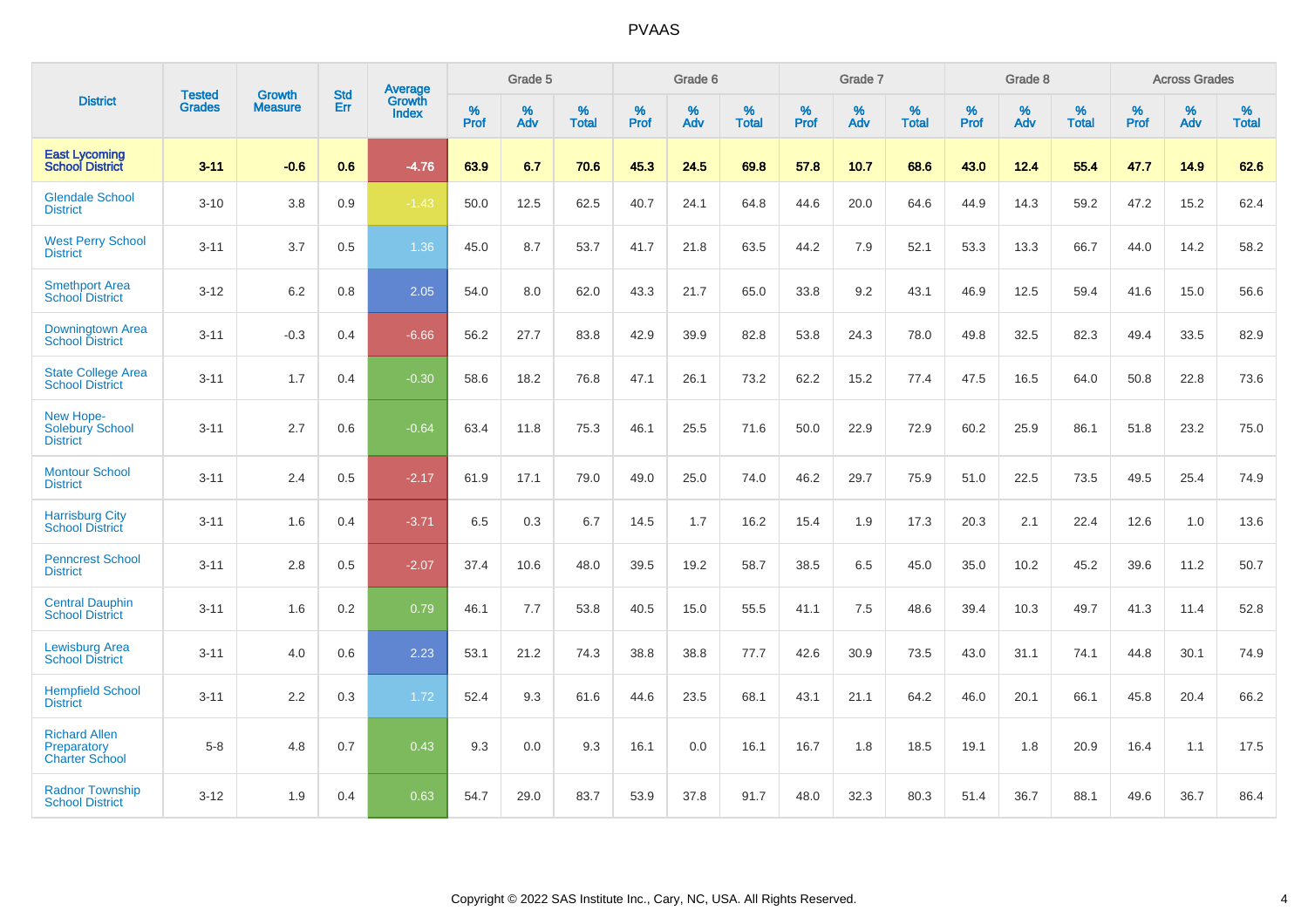|                                                                   |                                |                                 |                   | <b>Average</b>         |                  | Grade 5  |                   |           | Grade 6  |                   |           | Grade 7  |                   |           | Grade 8  |                   |           | <b>Across Grades</b> |                   |
|-------------------------------------------------------------------|--------------------------------|---------------------------------|-------------------|------------------------|------------------|----------|-------------------|-----------|----------|-------------------|-----------|----------|-------------------|-----------|----------|-------------------|-----------|----------------------|-------------------|
| <b>District</b>                                                   | <b>Tested</b><br><b>Grades</b> | <b>Growth</b><br><b>Measure</b> | <b>Std</b><br>Err | Growth<br><b>Index</b> | %<br><b>Prof</b> | %<br>Adv | %<br><b>Total</b> | %<br>Prof | %<br>Adv | %<br><b>Total</b> | %<br>Prof | %<br>Adv | %<br><b>Total</b> | %<br>Prof | %<br>Adv | %<br><b>Total</b> | %<br>Prof | %<br>Adv             | %<br><b>Total</b> |
| <b>East Lycoming</b><br><b>School District</b>                    | $3 - 11$                       | $-0.6$                          | 0.6               | $-4.76$                | 63.9             | 6.7      | 70.6              | 45.3      | 24.5     | 69.8              | 57.8      | 10.7     | 68.6              | 43.0      | 12.4     | 55.4              | 47.7      | 14.9                 | 62.6              |
| <b>Unionville-Chadds</b><br><b>Ford School</b><br><b>District</b> | $3 - 11$                       | 0.8                             | 0.4               | $-2.11$                | 61.2             | 24.6     | 85.8              | 48.8      | 36.0     | 84.8              | 54.4      | 26.8     | 81.2              | 45.3      | 38.9     | 84.2              | 48.0      | 37.1                 | 85.2              |
| <b>Universal Alcorn</b><br><b>Charter School</b>                  | $3-8$                          | 6.0                             | 0.9               | 1.47                   | 32.1             | 9.4      | 41.5              | 34.0      | 6.0      | 40.0              | 37.5      | 3.6      | 41.1              | 28.2      | 0.0      | 28.2              | 29.2      | 4.4                  | 33.6              |
| <b>Penns Valley Area</b><br><b>School District</b>                | $3 - 12$                       | 2.5                             | 0.6               | $-1.18$                | 56.1             | 8.2      | 64.3              | 41.8      | 33.0     | 74.8              | 45.7      | 1.9      | 47.6              | 35.8      | 8.5      | 44.3              | 44.5      | 13.0                 | 57.5              |
| <b>Southern Columbia</b><br><b>Area School</b><br><b>District</b> | $3 - 11$                       | 1.6                             | 0.7               | $-4.85$                | 56.2             | 5.5      | 61.6              | 46.9      | 25.0     | 71.9              | 51.5      | 14.8     | 66.3              | 39.4      | 11.7     | 51.1              | 47.9      | 16.1                 | 64.0              |
| Southern Lehigh<br><b>School District</b>                         | $3 - 11$                       | 0.9                             | 0.5               | $-4.48$                | 57.9             | 13.1     | 71.0              | 37.4      | 44.8     | 82.2              | 55.9      | 17.4     | 73.2              | 56.4      | 16.7     | 73.1              | 51.9      | 24.2                 | 76.1              |
| <b>Ephrata Area</b><br><b>School District</b>                     | $3 - 11$                       | $-0.2$                          | 0.4               | $-2.91$                | 50.5             | 10.3     | 60.8              | 47.6      | 12.7     | 60.4              | 40.8      | 5.2      | 46.0              | 39.2      | 7.3      | 46.5              | 45.1      | 12.6                 | 57.6              |
| <b>Moshannon Valley</b><br><b>School District</b>                 | $3 - 10$                       | 5.6                             | 0.8               | 2.17                   | 51.1             | 2.1      | 53.2              | 24.1      | 22.2     | 46.3              | 45.2      | 1.6      | 46.8              | 41.8      | 6.0      | 47.8              | 39.6      | 7.8                  | 47.4              |
| Philadelphia<br><b>Academy Charter</b><br><b>School</b>           | $3 - 11$                       | 1.9                             | 0.8               | $-1.74$                | 42.3             | 9.0      | 51.3              | 48.0      | 28.6     | 76.6              | 51.5      | 19.1     | 70.6              | 42.6      | 16.7     | 59.3              | 45.5      | 14.9                 | 60.4              |
| <b>Bangor Area</b><br><b>School District</b>                      | $3 - 12$                       | 3.3                             | 0.5               | 1.42                   | 38.6             | 14.4     | 52.9              | 45.3      | 16.7     | 62.0              | 47.3      | 9.5      | 56.8              | 43.3      | 8.0      | 51.3              | 44.8      | 13.6                 | 58.4              |
| <b>Solanco School</b><br><b>District</b>                          | $3 - 11$                       | 2.8                             | 0.4               | 2.25                   | 47.3             | 9.0      | 56.2              | 52.1      | 16.9     | 69.0              | 37.0      | 14.8     | 51.7              | 40.8      | 15.0     | 55.9              | 43.0      | 14.5                 | 57.5              |
| <b>Mifflinburg Area</b><br><b>School District</b>                 | $3 - 11$                       | 1.9                             | 0.6               | $-2.04$                | 60.8             | 8.0      | 68.8              | 47.8      | 20.7     | 68.5              | 47.1      | 5.8      | 52.9              | 53.8      | 8.6      | 62.5              | 49.7      | 13.0                 | 62.7              |
| <b>Bear Creek</b><br>Community<br><b>Charter School</b>           | $3 - 8$                        | 5.5                             | 0.9               | 2.26                   | 51.9             | 7.7      | 59.6              | 47.1      | 19.6     | 66.7              | 42.3      | 7.7      | 50.0              | 34.7      | 10.2     | 44.9              | 45.2      | 12.1                 | 57.4              |
| <b>Fox Chapel Area</b><br><b>School District</b>                  | $3 - 11$                       | 1.0                             | 0.4               | $-5.04$                | 54.0             | 36.5     | 90.5              | 34.8      | 51.8     | 86.6              | 50.0      | 27.0     | 77.0              | 52.9      | 31.4     | 84.3              | 42.6      | 42.9                 | 85.5              |
| Philadelphia<br><b>Performing Arts</b><br><b>Charter School</b>   | $3-9$                          | 4.0                             | 0.8               | $-1.81$                | 42.9             | 9.1      | 52.0              | 54.6      | 18.2     | 72.7              | 52.9      | 20.7     | 73.6              | 58.8      | 11.8     | 70.6              | 50.6      | 15.6                 | 66.2              |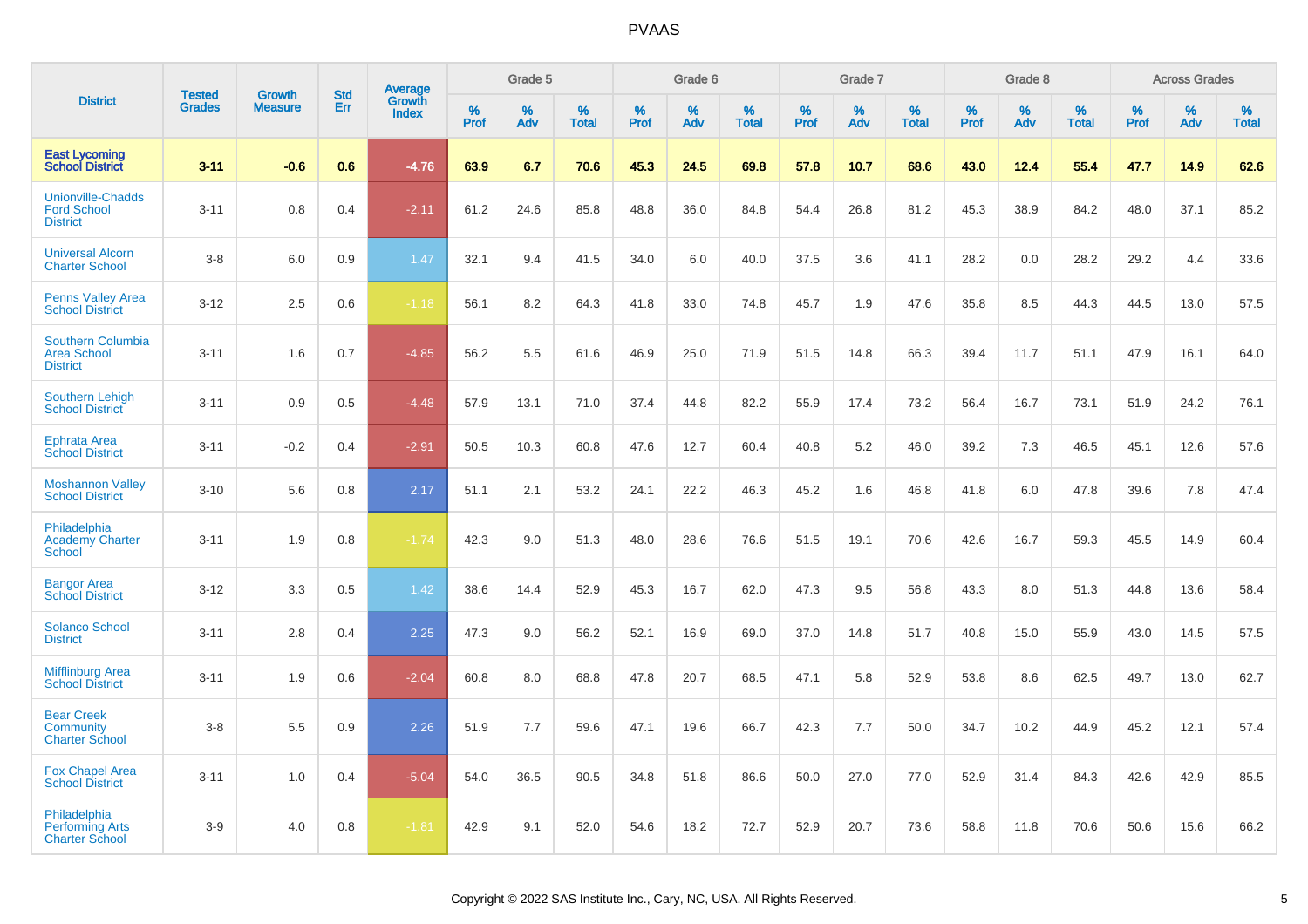|                                                      | <b>Tested</b> | <b>Growth</b>  | <b>Std</b> | Average                |              | Grade 5  |                      |                  | Grade 6  |                      |              | Grade 7  |                      |              | Grade 8  |                   |                     | <b>Across Grades</b> |                      |
|------------------------------------------------------|---------------|----------------|------------|------------------------|--------------|----------|----------------------|------------------|----------|----------------------|--------------|----------|----------------------|--------------|----------|-------------------|---------------------|----------------------|----------------------|
| <b>District</b>                                      | <b>Grades</b> | <b>Measure</b> | Err        | Growth<br><b>Index</b> | $\%$<br>Prof | %<br>Adv | $\%$<br><b>Total</b> | %<br><b>Prof</b> | %<br>Adv | $\%$<br><b>Total</b> | $\%$<br>Prof | %<br>Adv | $\%$<br><b>Total</b> | $\%$<br>Prof | %<br>Adv | %<br><b>Total</b> | $\%$<br><b>Prof</b> | %<br>Adv             | $\%$<br><b>Total</b> |
| <b>East Lycoming</b><br><b>School District</b>       | $3 - 11$      | $-0.6$         | 0.6        | $-4.76$                | 63.9         | 6.7      | 70.6                 | 45.3             | 24.5     | 69.8                 | 57.8         | 10.7     | 68.6                 | 43.0         | 12.4     | 55.4              | 47.7                | 14.9                 | 62.6                 |
| <b>Universal Institute</b><br><b>Charter School</b>  | $3-8$         | 2.4            | 0.7        | $-1.60$                | 20.3         | 0.0      | 20.3                 | 21.9             | 1.4      | 23.3                 | 28.6         | 0.0      | 28.6                 | 35.2         | 3.4      | 38.6              | 26.8                | 1.5                  | 28.3                 |
| <b>Warwick School</b><br><b>District</b>             | $3 - 11$      | 0.0            | 0.4        | $-4.21$                | 49.6         | 5.9      | 55.6                 | 39.4             | 26.3     | 65.7                 | 46.2         | 8.0      | 54.2                 | 50.3         | 9.6      | 59.9              | 45.6                | 12.6                 | 58.2                 |
| <b>Central Columbia</b><br><b>School District</b>    | $3 - 12$      | 3.0            | 0.5        | 0.57                   | 58.7         | 17.3     | 76.0                 | 32.1             | 33.6     | 65.7                 | 56.3         | 16.9     | 73.2                 | 53.8         | 24.1     | 77.9              | 48.9                | 24.7                 | 73.6                 |
| <b>Dubois Area</b><br><b>School District</b>         | $3 - 11$      | $-0.6$         | 0.4        | $-4.44$                | 47.0         | 5.7      | 52.6                 | 39.4             | 17.4     | 56.8                 | 43.4         | 8.5      | 51.8                 | 36.6         | 8.8      | 45.4              | 42.2                | 13.1                 | 55.3                 |
| <b>Hermitage School</b><br><b>District</b>           | $3 - 12$      | 2.9            | 0.5        | 0.15                   | 52.9         | 7.9      | 60.7                 | 33.3             | 40.3     | 73.6                 | 50.4         | 24.5     | 74.8                 | 51.0         | 19.3     | 70.3              | 47.0                | 22.0                 | 69.0                 |
| <b>Chester</b><br>Community<br><b>Charter School</b> | $3-8$         | 3.8            | 0.6        | 1.83                   | 15.7         | 0.8      | 16.4                 | 11.9             | 1.8      | 13.8                 | 15.2         | 1.0      | 16.2                 | 14.8         | 0.0      | 14.8              | 13.2                | 0.7                  | 13.9                 |
| <b>Ad Prima Charter</b><br><b>School</b>             | $3-8$         | 2.7            | 0.8        | $-2.46$                | 25.9         | 1.8      | 27.8                 | 34.7             | 16.3     | 51.0                 | 36.1         | 3.3      | 39.3                 | 27.4         | 4.8      | 32.3              | 33.2                | 4.8                  | 38.1                 |
| <b>Juniata County</b><br><b>School District</b>      | $3 - 12$      | 2.7            | 0.5        | 1.00                   | 42.6         | 3.0      | 45.6                 | 31.9             | 6.2      | 38.1                 | 36.6         | 5.5      | 42.1                 | 36.5         | 8.4      | 44.9              | 36.0                | 7.7                  | 43.7                 |
| <b>Greencastle-Antrim</b><br><b>School District</b>  | $3 - 11$      | 2.7            | 0.4        | 1.86                   | 46.3         | 16.4     | 62.7                 | 41.0             | 28.2     | 69.2                 | 45.4         | 20.7     | 66.1                 | 51.7         | 14.7     | 66.4              | 44.6                | 20.8                 | 65.4                 |
| <b>Athens Area</b><br><b>School District</b>         | $3 - 11$      | 3.5            | 0.6        | 0.71                   | 57.1         | 10.7     | 67.9                 | 39.6             | 18.7     | 58.2                 | 56.9         | 5.1      | 62.0                 | 45.3         | 7.2      | 52.5              | 45.8                | 12.8                 | 58.6                 |
| <b>Jersey Shore Area</b><br><b>School District</b>   | $3 - 11$      | 1.7            | 0.5        | $-5.21$                | 47.6         | 8.3      | 56.0                 | 45.6             | 24.8     | 70.4                 | 46.3         | 8.0      | 54.3                 | 39.6         | 7.7      | 47.2              | 45.3                | 13.4                 | 58.7                 |
| <b>Penn Manor</b><br><b>School District</b>          | $3 - 11$      | 2.1            | 0.3        | 0.82                   | 53.4         | 10.5     | 63.8                 | 46.5             | 23.0     | 69.5                 | 48.2         | 16.2     | 64.4                 | 43.7         | 15.4     | 59.1              | 46.8                | 18.7                 | 65.6                 |
| <b>Brockway Area</b><br><b>School District</b>       | $3 - 11$      | 4.2            | 0.7        | 1.96                   | 61.5         | 14.1     | 75.6                 | 40.6             | 34.8     | 75.4                 | 44.4         | 9.9      | 54.3                 | 50.0         | 9.7      | 59.7              | 46.6                | 17.4                 | 64.0                 |
| <b>Warrior Run</b><br><b>School District</b>         | $3 - 11$      | 2.6            | 0.6        | $-2.96$                | 48.0         | 6.5      | 54.6                 | 42.2             | 19.3     | 61.5                 | 46.3         | 15.7     | 62.0                 | 42.2         | 10.0     | 52.2              | 43.0                | 12.6                 | 55.6                 |
| <b>Richland School</b><br><b>District</b>            | $3 - 11$      | 3.6            | 0.6        | $-0.07$                | 51.5         | 18.4     | 69.9                 | 54.7             | 20.0     | 74.7                 | 51.6         | 14.1     | 65.6                 | 53.8         | 15.1     | 68.9              | 51.0                | 18.8                 | 69.8                 |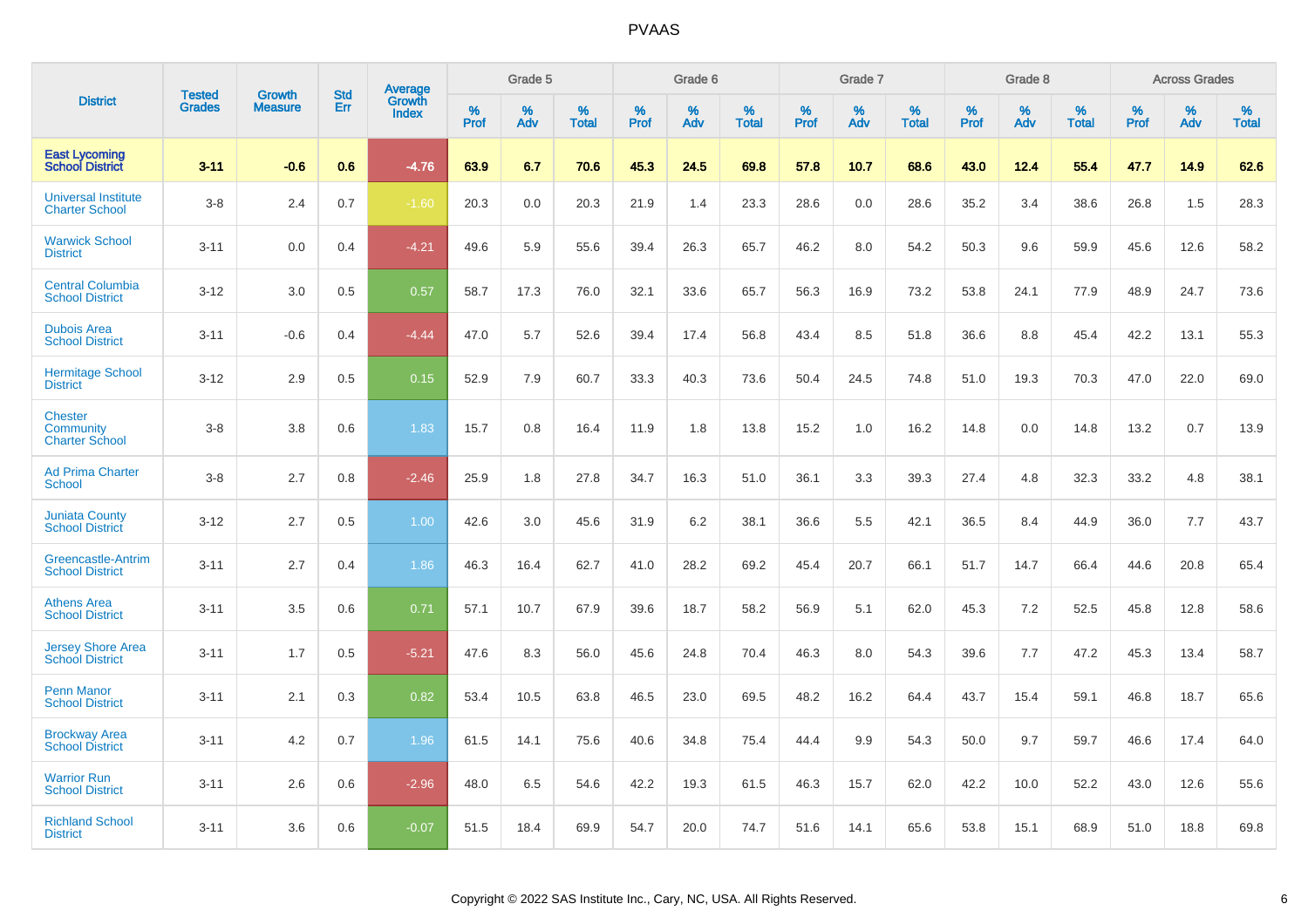|                                                  |                                | <b>Growth</b>  | <b>Std</b> | <b>Average</b>         |           | Grade 5  |                   |           | Grade 6  |                   |           | Grade 7  |                   |           | Grade 8  |                   |           | <b>Across Grades</b> |                   |
|--------------------------------------------------|--------------------------------|----------------|------------|------------------------|-----------|----------|-------------------|-----------|----------|-------------------|-----------|----------|-------------------|-----------|----------|-------------------|-----------|----------------------|-------------------|
| <b>District</b>                                  | <b>Tested</b><br><b>Grades</b> | <b>Measure</b> | Err        | Growth<br><b>Index</b> | %<br>Prof | %<br>Adv | %<br><b>Total</b> | %<br>Prof | %<br>Adv | %<br><b>Total</b> | %<br>Prof | %<br>Adv | %<br><b>Total</b> | %<br>Prof | %<br>Adv | %<br><b>Total</b> | %<br>Prof | %<br>Adv             | %<br><b>Total</b> |
| <b>East Lycoming</b><br><b>School District</b>   | $3 - 11$                       | $-0.6$         | 0.6        | $-4.76$                | 63.9      | 6.7      | 70.6              | 45.3      | 24.5     | 69.8              | 57.8      | 10.7     | 68.6              | 43.0      | 12.4     | 55.4              | 47.7      | 14.9                 | 62.6              |
| <b>Sayre Area School</b><br><b>District</b>      | $3 - 11$                       | 4.2            | 0.8        | $-2.23$                | 32.8      | 4.9      | 37.7              | 51.8      | 19.8     | 71.6              | 47.6      | 8.3      | 56.0              | 39.0      | 4.9      | 43.9              | 44.6      | 10.7                 | 55.4              |
| <b>Derry Township</b><br><b>School District</b>  | $3 - 10$                       | $-1.3$         | 1.3        | $-4.40$                | 57.1      | 20.9     | 78.0              | 38.2      | 44.1     | 82.4              | 66.7      | 20.8     | 87.5              | 46.7      | 53.3     | 100.0             | 49.1      | 29.0                 | 78.2              |
| Huntingdon Area<br>School District               | $3 - 11$                       | 1.8            | 0.6        | $-3.99$                | 41.6      | 3.5      | 45.1              | 33.0      | 11.9     | 44.9              | 34.5      | 7.9      | 42.4              | 34.9      | 7.1      | 42.1              | 37.2      | 10.0                 | 47.2              |
| <b>Gettysburg Area</b><br><b>School District</b> | $3 - 11$                       | 2.5            | 0.4        | 1.99                   | 52.6      | 9.8      | 62.3              | 42.6      | 22.5     | 65.1              | 48.1      | 11.6     | 59.7              | 44.9      | 10.3     | 55.1              | 45.0      | 16.0                 | 61.0              |
| <b>Carlisle Area</b><br><b>School District</b>   | $3 - 11$                       | 1.8            | 0.4        | $-1.81$                | 40.6      | 13.9     | 54.4              | 38.1      | 20.2     | 58.2              | 42.0      | 13.0     | 55.0              | 42.1      | 10.7     | 52.8              | 40.4      | 15.3                 | 55.7              |
| <b>Wayne Highlands</b><br><b>School District</b> | $3 - 11$                       | 2.9            | 0.5        | 1.22                   | 54.3      | 11.4     | 65.7              | 49.3      | 20.3     | 69.6              | 46.4      | 19.6     | 66.1              | 49.7      | 14.1     | 63.8              | 47.2      | 17.9                 | 65.1              |
| <b>Milton Area School</b><br><b>District</b>     | $3 - 11$                       | 3.2            | 0.6        | 0.69                   | 51.7      | 5.8      | 57.5              | 40.3      | 12.4     | 52.7              | 48.9      | 13.3     | 62.2              | 40.9      | 16.5     | 57.5              | 42.3      | 13.0                 | 55.3              |
| <b>Northern Tioga</b><br><b>School District</b>  | $3 - 12$                       | 3.0            | 0.5        | 1.88                   | 45.2      | 2.6      | 47.7              | 48.2      | 9.8      | 58.0              | 41.7      | 7.0      | 48.7              | 51.2      | 8.4      | 59.5              | 44.8      | 9.6                  | 54.4              |
| <b>Greenwood School</b><br><b>District</b>       | $3 - 11$                       | 4.5            | 0.8        | $-0.83$                | 51.5      | 3.0      | 54.6              | 45.3      | 28.3     | 73.6              | 43.6      | 9.1      | 52.7              | 51.8      | 31.5     | 83.3              | 47.9      | 19.4                 | 67.3              |
| John B. Stetson<br><b>Charter School</b>         | $5 - 8$                        | 3.5            | 0.6        | 1.73                   | 4.5       | 0.0      | 4.5               | 6.4       | 0.0      | 6.4               | 10.2      | 0.0      | 10.2              | 10.5      | 1.6      | 12.1              | 8.5       | 0.5                  | 8.9               |
| <b>Beaver Area</b><br><b>School District</b>     | $3 - 10$                       | $-1.0$         | 0.6        | $-4.92$                | 56.2      | 21.5     | 77.7              | 40.0      | 48.3     | 88.3              | 65.5      | 12.9     | 78.4              | 53.6      | 16.1     | 69.6              | 50.4      | 29.6                 | 79.9              |
| <b>Upper Dublin</b><br><b>School District</b>    | $3 - 12$                       | 2.0            | 0.4        | $-0.38$                | 62.0      | 16.3     | 78.3              | 45.4      | 34.4     | 79.8              | 59.5      | 20.0     | 79.5              | 55.3      | 21.9     | 77.2              | 51.4      | 27.8                 | 79.3              |
| <b>Red Lion Area</b><br><b>School District</b>   | $3 - 11$                       | 0.6            | 0.4        | $-3.42$                | 46.1      | 2.7      | 48.8              | 38.1      | 15.8     | 54.0              | 41.4      | 10.4     | 51.9              | 38.8      | 7.5      | 46.3              | 40.6      | 9.4                  | 50.0              |
| <b>Twin Valley School</b><br><b>District</b>     | $3 - 12$                       | 2.3            | 0.5        | $-1.85$                | 50.9      | 8.9      | 59.8              | 41.4      | 26.0     | 67.3              | 39.6      | 19.3     | 58.9              | 54.2      | 16.1     | 70.2              | 45.6      | 20.6                 | 66.2              |
| <b>Midd-West School</b><br><b>District</b>       | $3 - 11$                       | 1.2            | 0.6        | $-2.83$                | 52.2      | 3.0      | 55.2              | 42.5      | 9.7      | 52.2              | 51.0      | 5.1      | 56.1              | 48.8      | 8.0      | 56.8              | 46.3      | 8.6                  | 55.0              |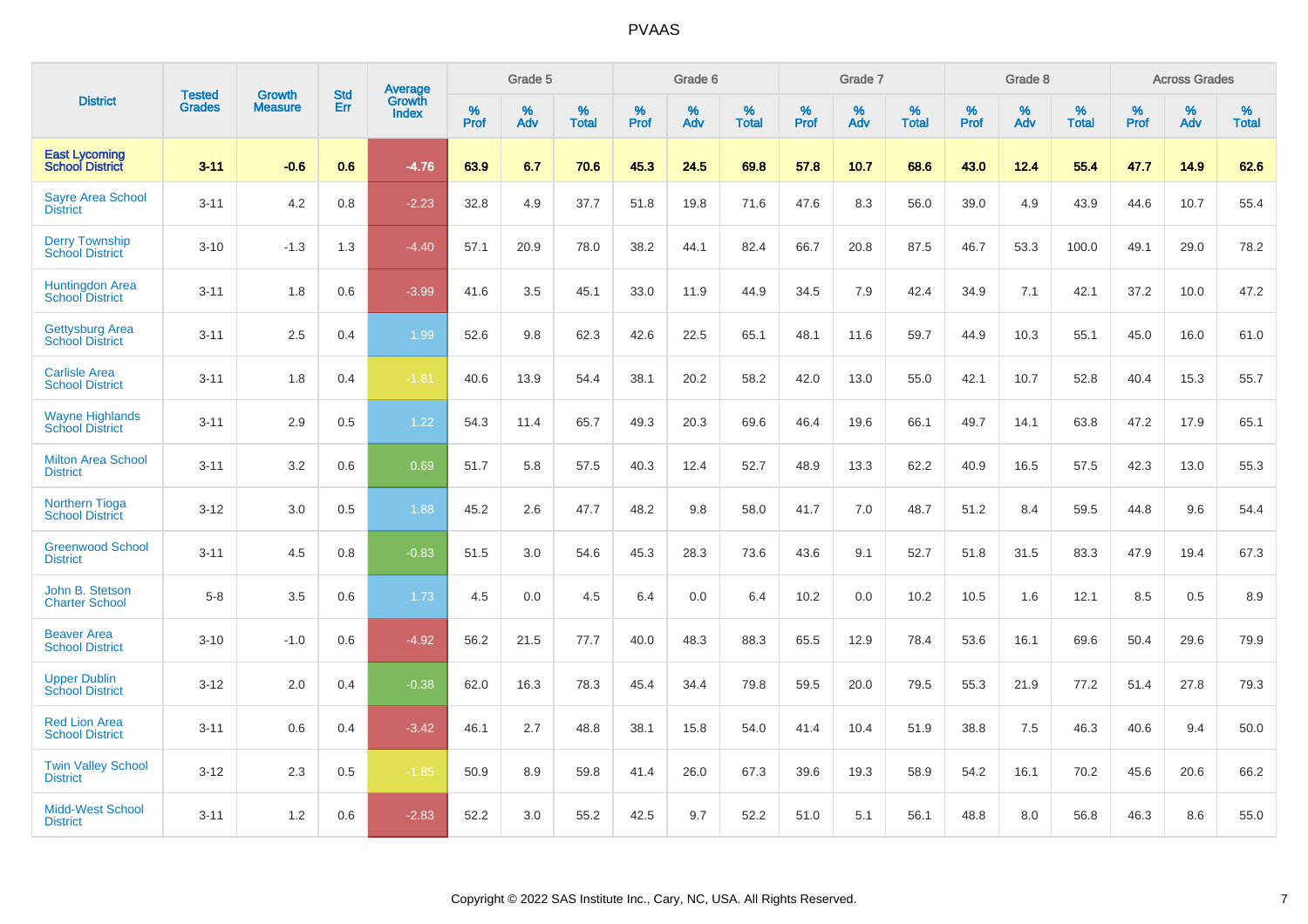|                                                                   | <b>Tested</b> | <b>Growth</b>  | <b>Std</b> | Average                |              | Grade 5  |                   |              | Grade 6  |                   |              | Grade 7  |                   |              | Grade 8  |                   |           | <b>Across Grades</b> |                   |
|-------------------------------------------------------------------|---------------|----------------|------------|------------------------|--------------|----------|-------------------|--------------|----------|-------------------|--------------|----------|-------------------|--------------|----------|-------------------|-----------|----------------------|-------------------|
| <b>District</b>                                                   | <b>Grades</b> | <b>Measure</b> | Err        | Growth<br><b>Index</b> | $\%$<br>Prof | %<br>Adv | %<br><b>Total</b> | $\%$<br>Prof | %<br>Adv | %<br><b>Total</b> | $\%$<br>Prof | %<br>Adv | %<br><b>Total</b> | $\%$<br>Prof | %<br>Adv | %<br><b>Total</b> | %<br>Prof | %<br>Adv             | %<br><b>Total</b> |
| <b>East Lycoming</b><br><b>School District</b>                    | $3 - 11$      | $-0.6$         | 0.6        | $-4.76$                | 63.9         | 6.7      | 70.6              | 45.3         | 24.5     | 69.8              | 57.8         | 10.7     | 68.6              | 43.0         | 12.4     | 55.4              | 47.7      | 14.9                 | 62.6              |
| <b>Upper Perkiomen</b><br><b>School District</b>                  | $3 - 11$      | 0.7            | 0.4        | $-1.43$                | 50.2         | 3.0      | 53.2              | 45.7         | 12.0     | 57.7              | 48.7         | 11.5     | 60.2              | 46.0         | 12.4     | 58.4              | 45.9      | 9.5                  | 55.3              |
| <b>Butler Area School</b><br><b>District</b>                      | $3 - 11$      | 0.3            | 0.3        | $-4.92$                | 49.8         | 12.2     | 61.9              | 43.8         | 18.2     | 62.0              | 44.4         | 9.3      | 53.8              | 47.9         | 8.0      | 55.9              | 46.0      | 14.0                 | 60.0              |
| <b>West Allegheny</b><br><b>School District</b>                   | $3 - 12$      | 0.3            | 0.4        | $-4.74$                | 60.9         | 19.8     | 80.6              | 44.4         | 28.3     | 72.6              | 56.6         | 17.0     | 73.6              | 50.7         | 12.1     | 62.8              | 50.7      | 26.1                 | 76.8              |
| <b>Bucks County</b><br><b>Montessori Charter</b><br><b>School</b> | $3-6$         | 10.3           | 1.9        | 3.15                   | 64.5         | 19.4     | 83.9              | 35.7         | 57.1     | 92.9              |              |          |                   |              |          |                   | 51.1      | 35.1                 | 86.2              |
| <b>Wyalusing Area</b><br><b>School District</b>                   | $3 - 12$      | 1.0            | 0.7        | $-4.53$                | 36.1         | 2.4      | 38.6              | 43.1         | 13.7     | 56.9              | 43.5         | 12.0     | 55.4              | 36.8         | 3.8      | 40.6              | 39.8      | 9.9                  | 49.6              |
| <b>Millville Area</b><br><b>School District</b>                   | $3 - 12$      | 5.0            | 1.0        | 0.14                   | 63.8         | 2.1      | 66.0              | 43.4         | 22.6     | 66.0              | 44.4         | 13.3     | 57.8              | 52.6         | 10.5     | 63.2              | 50.2      | 13.2                 | 63.4              |
| <b>Delaware Valley</b><br><b>School District</b>                  | $3 - 11$      | 1.2            | 0.4        | $-1.72$                | 55.0         | 9.2      | 64.3              | 46.5         | 15.6     | 62.1              | 50.6         | 14.8     | 65.4              | 44.7         | 16.5     | 61.2              | 48.8      | 17.1                 | 65.9              |
| <b>Belmont Charter</b><br><b>School</b>                           | $3 - 10$      | 2.8            | 0.9        | $-2.19$                | 10.2         | 0.0      | 10.2              | 25.5         | 2.0      | 27.4              | 22.9         | 0.0      | 22.9              | 28.0         | 0.0      | 28.0              | 18.0      | 1.9                  | 19.9              |
| <b>Otto-Eldred School</b><br><b>District</b>                      | $3 - 11$      | 5.1            | $1.0\,$    | 1.12                   | 57.1         | 9.5      | 66.7              | 47.5         | 15.0     | 62.5              | 42.2         | 11.1     | 53.3              | 35.4         | 12.5     | 47.9              | 43.8      | 11.1                 | 54.9              |
| <b>Towanda Area</b><br><b>School District</b>                     | $3 - 11$      | 0.7            | 0.6        | $-2.19$                | 40.8         | 6.7      | 47.5              | 36.4         | 19.6     | 56.1              | 37.3         | 5.9      | 43.2              | 40.5         | 7.8      | 48.3              | 36.0      | 10.8                 | 46.7              |
| <b>Pennsbury School</b><br><b>District</b>                        | $3 - 11$      | 0.6            | 0.3        | $-2.67$                | 56.7         | 12.6     | 69.3              | 48.5         | 21.9     | 70.3              | 52.0         | 14.7     | 66.7              | 49.3         | 18.0     | 67.3              | 49.0      | 20.2                 | 69.1              |
| <b>Southern York</b><br><b>County School</b><br><b>District</b>   | $3 - 11$      | $-0.7$         | 0.5        | $-5.06$                | 44.0         | 5.1      | 49.0              | 50.6         | 24.4     | 75.0              | 42.2         | 9.2      | 51.5              | 49.2         | 8.5      | 57.7              | 44.9      | 13.5                 | 58.4              |
| <b>Mercer Area</b><br><b>School District</b>                      | $3 - 11$      | 1.5            | 0.8        | $-2.57$                | 56.9         | 1.7      | 58.6              | 31.3         | 35.8     | 67.2              | 46.8         | 14.3     | 61.0              | 61.3         | 8.0      | 69.3              | 46.7      | 16.6                 | 63.3              |
| <b>Hollidaysburg Area</b><br><b>School District</b>               | $3 - 11$      | 1.1            | 0.4        | $-5.69$                | 54.2         | 10.2     | 64.4              | 40.4         | 26.5     | 67.0              | 47.0         | 17.2     | 64.2              | 45.4         | 11.8     | 57.2              | 45.9      | 17.3                 | 63.2              |
| Penn-Delco School<br><b>District</b>                              | $3 - 11$      | 1.3            | 0.4        | $-2.22$                | 51.9         | 12.9     | 64.7              | 40.8         | 17.9     | 58.7              | 48.7         | 16.8     | 65.4              | 45.6         | 6.2      | 51.8              | 46.1      | 12.9                 | 59.0              |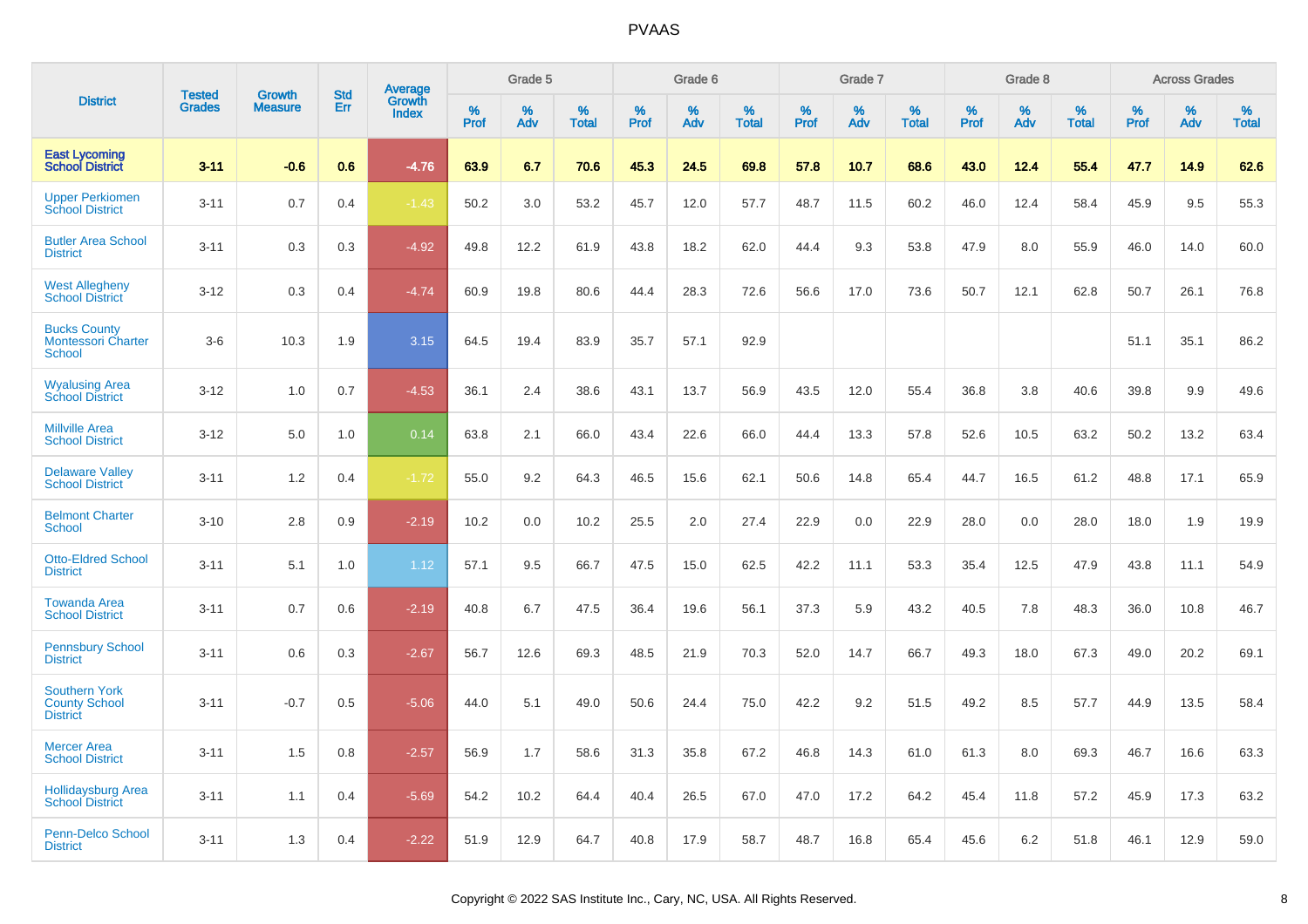|                                                             | <b>Tested</b> | <b>Growth</b>  | <b>Std</b> | Average                |           | Grade 5  |                   |           | Grade 6  |                   |           | Grade 7  |                   |           | Grade 8  |                   |           | <b>Across Grades</b> |                   |
|-------------------------------------------------------------|---------------|----------------|------------|------------------------|-----------|----------|-------------------|-----------|----------|-------------------|-----------|----------|-------------------|-----------|----------|-------------------|-----------|----------------------|-------------------|
| <b>District</b>                                             | <b>Grades</b> | <b>Measure</b> | Err        | Growth<br><b>Index</b> | %<br>Prof | %<br>Adv | %<br><b>Total</b> | %<br>Prof | %<br>Adv | %<br><b>Total</b> | %<br>Prof | %<br>Adv | %<br><b>Total</b> | %<br>Prof | %<br>Adv | %<br><b>Total</b> | %<br>Prof | %<br>Adv             | %<br><b>Total</b> |
| <b>East Lycoming</b><br><b>School District</b>              | $3 - 11$      | $-0.6$         | 0.6        | $-4.76$                | 63.9      | 6.7      | 70.6              | 45.3      | 24.5     | 69.8              | 57.8      | 10.7     | 68.6              | 43.0      | 12.4     | 55.4              | 47.7      | 14.9                 | 62.6              |
| <b>Universal Vare</b><br><b>Charter School</b>              | $6 - 8$       | 6.8            | 1.3        | 2.67                   |           |          |                   | 11.8      | 17.6     | 29.4              | 16.7      | 0.0      | 16.7              | 28.6      | 1.6      | 30.2              | 22.7      | 3.6                  | 26.4              |
| <b>Universal Daroff</b><br><b>Charter School</b>            | $3 - 8$       | 4.3            | 0.8        | 1.13                   | 14.5      | 0.0      | 14.5              | 20.4      | 1.8      | 22.2              | 12.5      | 2.1      | 14.6              | 21.8      | 0.0      | 21.8              | 15.2      | 1.3                  | 16.5              |
| Kennett<br>Consolidated<br><b>School District</b>           | $3 - 11$      | 1.3            | 0.4        | $-1.36$                | 47.8      | 15.1     | 62.9              | 35.8      | 24.1     | 59.9              | 44.2      | 15.1     | 59.4              | 45.0      | 5.7      | 50.7              | 40.9      | 17.5                 | 58.4              |
| <b>Cambria Heights</b><br><b>School District</b>            | $3 - 10$      | 1.6            | 0.6        | $-2.34$                | 62.9      | 5.6      | 68.5              | 42.6      | 24.8     | 67.3              | 51.0      | 5.2      | 56.2              | 48.2      | 13.4     | 61.6              | 49.1      | 11.7                 | 60.8              |
| Elizabethtown<br><b>Area School</b><br><b>District</b>      | $3 - 12$      | $-0.8$         | 0.4        | $-6.77$                | 51.7      | 12.8     | 64.5              | 38.8      | 26.9     | 65.8              | 46.4      | 4.7      | 51.2              | 44.1      | 10.0     | 54.2              | 44.6      | 17.9                 | 62.5              |
| <b>Reading School</b><br><b>District</b>                    | $3 - 11$      | 1.5            | 0.4        | $-2.28$                | 14.9      | 0.5      | 15.4              | 15.2      | 2.2      | 17.4              | 16.6      | 1.3      | 17.9              | 16.7      | 0.4      | 17.0              | 16.0      | 1.2                  | 17.2              |
| <b>Moon Area School</b><br><b>District</b>                  | $3 - 11$      | $-0.1$         | 0.4        | $-6.46$                | 57.7      | 16.7     | 74.4              | 49.6      | 19.3     | 68.9              | 51.6      | 10.8     | 62.4              | 52.0      | 17.4     | 69.4              | 51.5      | 19.8                 | 71.3              |
| <b>Discovery Charter</b><br><b>School</b>                   | $3 - 8$       | 4.6            | 0.9        | 0.34                   | 36.4      | 2.3      | 38.6              | 27.3      | 9.1      | 36.4              | 35.6      | 3.4      | 39.0              | 45.7      | 5.7      | 51.4              | 29.8      | 3.4                  | 33.2              |
| <b>Franklin Regional</b><br><b>School District</b>          | $3 - 11$      | 1.8            | 0.4        | $-0.30$                | 51.5      | 28.2     | 79.7              | 36.5      | 42.3     | 78.8              | 55.2      | 18.9     | 74.1              | 46.1      | 16.8     | 62.8              | 47.8      | 29.9                 | 77.6              |
| <b>Quaker Valley</b><br><b>School District</b>              | $3 - 11$      | 2.7            | 0.6        | 1.67                   | 56.0      | 24.1     | 80.1              | 33.6      | 45.4     | 79.0              | 53.5      | 25.7     | 79.2              | 57.6      | 23.5     | 81.1              | 47.9      | 33.9                 | 81.8              |
| <b>Keystone Central</b><br><b>School District</b>           | $3 - 11$      | 1.9            | 0.4        | 0.62                   | 36.0      | 3.6      | 39.7              | 38.1      | 13.8     | 52.0              | 33.4      | 4.4      | 37.8              | 37.3      | 3.6      | 40.9              | 36.9      | 7.7                  | 44.6              |
| Lake-Lehman<br><b>School District</b>                       | $3 - 11$      | 2.0            | 0.6        | $-1.92$                | 46.8      | 4.5      | 51.4              | 42.9      | 10.5     | 53.3              | 53.0      | 9.6      | 62.6              | 52.2      | 8.7      | 60.9              | 48.7      | 10.4                 | 59.1              |
| <b>Danville Area</b><br><b>School District</b>              | $3 - 11$      | 2.1            | 0.5        | $-1.17$                | 56.7      | 16.6     | 73.2              | 41.0      | 27.1     | 68.1              | 52.9      | 20.3     | 73.2              | 43.3      | 21.7     | 65.0              | 46.6      | 21.7                 | 68.3              |
| <b>Esperanza</b><br><b>Academy Charter</b><br><b>School</b> | $4 - 11$      | 1.2            | 0.5        | $-2.91$                |           |          |                   | 17.4      | 0.5      | 17.9              | 22.3      | 1.4      | 23.6              | 18.9      | 0.5      | 19.4              | 19.0      | 0.9                  | 19.9              |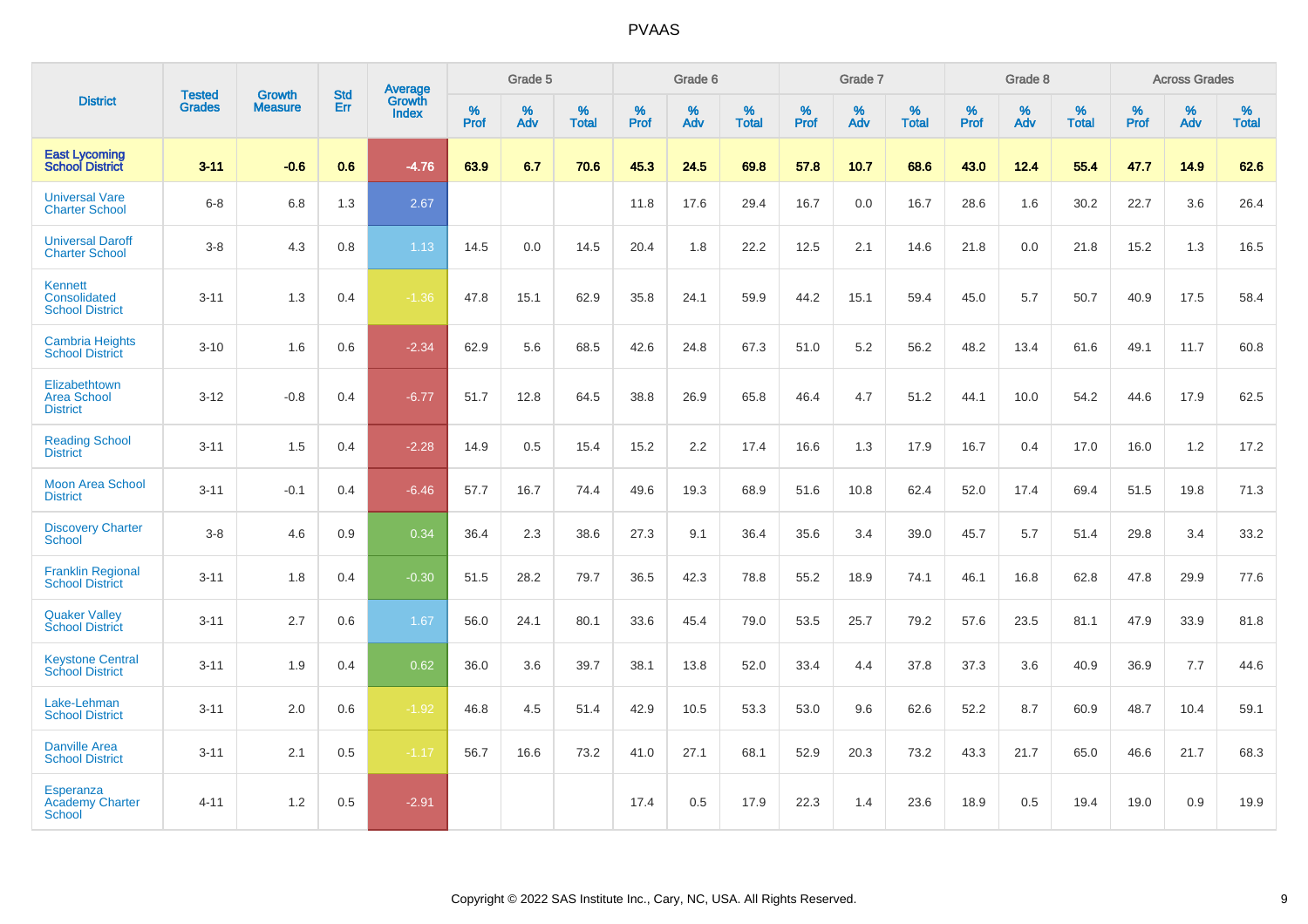|                                                                   |                                |                                 | <b>Std</b> |                                          |                     | Grade 5  |                   |              | Grade 6  |                   |              | Grade 7  |                   |              | Grade 8  |                   |           | <b>Across Grades</b> |                   |
|-------------------------------------------------------------------|--------------------------------|---------------------------------|------------|------------------------------------------|---------------------|----------|-------------------|--------------|----------|-------------------|--------------|----------|-------------------|--------------|----------|-------------------|-----------|----------------------|-------------------|
| <b>District</b>                                                   | <b>Tested</b><br><b>Grades</b> | <b>Growth</b><br><b>Measure</b> | Err        | <b>Average</b><br>Growth<br><b>Index</b> | $\%$<br><b>Prof</b> | %<br>Adv | %<br><b>Total</b> | $\%$<br>Prof | %<br>Adv | %<br><b>Total</b> | $\%$<br>Prof | %<br>Adv | %<br><b>Total</b> | $\%$<br>Prof | %<br>Adv | %<br><b>Total</b> | %<br>Prof | %<br>Adv             | %<br><b>Total</b> |
| <b>East Lycoming</b><br><b>School District</b>                    | $3 - 11$                       | $-0.6$                          | 0.6        | $-4.76$                                  | 63.9                | 6.7      | 70.6              | 45.3         | 24.5     | 69.8              | 57.8         | 10.7     | 68.6              | 43.0         | 12.4     | 55.4              | 47.7      | 14.9                 | 62.6              |
| <b>Oxford Area</b><br><b>School District</b>                      | $3 - 11$                       | $-1.2$                          | 0.4        | $-9.53$                                  | 43.9                | 6.1      | 50.0              | 41.5         | 17.6     | 59.0              | 44.6         | 7.0      | 51.6              | 30.2         | 3.9      | 34.2              | 39.6      | 10.3                 | 49.9              |
| <b>Wattsburg Area</b><br><b>School District</b>                   | $3 - 11$                       | 3.0                             | 0.6        | 0.15                                     | 48.9                | 9.1      | 58.0              | 52.1         | 18.1     | 70.2              | 46.2         | 13.2     | 59.3              | 60.8         | 5.9      | 66.7              | 48.4      | 12.4                 | 60.8              |
| <b>Williamsport Area</b><br><b>School District</b>                | $3 - 11$                       | $-1.3$                          | 0.4        | $-6.70$                                  | 46.8                | 4.8      | 51.6              | 43.8         | 8.8      | 52.5              | 34.6         | 4.8      | 39.4              | 26.0         | 5.8      | 31.8              | 37.7      | 8.5                  | 46.2              |
| Mt Lebanon<br><b>School District</b>                              | $3 - 11$                       | 0.4                             | 0.4        | $-1.43$                                  | 60.1                | 27.2     | 87.2              | 39.7         | 50.2     | 89.8              | 46.8         | 35.3     | 82.2              | 52.4         | 35.7     | 88.1              | 48.2      | 38.9                 | 87.0              |
| <b>Somerset Area</b><br><b>School District</b>                    | $3 - 11$                       | 0.7                             | 0.6        | $-3.09$                                  | 48.3                | 5.8      | 54.2              | 42.4         | 28.8     | 71.2              | 46.7         | 17.5     | 64.2              | 52.5         | 12.8     | 65.2              | 45.3      | 16.7                 | 62.0              |
| <b>Hanover Public</b><br><b>School District</b>                   | $3 - 11$                       | 1.6                             | 0.6        | $-3.85$                                  | 40.6                | 3.0      | 43.6              | 42.4         | 9.4      | 51.8              | 45.4         | 6.2      | 51.5              | 38.7         | 7.3      | 46.0              | 42.0      | 12.7                 | 54.7              |
| <b>Keystone School</b><br><b>District</b>                         | $3 - 11$                       | 0.8                             | 0.8        | $-2.41$                                  | 49.2                | 26.9     | 76.1              | 50.0         | 17.3     | 67.3              | 50.0         | 16.2     | 66.2              | 46.8         | 9.7      | 56.4              | 46.5      | 21.0                 | 67.5              |
| <b>Oil City Area</b><br><b>School District</b>                    | $3 - 11$                       | 2.6                             | 0.6        | 0.83                                     | 47.2                | 2.8      | 50.0              | 41.1         | 9.7      | 50.8              | 32.8         | 4.7      | 37.5              | 42.0         | 7.6      | 49.6              | 39.2      | 7.8                  | 47.0              |
| <b>Avella Area School</b><br><b>District</b>                      | $3 - 12$                       | 2.7                             | 1.1        | $-3.10$                                  | 42.5                | 2.5      | 45.0              | 42.4         | 18.2     | 60.6              | 60.0         | 5.7      | 65.7              | 63.0         | 18.5     | 81.5              | 46.7      | 12.6                 | 59.3              |
| <b>Colonial School</b><br><b>District</b>                         | $3 - 11$                       | 0.7                             | 0.4        | $-2.40$                                  | 55.2                | 20.3     | 75.4              | 43.0         | 38.9     | 81.8              | 49.7         | 19.2     | 68.9              | 52.2         | 17.0     | 69.2              | 47.2      | 26.2                 | 73.5              |
| Pennsylvania<br><b>Distance Learning</b><br><b>Charter School</b> | $3 - 12$                       | 0.0                             | 0.7        | $-3.71$                                  | 30.3                | 0.0      | 30.3              | 16.2         | 4.0      | 20.3              | 25.6         | 1.2      | 26.7              | 33.3         | 2.3      | 35.6              | 25.8      | 3.0                  | 28.8              |
| <b>Universal</b><br><b>Creighton Charter</b><br>School            | $3-8$                          | $-0.0$                          | 0.7        | $-3.71$                                  | 31.0                | 2.4      | 33.3              | 25.6         | 2.3      | 27.9              | 15.4         | 4.6      | 20.0              | 34.9         | 5.8      | 40.7              | 28.8      | 4.7                  | 33.5              |
| <b>Freire Charter</b><br><b>School</b>                            | $5 - 11$                       | 1.6                             | 0.7        | $-0.46$                                  | 17.5                | 0.0      | 17.5              | 31.4         | 1.4      | 32.9              | 28.3         | 2.0      | 30.3              | 33.6         | 3.7      | 37.4              | 27.6      | 1.9                  | 29.5              |
| <b>Tussey Mountain</b><br><b>School District</b>                  | $3 - 12$                       | 1.8                             | 0.8        | $-0.68$                                  | 44.8                | 3.4      | 48.3              | 46.3         | 8.5      | 54.9              | 45.2         | 0.0      | 45.2              | 47.2         | 2.8      | 50.0              | 40.7      | 6.3                  | 47.0              |
| <b>Kane Area School</b><br><b>District</b>                        | $3 - 10$                       | 3.4                             | 0.7        | 0.64                                     | 40.8                | 19.7     | 60.6              | 40.6         | 15.6     | 56.2              | 50.8         | 6.0      | 56.7              | 50.0         | 9.8      | 59.8              | 44.4      | 10.2                 | 54.6              |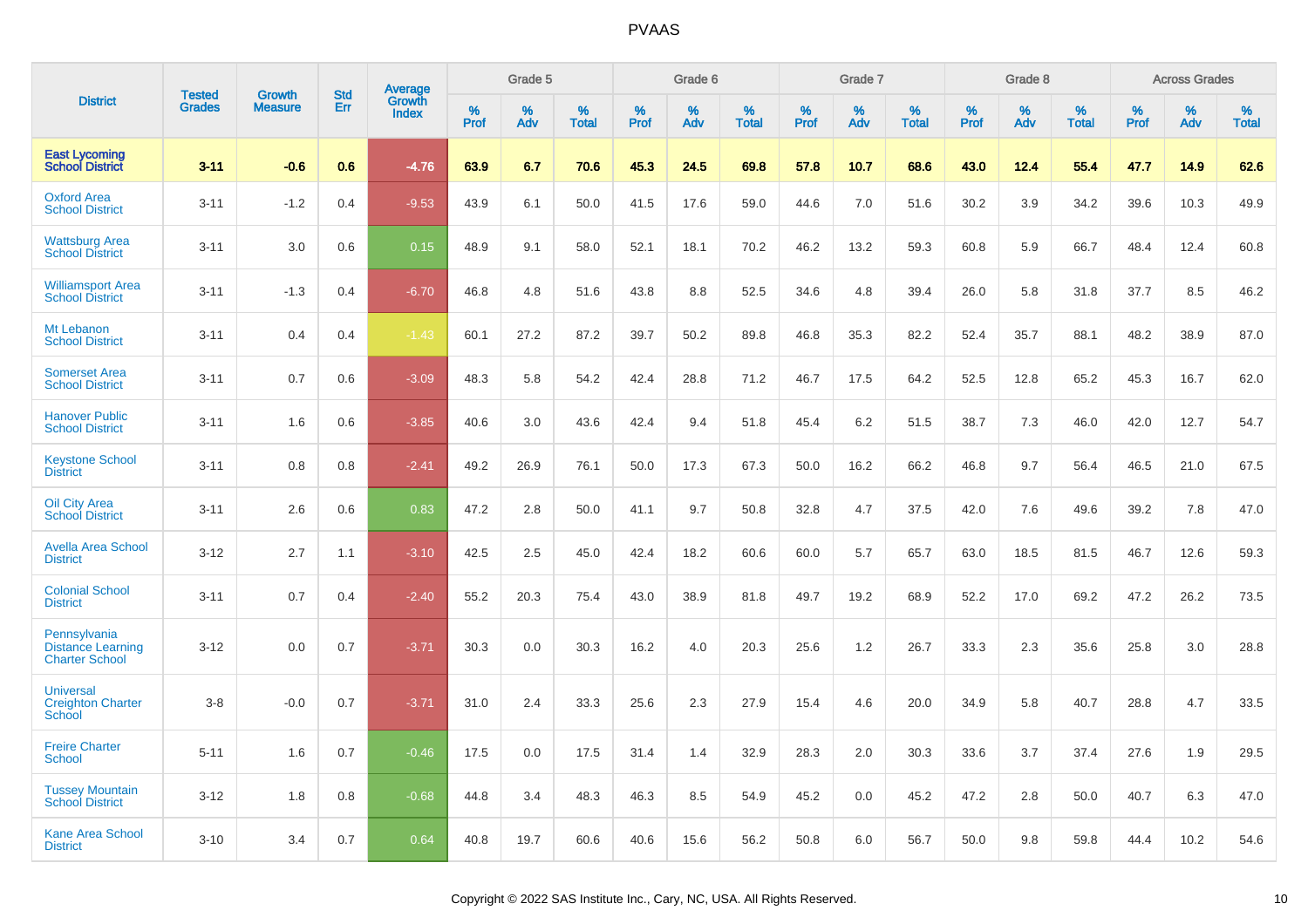|                                                            | <b>Tested</b> | <b>Growth</b>  | <b>Std</b> | <b>Average</b>         |              | Grade 5  |                   |              | Grade 6  |                   |              | Grade 7  |                   |              | Grade 8  |                   |              | <b>Across Grades</b> |                   |
|------------------------------------------------------------|---------------|----------------|------------|------------------------|--------------|----------|-------------------|--------------|----------|-------------------|--------------|----------|-------------------|--------------|----------|-------------------|--------------|----------------------|-------------------|
| <b>District</b>                                            | <b>Grades</b> | <b>Measure</b> | Err        | Growth<br><b>Index</b> | $\%$<br>Prof | %<br>Adv | %<br><b>Total</b> | $\%$<br>Prof | %<br>Adv | %<br><b>Total</b> | $\%$<br>Prof | %<br>Adv | %<br><b>Total</b> | $\%$<br>Prof | %<br>Adv | %<br><b>Total</b> | $\%$<br>Prof | %<br>Adv             | %<br><b>Total</b> |
| <b>East Lycoming</b><br><b>School District</b>             | $3 - 11$      | $-0.6$         | 0.6        | $-4.76$                | 63.9         | 6.7      | 70.6              | 45.3         | 24.5     | 69.8              | 57.8         | 10.7     | 68.6              | 43.0         | 12.4     | 55.4              | 47.7         | 14.9                 | 62.6              |
| <b>Riverside School</b><br><b>District</b>                 | $3 - 11$      | 2.8            | 0.6        | 0.20                   | 44.6         | $4.0\,$  | 48.5              | 45.4         | 13.1     | 58.6              | 43.7         | 11.6     | 55.3              | 45.0         | 8.3      | 53.2              | 44.3         | 10.7                 | 55.0              |
| <b>Tacony Academy</b><br><b>Charter School</b>             | $3 - 11$      | $-3.1$         | 0.8        | $-5.48$                | 26.5         | 1.5      | 27.9              | 21.7         | 4.4      | 26.1              | 48.0         | 1.4      | 49.3              | 17.1         | 5.7      | 22.9              | 25.6         | 2.4                  | 28.0              |
| Williamsburg<br><b>Community School</b><br><b>District</b> | $3 - 11$      | 3.1            | 1.1        | $-3.37$                | 53.1         | 3.1      | 56.2              | 51.4         | 17.1     | 68.6              | 47.6         | 9.5      | 57.1              | 43.8         | 12.5     | 56.2              | 43.4         | 15.8                 | 59.1              |
| <b>Spring Cove</b><br>School District                      | $3 - 11$      | 0.1            | 0.6        | $-1.56$                | 41.7         | 5.0      | 46.7              | 42.1         | 13.5     | 55.6              | 48.8         | 6.3      | 55.1              | 34.6         | 11.8     | 46.5              | 40.5         | 10.8                 | 51.3              |
| <b>Bellefonte Area</b><br><b>School District</b>           | $3 - 11$      | $-0.0$         | 0.5        | $-4.22$                | 56.6         | 10.2     | 66.9              | 40.3         | 19.3     | 59.7              | 50.6         | 6.0      | 56.6              | 32.2         | 8.8      | 41.0              | 44.8         | 12.3                 | 57.1              |
| <b>East Penn School</b><br><b>District</b>                 | $3 - 11$      | 1.0            | 0.3        | $-0.16$                | 59.9         | 7.4      | 67.3              | 45.2         | 18.0     | 63.2              | 52.5         | 15.0     | 67.5              | 53.3         | 14.4     | 67.7              | 49.9         | 15.8                 | 65.7              |
| <b>Annville-Cleona</b><br><b>School District</b>           | $3 - 12$      | $-0.3$         | 0.6        | $-3.96$                | 47.5         | 11.2     | 58.8              | 39.6         | 21.9     | 61.5              | 54.0         | 12.6     | 66.7              | 32.4         | 17.6     | 50.0              | 44.0         | 15.5                 | 59.5              |
| <b>Old Forge School</b><br><b>District</b>                 | $3 - 12$      | 0.5            | 0.8        | $-3.24$                | 39.1         | 0.0      | 39.1              | 41.1         | 17.9     | 58.9              | 33.3         | 24.2     | 57.6              | 44.1         | 6.8      | 50.8              | 40.1         | 9.2                  | 49.3              |
| <b>Daniel Boone Area</b><br><b>School District</b>         | $3 - 12$      | 0.9            | 0.5        | $-2.03$                | 54.5         | 3.9      | 58.4              | 31.7         | 16.1     | 47.8              | 46.1         | 7.4      | 53.4              | 42.8         | 9.2      | 52.0              | 42.6         | 10.0                 | 52.6              |
| Jefferson-Morgan<br><b>School District</b>                 | $3 - 10$      | 2.7            | 0.9        | $-0.58$                | 45.1         | 2.8      | 47.9              | 40.0         | 7.3      | 47.3              | 41.8         | 5.4      | 47.3              | 44.4         | 6.7      | 51.1              | 41.7         | 6.6                  | 48.2              |
| <b>Jeannette City</b><br><b>School District</b>            | $3 - 11$      | 3.5            | 0.8        | $-0.39$                | 41.7         | 1.4      | 43.1              | 33.3         | 18.5     | 51.8              | 44.6         | 9.2      | 53.8              | 48.1         | 7.7      | 55.8              | 40.4         | 8.2                  | 48.6              |
| <b>Provident Charter</b><br><b>School</b>                  | $3-8$         | 4.1            | 1.1        | $-1.11$                | 19.6         | 0.0      | 19.6              | 15.8         | 5.3      | 21.0              | 13.6         | 0.0      | 13.6              | 17.2         | 3.4      | 20.7              | 16.4         | 2.9                  | 19.3              |
| Pennsylvania<br><b>Cyber Charter</b><br>School             | $3 - 11$      | 2.1            | 0.5        | $-0.33$                | 41.0         | 4.9      | 45.8              | 39.5         | 11.2     | 50.7              | 42.9         | 3.4      | 46.4              | 39.5         | 2.6      | 42.0              | 40.1         | 7.4                  | 47.5              |
| <b>Corry Area School</b><br><b>District</b>                | $3 - 11$      | 2.4            | 0.6        | 0.99                   | 50.0         | 4.7      | 54.7              | 40.5         | 16.2     | 56.8              | 42.0         | 6.5      | 48.6              | 33.8         | 9.5      | 43.2              | 40.3         | 11.8                 | 52.1              |
| <b>Elk Lake School</b><br><b>District</b>                  | $3 - 11$      | 2.6            | 0.7        | $-0.65$                | 43.8         | 3.8      | 47.5              | 35.8         | 21.0     | 56.8              | 39.8         | 11.4     | 51.1              | 35.8         | 6.2      | 42.0              | 38.3         | 11.7                 | 50.0              |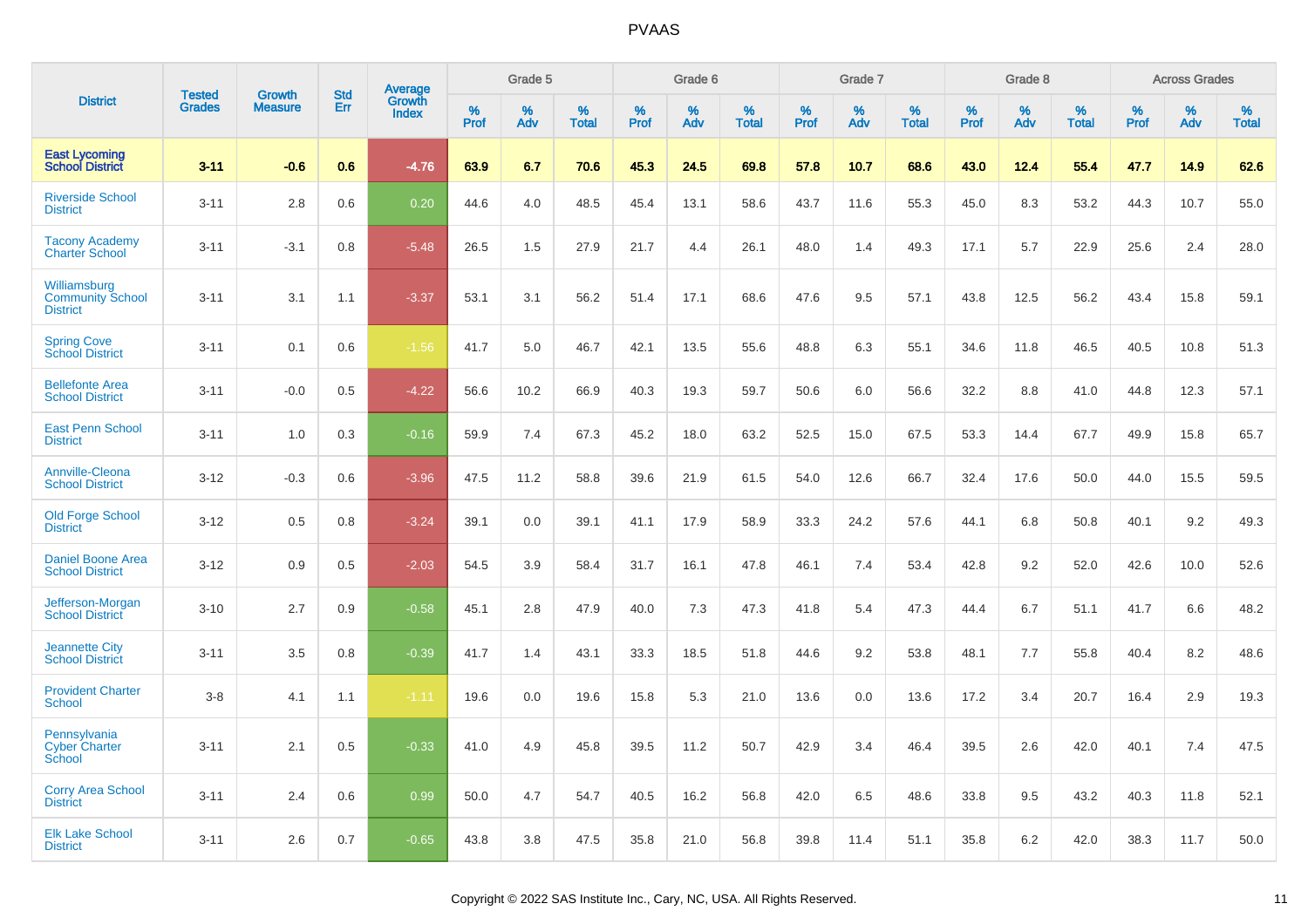|                                                                           | <b>Tested</b> | <b>Growth</b>  | <b>Std</b> | Average                |              | Grade 5  |                   |              | Grade 6  |                   |              | Grade 7  |                   |              | Grade 8  |                   |              | <b>Across Grades</b> |                   |
|---------------------------------------------------------------------------|---------------|----------------|------------|------------------------|--------------|----------|-------------------|--------------|----------|-------------------|--------------|----------|-------------------|--------------|----------|-------------------|--------------|----------------------|-------------------|
| <b>District</b>                                                           | <b>Grades</b> | <b>Measure</b> | Err        | Growth<br><b>Index</b> | $\%$<br>Prof | %<br>Adv | %<br><b>Total</b> | $\%$<br>Prof | %<br>Adv | %<br><b>Total</b> | $\%$<br>Prof | %<br>Adv | %<br><b>Total</b> | $\%$<br>Prof | %<br>Adv | %<br><b>Total</b> | $\%$<br>Prof | $\%$<br>Adv          | %<br><b>Total</b> |
| <b>East Lycoming</b><br><b>School District</b>                            | $3 - 11$      | $-0.6$         | 0.6        | $-4.76$                | 63.9         | 6.7      | 70.6              | 45.3         | 24.5     | 69.8              | 57.8         | 10.7     | 68.6              | 43.0         | 12.4     | 55.4              | 47.7         | 14.9                 | 62.6              |
| <b>Pine Grove Area</b><br><b>School District</b>                          | $3 - 11$      | 0.9            | 0.6        | $-3.29$                | 55.8         | 1.0      | 56.8              | 41.0         | 14.5     | 55.6              | 44.7         | 0.8      | 45.5              | 45.5         | 6.2      | 51.8              | 46.5         | 10.4                 | 56.9              |
| <b>East Lycoming</b><br><b>School District</b>                            | $3 - 11$      | $-0.6$         | 0.6        | $-4.76$                | 63.9         | 6.7      | 70.6              | 45.3         | 24.5     | 69.8              | 57.8         | 10.7     | 68.6              | 43.0         | 12.4     | 55.4              | 47.7         | 14.9                 | 62.6              |
| <b>Muncy School</b><br><b>District</b>                                    | $3 - 11$      | 0.3            | 0.7        | $-3.30$                | 49.2         | 11.5     | 60.7              | 48.7         | 30.8     | 79.5              | 58.0         | 8.7      | 66.7              | 44.4         | 12.2     | 56.7              | 49.3         | 16.0                 | 65.3              |
| Shenandoah<br><b>Valley School</b><br><b>District</b>                     | $3 - 11$      | 1.7            | 0.9        | $-3.50$                | 37.3         | 3.0      | 40.3              | 31.4         | 9.8      | 41.2              | 36.2         | 1.7      | 37.9              | 26.3         | 0.0      | 26.3              | 34.3         | 5.0                  | 39.4              |
| <b>Palmerton Area</b><br><b>School District</b>                           | $3 - 11$      | 1.6            | 0.6        | $-0.73$                | 54.9         | 3.7      | 58.5              | 47.3         | 14.6     | 61.8              | 42.6         | 11.6     | 54.3              | 38.3         | 11.2     | 49.5              | 45.2         | 11.6                 | 56.8              |
| <b>Pottsgrove School</b><br><b>District</b>                               | $3 - 11$      | $-0.4$         | 0.5        | $-2.94$                | 39.7         | 5.4      | 45.1              | 42.3         | 6.4      | 48.7              | 53.1         | 9.1      | 62.3              | 40.4         | 3.7      | 44.2              | 43.1         | 7.6                  | 50.7              |
| <b>Pleasant Valley</b><br><b>School District</b>                          | $3 - 11$      | 1.4            | 0.5        | $-2.68$                | 52.2         | 0.9      | 53.1              | 50.0         | 8.3      | 58.3              | 47.0         | 10.5     | 57.5              | 51.9         | 7.6      | 59.5              | 48.1         | 6.4                  | 54.6              |
| <b>Rose Tree Media</b><br><b>School District</b>                          | $3 - 10$      | 0.1            | 0.4        | $-2.51$                | 62.5         | 14.0     | 76.5              | 41.0         | 44.4     | 85.4              | 51.8         | 27.0     | 78.8              | 56.2         | 22.8     | 79.0              | 51.9         | 27.9                 | 79.8              |
| <b>Abington School</b><br><b>District</b>                                 | $3 - 10$      | $-2.8$         | 0.3        | $-9.26$                | 49.8         | 10.0     | 59.7              | 44.9         | 27.5     | 72.5              | 49.5         | 11.6     | 61.1              | 41.4         | 10.4     | 51.8              | 44.9         | 18.8                 | 63.8              |
| <b>Wellsboro Area</b><br><b>School District</b>                           | $3 - 11$      | $-0.6$         | 0.6        | $-4.07$                | 62.1         | 6.9      | 69.0              | 41.8         | 15.3     | 57.1              | 46.6         | 15.2     | 61.9              | 44.3         | 15.5     | 59.8              | 45.8         | 12.9                 | 58.7              |
| <b>Hampton Township</b><br><b>School District</b>                         | $3 - 11$      | 1.7            | 0.5        | $-3.34$                | 50.3         | 30.7     | 81.0              | 35.6         | 44.2     | 79.8              | 54.6         | 26.3     | 81.0              | 46.9         | 34.3     | 81.1              | 44.1         | 38.5                 | 82.7              |
| <b>Mohawk Area</b><br><b>School District</b>                              | $3 - 11$      | 0.9            | 0.6        | $-2.08$                | 43.7         | 6.8      | 50.5              | 44.7         | 21.3     | 66.0              | 56.9         | 7.8      | 64.7              | 55.9         | 8.6      | 64.5              | 46.4         | 17.1                 | 63.5              |
| <b>Robert Benjamin</b><br><b>Wiley Community</b><br><b>Charter School</b> | $3-8$         | 3.6            | 0.9        | $-1.43$                | 20.9         | 0.0      | 20.9              | 23.4         | 4.3      | 27.7              | 28.1         | 1.8      | 29.8              | 31.1         | 0.0      | 31.1              | 24.2         | 2.4                  | 26.5              |
| <b>Rockwood Area</b><br><b>School District</b>                            | $3 - 11$      | 1.8            | 0.9        | $-0.76$                | 65.8         | 2.4      | 68.3              | 38.1         | 31.0     | 69.0              | 63.0         | 6.5      | 69.6              | 50.8         | 19.0     | 69.8              | 52.2         | 13.4                 | 65.7              |
| <b>Laboratory Charter</b><br><b>School</b>                                | $3-8$         | 3.4            | 1.2        | $-4.40$                | 17.2         | 0.0      | 17.2              | 26.2         | 7.1      | 33.3              | 52.0         | 0.0      | 52.0              | 33.3         | 4.8      | 38.1              | 27.2         | 2.4                  | 29.6              |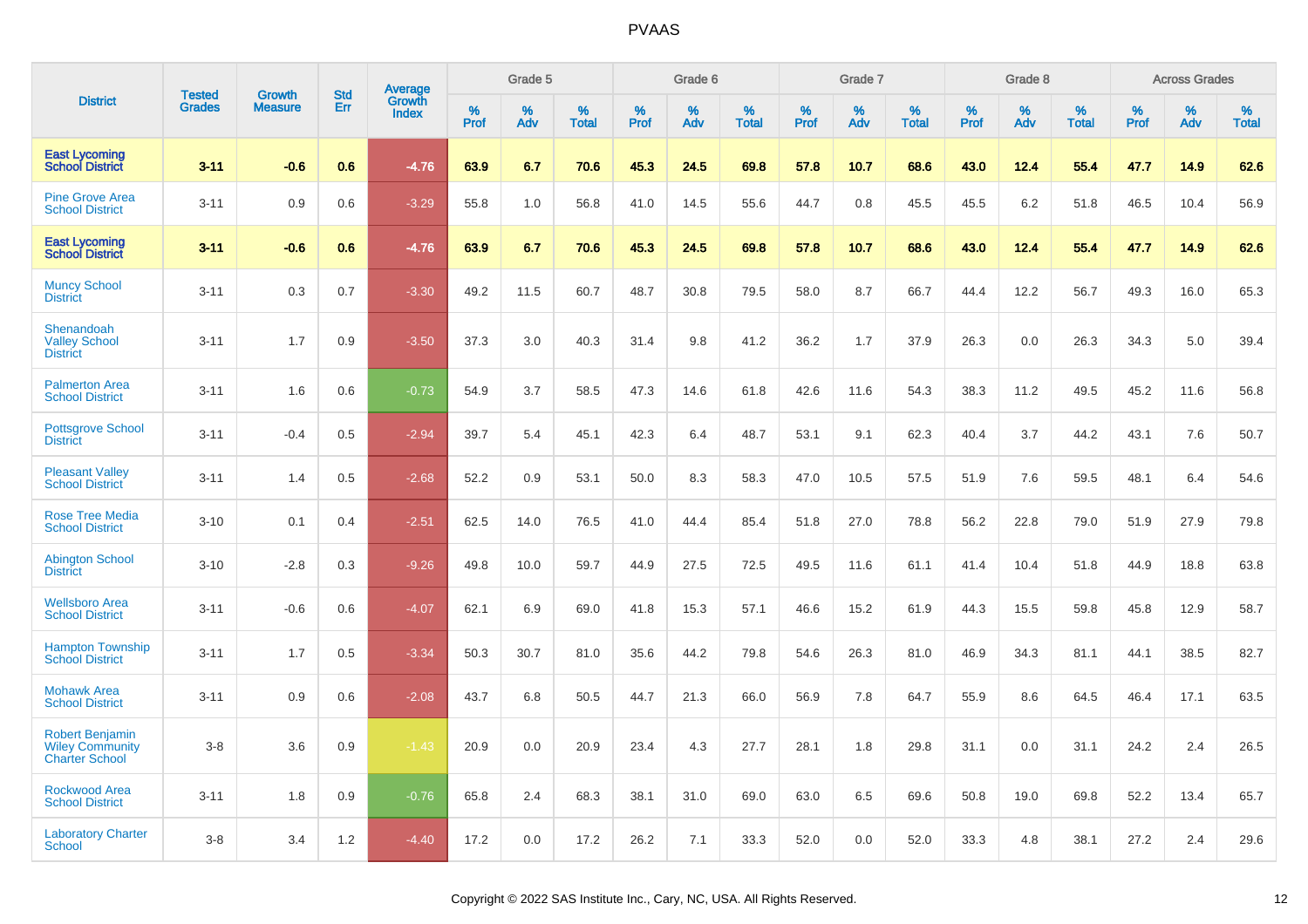|                                                                     |                                | <b>Growth</b>  | <b>Std</b> | <b>Average</b><br>Growth |                     | Grade 5  |                   |           | Grade 6  |                   |           | Grade 7  |                   |           | Grade 8  |                   |           | <b>Across Grades</b> |                   |
|---------------------------------------------------------------------|--------------------------------|----------------|------------|--------------------------|---------------------|----------|-------------------|-----------|----------|-------------------|-----------|----------|-------------------|-----------|----------|-------------------|-----------|----------------------|-------------------|
| <b>District</b>                                                     | <b>Tested</b><br><b>Grades</b> | <b>Measure</b> | Err        | <b>Index</b>             | $\%$<br><b>Prof</b> | %<br>Adv | %<br><b>Total</b> | %<br>Prof | %<br>Adv | %<br><b>Total</b> | %<br>Prof | %<br>Adv | %<br><b>Total</b> | %<br>Prof | %<br>Adv | %<br><b>Total</b> | %<br>Prof | %<br>Adv             | %<br><b>Total</b> |
| <b>East Lycoming</b><br><b>School District</b>                      | $3 - 11$                       | $-0.6$         | 0.6        | $-4.76$                  | 63.9                | 6.7      | 70.6              | 45.3      | 24.5     | 69.8              | 57.8      | 10.7     | 68.6              | 43.0      | 12.4     | 55.4              | 47.7      | 14.9                 | 62.6              |
| <b>California Area</b><br><b>School District</b>                    | $3 - 10$                       | 1.5            | 0.8        | $-1.20$                  | 51.8                | 3.7      | 55.6              | 39.4      | 9.1      | 48.5              | 46.4      | 17.9     | 64.3              | 50.0      | 18.5     | 68.5              | 45.7      | 14.1                 | 59.8              |
| <b>Mid Valley School</b><br><b>District</b>                         | $3 - 10$                       | $-0.4$         | 0.6        | $-5.84$                  | 41.6                | 5.0      | 46.5              | 48.8      | 10.4     | 59.2              | 38.6      | 2.4      | 40.9              | 26.2      | 2.7      | 28.9              | 38.8      | 7.4                  | 46.2              |
| <b>Union School</b><br><b>District</b>                              | $3 - 12$                       | 2.7            | 1.0        | $-0.02$                  | 21.2                | 6.1      | 27.3              | 40.9      | 20.4     | 61.4              | 40.5      | 0.0      | 40.5              | 40.0      | 6.7      | 46.7              | 37.0      | 8.4                  | 45.4              |
| <b>Bethel Park School</b><br><b>District</b>                        | $3 - 11$                       | 0.5            | 0.4        | $-3.33$                  | 59.3                | 14.8     | 74.2              | 44.6      | 30.2     | 74.9              | 57.6      | 17.0     | 74.5              | 54.5      | 19.6     | 74.1              | 52.1      | 24.5                 | 76.6              |
| Loyalsock<br><b>Township School</b><br><b>District</b>              | $3 - 12$                       | 1.2            | 0.6        | $-1.86$                  | 48.3                | 12.9     | 61.2              | 43.9      | 17.4     | 61.2              | 50.8      | 7.0      | 57.8              | 51.0      | 5.0      | 56.0              | 45.5      | 13.2                 | 58.7              |
| <b>Eastern Lancaster</b><br><b>County School</b><br><b>District</b> | $3 - 12$                       | 1.1            | 0.5        | $-1.40$                  | 48.1                | 3.9      | 51.9              | 38.7      | 12.0     | 50.8              | 35.4      | 4.6      | 39.9              | 38.0      | 15.5     | 53.5              | 39.2      | 9.3                  | 48.5              |
| <b>Chestnut Ridge</b><br><b>School District</b>                     | $3 - 12$                       | 1.2            | 0.7        | $-2.28$                  | 53.8                | 4.4      | 58.2              | 42.0      | 19.8     | 61.7              | 57.9      | 3.2      | 61.0              | 50.5      | 6.2      | 56.7              | 47.9      | 11.6                 | 59.5              |
| Conemaugh<br><b>Township Area</b><br><b>School District</b>         | $3 - 12$                       | 2.5            | 0.8        | $-1.19$                  | 53.2                | 22.6     | 75.8              | 36.1      | 36.1     | 72.1              | 62.5      | 18.1     | 80.6              | 50.7      | 16.4     | 67.1              | 50.9      | 24.8                 | 75.7              |
| <b>East Pennsboro</b><br><b>Area School</b><br><b>District</b>      | $3 - 11$                       | 1.2            | 0.5        | $-1.85$                  | 47.0                | 4.8      | 51.8              | 35.0      | 18.1     | 53.1              | 50.6      | 10.0     | 60.6              | 47.1      | 8.2      | 55.3              | 44.2      | 11.4                 | 55.5              |
| <b>Riverside Beaver</b><br><b>County School</b><br><b>District</b>  | $3 - 11$                       | 2.3            | 0.6        | $-2.61$                  | 53.1                | 9.4      | 62.5              | 37.0      | 36.0     | 73.0              | 48.8      | 12.5     | 61.2              | 51.6      | 15.8     | 67.4              | 45.6      | 22.4                 | 68.1              |
| <b>Big Spring School</b><br><b>District</b>                         | $3 - 11$                       | $-0.3$         | 0.5        | $-3.93$                  | 50.0                | 14.6     | 64.6              | 45.6      | 12.0     | 57.6              | 52.2      | 8.8      | 61.0              | 49.7      | 9.2      | 58.9              | 47.8      | 15.2                 | 63.0              |
| <b>KIPP Philadelphia</b><br><b>Charter School</b>                   | $3-8$                          | 2.8            | 0.9        | 0.52                     | 13.5                | 0.0      | 13.5              | 28.0      | 0.0      | 28.0              | 29.0      | 0.0      | 29.0              | 25.6      | 0.0      | 25.6              | 21.5      | 0.4                  | 21.9              |
| <b>People For People</b><br><b>Charter School</b>                   | $3 - 12$                       | 3.5            | 1.0        | $-0.65$                  | 12.9                | 3.2      | 16.1              | 19.4      | 0.0      | 19.4              | 23.1      | 0.0      | 23.1              | 6.8       | 0.0      | 6.8               | 13.2      | 0.4                  | 13.6              |
| <b>Grove City Area</b><br><b>School District</b>                    | $3 - 12$                       | 1.6            | 0.6        | $-1.18$                  | 45.0                | 21.0     | 66.0              | 36.9      | 23.8     | 60.7              | 58.9      | 16.1     | 75.0              | 47.1      | 12.6     | 59.7              | 45.7      | 20.1                 | 65.8              |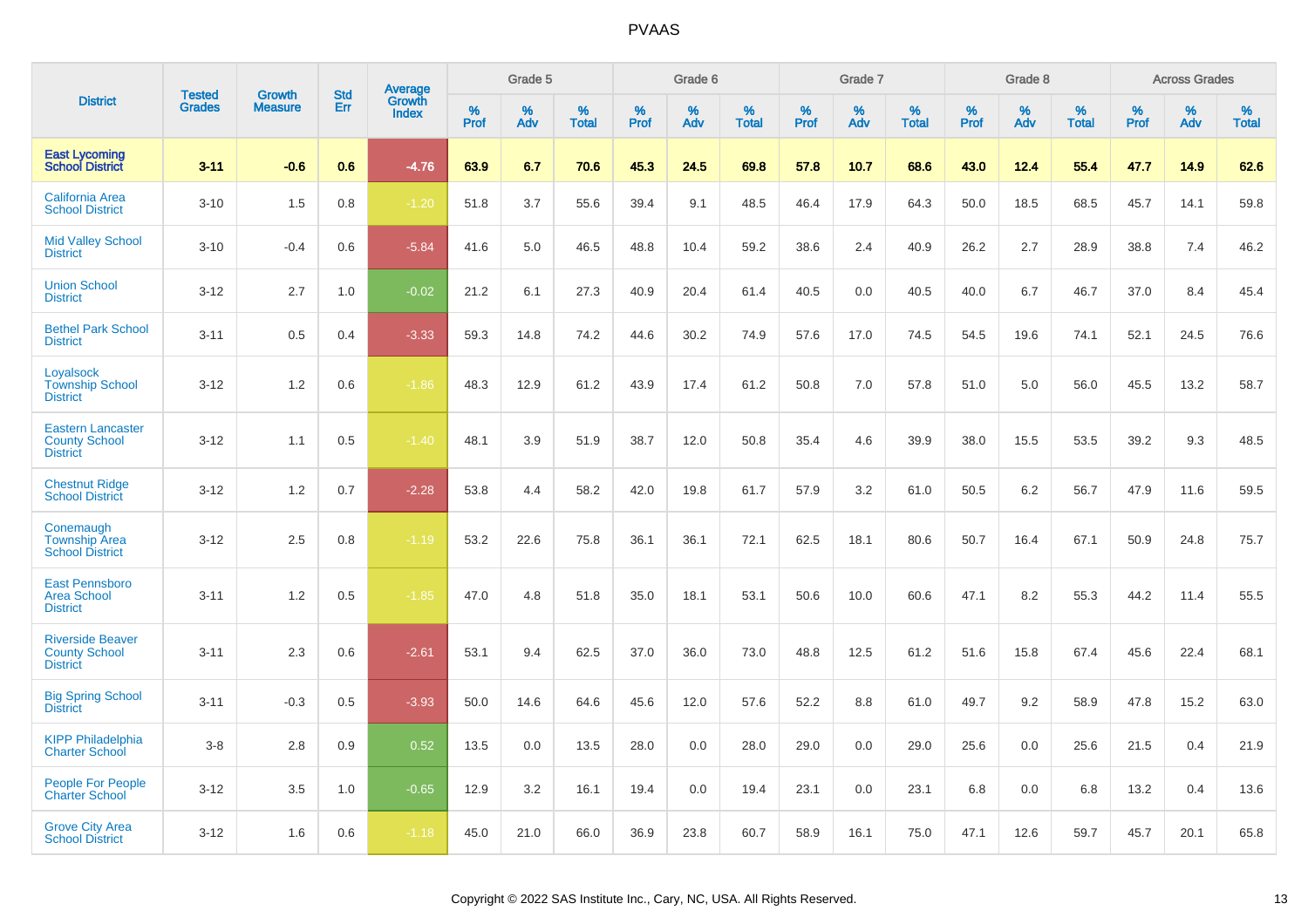|                                                                | <b>Tested</b> | <b>Growth</b>  | <b>Std</b> | Average                |                     | Grade 5     |                   |                     | Grade 6  |                   |                     | Grade 7  |                   |              | Grade 8  |                   |                     | <b>Across Grades</b> |                   |
|----------------------------------------------------------------|---------------|----------------|------------|------------------------|---------------------|-------------|-------------------|---------------------|----------|-------------------|---------------------|----------|-------------------|--------------|----------|-------------------|---------------------|----------------------|-------------------|
| <b>District</b>                                                | <b>Grades</b> | <b>Measure</b> | Err        | Growth<br><b>Index</b> | $\%$<br><b>Prof</b> | $\%$<br>Adv | %<br><b>Total</b> | $\%$<br><b>Prof</b> | %<br>Adv | %<br><b>Total</b> | $\%$<br><b>Prof</b> | %<br>Adv | %<br><b>Total</b> | $\%$<br>Prof | %<br>Adv | %<br><b>Total</b> | $\%$<br><b>Prof</b> | %<br>Adv             | %<br><b>Total</b> |
| <b>East Lycoming</b><br><b>School District</b>                 | $3 - 11$      | $-0.6$         | 0.6        | $-4.76$                | 63.9                | 6.7         | 70.6              | 45.3                | 24.5     | 69.8              | 57.8                | 10.7     | 68.6              | 43.0         | 12.4     | 55.4              | 47.7                | 14.9                 | 62.6              |
| <b>West Jefferson</b><br><b>Hills School District</b>          | $3 - 11$      | 0.0            | 0.4        | $-3.98$                | 58.9                | 14.8        | 73.8              | 50.5                | 19.9     | 70.4              | 60.2                | 13.1     | 73.3              | 57.6         | 17.7     | 75.4              | 53.0                | 20.4                 | 73.4              |
| <b>Russell Byers</b><br><b>Charter School</b>                  | $3-8$         | 1.4            | 0.9        | $-1.06$                | 18.2                | 1.8         | 20.0              | 36.8                | 0.0      | 36.8              | 28.1                | 0.0      | 28.1              | 14.3         | 2.0      | 16.3              | 22.4                | 3.0                  | 25.3              |
| <b>Wyoming Valley</b><br><b>West School</b><br><b>District</b> | $3 - 11$      | 0.9            | 0.5        | $-1.24$                | 41.0                | 4.2         | 45.2              | 32.6                | 7.6      | 40.3              | 40.5                | 4.2      | 44.6              | 30.1         | 12.1     | 42.2              | 35.8                | 6.9                  | 42.7              |
| Wilkinsburg<br><b>Borough School</b><br><b>District</b>        | $3-6$         | 4.8            | 1.4        | 0.90                   | 41.5                | 0.0         | 41.5              | 25.6                | 2.3      | 27.9              |                     |          |                   |              |          |                   | 23.5                | 1.0                  | 24.5              |
| Altoona Area<br><b>School District</b>                         | $3 - 12$      | 1.1            | 0.3        | $-1.92$                | 43.5                | 4.0         | 47.5              | 30.6                | 11.2     | 41.8              | 38.3                | 4.3      | 42.6              | 43.8         | 7.2      | 51.0              | 37.4                | 6.8                  | 44.1              |
| <b>Southern Fulton</b><br><b>School District</b>               | $3 - 11$      | 0.0            | 0.9        | $-1.64$                | 53.2                | 6.4         | 59.6              | 41.4                | 15.5     | 56.9              | 40.4                | 0.0      | 40.4              | 32.0         | $8.0\,$  | 40.0              | 43.4                | 7.9                  | 51.3              |
| Pen Argyl Area<br><b>School District</b>                       | $3 - 12$      | 2.2            | 0.6        | $-0.55$                | 50.0                | 10.0        | 60.0              | 43.9                | 13.4     | 57.3              | 44.6                | 9.1      | 53.6              | 44.7         | 4.8      | 49.5              | 46.0                | 11.3                 | 57.2              |
| <b>Derry Area School</b><br><b>District</b>                    | $3 - 11$      | 2.2            | 0.6        | $-0.34$                | 44.6                | 8.3         | 52.9              | 44.4                | 29.1     | 73.5              | 49.6                | 17.1     | 66.7              | 43.1         | 12.9     | 56.0              | 44.1                | 17.4                 | 61.5              |
| <b>Mastery Charter</b><br>School - Gratz<br>Campus             | $7 - 10$      | 5.0            | 1.4        | 1.26                   |                     |             |                   |                     |          |                   | 19.4                | 0.0      | 19.4              | 7.3          | 0.0      | 7.3               | 13.0                | 0.0                  | 13.0              |
| Wallenpaupack<br>Area School<br><b>District</b>                | $3 - 11$      | 1.8            | 0.5        | $-0.06$                | 54.8                | 4.2         | 59.0              | 52.1                | 8.5      | 60.6              | 49.3                | 12.8     | 62.2              | 40.4         | 6.8      | 47.3              | 47.2                | 10.0                 | 57.2              |
| <b>Bald Eagle Area</b><br><b>School District</b>               | $3 - 11$      | 0.1            | 0.6        | $-2.50$                | 54.7                | 4.7         | 59.4              | 41.6                | 7.9      | 49.5              | 32.2                | 2.5      | 34.8              | 34.2         | 14.0     | 48.2              | 39.5                | 10.5                 | 50.0              |
| <b>Cumberland Valley</b><br><b>School District</b>             | $3 - 12$      | $0.2\,$        | $0.2\,$    | $-3.90$                | 59.3                | 12.9        | 72.1              | 45.0                | 24.7     | 69.7              | 53.8                | 17.0     | 70.9              | 51.0         | 16.9     | 67.8              | 49.2                | 22.4                 | 71.6              |
| <b>Souderton Charter</b><br><b>School</b><br>Collaborative     | $3-8$         | 4.3            | 1.3        | $-0.07$                | 74.1                | 25.9        | 100.0             | 48.0                | 48.0     | 96.0              | 33.3                | 61.9     | 95.2              | 47.1         | 41.2     | 88.2              | 50.7                | 40.8                 | 91.6              |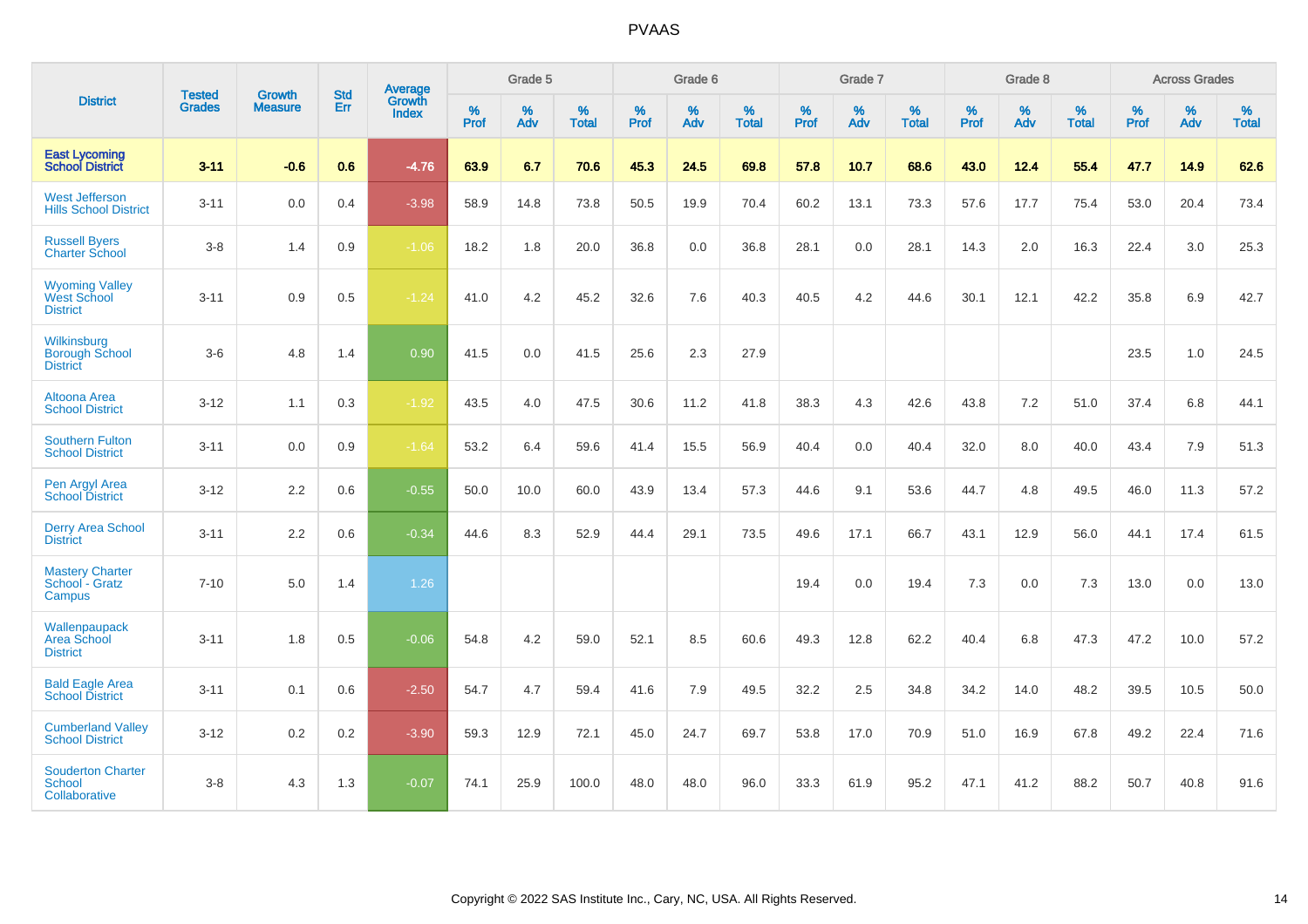|                                                                   | <b>Tested</b> | <b>Growth</b>  | <b>Std</b> |                                          |                  | Grade 5  |                   |                  | Grade 6  |                   |                  | Grade 7  |                   |              | Grade 8  |                   |              | <b>Across Grades</b> |                   |
|-------------------------------------------------------------------|---------------|----------------|------------|------------------------------------------|------------------|----------|-------------------|------------------|----------|-------------------|------------------|----------|-------------------|--------------|----------|-------------------|--------------|----------------------|-------------------|
| <b>District</b>                                                   | <b>Grades</b> | <b>Measure</b> | Err        | <b>Average</b><br>Growth<br><b>Index</b> | %<br><b>Prof</b> | %<br>Adv | %<br><b>Total</b> | %<br><b>Prof</b> | %<br>Adv | %<br><b>Total</b> | %<br><b>Prof</b> | %<br>Adv | %<br><b>Total</b> | $\%$<br>Prof | %<br>Adv | %<br><b>Total</b> | $\%$<br>Prof | %<br>Adv             | %<br><b>Total</b> |
| <b>East Lycoming</b><br><b>School District</b>                    | $3 - 11$      | $-0.6$         | 0.6        | $-4.76$                                  | 63.9             | 6.7      | 70.6              | 45.3             | 24.5     | 69.8              | 57.8             | 10.7     | 68.6              | 43.0         | 12.4     | 55.4              | 47.7         | 14.9                 | 62.6              |
| <b>Clarion-Limestone</b><br><b>Area School</b><br><b>District</b> | $3 - 12$      | 1.8            | 0.9        | $-0.57$                                  | 54.6             | 29.1     | 83.6              | 57.7             | 26.9     | 84.6              | 41.7             | 16.7     | 58.3              | 44.7         | 12.8     | 57.4              | 47.0         | 20.8                 | 67.7              |
| <b>Ridgway Area</b><br><b>School District</b>                     | $3 - 11$      | 2.8            | 0.8        | $-0.56$                                  | 57.4             | 6.6      | 63.9              | 45.9             | 32.8     | 78.7              | 48.3             | 8.3      | 56.7              | 57.4         | 8.2      | 65.6              | 51.0         | 16.6                 | 67.6              |
| Hatboro-Horsham<br><b>School District</b>                         | $3 - 11$      | 1.3            | 0.4        | $-0.67$                                  | 55.0             | 7.8      | 62.7              | 49.0             | 19.5     | 68.5              | 52.9             | 10.9     | 63.8              | 51.3         | 9.1      | 60.5              | 49.9         | 13.8                 | 63.7              |
| <b>Sharon City School</b><br><b>District</b>                      | $3 - 11$      | 1.0            | 0.6        | $-2.38$                                  | 36.8             | 3.5      | 40.3              | 30.8             | 15.0     | 45.8              | 33.3             | 1.8      | 35.2              | 42.1         | 6.4      | 48.4              | 34.2         | 6.1                  | 40.2              |
| <b>Riverview School</b><br><b>District</b>                        | $3 - 11$      | $-2.8$         | 0.8        | $-4.29$                                  | 71.2             | 9.6      | 80.8              | 39.7             | 29.5     | 69.2              | 54.8             | 1.6      | 56.4              | 38.0         | 10.1     | 48.1              | 48.9         | 19.2                 | 68.1              |
| Portage Area<br><b>School District</b>                            | $3 - 10$      | 1.0            | 0.9        | $-2.55$                                  | 50.0             | 9.5      | 59.5              | 52.0             | 28.0     | 80.0              | 54.0             | 3.2      | 57.1              | 49.1         | 7.6      | 56.6              | 51.5         | 15.6                 | 67.2              |
| <b>Susquehanna</b><br><b>Township School</b><br><b>District</b>   | $3 - 12$      | $-0.5$         | 0.5        | $-2.27$                                  | 42.6             | 1.2      | 43.8              | 30.8             | 2.0      | 32.8              | 27.1             | 2.8      | 29.9              | 33.8         | 6.1      | 39.9              | 34.8         | 4.8                  | 39.6              |
| <b>Clairton City</b><br><b>School District</b>                    | $3 - 11$      | 0.7            | 0.8        | $-1.61$                                  | 12.5             | 2.1      | 14.6              | 22.1             | 5.9      | 27.9              | 17.7             | 0.0      | 17.7              | 25.5         | 0.0      | 25.5              | 19.3         | 1.5                  | 20.8              |
| <b>Wyomissing Area</b><br><b>School District</b>                  | $3 - 12$      | $-1.6$         | 0.6        | $-4.87$                                  | 47.3             | 14.7     | 62.0              | 50.5             | 21.8     | 72.3              | 47.3             | 11.6     | 58.9              | 46.4         | 13.6     | 60.0              | 46.4         | 19.4                 | 65.8              |
| <b>Sto-Rox School</b><br><b>District</b>                          | $3 - 10$      | $-0.0$         | 0.9        | $-1.18$                                  | 16.1             | 2.2      | 18.3              | 27.9             | 1.2      | 29.1              | 0.0              | 0.0      | 0.0               | 2.9          | 0.0      | 2.9               | 16.8         | 1.0                  | 17.9              |
| <b>Centennial School</b><br><b>District</b>                       | $3 - 10$      | 1.2            | 0.3        | 0.36                                     | 49.0             | 5.4      | 54.4              | 41.7             | 11.3     | 53.0              | 46.4             | 7.1      | 53.6              | 43.6         | 5.1      | 48.7              | 44.3         | 10.2                 | 54.4              |
| <b>Vida Charter</b><br><b>School</b>                              | $3-6$         | 3.8            | 1.9        | $-0.39$                                  | 56.0             | 16.0     | 72.0              | 27.8             | 27.8     | 55.6              |                  |          |                   |              |          |                   | 33.7         | 19.8                 | 53.5              |
| <b>Avon Grove</b><br><b>School District</b>                       | $3 - 10$      | $-1.5$         | 0.4        | $-5.53$                                  | 48.2             | 14.6     | 62.9              | 44.6             | 18.7     | 63.3              | 59.8             | 14.8     | 74.6              | 46.8         | 16.7     | 63.5              | 46.7         | 15.4                 | 62.1              |
| <b>Owen J Roberts</b><br><b>School District</b>                   | $3 - 11$      | $-2.3$         | 0.3        | $-11.48$                                 | 59.8             | 15.0     | 74.8              | 41.4             | 38.7     | 80.1              | 56.3             | 10.6     | 67.0              | 51.6         | 11.0     | 62.6              | 50.6         | 21.3                 | 71.8              |
| <b>West Chester Area</b><br><b>School District</b>                | $3 - 11$      | $-1.6$         | 0.3        | $-7.85$                                  | 58.7             | 13.5     | 72.2              | 51.5             | 23.7     | 75.1              | 53.1             | 14.1     | 67.2              | 57.3         | 13.9     | 71.2              | 52.6         | 21.5                 | 74.0              |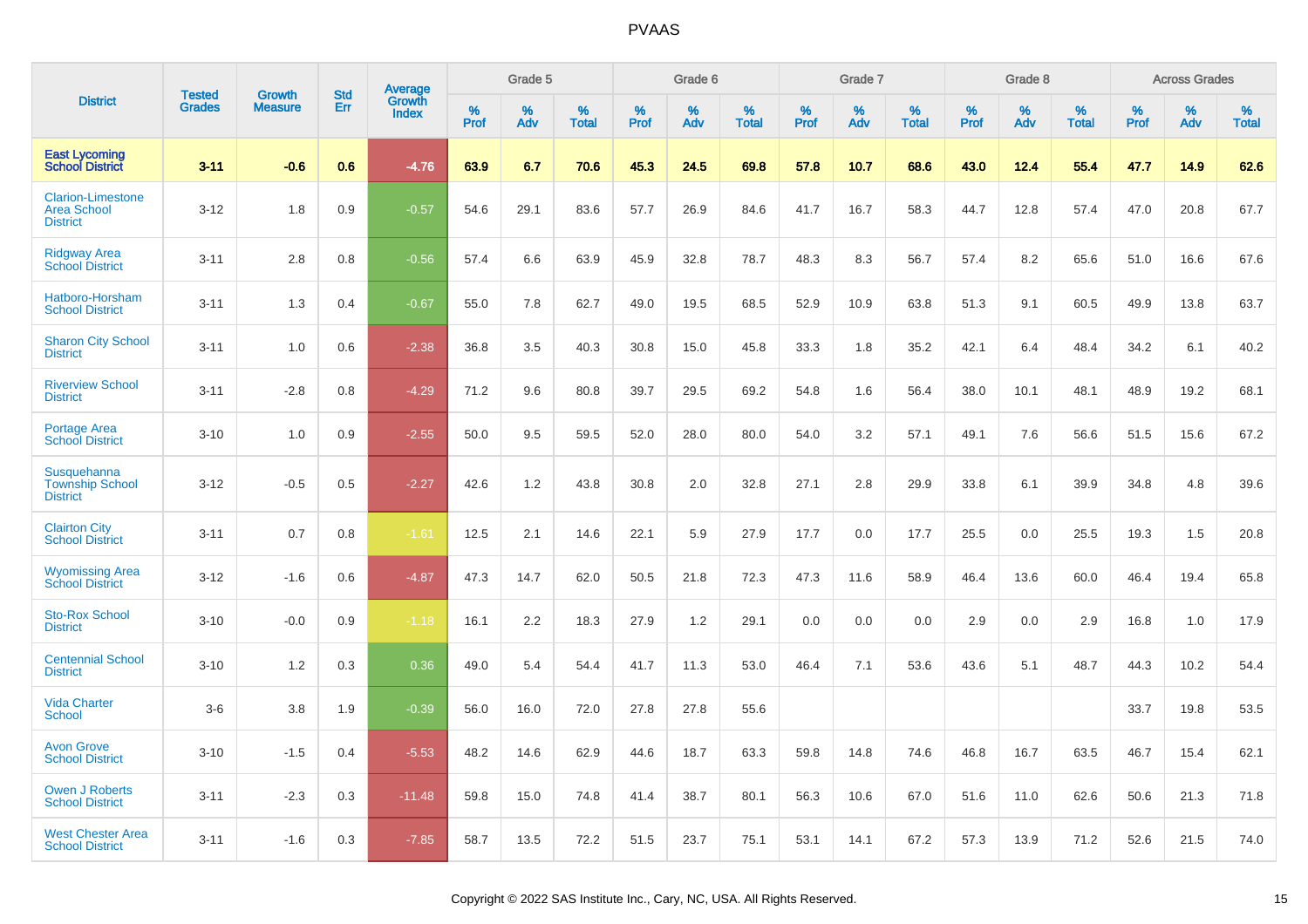|                                                           | <b>Tested</b> | <b>Growth</b>  | <b>Std</b> | <b>Average</b>         |           | Grade 5  |                   |           | Grade 6  |                   |           | Grade 7  |                   |           | Grade 8  |                   |              | <b>Across Grades</b> |                   |
|-----------------------------------------------------------|---------------|----------------|------------|------------------------|-----------|----------|-------------------|-----------|----------|-------------------|-----------|----------|-------------------|-----------|----------|-------------------|--------------|----------------------|-------------------|
| <b>District</b>                                           | <b>Grades</b> | <b>Measure</b> | Err        | Growth<br><b>Index</b> | %<br>Prof | %<br>Adv | %<br><b>Total</b> | %<br>Prof | %<br>Adv | %<br><b>Total</b> | %<br>Prof | %<br>Adv | %<br><b>Total</b> | %<br>Prof | %<br>Adv | %<br><b>Total</b> | $\%$<br>Prof | %<br>Adv             | %<br><b>Total</b> |
| <b>East Lycoming</b><br><b>School District</b>            | $3 - 11$      | $-0.6$         | 0.6        | $-4.76$                | 63.9      | 6.7      | 70.6              | 45.3      | 24.5     | 69.8              | 57.8      | 10.7     | 68.6              | 43.0      | 12.4     | 55.4              | 47.7         | 14.9                 | 62.6              |
| <b>Pottsville Area</b><br><b>School District</b>          | $3 - 12$      | $-1.5$         | 0.5        | $-5.24$                | 43.0      | 3.7      | 46.7              | 39.2      | 7.7      | 46.8              | 34.4      | 4.9      | 39.3              | 40.4      | 4.1      | 44.4              | 39.7         | 6.1                  | 45.8              |
| <b>Easton Area</b><br><b>School District</b>              | $3 - 12$      | 0.1            | 0.4        | $-1.51$                | 43.5      | 2.4      | 45.9              | 33.8      | 7.9      | 41.8              | 40.1      | 7.2      | 47.2              | 35.4      | 6.0      | 41.4              | 36.9         | 7.9                  | 44.8              |
| <b>Jamestown Area</b><br><b>School District</b>           | $3 - 11$      | 2.7            | 1.2        | $-1.24$                | 47.4      | 0.0      | 47.4              | 30.6      | 19.4     | 50.0              | 41.4      | 6.9      | 48.3              | 54.6      | 0.0      | 54.6              | 41.2         | 7.9                  | 49.1              |
| <b>Girard School</b><br><b>District</b>                   | $3 - 11$      | 1.9            | 0.6        | $-2.29$                | 54.5      | 12.5     | 67.0              | 38.1      | 22.9     | 61.0              | 47.8      | 16.2     | 64.0              | 54.1      | 7.3      | 61.5              | 45.5         | 17.8                 | 63.3              |
| <b>Mastery Charter</b><br>School -<br>Shoemaker<br>Campus | $7 - 10$      | 5.8            | 1.6        | 1.55                   |           |          |                   |           |          |                   | 26.7      | 6.7      | 33.3              | 25.9      | 0.0      | 25.9              | 26.3         | 3.5                  | 29.8              |
| Northeastern York<br><b>School District</b>               | $3 - 11$      | 1.5            | 0.4        | $-0.02$                | 51.8      | 13.3     | 65.0              | 45.0      | 21.5     | 66.5              | 48.5      | 11.0     | 59.5              | 43.2      | 18.2     | 61.5              | 46.8         | 17.3                 | 64.1              |
| <b>Troy Area School</b><br><b>District</b>                | $3 - 10$      | 0.2            | 0.6        | $-2.82$                | 45.0      | 1.0      | 46.0              | 25.5      | 5.9      | 31.4              | 45.6      | 6.5      | 52.2              | 42.4      | 10.2     | 52.5              | 39.4         | 6.6                  | 46.0              |
| Claysburg-Kimmel<br><b>School District</b>                | $3 - 11$      | 2.9            | 0.8        | $-0.45$                | 52.3      | 3.1      | 55.4              | 34.6      | 15.4     | 50.0              | 35.1      | 8.8      | 43.9              | 43.9      | 7.0      | 50.9              | 43.5         | 8.7                  | 52.2              |
| <b>Stroudsburg Area</b><br><b>School District</b>         | $3 - 11$      | 1.1            | 0.4        | $-2.29$                | 39.1      | 4.0      | 43.1              | 39.0      | 11.2     | 50.2              | 46.4      | 8.5      | 54.9              | 48.9      | 7.8      | 56.7              | 40.7         | 9.2                  | 49.9              |
| Tredyffrin-<br><b>Easttown School</b><br><b>District</b>  | $3 - 10$      | 0.5            | 0.4        | $-3.06$                | 65.0      | 22.0     | 87.0              | 47.7      | 39.5     | 87.2              | 56.5      | 29.3     | 85.8              | 48.6      | 39.7     | 88.4              | 52.0         | 36.6                 | 88.6              |
| <b>Avon Grove</b><br><b>Charter School</b>                | $3 - 11$      | 1.7            | 0.6        | 0.18                   | 53.3      | 4.9      | 58.2              | 47.4      | 18.2     | 65.7              | 51.1      | 16.3     | 67.4              | 38.6      | 9.9      | 48.5              | 42.6         | 14.8                 | 57.4              |
| <b>Peters Township</b><br><b>School District</b>          | $3 - 11$      | $-0.2$         | 0.4        | $-4.46$                | 62.9      | 24.3     | 87.3              | 48.1      | 33.6     | 81.7              | 57.8      | 25.7     | 83.5              | 63.8      | 20.1     | 83.9              | 52.4         | 33.7                 | 86.1              |
| <b>Millersburg Area</b><br><b>School District</b>         | $3 - 11$      | $-0.2$         | 0.8        | $-2.79$                | 47.1      | 3.9      | 51.0              | 41.5      | 0.0      | 41.5              | 51.6      | 3.1      | 54.7              | 40.3      | 3.2      | 43.6              | 44.2         | 7.4                  | 51.5              |
| <b>Central Fulton</b><br><b>School District</b>           | $3 - 11$      | 0.7            | 0.8        | $-1.60$                | 43.4      | 7.9      | 51.3              | 36.2      | 8.7      | 44.9              | 42.7      | 2.7      | 45.3              | 53.6      | 16.1     | 69.6              | 45.7         | 8.1                  | 53.8              |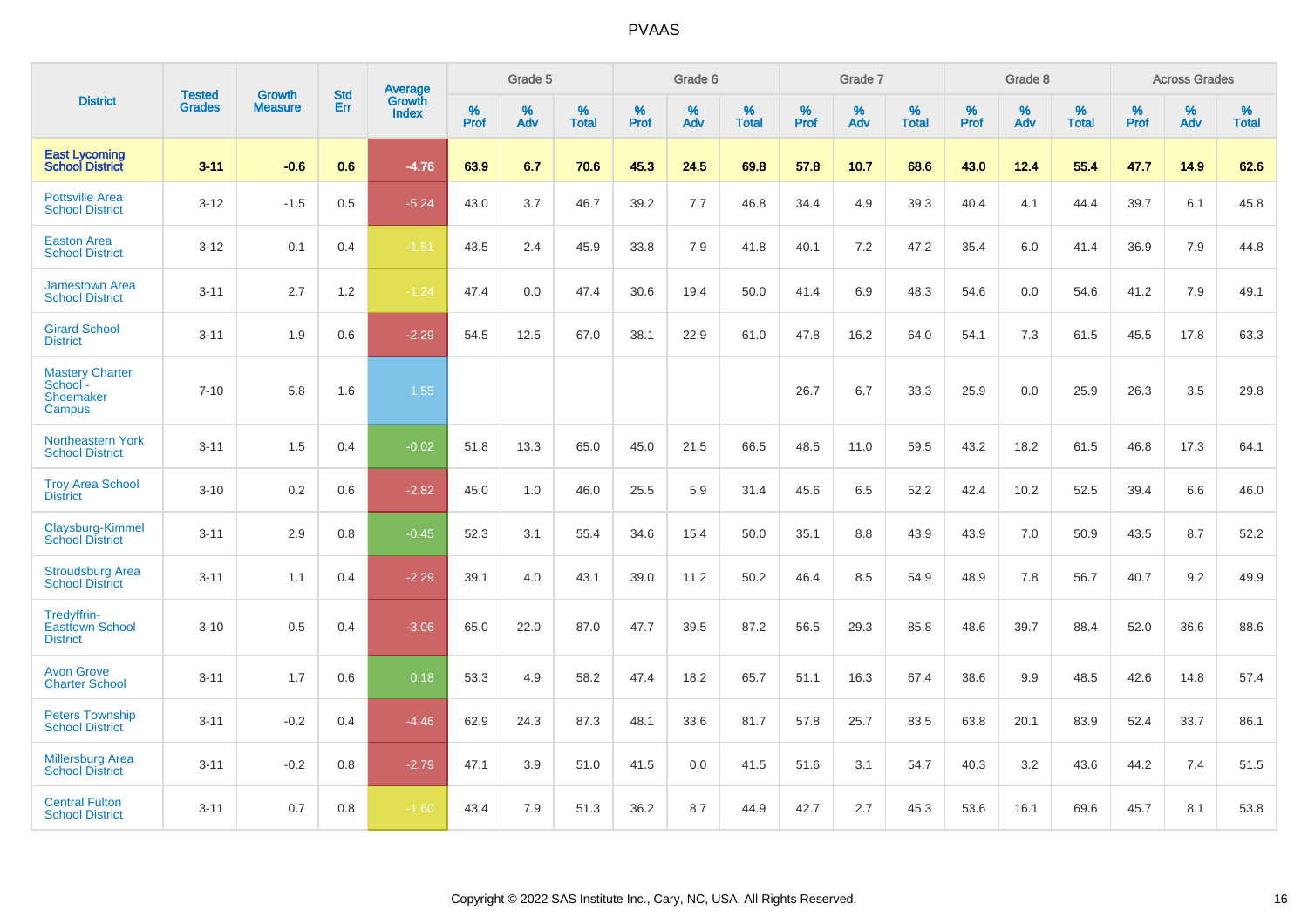|                                                                  | <b>Tested</b> | <b>Growth</b>  | <b>Std</b> | Average                |           | Grade 5  |                   |           | Grade 6  |                   |           | Grade 7  |                   |           | Grade 8  |                   |           | <b>Across Grades</b> |                   |
|------------------------------------------------------------------|---------------|----------------|------------|------------------------|-----------|----------|-------------------|-----------|----------|-------------------|-----------|----------|-------------------|-----------|----------|-------------------|-----------|----------------------|-------------------|
| <b>District</b>                                                  | <b>Grades</b> | <b>Measure</b> | Err        | Growth<br><b>Index</b> | %<br>Prof | %<br>Adv | %<br><b>Total</b> | %<br>Prof | %<br>Adv | %<br><b>Total</b> | %<br>Prof | %<br>Adv | %<br><b>Total</b> | %<br>Prof | %<br>Adv | %<br><b>Total</b> | %<br>Prof | %<br>Adv             | %<br><b>Total</b> |
| <b>East Lycoming</b><br><b>School District</b>                   | $3 - 11$      | $-0.6$         | 0.6        | $-4.76$                | 63.9      | 6.7      | 70.6              | 45.3      | 24.5     | 69.8              | 57.8      | 10.7     | 68.6              | 43.0      | 12.4     | 55.4              | 47.7      | 14.9                 | 62.6              |
| <b>Susquenita School</b><br><b>District</b>                      | $3 - 11$      | 0.7            | 0.6        | $-1.50$                | 46.7      | 9.2      | 55.8              | 45.3      | 8.5      | 53.8              | 38.0      | 7.4      | 45.4              | 42.1      | 6.5      | 48.6              | 43.0      | 11.2                 | 54.2              |
| <b>Ellwood City Area</b><br><b>School District</b>               | $3 - 11$      | 0.6            | 0.6        | $-2.25$                | 53.8      | 11.5     | 65.4              | 47.0      | 14.8     | 61.7              | 43.0      | 10.7     | 53.7              | 41.3      | 8.3      | 49.5              | 45.3      | 10.3                 | 55.6              |
| <b>Greater Johnstown</b><br><b>School District</b>               | $3 - 11$      | $-0.2$         | 0.5        | $-3.14$                | 21.9      | 0.0      | 21.9              | 21.0      | 2.7      | 23.6              | 26.7      | 0.6      | 27.3              | 23.4      | 0.6      | 24.0              | 21.6      | 1.8                  | 23.4              |
| Punxsutawney<br><b>Area School</b><br><b>District</b>            | $3 - 11$      | 1.1            | 0.6        | $-0.16$                | 52.2      | 9.4      | 61.6              | 54.9      | 13.3     | 68.1              | 36.8      | 5.6      | 42.4              | 40.0      | 5.4      | 45.4              | 41.5      | 12.4                 | 53.8              |
| Northern Bedford<br><b>County School</b><br><b>District</b>      | $3 - 11$      | $-0.1$         | 0.8        | $-2.76$                | 46.9      | 14.3     | 61.2              | 57.6      | 28.8     | 86.4              | 43.1      | 17.2     | 60.3              | 50.0      | 15.6     | 65.6              | 46.8      | 20.5                 | 67.3              |
| <b>Karns City Area</b><br><b>School District</b>                 | $3 - 11$      | $-0.9$         | 0.6        | $-3.82$                | 56.2      | 9.0      | 65.2              | 46.6      | 14.8     | 61.4              | 47.4      | 1.7      | 49.1              | 40.7      | 1.8      | 42.6              | 44.7      | 6.8                  | 51.5              |
| Palmyra Area<br><b>School District</b>                           | $3 - 11$      | $-0.7$         | 0.4        | $-2.98$                | 54.6      | 19.4     | 74.0              | 44.9      | 24.2     | 69.1              | 58.9      | 12.6     | 71.5              | 53.4      | 10.9     | 64.3              | 49.8      | 21.3                 | 71.1              |
| <b>Boys Latin Of</b><br>Philadelphia<br><b>Charter School</b>    | $6 - 12$      | 2.7            | 0.8        | 1.58                   |           |          |                   | 9.0       | 1.5      | 10.4              | 18.1      | 1.2      | 19.3              | 22.6      | 1.1      | 23.7              | 17.3      | 1.2                  | 18.5              |
| <b>York City School</b><br><b>District</b>                       | $3 - 12$      | 1.0            | 0.3        | 0.06                   | 13.6      | 0.5      | 14.1              | 17.2      | 1.8      | 19.1              | 14.9      | 0.0      | 14.9              | 16.0      | 0.2      | 16.2              | 15.3      | 0.7                  | 15.9              |
| Pennsylvania<br><b>Virtual Charter</b><br><b>School</b>          | $3 - 11$      | 2.2            | 0.7        | $-0.98$                | 51.9      | 4.7      | 56.6              | 41.9      | 14.0     | 55.9              | 38.4      | 13.1     | 51.5              | 43.8      | 9.0      | 52.8              | 42.3      | 11.6                 | 53.9              |
| <b>Northeast Bradford</b><br><b>School District</b>              | $3 - 10$      | 3.0            | 0.9        | 0.26                   | 57.5      | 2.5      | 60.0              | 37.8      | 11.1     | 48.9              | 39.6      | 11.3     | 50.9              | 40.4      | 7.0      | 47.4              | 45.2      | 9.9                  | 55.1              |
| <b>Western Beaver</b><br><b>County School</b><br><b>District</b> | $3 - 11$      | $-1.5$         | 1.2        | $-3.15$                | 37.5      | 12.5     | 50.0              | 57.1      | 31.0     | 88.1              | 52.1      | 8.3      | 60.4              | 52.8      | 5.6      | 58.3              | 50.0      | 17.8                 | 67.8              |
| <b>Young Scholars Of</b><br><b>Central PA Charter</b><br>School  | $3-8$         | 3.9            | 1.2        | $-0.71$                | 35.6      | 13.3     | 48.9              | 28.0      | 12.0     | 40.0              | 50.0      | 14.3     | 64.3              | 43.8      | 0.0      | 43.8              | 42.6      | 11.6                 | 54.2              |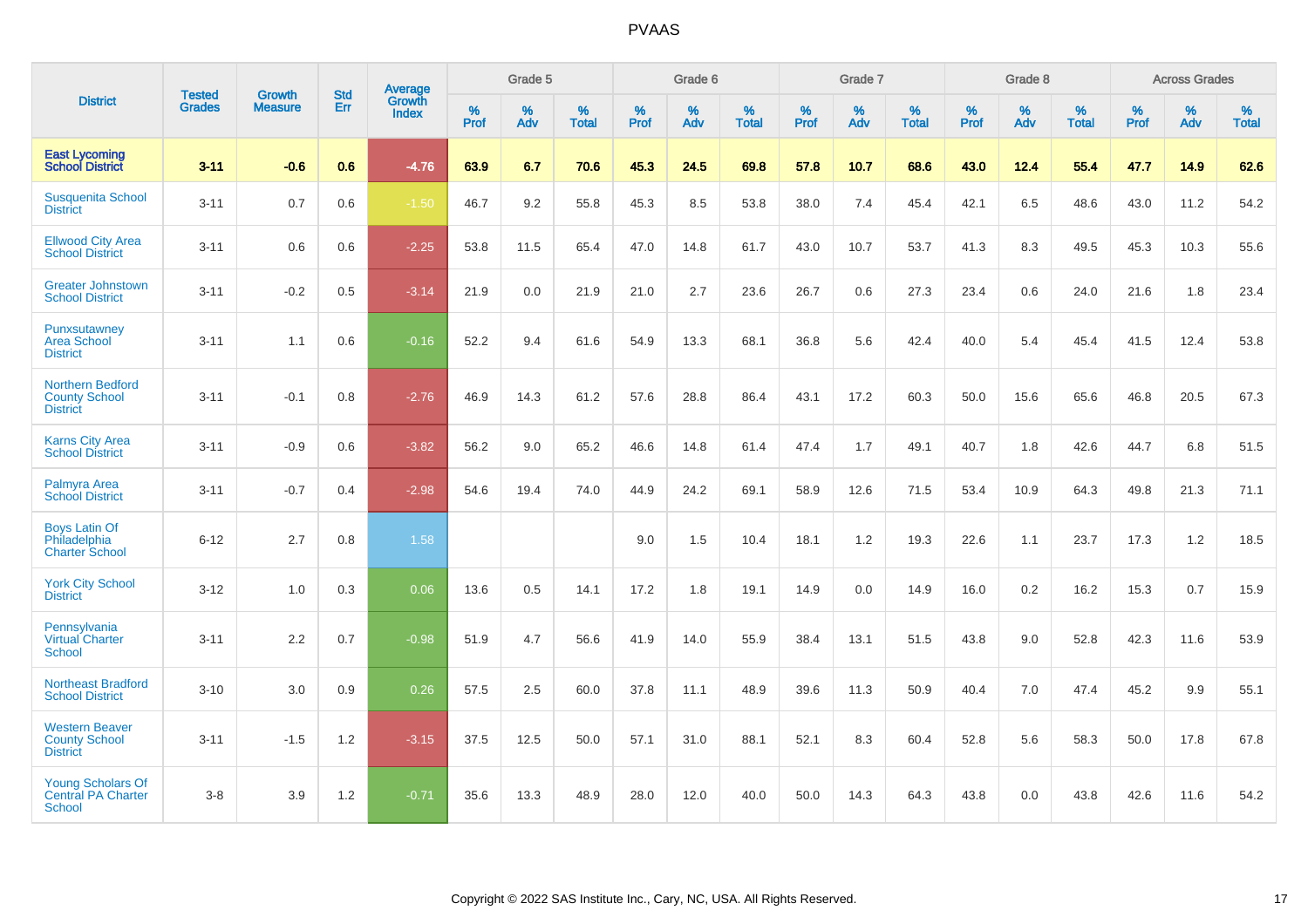|                                                                      |                                |                                 | <b>Std</b> | Average                |           | Grade 5  |                   |           | Grade 6  |                   |           | Grade 7  |                   |           | Grade 8  |                   |              | <b>Across Grades</b> |                   |
|----------------------------------------------------------------------|--------------------------------|---------------------------------|------------|------------------------|-----------|----------|-------------------|-----------|----------|-------------------|-----------|----------|-------------------|-----------|----------|-------------------|--------------|----------------------|-------------------|
| <b>District</b>                                                      | <b>Tested</b><br><b>Grades</b> | <b>Growth</b><br><b>Measure</b> | Err        | Growth<br><b>Index</b> | %<br>Prof | %<br>Adv | %<br><b>Total</b> | %<br>Prof | %<br>Adv | %<br><b>Total</b> | %<br>Prof | %<br>Adv | %<br><b>Total</b> | %<br>Prof | %<br>Adv | %<br><b>Total</b> | $\%$<br>Prof | %<br>Adv             | %<br><b>Total</b> |
| <b>East Lycoming</b><br><b>School District</b>                       | $3 - 11$                       | $-0.6$                          | 0.6        | $-4.76$                | 63.9      | 6.7      | 70.6              | 45.3      | 24.5     | 69.8              | 57.8      | 10.7     | 68.6              | 43.0      | 12.4     | 55.4              | 47.7         | 14.9                 | 62.6              |
| <b>Weatherly Area</b><br><b>School District</b>                      | $3 - 11$                       | 0.6                             | 1.1        | $-1.95$                | 53.8      | 0.0      | 53.8              | 48.5      | 15.2     | 63.6              | 53.3      | 3.3      | 56.7              | 29.7      | 13.5     | 43.2              | 41.9         | 6.9                  | 48.8              |
| <b>Redbank Valley</b><br><b>School District</b>                      | $3 - 11$                       | 2.3                             | 0.7        | $-0.29$                | 64.3      | 4.3      | 68.6              | 38.8      | 13.8     | 52.5              | 54.6      | 12.5     | 67.0              | 55.4      | 15.4     | 70.8              | 50.6         | 13.7                 | 64.4              |
| <b>West Middlesex</b><br><b>Area School</b><br><b>District</b>       | $3 - 10$                       | $-1.3$                          | 0.9        | $-5.66$                | 52.2      | 17.4     | 69.6              | 41.0      | 26.2     | 67.2              | 44.4      | 5.6      | 50.0              | 35.7      | 4.8      | 40.5              | 42.5         | 12.1                 | 54.6              |
| <b>Pan American</b><br><b>Academy Charter</b><br><b>School</b>       | $3-8$                          | 0.9                             | 0.8        | $-2.78$                | 19.3      | 1.8      | 21.0              | 17.1      | 0.0      | 17.1              | 28.1      | 1.8      | 29.8              | 21.3      | 1.6      | 23.0              | 19.6         | 2.0                  | 21.5              |
| <b>Pequea Valley</b><br><b>School District</b>                       | $3 - 11$                       | 1.3                             | 0.6        | $-1.96$                | 46.4      | 1.8      | 48.2              | 36.6      | 7.5      | 44.1              | 43.0      | 4.7      | 47.7              | 37.9      | 6.8      | 44.7              | 37.7         | 6.5                  | 44.2              |
| <b>United School</b><br><b>District</b>                              | $3 - 11$                       | 0.7                             | 0.8        | $-2.04$                | 52.4      | 0.0      | 52.4              | 54.0      | 14.3     | 68.2              | 52.3      | 7.7      | 60.0              | 35.8      | 16.4     | 52.2              | 47.1         | 12.4                 | 59.5              |
| <b>Donegal School</b><br><b>District</b>                             | $3 - 12$                       | 1.3                             | 0.5        | 0.56                   | 42.0      | 11.6     | 53.6              | 40.9      | 18.8     | 59.7              | 44.4      | 12.4     | 56.8              | 32.4      | 16.2     | 48.6              | 39.5         | 16.0                 | 55.5              |
| <b>Slippery Rock Area</b><br><b>School District</b>                  | $3 - 11$                       | 0.3                             | 0.6        | $-2.10$                | 61.1      | 15.1     | 76.2              | 42.1      | 32.3     | 74.4              | 51.6      | 6.6      | 58.2              | 47.2      | 18.1     | 65.4              | 47.2         | 24.9                 | 72.1              |
| <b>Bellwood-Antis</b><br><b>School District</b>                      | $3 - 10$                       | 1.5                             | 0.7        | $-1.63$                | 46.1      | 3.4      | 49.4              | 34.4      | 16.7     | 51.1              | 44.0      | 10.7     | 54.8              | 41.3      | 26.1     | 67.4              | 41.8         | 16.7                 | 58.6              |
| <b>Lincoln Leadership</b><br><b>Academy Charter</b><br><b>School</b> | $3 - 12$                       | 1.6                             | 0.9        | $-0.39$                | 29.6      | 0.0      | 29.6              | 25.0      | 12.5     | 37.5              | 24.5      | 5.7      | 30.2              | 22.0      | 2.4      | 24.4              | 28.4         | 5.4                  | 33.8              |
| <b>Hopewell Area</b><br><b>School District</b>                       | $3 - 11$                       | $-0.3$                          | 0.6        | $-3.20$                | 53.8      | 3.0      | 56.8              | 50.4      | 19.0     | 69.4              | 48.3      | 10.7     | 59.1              | 42.6      | 6.6      | 49.2              | 48.2         | 11.9                 | 60.1              |
| <b>Spring Grove Area</b><br><b>School District</b>                   | $3 - 11$                       | $-0.1$                          | 0.4        | $-4.54$                | 49.1      | 16.7     | 65.7              | 40.9      | 25.0     | 65.9              | 47.4      | 15.5     | 63.0              | 50.4      | 6.8      | 57.2              | 46.5         | 19.3                 | 65.8              |
| <b>Upper Darby</b><br><b>School District</b>                         | $3 - 12$                       | 0.7                             | 0.3        | $-1.00$                | 30.9      | 2.9      | 33.8              | 29.8      | 6.5      | 36.3              | 26.4      | 1.4      | 27.7              | 29.9      | 3.6      | 33.4              | 30.4         | 5.0                  | 35.4              |
| <b>Big Beaver Falls</b><br>Area School<br><b>District</b>            | $3 - 11$                       | $-0.7$                          | 0.6        | $-3.07$                | 44.1      | 2.9      | 47.1              | 30.8      | 1.9      | 32.7              | 29.7      | 5.0      | 34.6              | 27.8      | 2.1      | 29.9              | 33.1         | 3.7                  | 36.8              |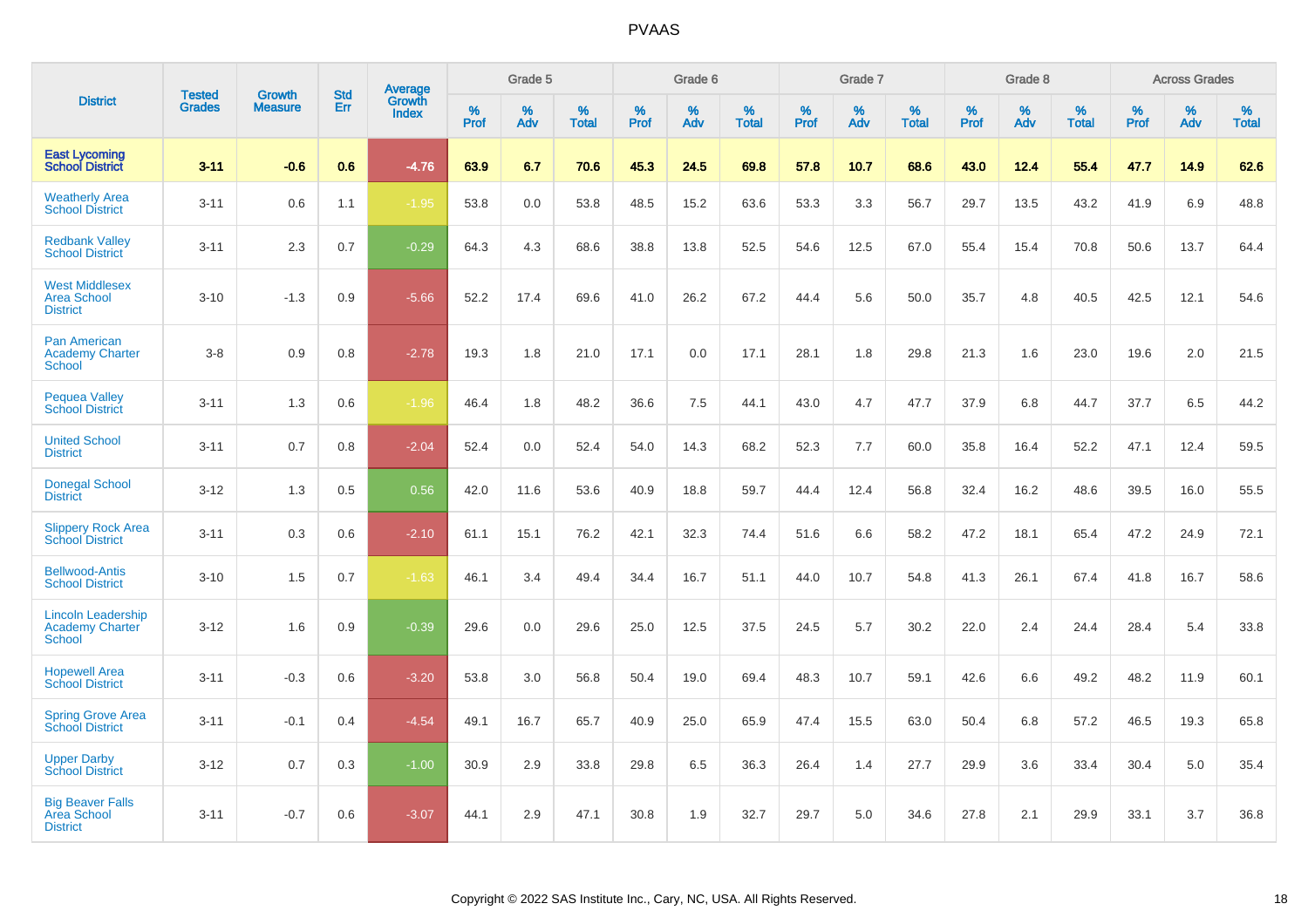|                                                               |                         |                                 | <b>Std</b> | Average                |                     | Grade 5     |                   |           | Grade 6  |                   |           | Grade 7  |                   |              | Grade 8  |                   |              | <b>Across Grades</b> |                   |
|---------------------------------------------------------------|-------------------------|---------------------------------|------------|------------------------|---------------------|-------------|-------------------|-----------|----------|-------------------|-----------|----------|-------------------|--------------|----------|-------------------|--------------|----------------------|-------------------|
| <b>District</b>                                               | <b>Tested</b><br>Grades | <b>Growth</b><br><b>Measure</b> | Err        | Growth<br><b>Index</b> | $\%$<br><b>Prof</b> | $\%$<br>Adv | %<br><b>Total</b> | %<br>Prof | %<br>Adv | %<br><b>Total</b> | %<br>Prof | %<br>Adv | %<br><b>Total</b> | $\%$<br>Prof | %<br>Adv | %<br><b>Total</b> | $\%$<br>Prof | %<br>Adv             | %<br><b>Total</b> |
| <b>East Lycoming</b><br><b>School District</b>                | $3 - 11$                | $-0.6$                          | 0.6        | $-4.76$                | 63.9                | 6.7         | 70.6              | 45.3      | 24.5     | 69.8              | 57.8      | 10.7     | 68.6              | 43.0         | 12.4     | 55.4              | 47.7         | 14.9                 | 62.6              |
| Mechanicsburg<br><b>Area School</b><br><b>District</b>        | $3 - 11$                | 0.3                             | 0.4        | $-2.81$                | 48.1                | 12.0        | 60.1              | 45.6      | 16.3     | 61.9              | 46.2      | 12.4     | 58.6              | 52.3         | 8.7      | 61.0              | 46.4         | 13.9                 | 60.2              |
| <b>William Penn</b><br><b>School District</b>                 | $3 - 12$                | 1.4                             | 0.5        | 0.26                   | 24.0                | 0.5         | 24.5              | 31.6      | 2.8      | 34.5              | 30.8      | 0.6      | 31.4              | 21.8         | 2.4      | 24.2              | 26.1         | 2.5                  | 28.6              |
| <b>North Pocono</b><br><b>School District</b>                 | $3 - 11$                | 0.3                             | 0.6        | $-2.05$                | 55.8                | 8.5         | 64.3              | 57.8      | 12.1     | 69.8              | 61.3      | 16.0     | 77.3              | 48.7         | 12.4     | 61.1              | 54.2         | 17.4                 | 71.6              |
| <b>Bentworth School</b><br><b>District</b>                    | $3 - 11$                | 2.1                             | 0.7        | 1.13                   | 60.3                | 15.4        | 75.6              | 46.1      | 6.7      | 52.8              | 52.5      | 20.0     | 72.5              | 43.3         | 11.9     | 55.2              | 52.1         | 16.1                 | 68.2              |
| <b>Marion Center</b><br><b>Area School</b><br><b>District</b> | $3 - 10$                | 2.0                             | 0.7        | 0.03                   | 52.6                | 10.3        | 62.8              | 45.6      | 22.3     | 68.0              | 52.9      | 5.9      | 58.8              | 49.5         | 7.4      | 56.8              | 49.1         | 13.2                 | 62.3              |
| <b>Selinsgrove Area</b><br><b>School District</b>             | $3 - 12$                | $-1.5$                          | 0.5        | $-3.62$                | 51.9                | 4.4         | 56.4              | 46.4      | 19.0     | 65.4              | 39.7      | 16.7     | 56.4              | 47.6         | 12.6     | 60.2              | 44.8         | 15.2                 | 60.0              |
| <b>Montrose Area</b><br><b>School District</b>                | $3 - 10$                | 1.0                             | 0.7        | $-0.88$                | 50.0                | 16.2        | 66.2              | 40.2      | 28.3     | 68.5              | 38.2      | 13.2     | 51.5              | 45.0         | 10.0     | 55.0              | 43.8         | 18.3                 | 62.0              |
| Manchester<br><b>Academic Charter</b><br><b>School</b>        | $3-8$                   | 2.1                             | 1.1        | $-2.61$                | 12.0                | 0.0         | 12.0              | 35.7      | 3.6      | 39.3              | 46.2      | 0.0      | 46.2              | 31.4         | 0.0      | 31.4              | 30.7         | 1.7                  | 32.4              |
| <b>Blue Ridge School</b><br><b>District</b>                   | $3 - 11$                | 2.2                             | 0.8        | $-0.09$                | 42.5                | 8.2         | 50.7              | 46.0      | 8.1      | 54.0              | 50.0      | 16.1     | 66.1              | 47.1         | 8.6      | 55.7              | 45.4         | 10.7                 | 56.1              |
| <b>Northern Cambria</b><br><b>School District</b>             | $3 - 11$                | 1.6                             | 0.8        | $-0.85$                | 40.0                | 5.4         | 45.4              | 33.3      | 7.4      | 40.7              | 53.7      | 5.6      | 59.3              | 47.7         | 4.6      | 52.3              | 42.9         | 6.6                  | 49.4              |
| <b>Scranton School</b><br><b>District</b>                     | $3 - 12$                | $-0.8$                          | 0.5        | $-3.18$                | 35.9                | 1.7         | 37.6              | 29.4      | 4.2      | 33.6              | 24.9      | 2.8      | 27.7              | 26.3         | 5.8      | 32.2              | 29.5         | 4.0                  | 33.5              |
| <b>Mastery Charter</b><br>School - Hardy<br><b>Williams</b>   | $3 - 11$                | 0.9                             | 1.2        | $-1.53$                | 10.3                | 0.0         | 10.3              | 37.8      | 13.5     | 51.4              | 29.2      | 0.0      | 29.2              |              |          |                   | 21.1         | 3.6                  | 24.7              |
| <b>Meyersdale Area</b><br><b>School District</b>              | $3 - 11$                | 2.0                             | 0.8        | $-1.63$                | 51.8                | 13.0        | 64.8              | 55.4      | 12.3     | 67.7              | 62.3      | 1.9      | 64.2              | 54.2         | 5.1      | 59.3              | 52.4         | 10.9                 | 63.3              |
| <b>Cornell School</b><br><b>District</b>                      | $3 - 11$                | $-0.8$                          | 1.1        | $-2.17$                | 36.7                | 0.0         | 36.7              | 34.9      | 7.0      | 41.9              | 35.9      | 0.0      | 35.9              | 24.3         | 2.7      | 27.0              | 32.9         | 6.1                  | 39.0              |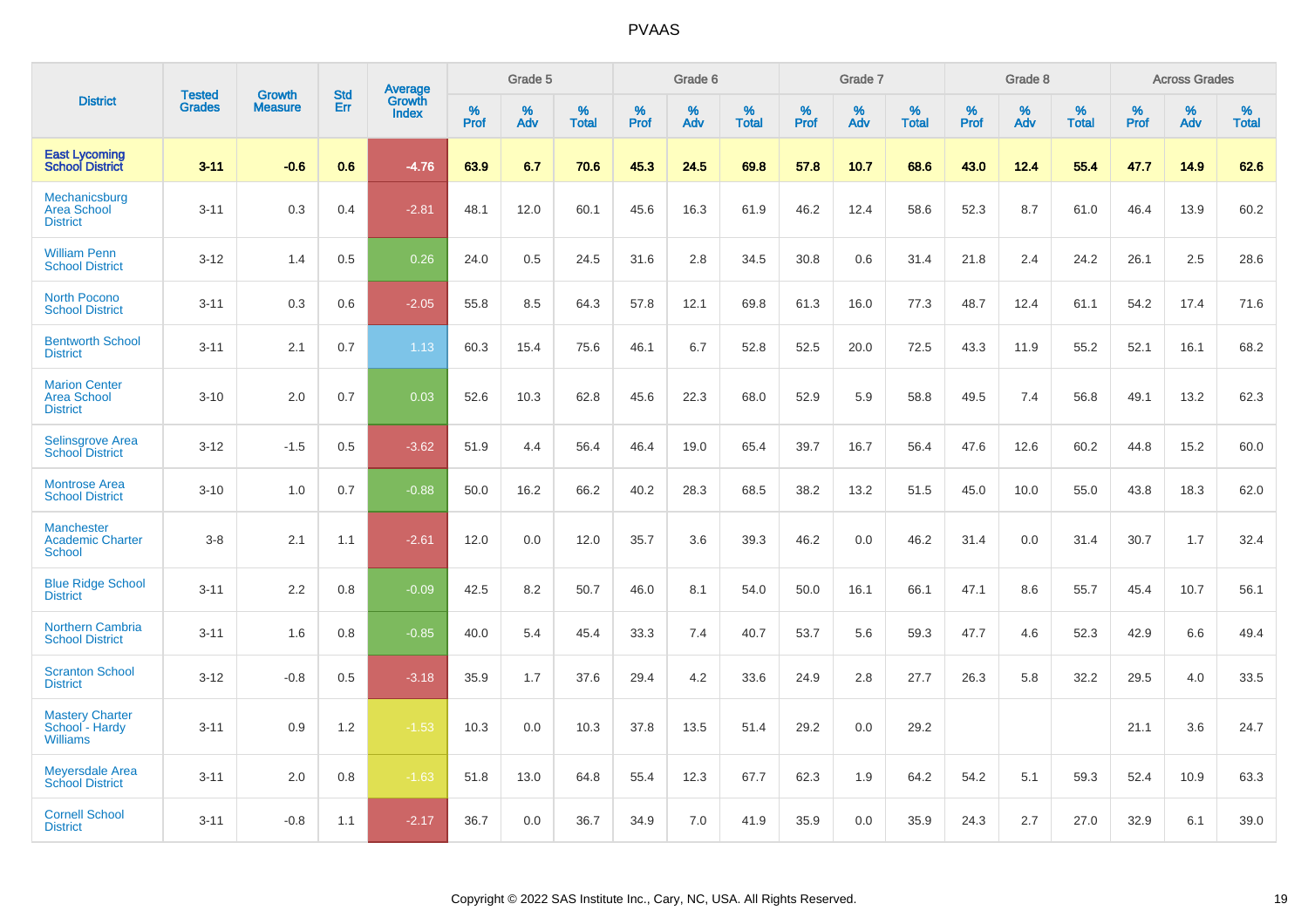|                                                                       |                                |                                 | <b>Std</b> | Average                |                     | Grade 5     |                   |           | Grade 6  |                   |           | Grade 7  |                   |           | Grade 8  |                   |              | <b>Across Grades</b> |                   |
|-----------------------------------------------------------------------|--------------------------------|---------------------------------|------------|------------------------|---------------------|-------------|-------------------|-----------|----------|-------------------|-----------|----------|-------------------|-----------|----------|-------------------|--------------|----------------------|-------------------|
| <b>District</b>                                                       | <b>Tested</b><br><b>Grades</b> | <b>Growth</b><br><b>Measure</b> | Err        | Growth<br><b>Index</b> | $\%$<br><b>Prof</b> | $\%$<br>Adv | %<br><b>Total</b> | %<br>Prof | %<br>Adv | %<br><b>Total</b> | %<br>Prof | %<br>Adv | %<br><b>Total</b> | %<br>Prof | %<br>Adv | %<br><b>Total</b> | $\%$<br>Prof | %<br>Adv             | %<br><b>Total</b> |
| <b>East Lycoming</b><br><b>School District</b>                        | $3 - 11$                       | $-0.6$                          | 0.6        | $-4.76$                | 63.9                | 6.7         | 70.6              | 45.3      | 24.5     | 69.8              | 57.8      | 10.7     | 68.6              | 43.0      | 12.4     | 55.4              | 47.7         | 14.9                 | 62.6              |
| <b>Tidioute</b><br>Community<br><b>Charter School</b>                 | $3 - 11$                       | 2.0                             | 1.5        | $-0.21$                | 69.2                | 0.0         | 69.2              | 61.1      | 5.6      | 66.7              | 26.3      | 0.0      | 26.3              | 37.0      | 0.0      | 37.0              | 43.2         | 4.0                  | 47.2              |
| <b>Minersville Area</b><br><b>School District</b>                     | $3 - 11$                       | $-1.1$                          | 0.7        | $-2.58$                | 42.5                | 2.7         | 45.2              | 38.7      | 24.0     | 62.7              | 40.0      | 4.0      | 44.0              | 46.6      | 1.4      | 48.0              | 42.2         | 10.0                 | 52.2              |
| <b>York Academy</b><br><b>Regional Charter</b><br>School              | $3 - 11$                       | 0.3                             | 0.8        | $-2.68$                | 33.3                | 5.0         | 38.3              | 55.9      | 11.9     | 67.8              | 47.3      | 7.3      | 54.6              | 35.1      | 12.3     | 47.4              | 40.8         | 14.1                 | 54.9              |
| <b>MaST Community</b><br><b>Charter School</b>                        | $3 - 10$                       | $-4.3$                          | 0.6        | $-7.34$                | 56.4                | 9.9         | 66.3              | 45.3      | 21.7     | 67.0              | 59.8      | 12.8     | 72.6              | 54.4      | 12.6     | 67.0              | 51.0         | 14.1                 | 65.2              |
| Apollo-Ridge<br><b>School District</b>                                | $3 - 12$                       | $-2.9$                          | 0.7        | $-4.42$                | 45.6                | 1.5         | 47.1              | 25.3      | 9.6      | 34.9              | 34.6      | 0.0      | 34.6              | 42.1      | 5.3      | 47.4              | 38.1         | 6.5                  | 44.6              |
| <b>North Clarion</b><br><b>County School</b><br><b>District</b>       | $3 - 12$                       | 2.6                             | 1.0        | $-0.17$                | 51.1                | 8.9         | 60.0              | 46.3      | 19.5     | 65.8              | 45.2      | 4.8      | 50.0              | 54.6      | 11.4     | 65.9              | 45.1         | 12.2                 | 57.3              |
| <b>Jenkintown School</b><br><b>District</b>                           | $3 - 11$                       | 1.5                             | 1.0        | $-1.16$                | 68.0                | 8.0         | 76.0              | 54.0      | 18.9     | 73.0              | 42.9      | 35.7     | 78.6              | 60.6      | 21.2     | 81.8              | 53.1         | 25.8                 | 78.9              |
| <b>South Middleton</b><br><b>School District</b>                      | $3 - 11$                       | 0.8                             | 0.5        | $-3.53$                | 48.5                | 12.1        | 60.6              | 45.2      | 21.0     | 66.1              | 44.4      | 12.9     | 57.3              | 42.1      | 12.0     | 54.1              | 45.4         | 16.9                 | 62.3              |
| <b>North East School</b><br><b>District</b>                           | $3 - 11$                       | 0.8                             | 0.6        | $-0.63$                | 61.2                | 9.5         | 70.7              | 44.8      | 21.6     | 66.4              | 50.0      | 9.3      | 59.3              | 56.9      | 16.8     | 73.7              | 52.6         | 15.4                 | 68.0              |
| Shenango Area<br><b>School District</b>                               | $3 - 11$                       | 1.9                             | 0.7        | $-0.12$                | 46.4                | 19.0        | 65.5              | 37.5      | 25.0     | 62.5              | 45.7      | 9.6      | 55.3              | 41.1      | 18.9     | 60.0              | 42.3         | 18.7                 | 61.1              |
| <b>Indiana Area</b><br><b>School District</b>                         | $3 - 11$                       | 1.1                             | 0.5        | $-0.73$                | 57.2                | 12.8        | 70.0              | 37.5      | 22.5     | 60.0              | 53.6      | 16.6     | 70.2              | 52.0      | 16.3     | 68.4              | 49.3         | 18.5                 | 67.7              |
| <b>Southern Tioga</b><br><b>School District</b>                       | $3 - 11$                       | 1.4                             | 0.6        | $-0.62$                | 38.5                | 4.2         | 42.7              | 39.6      | 14.2     | 53.8              | 44.9      | 3.6      | 48.6              | 37.2      | 8.3      | 45.4              | 38.5         | 7.0                  | 45.6              |
| <b>New Foundations</b><br><b>Charter School</b>                       | $3 - 11$                       | $-0.9$                          | 0.8        | $-1.98$                | 37.0                | 9.3         | 46.3              | 38.1      | 9.5      | 47.6              | 50.8      | 3.3      | 54.1              | 36.1      | 6.0      | 42.2              | 41.1         | 6.7                  | 47.8              |
| <b>Southern</b><br><b>Huntingdon County</b><br><b>School District</b> | $3 - 11$                       | 1.1                             | 0.7        | $-0.83$                | 47.1                | 2.9         | 50.0              | 26.6      | 7.6      | 34.2              | 43.2      | 4.6      | 47.7              | 41.5      | 3.7      | 45.1              | 39.6         | 5.6                  | 45.2              |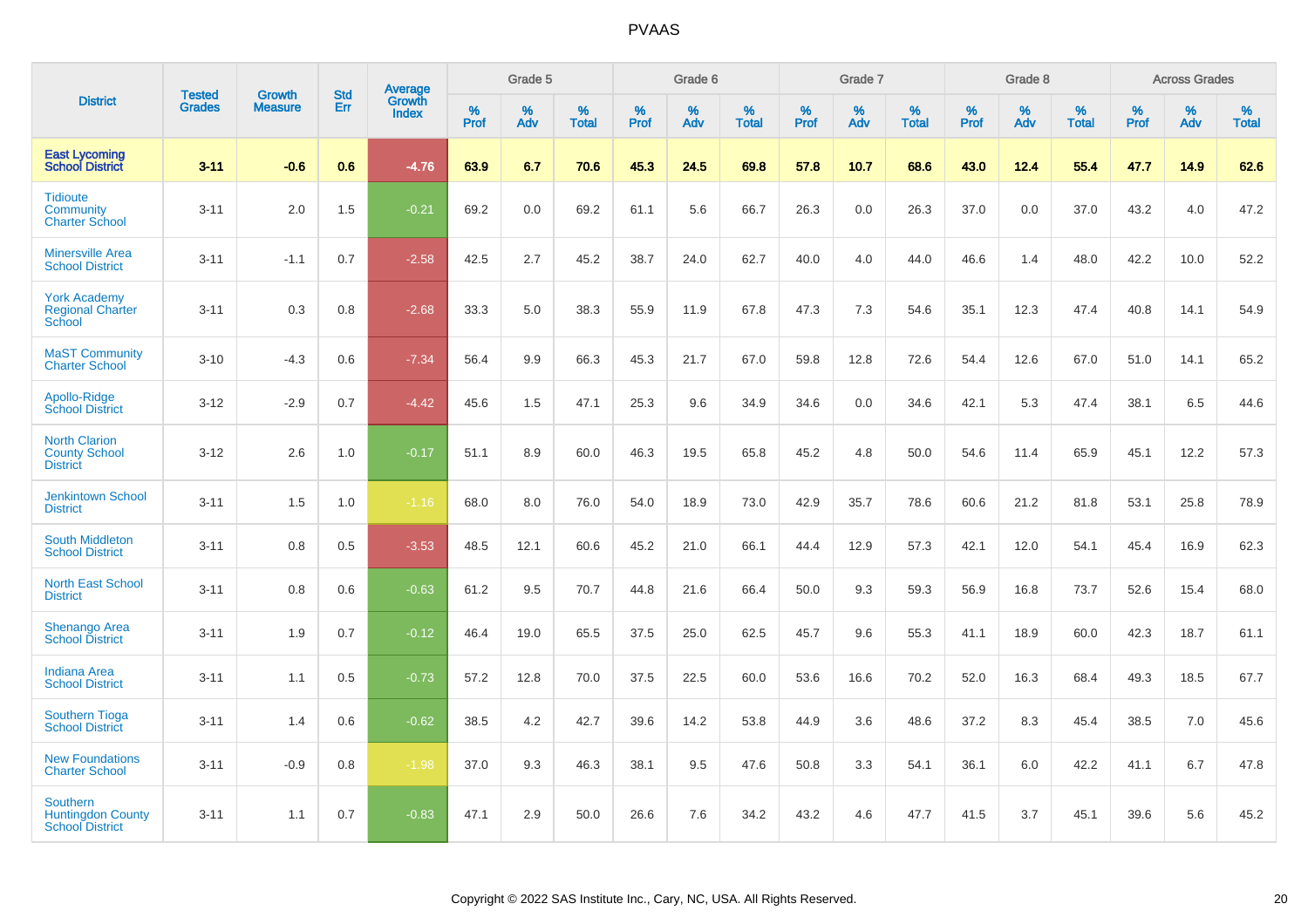|                                                                              |                                | <b>Growth</b>  | <b>Std</b> | Average                |                     | Grade 5  |                   |              | Grade 6  |                   |              | Grade 7  |                   |              | Grade 8  |                   |           | <b>Across Grades</b> |                   |
|------------------------------------------------------------------------------|--------------------------------|----------------|------------|------------------------|---------------------|----------|-------------------|--------------|----------|-------------------|--------------|----------|-------------------|--------------|----------|-------------------|-----------|----------------------|-------------------|
| <b>District</b>                                                              | <b>Tested</b><br><b>Grades</b> | <b>Measure</b> | Err        | Growth<br><b>Index</b> | $\%$<br><b>Prof</b> | %<br>Adv | %<br><b>Total</b> | $\%$<br>Prof | %<br>Adv | %<br><b>Total</b> | $\%$<br>Prof | %<br>Adv | %<br><b>Total</b> | $\%$<br>Prof | %<br>Adv | %<br><b>Total</b> | %<br>Prof | %<br>Adv             | %<br><b>Total</b> |
| <b>East Lycoming</b><br><b>School District</b>                               | $3 - 11$                       | $-0.6$         | 0.6        | $-4.76$                | 63.9                | 6.7      | 70.6              | 45.3         | 24.5     | 69.8              | 57.8         | 10.7     | 68.6              | 43.0         | 12.4     | 55.4              | 47.7      | 14.9                 | 62.6              |
| <b>Mckeesport Area</b><br><b>School District</b>                             | $3 - 12$                       | 0.3            | 0.5        | $-3.77$                | 30.5                | 0.6      | 31.1              | 29.1         | 1.3      | 30.4              | 24.1         | 0.0      | 24.1              | 22.6         | 1.0      | 23.7              | 25.9      | 2.4                  | 28.3              |
| <b>Everett Area</b><br><b>School District</b>                                | $3 - 11$                       | $-0.2$         | 0.7        | $-3.44$                | 41.4                | 9.2      | 50.6              | 34.9         | 11.6     | 46.5              | 47.5         | 5.9      | 53.5              | 37.3         | 9.3      | 46.7              | 40.8      | 11.4                 | 52.2              |
| <b>Young Scholars Of</b><br>Western<br>Pennsylvania<br><b>Charter School</b> | $3-8$                          | 2.0            | 1.1        | 0.04                   | 27.3                | 9.1      | 36.4              | 40.6         | 6.2      | 46.9              | 32.1         | 3.6      | 35.7              | 43.5         | 8.7      | 52.2              | 31.2      | 9.1                  | 40.3              |
| <b>Propel Charter</b><br>School - East                                       | $3-8$                          | 1.1            | 1.0        | $-2.14$                | 32.5                | 0.0      | 32.5              | 34.3         | 11.4     | 45.7              | 33.3         | 9.1      | 42.4              | 29.4         | 0.0      | 29.4              | 31.6      | 4.7                  | 36.3              |
| <b>Blue Mountain</b><br><b>School District</b>                               | $3 - 10$                       | 0.0            | 0.5        | $-2.39$                | 60.1                | 12.0     | 72.2              | 50.9         | 12.4     | 63.3              | 52.0         | 10.1     | 62.0              | 47.3         | 11.5     | 58.8              | 52.0      | 15.0                 | 67.0              |
| <b>Port Allegany</b><br><b>School District</b>                               | $3 - 11$                       | $-1.8$         | 0.8        | $-3.92$                | 34.3                | 2.9      | 37.1              | 31.9         | 2.9      | 34.8              | 32.9         | 5.7      | 38.6              | 40.3         | 3.2      | 43.6              | 35.0      | 5.9                  | 40.8              |
| <b>Valley View School</b><br><b>District</b>                                 | $3 - 11$                       | 1.0            | 0.8        | $-2.65$                | 62.4                | 1.8      | 64.2              | 41.4         | 10.3     | 51.7              | 53.7         | 4.9      | 58.5              | 42.6         | 4.9      | 47.5              | 49.9      | 7.2                  | 57.1              |
| <b>Aspira Bilingual</b><br><b>Cyber Charter</b><br>School                    | $3 - 11$                       | 2.8            | 1.6        | $-0.41$                |                     |          |                   | 12.9         | 0.0      | 12.9              | 0.0          | 0.0      | 0.0               | 0.0          | 0.0      | 0.0               | 5.9       | 0.0                  | 5.9               |
| <b>Duquesne City</b><br><b>School District</b>                               | $3-8$                          | 3.1            | 1.4        | 0.73                   | 11.3                | 0.0      | 11.3              | 10.8         | 2.7      | 13.5              |              |          |                   |              |          |                   | 14.8      | 0.6                  | 15.3              |
| North Star School<br><b>District</b>                                         | $3 - 11$                       | $-0.3$         | 0.7        | $-4.18$                | 44.3                | 3.8      | 48.1              | 35.9         | 17.2     | 53.1              | 44.4         | 8.3      | 52.8              | 49.5         | 17.2     | 66.7              | 44.5      | 15.3                 | 59.8              |
| <b>South Butler</b><br><b>County School</b><br><b>District</b>               | $3 - 10$                       | 1.0            | 0.5        | $-0.14$                | 59.9                | 14.3     | 74.2              | 50.7         | 14.5     | 65.2              | 44.7         | 11.4     | 56.1              | 53.7         | 13.0     | 66.7              | 50.5      | 17.8                 | 68.3              |
| <b>Albert Gallatin</b><br><b>Area School</b><br><b>District</b>              | $3 - 11$                       | 0.4            | 0.5        | $-1.30$                | 45.8                | 5.4      | 51.2              | 34.0         | 8.4      | 42.4              | 39.7         | 2.2      | 41.8              | 37.8         | 5.3      | 43.0              | 38.7      | 7.6                  | 46.2              |
| <b>Upper Moreland</b><br><b>Township School</b><br><b>District</b>           | $3 - 11$                       | $-0.3$         | 0.4        | $-3.84$                | 54.1                | 10.5     | 64.6              | 42.4         | 21.0     | 63.4              | 53.7         | 8.4      | 62.1              | 41.0         | 14.2     | 55.1              | 46.0      | 16.1                 | 62.1              |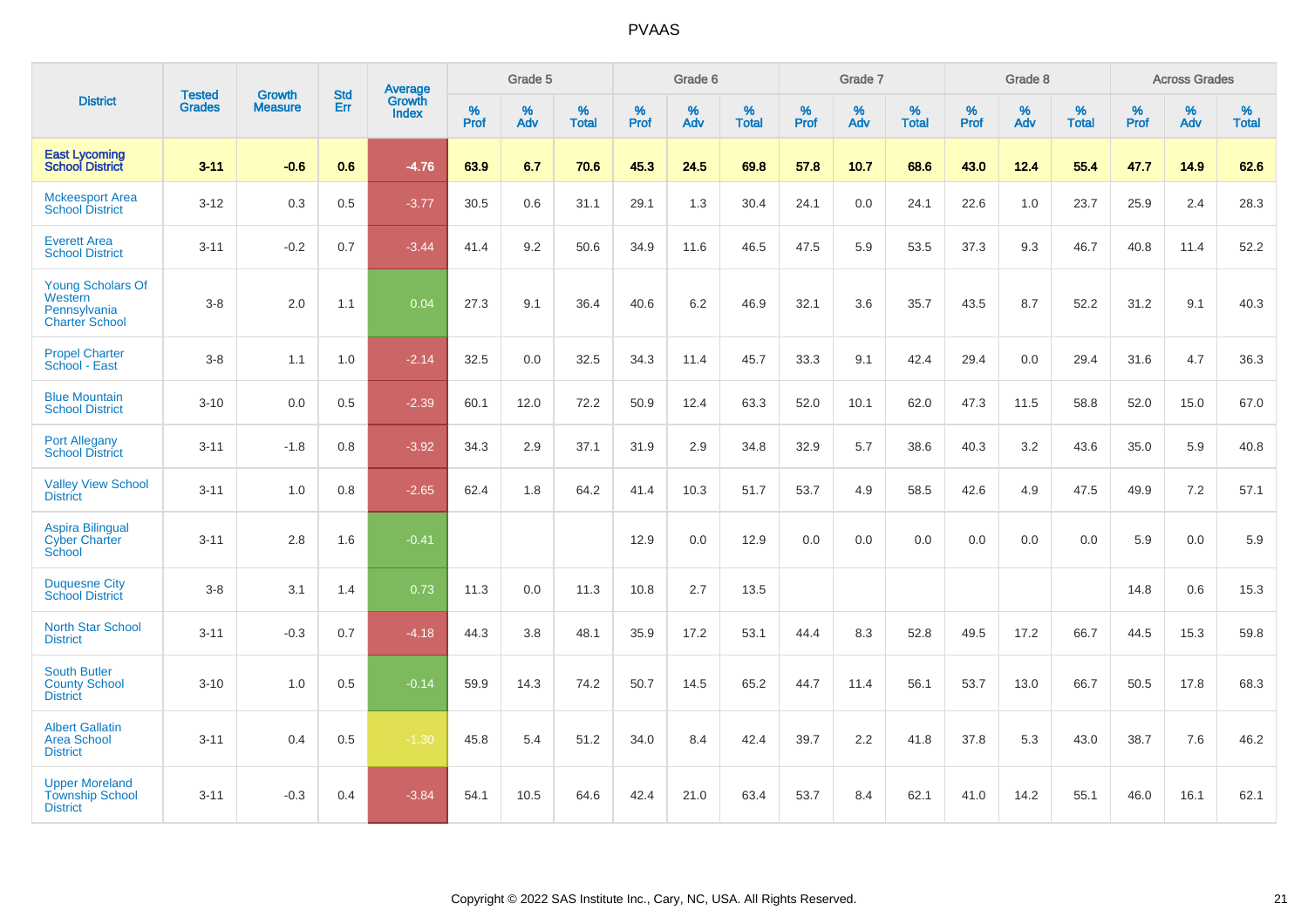|                                                                    |                                |                                 | <b>Std</b> | Average                       |           | Grade 5  |                   |           | Grade 6  |                   |           | Grade 7  |                   |           | Grade 8  |                   |           | <b>Across Grades</b> |                   |
|--------------------------------------------------------------------|--------------------------------|---------------------------------|------------|-------------------------------|-----------|----------|-------------------|-----------|----------|-------------------|-----------|----------|-------------------|-----------|----------|-------------------|-----------|----------------------|-------------------|
| <b>District</b>                                                    | <b>Tested</b><br><b>Grades</b> | <b>Growth</b><br><b>Measure</b> | Err        | <b>Growth</b><br><b>Index</b> | %<br>Prof | %<br>Adv | %<br><b>Total</b> | %<br>Prof | %<br>Adv | %<br><b>Total</b> | %<br>Prof | %<br>Adv | %<br><b>Total</b> | %<br>Prof | %<br>Adv | %<br><b>Total</b> | %<br>Prof | %<br>Adv             | %<br><b>Total</b> |
| <b>East Lycoming</b><br><b>School District</b>                     | $3 - 11$                       | $-0.6$                          | 0.6        | $-4.76$                       | 63.9      | 6.7      | 70.6              | 45.3      | 24.5     | 69.8              | 57.8      | 10.7     | 68.6              | 43.0      | 12.4     | 55.4              | 47.7      | 14.9                 | 62.6              |
| <b>Clarion Area</b><br><b>School District</b>                      | $3 - 11$                       | 1.1                             | 0.9        | $-1.14$                       | 58.3      | 2.1      | 60.4              | 46.4      | 7.1      | 53.6              | 44.8      | 4.5      | 49.2              | 39.0      | 11.9     | 50.8              | 45.1      | 10.1                 | 55.2              |
| <b>Warren County</b><br><b>School District</b>                     | $3 - 11$                       | 0.2                             | 0.4        | $-1.64$                       | 38.6      | 4.0      | 42.5              | 41.0      | 8.0      | 49.0              | 33.4      | 4.1      | 37.5              | 43.1      | 4.7      | 47.8              | 38.0      | 6.9                  | 44.8              |
| <b>Palisades School</b><br><b>District</b>                         | $3 - 11$                       | 0.4                             | 0.6        | $-3.48$                       | 53.1      | 13.5     | 66.7              | 48.5      | 19.2     | 67.7              | 60.2      | 10.7     | 70.9              | 43.2      | 9.1      | 52.3              | 48.5      | 17.4                 | 65.9              |
| <b>Premier Arts And</b><br><b>Science Charter</b><br><b>School</b> | $3-5$                          | 5.2                             | 2.1        | 2.52                          | 16.7      | 0.0      | 16.7              |           |          |                   |           |          |                   |           |          |                   | 14.2      | 1.9                  | 16.0              |
| <b>Interboro School</b><br><b>District</b>                         | $3 - 12$                       | 0.3                             | 0.4        | $-2.03$                       | 42.9      | 4.5      | 47.3              | 40.0      | 11.7     | 51.7              | 44.0      | 8.7      | 52.7              | 44.2      | 7.4      | 51.6              | 41.8      | 8.7                  | 50.4              |
| <b>Gateway School</b><br><b>District</b>                           | $3 - 11$                       | $-1.0$                          | 0.4        | $-5.60$                       | 48.9      | 5.6      | 54.5              | 42.7      | 10.8     | 53.5              | 49.3      | 10.8     | 60.1              | 43.7      | 14.0     | 57.7              | 45.5      | 12.1                 | 57.7              |
| <b>Dallastown Area</b><br><b>School District</b>                   | $3 - 11$                       | $-2.2$                          | 0.3        | $-6.90$                       | 53.1      | 7.2      | 60.3              | 44.3      | 30.9     | 75.1              | 45.3      | 9.3      | 54.7              | 43.8      | 11.1     | 54.9              | 44.8      | 19.1                 | 63.9              |
| Saint Marys Area<br><b>School District</b>                         | $3 - 11$                       | $-1.5$                          | 0.6        | $-3.55$                       | 48.7      | 2.6      | 51.3              | 42.7      | 13.7     | 56.4              | 40.8      | 7.7      | 48.5              | 46.4      | 8.0      | 54.3              | 44.6      | 11.0                 | 55.6              |
| <b>Lebanon School</b><br><b>District</b>                           | $3 - 11$                       | $-0.4$                          | 0.4        | $-2.17$                       | 29.4      | 2.5      | 31.9              | 21.7      | 5.5      | 27.2              | 20.0      | 2.5      | 22.5              | 21.9      | 1.2      | 23.0              | 25.5      | 3.4                  | 28.8              |
| Southwest<br>Leadership<br><b>Academy Charter</b><br><b>School</b> | $3 - 8$                        | 0.2                             | 1.1        | $-5.76$                       | 9.1       | 0.0      | 9.1               | 16.1      | 6.4      | 22.6              | 15.8      | 2.6      | 18.4              | 20.8      | 0.0      | 20.8              | 19.0      | 3.3                  | 22.3              |
| <b>Chester-Upland</b><br><b>School District</b>                    | $3 - 11$                       | 0.8                             | 0.8        | $-1.40$                       | 15.4      | 0.0      | 15.4              | 18.2      | 2.6      | 20.8              | 12.4      | 0.0      | 12.4              | 9.8       | 0.0      | 9.8               | 15.6      | 1.0                  | 16.6              |
| <b>Penn Cambria</b><br><b>School District</b>                      | $3 - 11$                       | $-0.4$                          | 0.6        | $-3.40$                       | 56.8      | 0.9      | 57.7              | 46.5      | 7.1      | 53.5              | 58.1      | 7.7      | 65.8              | 52.3      | 7.8      | 60.2              | 48.8      | 9.2                  | 58.0              |
| <b>Farrell Area School</b><br><b>District</b>                      | $3 - 11$                       | 1.3                             | 1.0        | $-0.92$                       | 26.7      | 0.0      | 26.7              | 31.7      | 2.4      | 34.2              | 20.4      | 0.0      | 20.4              | 28.2      | 0.0      | 28.2              | 25.9      | 2.3                  | 28.2              |
| <b>Greater Latrobe</b><br><b>School District</b>                   | $3 - 11$                       | $-3.1$                          | 0.4        | $-8.08$                       | 55.6      | 5.8      | 61.4              | 42.2      | 21.1     | 63.2              | 49.0      | 10.1     | 59.1              | 46.2      | 20.0     | 66.2              | 46.9      | 15.6                 | 62.5              |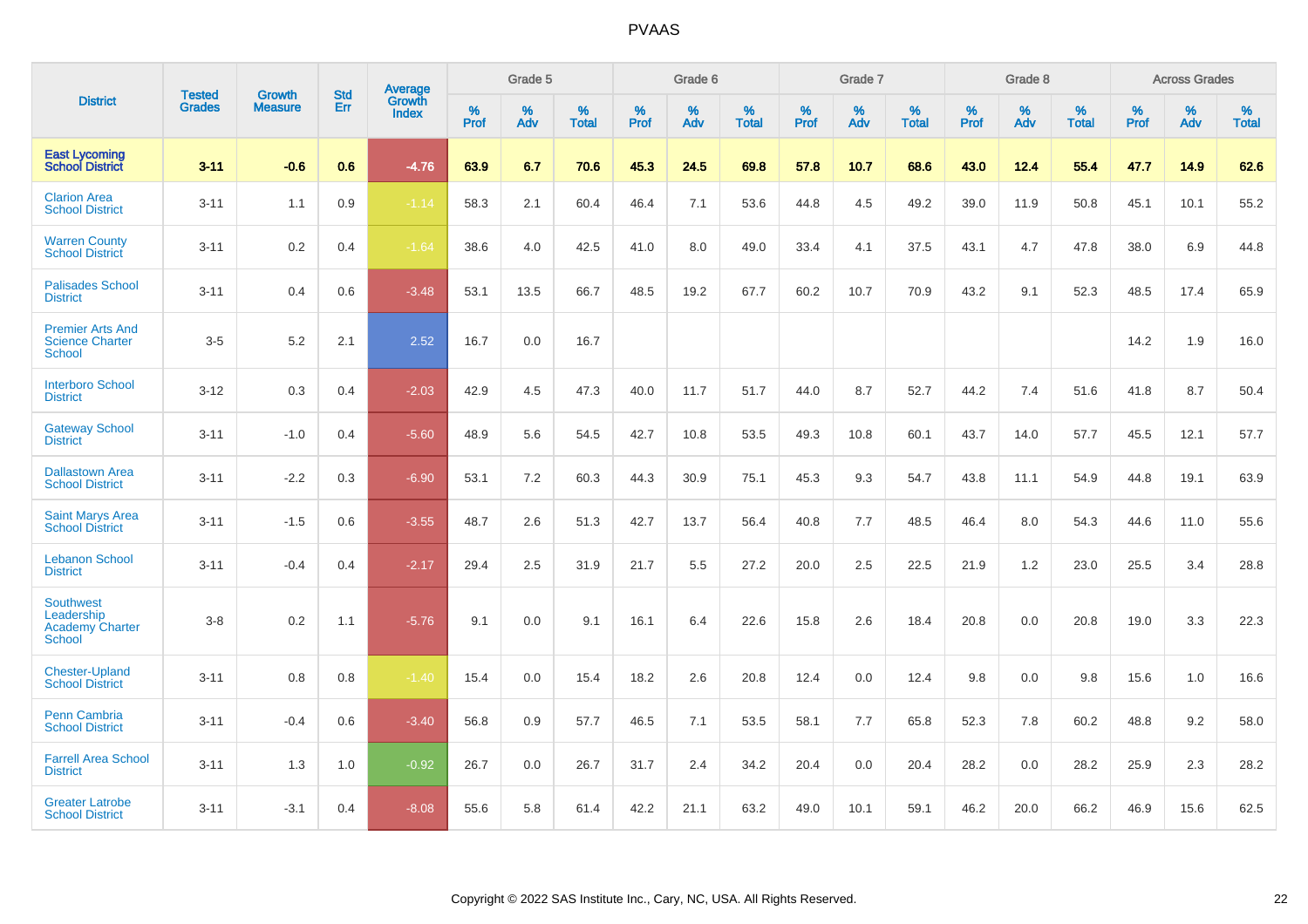|                                                                         |                                |                                 |                   | Average                |                     | Grade 5     |                   |              | Grade 6  |                      |              | Grade 7  |                   |              | Grade 8  |                   |              | <b>Across Grades</b> |            |
|-------------------------------------------------------------------------|--------------------------------|---------------------------------|-------------------|------------------------|---------------------|-------------|-------------------|--------------|----------|----------------------|--------------|----------|-------------------|--------------|----------|-------------------|--------------|----------------------|------------|
| <b>District</b>                                                         | <b>Tested</b><br><b>Grades</b> | <b>Growth</b><br><b>Measure</b> | <b>Std</b><br>Err | Growth<br><b>Index</b> | $\%$<br><b>Prof</b> | $\%$<br>Adv | %<br><b>Total</b> | $\%$<br>Prof | %<br>Adv | $\%$<br><b>Total</b> | $\%$<br>Prof | %<br>Adv | %<br><b>Total</b> | $\%$<br>Prof | %<br>Adv | %<br><b>Total</b> | $\%$<br>Prof | %<br>Adv             | %<br>Total |
| <b>East Lycoming</b><br><b>School District</b>                          | $3 - 11$                       | $-0.6$                          | 0.6               | $-4.76$                | 63.9                | 6.7         | 70.6              | 45.3         | 24.5     | 69.8                 | 57.8         | 10.7     | 68.6              | 43.0         | 12.4     | 55.4              | 47.7         | 14.9                 | 62.6       |
| <b>Seven Generations</b><br><b>Charter School</b>                       | $3-5$                          | 5.1                             | 2.1               | 2.46                   | 62.2                | 2.7         | 64.9              |              |          |                      |              |          |                   |              |          |                   | 48.0         | 8.8                  | 56.8       |
| Northwood<br><b>Academy Charter</b><br>School                           | $3 - 8$                        | $-0.1$                          | 0.7               | $-3.80$                | 23.4                | 1.3         | 24.7              | 44.2         | 6.5      | 50.6                 | 37.5         | 5.6      | 43.1              | 29.6         | 13.0     | 42.6              | 31.0         | 5.4                  | 36.4       |
| Philadelphia City<br><b>School District</b>                             | $3 - 12$                       | $-0.0$                          | 0.2               | $-2.50$                | 24.2                | 3.5         | 27.7              | 22.9         | 8.1      | 31.0                 | 26.8         | 6.5      | 33.4              | 22.4         | 4.6      | 27.1              | 23.1         | 6.3                  | 29.4       |
| <b>Mastery Charter</b><br>School - Harrity<br>Campus                    | $3-8$                          | 0.5                             | 1.2               | $-2.57$                | 13.6                | 0.0         | 13.6              | 12.8         | 2.1      | 14.9                 | 26.5         | 0.0      | 26.5              | 11.1         | 7.4      | 18.5              | 18.2         | 2.0                  | 20.2       |
| <b>Middletown Area</b><br><b>School District</b>                        | $3 - 11$                       | $-0.3$                          | 0.6               | $-2.50$                | 40.9                | 6.3         | 47.2              | 28.7         | 7.0      | 35.7                 | 43.8         | 5.6      | 49.3              | 38.5         | 3.8      | 42.3              | 37.8         | 8.2                  | 46.0       |
| Allegheny-Clarion<br><b>Valley School</b><br><b>District</b>            | $3 - 10$                       | 2.1                             | 1.0               | 0.11                   | 42.5                | 5.0         | 47.5              | 42.1         | 15.8     | 57.9                 | 43.9         | 2.4      | 46.3              | 40.0         | 0.0      | 40.0              | 40.9         | 9.1                  | 50.0       |
| <b>Eastern Lebanon</b><br><b>County School</b><br><b>District</b>       | $3 - 11$                       | $-0.3$                          | 0.5               | $-4.72$                | 48.9                | 2.8         | 51.7              | 42.0         | 9.1      | 51.1                 | 45.1         | 8.0      | 53.1              | 29.8         | 7.0      | 36.8              | 42.0         | 9.1                  | 51.0       |
| West Philadelphia<br>Achievement<br>Charter<br><b>Elementary School</b> | $3-5$                          | 3.8                             | 1.6               | 2.40                   | 21.0                | 0.0         | 21.0              |              |          |                      |              |          |                   |              |          |                   | 18.1         | 1.5                  | 19.6       |
| <b>Southeast Delco</b><br><b>School District</b>                        | $3 - 10$                       | $-0.6$                          | 0.6               | $-3.13$                | 28.6                | 0.0         | 28.6              | 30.4         | 1.8      | 32.1                 | 29.2         | 1.5      | 30.8              | 34.4         | 3.8      | 38.2              | 28.9         | 2.4                  | 31.3       |
| <b>Union City Area</b><br><b>School District</b>                        | $3 - 12$                       | 0.2                             | 0.7               | $-1.85$                | 34.8                | 1.4         | 36.2              | 35.5         | 16.1     | 51.6                 | 44.7         | 10.5     | 55.3              | 42.2         | 8.9      | 51.1              | 39.0         | 12.5                 | 51.5       |
| <b>Conewago Valley</b><br><b>School District</b>                        | $3 - 12$                       | 0.7                             | 0.4               | $-2.40$                | 52.1                | 3.4         | 55.5              | 44.7         | 14.0     | 58.7                 | 46.4         | 8.8      | 55.2              | 46.8         | 5.7      | 52.5              | 46.9         | 10.0                 | 56.9       |
| <b>Haverford</b><br><b>Township School</b><br><b>District</b>           | $3 - 11$                       | 0.2                             | 0.3               | $-2.60$                | 55.4                | 23.8        | 79.2              | 51.1         | 27.6     | 78.7                 | 55.0         | 18.3     | 73.3              | 44.5         | 32.3     | 76.7              | 49.2         | 29.5                 | 78.6       |
| <b>Mastery Charter</b><br>School - Pickett<br>Campus                    | $6 - 10$                       | 1.6                             | 1.1               | $-0.80$                |                     |             |                   | 4.9          | 0.0      | 4.9                  | 15.4         | 0.0      | 15.4              | 8.8          | 2.9      | 11.8              | 9.6          | 0.9                  | 10.5       |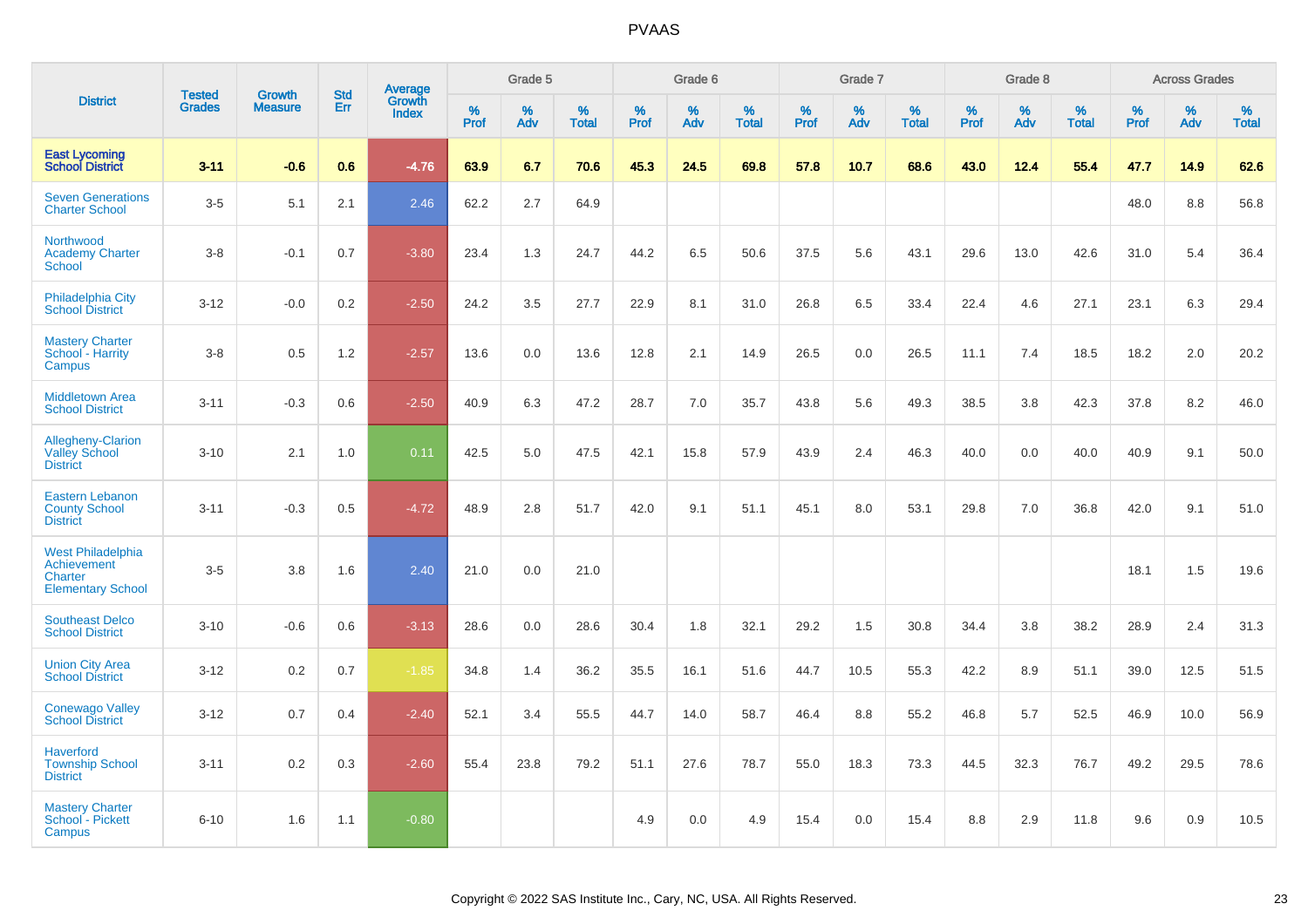|                                                                     | <b>Tested</b> | <b>Growth</b>  | <b>Std</b> | Average                |           | Grade 5  |                   |           | Grade 6  |                   |           | Grade 7  |                   |           | Grade 8  |                   |           | <b>Across Grades</b> |                   |
|---------------------------------------------------------------------|---------------|----------------|------------|------------------------|-----------|----------|-------------------|-----------|----------|-------------------|-----------|----------|-------------------|-----------|----------|-------------------|-----------|----------------------|-------------------|
| <b>District</b>                                                     | <b>Grades</b> | <b>Measure</b> | Err        | Growth<br><b>Index</b> | %<br>Prof | %<br>Adv | %<br><b>Total</b> | %<br>Prof | %<br>Adv | %<br><b>Total</b> | %<br>Prof | %<br>Adv | %<br><b>Total</b> | %<br>Prof | %<br>Adv | %<br><b>Total</b> | %<br>Prof | %<br>Adv             | %<br><b>Total</b> |
| <b>East Lycoming</b><br><b>School District</b>                      | $3 - 11$      | $-0.6$         | 0.6        | $-4.76$                | 63.9      | 6.7      | 70.6              | 45.3      | 24.5     | 69.8              | 57.8      | 10.7     | 68.6              | 43.0      | 12.4     | 55.4              | 47.7      | 14.9                 | 62.6              |
| <b>Fort Leboeuf</b><br><b>School District</b>                       | $3 - 11$      | 0.0            | 0.5        | $-2.79$                | 47.7      | 21.9     | 69.7              | 39.4      | 26.8     | 66.2              | 49.2      | 15.1     | 64.2              | 42.1      | 16.6     | 58.6              | 45.4      | 23.3                 | 68.7              |
| <b>Methacton School</b><br><b>District</b>                          | $3 - 11$      | 0.4            | 0.4        | $-4.06$                | 64.7      | 8.3      | 73.0              | 54.9      | 21.0     | 75.9              | 56.6      | 11.2     | 67.8              | 49.7      | 21.0     | 70.7              | 55.3      | 17.3                 | 72.6              |
| <b>Conemaugh Valley</b><br><b>School District</b>                   | $3 - 12$      | 0.5            | 0.9        | $-1.99$                | 52.9      | 3.9      | 56.9              | 30.0      | 30.0     | 60.0              | 44.2      | 5.8      | 50.0              | 49.1      | 9.4      | 58.5              | 43.3      | 12.5                 | 55.8              |
| <b>Shamokin Area</b><br><b>School District</b>                      | $3 - 11$      | 1.2            | 0.5        | $-1.27$                | 42.9      | 2.1      | 45.0              | 32.6      | 9.4      | 42.0              | 44.0      | 1.5      | 45.5              | 31.3      | 5.5      | 36.8              | 34.3      | 5.8                  | 40.1              |
| Penn-Trafford<br><b>School District</b>                             | $3 - 11$      | 0.1            | 0.4        | $-2.24$                | 59.8      | 20.9     | 80.7              | 45.7      | 34.7     | 80.4              | 56.2      | 23.2     | 79.4              | 54.3      | 14.9     | 69.1              | 51.0      | 27.6                 | 78.6              |
| Aliquippa School<br><b>District</b>                                 | $3 - 11$      | $-0.6$         | 0.8        | $-1.85$                | 14.7      | 0.0      | 14.7              | 12.5      | 3.1      | 15.6              | 27.4      | 2.7      | 30.1              | 14.1      | 0.0      | 14.1              | 16.7      | 1.0                  | 17.7              |
| <b>Mastery Charter</b><br>School-Cleveland<br>Elementary            | $3-8$         | 2.7            | 1.3        | 0.20                   | 25.0      | 7.1      | 32.1              | 23.5      | 0.0      | 23.5              | 24.1      | 3.4      | 27.6              | 21.7      | 0.0      | 21.7              | 18.8      | 1.9                  | 20.6              |
| <b>Newport School</b><br><b>District</b>                            | $3 - 12$      | $-0.1$         | 0.8        | $-1.60$                | 42.2      | 11.1     | 53.3              | 44.4      | 11.1     | 55.6              | 41.3      | 1.6      | 42.9              | 43.8      | 7.8      | 51.6              | 40.2      | 8.8                  | 48.9              |
| <b>Central Bucks</b><br><b>School District</b>                      | $3 - 11$      | $-1.3$         | 0.2        | $-11.77$               | 57.2      | 12.0     | 69.2              | 48.3      | 28.7     | 76.9              | 54.3      | 16.8     | 71.0              | 51.5      | 17.5     | 69.0              | 51.5      | 19.8                 | 71.4              |
| <b>General Mclane</b><br><b>School District</b>                     | $3 - 11$      | 0.2            | 0.5        | $-1.05$                | 57.7      | 8.0      | 65.8              | 45.4      | 23.3     | 68.7              | 50.3      | 15.6     | 66.0              | 44.9      | 12.2     | 57.0              | 49.9      | 16.3                 | 66.2              |
| <b>Deer Lakes School</b><br><b>District</b>                         | $3 - 11$      | $-0.4$         | 0.6        | $-2.21$                | 52.0      | 5.5      | 57.5              | 47.2      | 22.0     | 69.1              | 42.4      | 10.6     | 53.0              | 44.7      | 10.7     | 55.3              | 45.1      | 14.9                 | 60.0              |
| <b>Lindley Academy</b><br><b>Charter School At</b><br><b>Birney</b> | $3-8$         | 1.0            | 0.7        | $-1.02$                | 8.9       | 0.0      | 8.9               | 24.0      | 2.5      | 26.6              | 20.6      | 3.2      | 23.8              | 19.4      | 4.8      | 24.2              | 19.6      | 2.3                  | 21.9              |
| <b>West Oak Lane</b><br><b>Charter School</b>                       | $3-8$         | 0.8            | 0.7        | $-1.30$                | 29.9      | 0.0      | 29.9              | 26.5      | 2.9      | 29.4              | 35.1      | 6.8      | 41.9              | 41.5      | 4.6      | 46.2              | 31.4      | 4.3                  | 35.8              |
| Antonia Pantoja<br><b>Community</b><br><b>Charter School</b>        | $3-8$         | 0.5            | 0.9        | $-2.57$                | 20.9      | 1.5      | 22.4              | 32.3      | 6.4      | 38.7              | 37.0      | 2.2      | 39.1              | 35.1      | 8.1      | 43.2              | 25.4      | 3.3                  | 28.7              |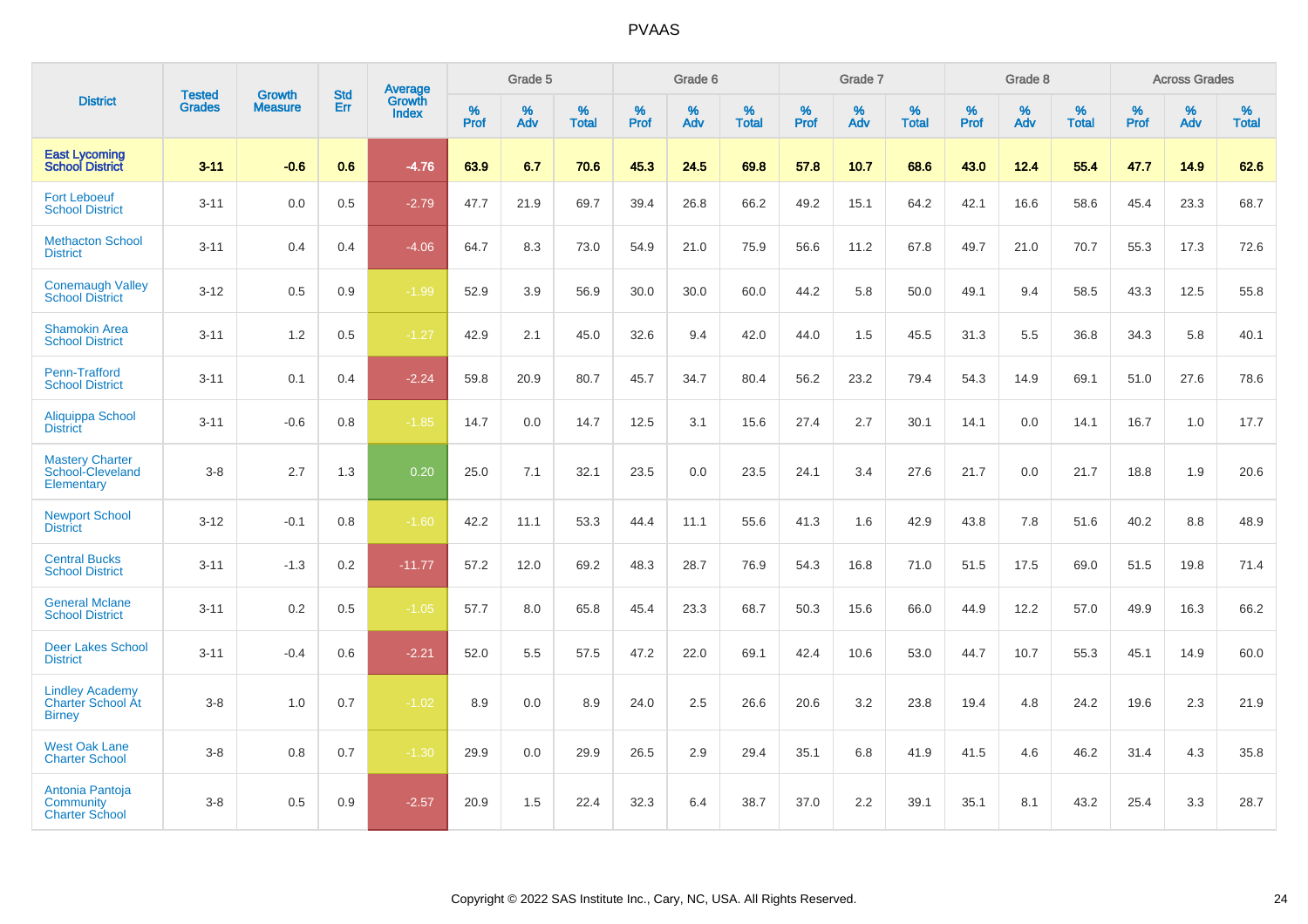|                                                               | <b>Tested</b> | <b>Growth</b>  | <b>Std</b> | Average                |                     | Grade 5     |                   |                     | Grade 6  |                   |                     | Grade 7  |                   |              | Grade 8  |                   |                     | <b>Across Grades</b> |                   |
|---------------------------------------------------------------|---------------|----------------|------------|------------------------|---------------------|-------------|-------------------|---------------------|----------|-------------------|---------------------|----------|-------------------|--------------|----------|-------------------|---------------------|----------------------|-------------------|
| <b>District</b>                                               | <b>Grades</b> | <b>Measure</b> | Err        | Growth<br><b>Index</b> | $\%$<br><b>Prof</b> | $\%$<br>Adv | %<br><b>Total</b> | $\%$<br><b>Prof</b> | %<br>Adv | %<br><b>Total</b> | $\%$<br><b>Prof</b> | %<br>Adv | %<br><b>Total</b> | $\%$<br>Prof | %<br>Adv | %<br><b>Total</b> | $\%$<br><b>Prof</b> | %<br>Adv             | %<br><b>Total</b> |
| <b>East Lycoming</b><br><b>School District</b>                | $3 - 11$      | $-0.6$         | 0.6        | $-4.76$                | 63.9                | 6.7         | 70.6              | 45.3                | 24.5     | 69.8              | 57.8                | 10.7     | 68.6              | 43.0         | 12.4     | 55.4              | 47.7                | 14.9                 | 62.6              |
| <b>Franklin Area</b><br><b>School District</b>                | $3 - 11$      | 0.3            | 0.6        | $-3.37$                | 47.7                | 1.5         | 49.2              | 41.7                | 12.6     | 54.3              | 36.6                | 4.9      | 41.5              | 43.0         | 5.9      | 48.9              | 40.2                | 6.2                  | 46.4              |
| <b>Conrad Weiser</b><br>Area School<br><b>District</b>        | $3 - 11$      | $-2.3$         | 0.5        | $-7.32$                | 44.8                | 0.6         | 45.4              | 40.0                | 8.7      | 48.7              | 26.2                | 2.7      | 28.9              | 30.0         | 3.4      | 33.5              | 36.9                | 6.7                  | 43.7              |
| <b>Hope For</b><br><b>Hyndman Charter</b><br>School           | $3 - 11$      | 4.1            | 1.9        | 0.17                   |                     |             |                   | 12.5                | 6.2      | 18.8              | 41.7                | 8.3      | 50.0              | 37.5         | 0.0      | 37.5              | 27.4                | 6.0                  | 33.3              |
| Leechburg Area<br><b>School District</b>                      | $3 - 11$      | $-2.3$         | 0.9        | $-3.53$                | 46.7                | 2.2         | 48.9              | 29.7                | 2.7      | 32.4              | 42.9                | 0.0      | 42.9              | 51.2         | 11.6     | 62.8              | 45.8                | 7.9                  | 53.8              |
| <b>Carlynton School</b><br><b>District</b>                    | $3 - 11$      | 0.0            | 0.7        | $-1.38$                | 50.5                | 6.4         | 57.0              | 47.1                | 18.8     | 65.9              | 30.8                | 7.5      | 38.3              | 40.8         | 7.9      | 48.7              | 41.6                | 11.0                 | 52.7              |
| Gettysburg<br><b>Montessori Charter</b><br>School             | $3-6$         | 2.6            | 2.0        | $-0.30$                | 50.0                | 10.0        | 60.0              | 44.4                | 22.2     | 66.7              |                     |          |                   |              |          |                   | 43.0                | 14.0                 | 57.0              |
| <b>Mastery Charter</b><br>School - Thomas<br>Campus           | $3 - 10$      | 0.4            | 1.0        | $-1.24$                | 29.0                | 0.0         | 29.0              | 17.1                | 0.0      | 17.1              | 20.9                | 2.3      | 23.3              | 28.9         | 0.0      | 28.9              | 24.9                | 2.3                  | 27.2              |
| Wissahickon<br><b>Charter School</b>                          | $3-8$         | $-1.5$         | 0.7        | $-4.94$                | 22.2                | 0.0         | 22.2              | 20.5                | 6.0      | 26.5              | 24.1                | 1.2      | 25.3              | 22.1         | 0.0      | 22.1              | 22.4                | 2.8                  | 25.2              |
| <b>Propel Charter</b><br>School-Northside                     | $3-8$         | $-1.3$         | 1.0        | $-2.83$                | 7.0                 | 0.0         | 7.0               | 14.6                | 0.0      | 14.6              | 5.0                 | 0.0      | 5.0               | 10.0         | 0.0      | 10.0              | 9.0                 | 0.0                  | 9.0               |
| Pocono Mountain<br><b>School District</b>                     | $3 - 12$      | 0.1            | 0.6        | $-1.58$                | 48.0                | 5.4         | 53.5              | 41.8                | 7.9      | 49.7              | 42.1                | 1.8      | 43.9              | 35.6         | 1.9      | 37.5              | 43.4                | 7.1                  | 50.5              |
| <b>Mount Union Area</b><br><b>School District</b>             | $3 - 10$      | 1.4            | 0.7        | 0.55                   | 28.7                | 3.2         | 31.9              | 28.4                | 0.0      | 28.4              | 28.9                | 4.8      | 33.7              | 36.9         | 1.2      | 38.1              | 31.6                | 2.9                  | 34.4              |
| <b>Schuylkill Valley</b><br><b>School District</b>            | $3 - 11$      | 0.6            | 0.6        | $-1.32$                | 53.1                | 3.1         | 56.2              | 44.4                | 16.9     | 61.3              | 42.9                | 7.5      | 50.4              | 45.0         | 6.3      | 51.4              | 45.2                | 10.3                 | 55.6              |
| <b>Salisbury</b><br><b>Township School</b><br><b>District</b> | $3 - 11$      | $-1.7$         | 0.7        | $-5.01$                | 38.3                | 7.4         | 45.7              | 33.0                | 22.0     | 55.0              | 34.8                | 4.4      | 39.1              | 47.1         | 12.6     | 59.8              | 40.0                | 11.6                 | 51.7              |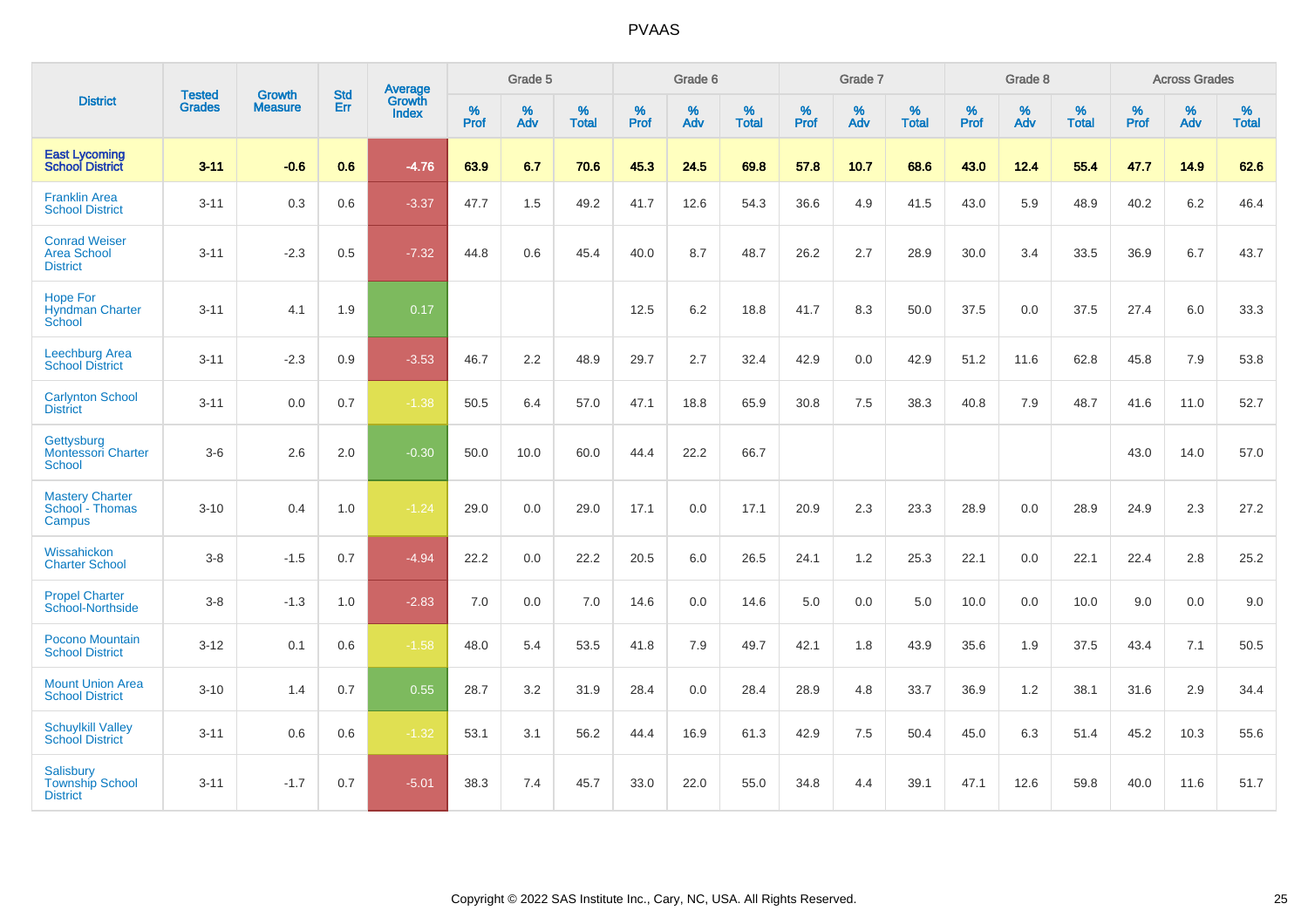|                                                                                            |                                |                                 | <b>Std</b> | <b>Average</b>         |           | Grade 5  |                   |           | Grade 6  |                   |           | Grade 7  |                   |           | Grade 8  |                   |           | <b>Across Grades</b> |                   |
|--------------------------------------------------------------------------------------------|--------------------------------|---------------------------------|------------|------------------------|-----------|----------|-------------------|-----------|----------|-------------------|-----------|----------|-------------------|-----------|----------|-------------------|-----------|----------------------|-------------------|
| <b>District</b>                                                                            | <b>Tested</b><br><b>Grades</b> | <b>Growth</b><br><b>Measure</b> | Err        | Growth<br><b>Index</b> | %<br>Prof | %<br>Adv | %<br><b>Total</b> | %<br>Prof | %<br>Adv | %<br><b>Total</b> | %<br>Prof | %<br>Adv | %<br><b>Total</b> | %<br>Prof | %<br>Adv | %<br><b>Total</b> | %<br>Prof | %<br>Adv             | %<br><b>Total</b> |
| <b>East Lycoming</b><br><b>School District</b>                                             | $3 - 11$                       | $-0.6$                          | 0.6        | $-4.76$                | 63.9      | 6.7      | 70.6              | 45.3      | 24.5     | 69.8              | 57.8      | 10.7     | 68.6              | 43.0      | 12.4     | 55.4              | 47.7      | 14.9                 | 62.6              |
| <b>Chester Charter</b><br><b>Scholars Academy</b><br><b>Charter School</b>                 | $3 - 12$                       | 0.0                             | 0.9        | $-3.27$                | 17.8      | 0.0      | 17.8              | 31.9      | 4.3      | 36.2              | 37.5      | 4.2      | 41.7              | 16.0      | 0.0      | 16.0              | 23.8      | 1.8                  | 25.6              |
| <b>Green Woods</b><br><b>Charter School</b>                                                | $3-8$                          | 1.6                             | 0.8        | $-0.37$                | 44.8      | 6.9      | 51.7              | 39.3      | 19.7     | 59.0              | 43.9      | 12.3     | 56.1              | 39.2      | 17.6     | 56.9              | 40.6      | 17.4                 | 58.0              |
| <b>Reynolds School</b><br><b>District</b>                                                  | $3 - 10$                       | $-4.3$                          | 0.8        | $-5.71$                | 46.3      | 0.0      | 46.3              | 44.2      | 1.3      | 45.4              | 35.3      | 7.8      | 43.1              | 47.1      | 8.8      | 55.9              | 41.5      | 4.9                  | 46.4              |
| <b>Mountain View</b><br><b>School District</b>                                             | $3 - 11$                       | 1.6                             | 0.9        | 0.20                   | 45.0      | 3.3      | 48.3              | 49.0      | 6.1      | 55.1              | 47.2      | 5.7      | 52.8              | 55.0      | 10.0     | 65.0              | 45.1      | 5.6                  | 50.7              |
| <b>Penns Manor Area</b><br><b>School District</b>                                          | $3 - 12$                       | 1.6                             | 0.8        | $-1.15$                | 49.2      | 1.6      | 50.8              | 30.9      | 3.6      | 34.6              | 38.5      | 3.8      | 42.3              | 30.5      | 11.9     | 42.4              | 40.8      | 6.9                  | 47.8              |
| <b>Schuylkill Haven</b><br><b>Area School</b><br><b>District</b>                           | $3 - 11$                       | $-1.4$                          | 0.7        | $-4.47$                | 44.6      | 1.2      | 45.8              | 46.9      | 6.2      | 53.1              | 49.5      | 8.6      | 58.1              | 46.0      | 3.4      | 49.4              | 46.4      | 10.0                 | 56.4              |
| <b>Ferndale Area</b><br><b>School District</b>                                             | $3 - 10$                       | 1.9                             | 1.0        | 0.06                   | 43.2      | 4.6      | 47.7              | 46.3      | 14.6     | 61.0              | 61.5      | 5.1      | 66.7              | 54.4      | 4.4      | 58.7              | 46.1      | 10.6                 | 56.6              |
| <b>Innovative Arts</b><br><b>Academy Charter</b><br><b>School</b>                          | $6 - 11$                       | $-2.2$                          | 0.9        | $-3.49$                |           |          |                   | 15.4      | 1.9      | 17.3              | 19.1      | 0.0      | 19.1              | 15.4      | 1.1      | 16.5              | 16.6      | 1.0                  | 17.5              |
| <b>Greenville Area</b><br><b>School District</b>                                           | $3 - 11$                       | 1.0                             | 0.7        | $-0.17$                | 46.7      | 5.6      | 52.2              | 52.5      | 11.2     | 63.8              | 43.8      | 5.7      | 49.5              | 31.2      | 12.5     | 43.8              | 42.0      | 10.1                 | 52.1              |
| <b>Tyrone Area</b><br><b>School District</b>                                               | $3 - 12$                       | $-2.0$                          | 0.6        | $-6.75$                | 50.4      | 3.0      | 53.3              | 43.4      | 10.1     | 53.5              | 43.8      | 5.0      | 48.8              | 44.7      | 6.1      | 50.9              | 45.2      | 12.0                 | 57.2              |
| The Philadelphia<br><b>Charter School for</b><br><b>Arts and Sciences</b><br>at HR Edmunds | $3-8$                          | $-1.2$                          | 0.7        | $-2.66$                | 11.9      | 2.4      | 14.3              | 18.6      | 0.0      | 18.6              | 17.2      | 0.0      | 17.2              | 24.4      | 0.0      | 24.4              | 16.1      | 0.6                  | 16.7              |
| <b>Oley Valley School</b><br><b>District</b>                                               | $3 - 11$                       | $-0.0$                          | 0.6        | $-2.17$                | 53.5      | 5.0      | 58.4              | 40.0      | 19.0     | 59.0              | 50.0      | 7.8      | 57.8              | 54.8      | 5.4      | 60.2              | 49.6      | 9.0                  | 58.6              |
| Chambersburg<br><b>Area School</b><br><b>District</b>                                      | $3 - 11$                       | $-0.2$                          | 0.3        | $-2.21$                | 44.0      | 7.0      | 51.0              | 34.1      | 16.0     | 50.1              | 38.2      | 8.2      | 46.5              | 38.7      | 11.2     | 49.9              | 37.5      | 11.0                 | 48.5              |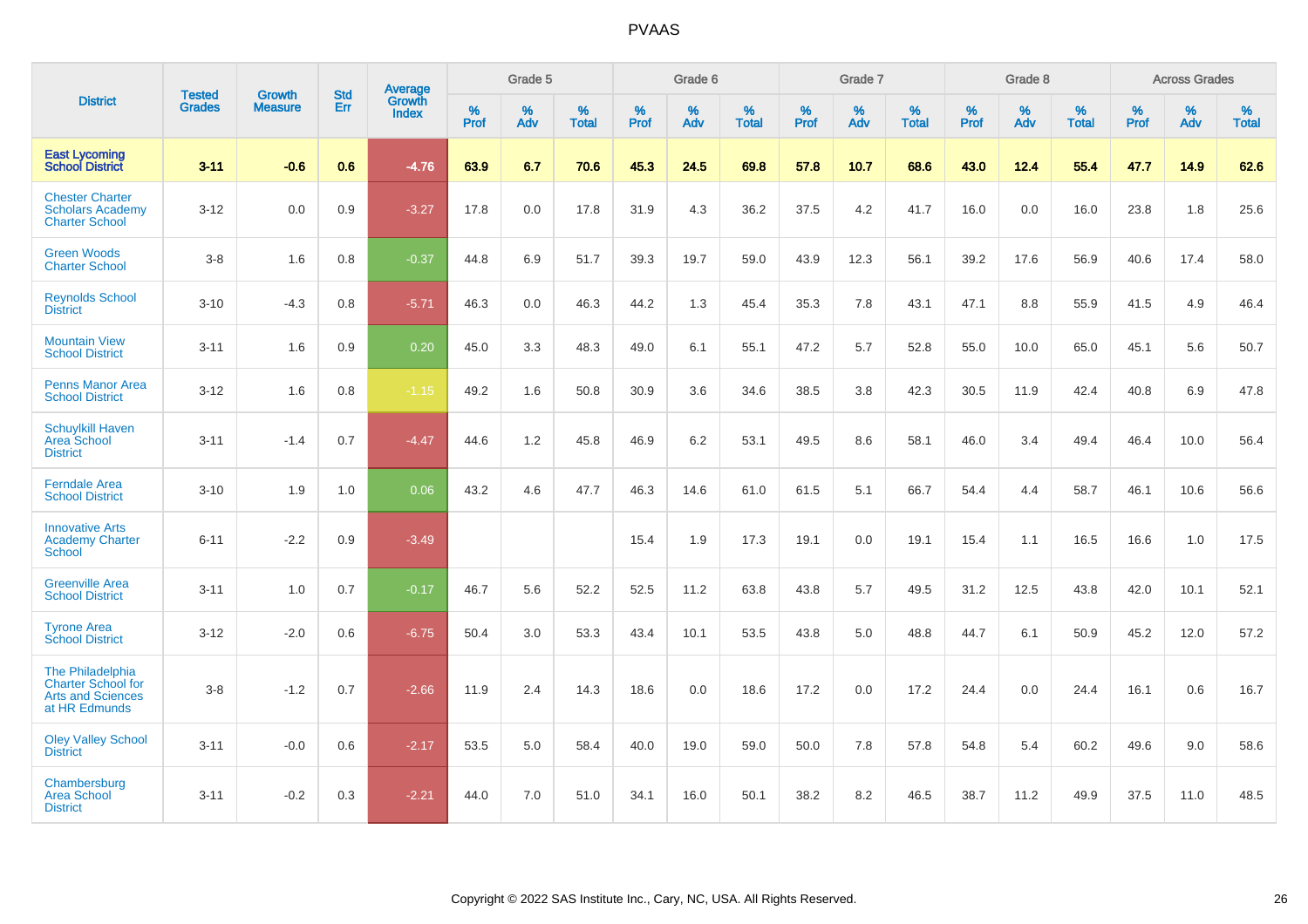|                                                            |                                |                                 | <b>Std</b> | Average         |           | Grade 5  |                      |           | Grade 6  |                   |              | Grade 7  |                   |           | Grade 8  |                   |           | <b>Across Grades</b> |                   |
|------------------------------------------------------------|--------------------------------|---------------------------------|------------|-----------------|-----------|----------|----------------------|-----------|----------|-------------------|--------------|----------|-------------------|-----------|----------|-------------------|-----------|----------------------|-------------------|
| <b>District</b>                                            | <b>Tested</b><br><b>Grades</b> | <b>Growth</b><br><b>Measure</b> | Err        | Growth<br>Index | %<br>Prof | %<br>Adv | $\%$<br><b>Total</b> | %<br>Prof | %<br>Adv | %<br><b>Total</b> | $\%$<br>Prof | %<br>Adv | %<br><b>Total</b> | %<br>Prof | %<br>Adv | %<br><b>Total</b> | %<br>Prof | %<br>Adv             | %<br><b>Total</b> |
| <b>East Lycoming</b><br><b>School District</b>             | $3 - 11$                       | $-0.6$                          | 0.6        | $-4.76$         | 63.9      | 6.7      | 70.6                 | 45.3      | 24.5     | 69.8              | 57.8         | 10.7     | 68.6              | 43.0      | 12.4     | 55.4              | 47.7      | 14.9                 | 62.6              |
| <b>Phoenixville Area</b><br><b>School District</b>         | $3 - 11$                       | $-1.1$                          | 0.4        | $-4.78$         | 54.8      | 10.0     | 64.7                 | 45.9      | 27.3     | 73.2              | 45.6         | 19.4     | 65.0              | 52.8      | 12.7     | 65.5              | 46.9      | 19.2                 | 66.1              |
| <b>Mahanoy Area</b><br><b>School District</b>              | $3 - 10$                       | $-3.0$                          | 0.8        | $-3.98$         | 30.4      | 0.0      | 30.4                 | 31.5      | 8.2      | 39.7              | 19.6         | 2.0      | 21.6              | 14.9      | 1.5      | 16.4              | 27.6      | 3.3                  | 30.9              |
| <b>Antietam School</b><br><b>District</b>                  | $3 - 10$                       | 0.9                             | 0.8        | $-0.34$         | 29.7      | 1.6      | 31.2                 | 35.0      | 5.0      | 40.0              | 29.1         | 0.0      | 29.1              | 34.0      | 1.9      | 35.8              | 31.3      | 3.0                  | 34.2              |
| Johnsonburg Area<br><b>School District</b>                 | $3 - 11$                       | $-1.6$                          | 1.0        | $-2.56$         | 42.5      | 7.5      | 50.0                 | 60.6      | 12.1     | 72.7              | 41.9         | 9.3      | 51.2              | 44.2      | 2.3      | 46.5              | 51.3      | 10.3                 | 61.5              |
| <b>Fort Cherry School</b><br><b>District</b>               | $3 - 10$                       | $-2.2$                          | 0.8        | $-3.33$         | 61.4      | 8.8      | 70.2                 | 31.6      | 33.3     | 64.9              | 45.6         | 8.8      | 54.4              | 39.5      | 26.7     | 66.3              | 45.7      | 16.8                 | 62.5              |
| <b>North Schuylkill</b><br><b>School District</b>          | $3 - 11$                       | 0.7                             | 0.5        | $-1.34$         | 36.8      | 2.2      | 39.0                 | 42.4      | 8.8      | 51.2              | 41.3         | 3.9      | 45.2              | 50.0      | 5.2      | 55.2              | 40.4      | 8.7                  | 49.1              |
| <b>Turkeyfoot Valley</b><br>Area School<br><b>District</b> | $3 - 12$                       | 0.6                             | 1.4        | $-2.97$         | 27.3      | 4.6      | 31.8                 | 38.1      | 9.5      | 47.6              | 30.0         | 5.0      | 35.0              | 30.4      | 0.0      | 30.4              | 33.0      | 3.6                  | 36.6              |
| <b>Norristown Area</b><br><b>School District</b>           | $3 - 12$                       | $-1.1$                          | 0.4        | $-5.76$         | 24.5      | 1.0      | 25.5                 | 32.9      | 5.0      | 37.8              | 26.4         | 4.8      | 31.3              | 26.6      | 3.6      | 30.2              | 27.8      | 4.0                  | 31.7              |
| <b>Fairview School</b><br><b>District</b>                  | $3 - 11$                       | $-1.8$                          | 0.5        | $-5.32$         | 61.9      | 9.5      | 71.4                 | 47.8      | 30.6     | 78.4              | 46.6         | 26.7     | 73.3              | 55.9      | 16.9     | 72.8              | 50.8      | 23.7                 | 74.4              |
| <b>Gillingham Charter</b><br>School                        | $3 - 11$                       | 2.2                             | 2.0        | $-0.98$         | 41.7      | 0.0      | 41.7                 | 38.5      | 0.0      | 38.5              |              |          |                   | 30.8      | 15.4     | 46.2              | 34.3      | 4.3                  | 38.6              |
| <b>Western Wayne</b><br><b>School District</b>             | $3 - 11$                       | $-0.5$                          | 0.6        | $-2.08$         | 56.6      | 7.6      | 64.2                 | 43.0      | 21.5     | 64.5              | 45.2         | 10.6     | 55.8              | 45.8      | 15.0     | 60.8              | 45.8      | 18.1                 | 63.9              |
| <b>Governor Mifflin</b><br><b>School District</b>          | $3 - 11$                       | $-1.0$                          | 0.4        | $-4.99$         | 38.2      | 3.2      | 41.5                 | 31.2      | 11.7     | 42.9              | 44.4         | 8.3      | 52.8              | 45.8      | 5.5      | 51.3              | 40.8      | 9.3                  | 50.1              |
| <b>Hamburg Area</b><br><b>School District</b>              | $3 - 11$                       | $-0.4$                          | 0.5        | $-3.43$         | 41.1      | 5.0      | 46.1                 | 43.3      | 6.3      | 49.6              | 33.1         | 1.9      | 35.0              | 32.4      | 3.5      | 35.9              | 38.6      | 5.3                  | 43.9              |
| <b>Chartiers-Houston</b><br><b>School District</b>         | $3 - 10$                       | $-1.5$                          | 0.7        | $-3.54$         | 58.4      | 10.1     | 68.5                 | 55.8      | 18.2     | 74.0              | 52.0         | 5.5      | 57.5              | 54.9      | 7.0      | 62.0              | 53.8      | 14.2                 | 68.0              |
| <b>Fannett-Metal</b><br><b>School District</b>             | $3 - 11$                       | 0.5                             | 1.1        | $-1.72$         | 34.5      | 10.3     | 44.8                 | 44.8      | 6.9      | 51.7              | 37.5         | 3.1      | 40.6              | 33.3      | 2.2      | 35.6              | 40.2      | 9.2                  | 49.4              |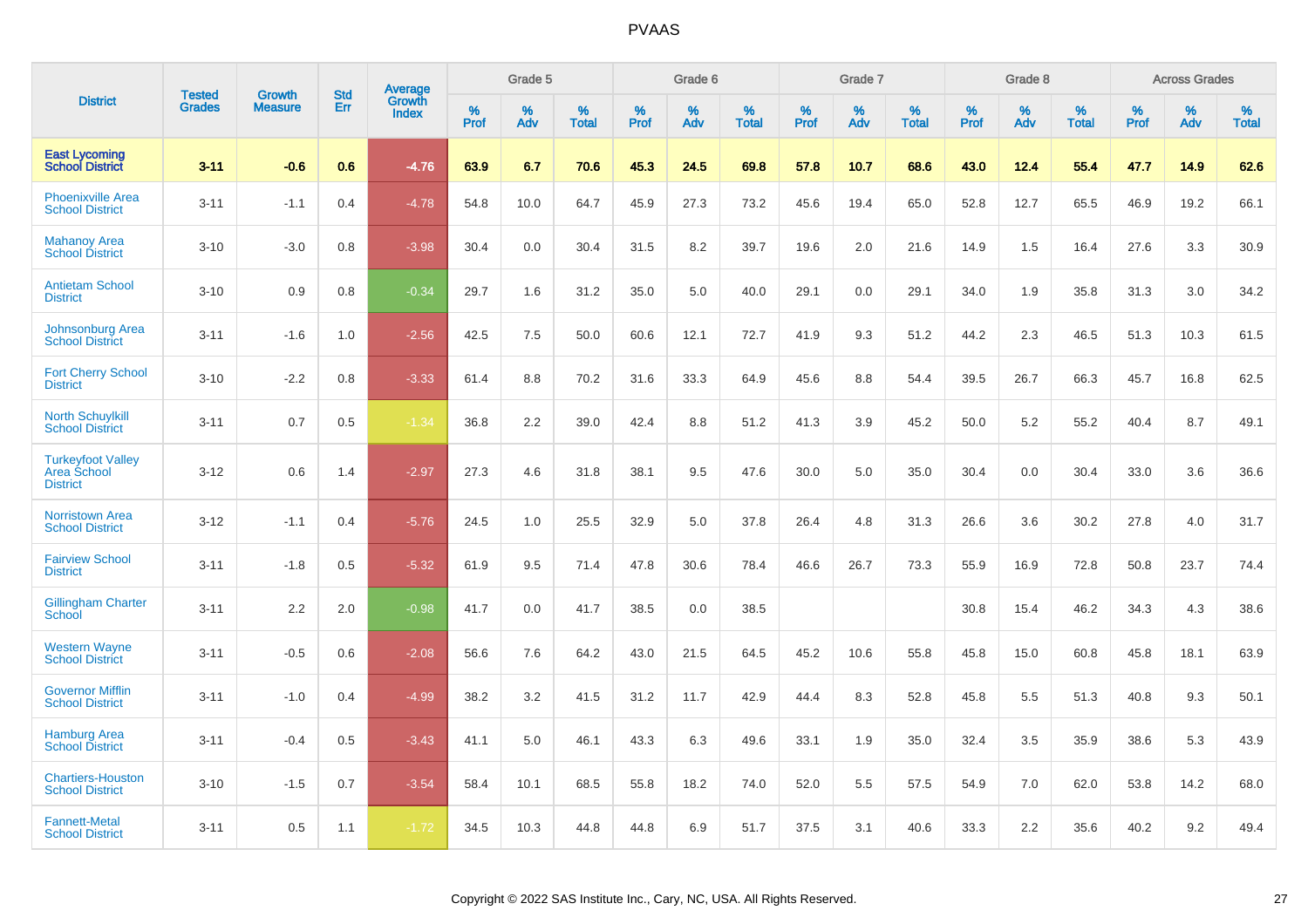|                                                        |                                |                                 | <b>Std</b> | Average                |           | Grade 5  |                   |           | Grade 6  |                   |           | Grade 7  |                   |           | Grade 8  |                   |           | <b>Across Grades</b> |                   |
|--------------------------------------------------------|--------------------------------|---------------------------------|------------|------------------------|-----------|----------|-------------------|-----------|----------|-------------------|-----------|----------|-------------------|-----------|----------|-------------------|-----------|----------------------|-------------------|
| <b>District</b>                                        | <b>Tested</b><br><b>Grades</b> | <b>Growth</b><br><b>Measure</b> | Err        | Growth<br><b>Index</b> | %<br>Prof | %<br>Adv | %<br><b>Total</b> | %<br>Prof | %<br>Adv | %<br><b>Total</b> | %<br>Prof | %<br>Adv | %<br><b>Total</b> | %<br>Prof | %<br>Adv | %<br><b>Total</b> | %<br>Prof | %<br>Adv             | %<br><b>Total</b> |
| <b>East Lycoming</b><br><b>School District</b>         | $3 - 11$                       | $-0.6$                          | 0.6        | $-4.76$                | 63.9      | 6.7      | 70.6              | 45.3      | 24.5     | 69.8              | 57.8      | 10.7     | 68.6              | 43.0      | 12.4     | 55.4              | 47.7      | 14.9                 | 62.6              |
| <b>Canton Area</b><br><b>School District</b>           | $3 - 11$                       | $-2.0$                          | 0.8        | $-3.71$                | 57.7      | 5.8      | 63.5              | 46.0      | 4.8      | 50.8              | 40.0      | 0.0      | 40.0              | 36.9      | 3.1      | 40.0              | 43.6      | 6.7                  | 50.3              |
| <b>School Lane</b><br><b>Charter School</b>            | $3 - 11$                       | 0.1                             | 0.7        | $-1.87$                | 57.4      | 5.9      | 63.2              | 40.0      | 18.3     | 58.3              | 43.8      | 6.8      | 50.7              | 40.9      | 21.2     | 62.1              | 43.3      | 14.5                 | 57.9              |
| <b>Northern Potter</b><br><b>School District</b>       | $3 - 12$                       | 0.3                             | 1.1        | $-1.34$                | 33.3      | 3.3      | 36.7              | 32.6      | 14.0     | 46.5              | 51.6      | 9.7      | 61.3              | 40.7      | 3.7      | 44.4              | 36.4      | 8.9                  | 45.3              |
| <b>Midland Borough</b><br><b>School District</b>       | $3-8$                          | 0.1                             | 1.3        | $-2.19$                | 58.6      | 0.0      | 58.6              | 52.4      | 9.5      | 61.9              | 42.9      | 7.1      | 50.0              | 47.6      | 0.0      | 47.6              | 49.3      | 5.7                  | 55.0              |
| <b>Brownsville Area</b><br><b>School District</b>      | $3 - 12$                       | 1.2                             | 0.7        | $-0.17$                | 40.5      | 0.0      | 40.5              | 24.7      | 1.2      | 25.9              | 30.0      | 3.8      | 33.8              | 37.0      | 1.4      | 38.4              | 32.0      | 2.6                  | 34.6              |
| South Side Area<br><b>School District</b>              | $3 - 11$                       | $-1.4$                          | 0.8        | $-3.13$                | 50.0      | 6.7      | 56.7              | 33.9      | 8.1      | 41.9              | 57.6      | 6.1      | 63.6              | 49.3      | 8.4      | 57.8              | 43.1      | 10.2                 | 53.3              |
| <b>Allegheny Valley</b><br><b>School District</b>      | $3 - 11$                       | $-2.6$                          | 0.8        | $-3.45$                | 56.1      | 7.0      | 63.2              | 44.4      | 9.3      | 53.7              | 38.8      | 6.0      | 44.8              | 44.3      | 13.1     | 57.4              | 45.7      | 8.9                  | 54.6              |
| <b>Rochester Area</b><br><b>School District</b>        | $3 - 11$                       | $-3.0$                          | 0.9        | $-4.33$                | 50.0      | 0.0      | 50.0              | 40.4      | 13.5     | 53.8              | 24.0      | 2.0      | 26.0              | 47.2      | 1.9      | 49.1              | 43.3      | 7.5                  | 50.8              |
| <b>Berwick Area</b><br><b>School District</b>          | $3 - 11$                       | $-0.6$                          | 0.5        | $-3.35$                | 45.3      | 5.8      | 51.0              | 43.2      | 18.3     | 61.5              | 44.9      | 12.8     | 57.8              | 41.4      | 9.8      | 51.2              | 42.6      | 14.7                 | 57.3              |
| <b>Lakeland School</b><br><b>District</b>              | $3 - 11$                       | $-0.9$                          | 0.7        | $-1.85$                | 41.3      | 1.3      | 42.7              | 38.7      | 11.8     | 50.5              | 49.1      | 9.4      | 58.5              | 39.3      | 5.6      | 44.9              | 41.3      | 9.6                  | 50.8              |
| <b>Forbes Road</b><br><b>School District</b>           | $3 - 11$                       | 1.3                             | 1.4        | $-1.84$                | 61.3      | 3.2      | 64.5              | 40.0      | 6.7      | 46.7              | 57.9      | 0.0      | 57.9              | 27.8      | 0.0      | 27.8              | 47.4      | 7.3                  | 54.7              |
| <b>Baldwin-Whitehall</b><br><b>School District</b>     | $3 - 11$                       | $-0.1$                          | 0.4        | $-4.77$                | 49.1      | 6.3      | 55.4              | 48.8      | 11.8     | 60.6              | 48.6      | 8.3      | 56.8              | 45.1      | 7.0      | 52.0              | 46.4      | 12.2                 | 58.7              |
| <b>Propel Charter</b><br>School-Homestead              | $3 - 11$                       | $-1.0$                          | 1.0        | $-1.95$                | 21.6      | 0.0      | 21.6              | 16.7      | 5.6      | 22.2              | 11.8      | 0.0      | 11.8              | 9.5       | 2.4      | 11.9              | 15.3      | 2.2                  | 17.6              |
| Renaissance<br><b>Academy Charter</b><br><b>School</b> | $3 - 11$                       | $-1.3$                          | 0.7        | $-2.40$                | 36.6      | 5.6      | 42.2              | 39.7      | 16.4     | 56.2              | 50.7      | 5.3      | 56.0              | 40.6      | 18.8     | 59.4              | 41.0      | 10.8                 | 51.8              |
| <b>Coudersport Area</b><br><b>School District</b>      | $3 - 11$                       | $-0.5$                          | 0.9        | $-2.20$                | 58.2      | 1.8      | 60.0              | 40.5      | 4.8      | 45.2              | 35.8      | 3.8      | 39.6              | 30.2      | 0.0      | 30.2              | 40.1      | 3.2                  | 43.3              |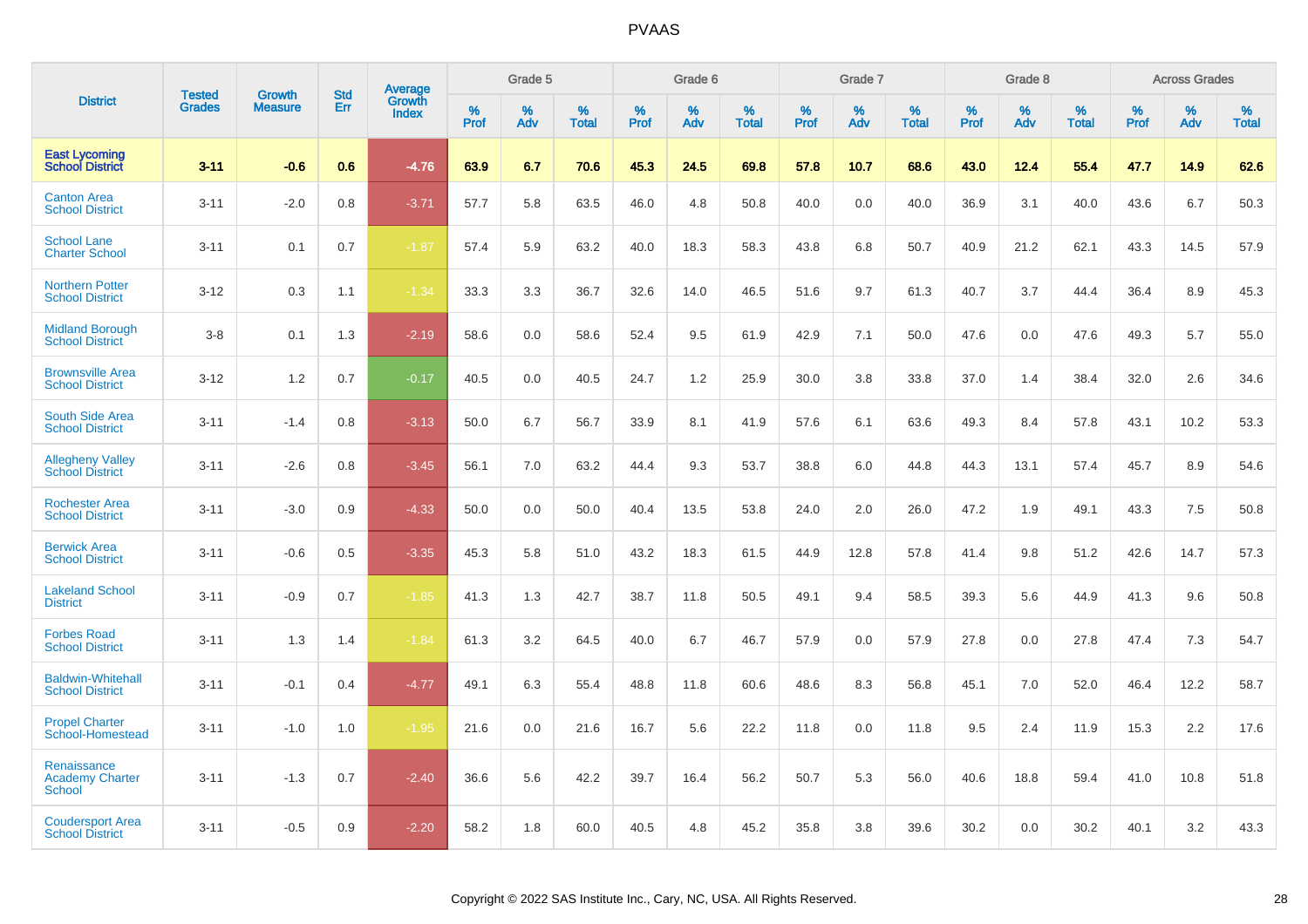|                                                               | <b>Tested</b> | <b>Growth</b>  | <b>Std</b> | Average<br>Growth |                     | Grade 5  |                      |              | Grade 6  |                      |              | Grade 7  |                      |              | Grade 8  |                      |                     | <b>Across Grades</b> |                      |
|---------------------------------------------------------------|---------------|----------------|------------|-------------------|---------------------|----------|----------------------|--------------|----------|----------------------|--------------|----------|----------------------|--------------|----------|----------------------|---------------------|----------------------|----------------------|
| <b>District</b>                                               | <b>Grades</b> | <b>Measure</b> | Err        | <b>Index</b>      | $\%$<br><b>Prof</b> | %<br>Adv | $\%$<br><b>Total</b> | $\%$<br>Prof | %<br>Adv | $\%$<br><b>Total</b> | $\%$<br>Prof | %<br>Adv | $\%$<br><b>Total</b> | $\%$<br>Prof | %<br>Adv | $\%$<br><b>Total</b> | $\%$<br><b>Prof</b> | $\%$<br>Adv          | $\%$<br><b>Total</b> |
| <b>East Lycoming</b><br><b>School District</b>                | $3 - 11$      | $-0.6$         | 0.6        | $-4.76$           | 63.9                | 6.7      | 70.6                 | 45.3         | 24.5     | 69.8                 | 57.8         | 10.7     | 68.6                 | 43.0         | 12.4     | 55.4                 | 47.7                | 14.9                 | 62.6                 |
| <b>Charleroi School</b><br><b>District</b>                    | $3 - 11$      | $-2.5$         | 0.6        | $-5.19$           | 45.1                | 2.0      | 47.1                 | 44.0         | 11.0     | 55.0                 | 37.7         | 11.3     | 49.1                 | 45.3         | 4.2      | 49.5                 | 43.2                | 7.7                  | 50.9                 |
| <b>Halifax Area</b><br><b>School District</b>                 | $3 - 11$      | 0.6            | 0.8        | $-1.23$           | 52.9                | 8.6      | 61.4                 | 51.8         | 20.4     | 72.2                 | 41.6         | 6.5      | 48.0                 | 35.5         | 2.6      | 38.2                 | 44.9                | 10.1                 | 55.1                 |
| <b>Sugar Valley Rural</b><br><b>Charter School</b>            | $3 - 11$      | 0.5            | 1.0        | $-1.70$           | 36.8                | 0.0      | 36.8                 | 34.2         | 7.9      | 42.1                 | 21.0         | 5.3      | 26.3                 | 8.6          | 2.9      | 11.4                 | 25.4                | 4.7                  | 30.0                 |
| <b>Juniata Valley</b><br><b>School District</b>               | $3 - 11$      | $-0.4$         | 0.9        | $-4.35$           | 53.5                | 2.3      | 55.8                 | 35.7         | 8.9      | 44.6                 | 50.9         | 5.3      | 56.1                 | 33.3         | 4.2      | 37.5                 | 41.8                | 7.0                  | 48.8                 |
| <b>York Suburban</b><br><b>School District</b>                | $3 - 11$      | 0.5            | 0.5        | $-0.60$           | 62.8                | 13.7     | 76.5                 | 45.3         | 23.4     | 68.7                 | 50.0         | 16.8     | 66.8                 | 36.4         | 19.8     | 56.2                 | 46.4                | 23.5                 | 70.0                 |
| <b>Galeton Area</b><br><b>School District</b>                 | $3 - 11$      | 2.2            | 1.4        | 0.68              | 56.0                | 8.0      | 64.0                 | 38.1         | 14.3     | 52.4                 | 28.0         | 0.0      | 28.0                 | 35.0         | 5.0      | 40.0                 | 37.7                | 6.9                  | 44.6                 |
| <b>Sharpsville Area</b><br><b>School District</b>             | $3 - 11$      | $-0.5$         | 0.8        | $-1.83$           | 54.8                | 4.8      | 59.7                 | 52.9         | 19.1     | 72.1                 | 40.0         | 10.8     | 50.8                 | 47.1         | 12.9     | 60.0                 | 48.0                | 14.5                 | 62.5                 |
| <b>Frederick Douglass</b><br><b>Mastery Charter</b><br>School | $3 - 8$       | 1.8            | 1.4        | $-0.08$           | 20.8                | 0.0      | 20.8                 | 22.2         | 0.0      | 22.2                 | 14.3         | 0.0      | 14.3                 | 34.6         | 3.8      | 38.5                 | 19.1                | 0.9                  | 20.0                 |
| <b>Pittston Area</b><br><b>School District</b>                | $3 - 11$      | $-3.7$         | 0.8        | $-6.99$           | 36.6                | 1.4      | 38.0                 | 36.2         | 4.3      | 40.4                 | 28.8         | 1.5      | 30.3                 | 34.5         | 3.4      | 37.9                 | 35.3                | 5.0                  | 40.3                 |
| <b>Lehigh Valley</b><br>Academy Regional<br>Charter School    | $3 - 11$      | 0.4            | 0.6        | $-1.72$           | 50.0                | 5.8      | 55.8                 | 38.3         | 18.8     | 57.0                 | 50.9         | 3.8      | 54.7                 | 51.8         | 4.6      | 56.4                 | 46.4                | 11.0                 | 57.4                 |
| <b>Columbia Borough</b><br><b>School District</b>             | $3 - 12$      | $-0.9$         | 0.8        | $-3.70$           | 34.7                | 5.6      | 40.3                 | 31.0         | 8.4      | 39.4                 | 20.0         | 4.3      | 24.3                 | 21.6         | 1.4      | 23.0                 | 27.1                | 6.8                  | 33.9                 |
| <b>Conneaut School</b><br><b>District</b>                     | $3 - 12$      | 0.1            | 0.5        | $-2.08$           | 42.4                | 5.3      | 47.7                 | 44.8         | 18.4     | 63.2                 | 51.1         | 6.7      | 57.8                 | 47.6         | 5.4      | 53.1                 | 45.1                | 12.8                 | 57.9                 |
| <b>Fell Charter School</b>                                    | $3 - 8$       | 3.1            | 2.3        | 0.37              | 62.5                | 0.0      | 62.5                 | 50.0         | 6.2      | 56.2                 |              |          |                      |              |          |                      | 60.5                | 4.0                  | 64.5                 |
| <b>West Greene</b><br><b>School District</b>                  | $3 - 11$      | $-1.2$         | 1.0        | $-2.12$           | 46.2                | 10.3     | 56.4                 | 35.9         | 15.4     | 51.3                 | 28.3         | 11.3     | 39.6                 | 35.3         | 3.9      | 39.2                 | 43.2                | 10.7                 | 53.9                 |
| <b>Bethlehem Area</b><br><b>School District</b>               | $3 - 11$      | 0.3            | 0.4        | $-1.86$           | 50.4                | 5.3      | 55.6                 | 39.9         | 8.4      | 48.3                 | 40.8         | 5.2      | 46.0                 | 33.8         | 6.3      | 40.1                 | 42.3                | 9.3                  | 51.6                 |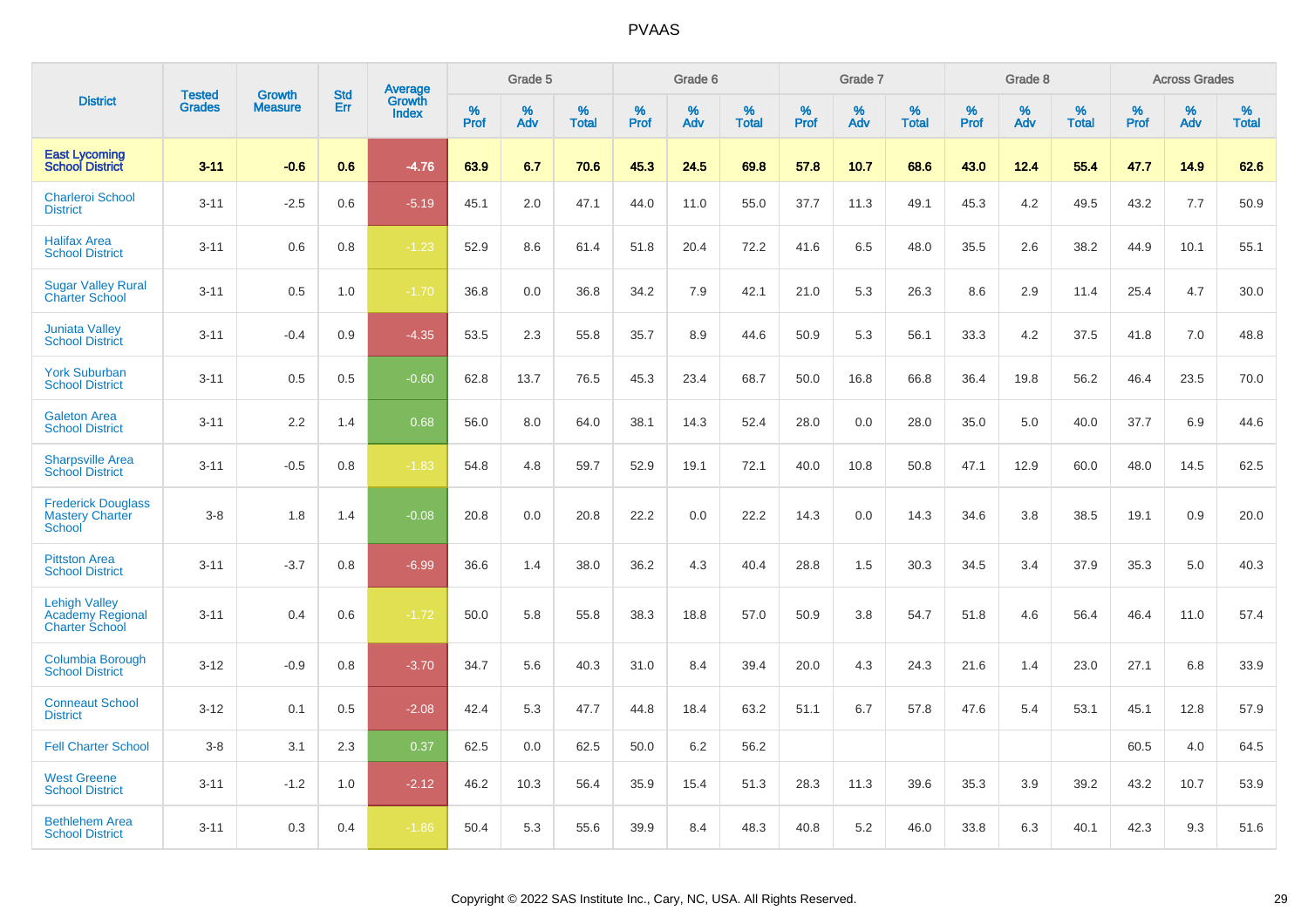|                                                                    |                                | <b>Growth</b>  | <b>Std</b> |                                   |              | Grade 5  |                   |           | Grade 6  |                   |              | Grade 7  |                   |              | Grade 8  |                   |              | <b>Across Grades</b> |                   |
|--------------------------------------------------------------------|--------------------------------|----------------|------------|-----------------------------------|--------------|----------|-------------------|-----------|----------|-------------------|--------------|----------|-------------------|--------------|----------|-------------------|--------------|----------------------|-------------------|
| <b>District</b>                                                    | <b>Tested</b><br><b>Grades</b> | <b>Measure</b> | <b>Err</b> | <b>Average</b><br>Growth<br>Index | $\%$<br>Prof | %<br>Adv | %<br><b>Total</b> | %<br>Prof | %<br>Adv | %<br><b>Total</b> | $\%$<br>Prof | %<br>Adv | %<br><b>Total</b> | $\%$<br>Prof | %<br>Adv | %<br><b>Total</b> | $\%$<br>Prof | %<br>Adv             | %<br><b>Total</b> |
| <b>East Lycoming</b><br><b>School District</b>                     | $3 - 11$                       | $-0.6$         | 0.6        | $-4.76$                           | 63.9         | 6.7      | 70.6              | 45.3      | 24.5     | 69.8              | 57.8         | 10.7     | 68.6              | 43.0         | 12.4     | 55.4              | 47.7         | 14.9                 | 62.6              |
| <b>Tuscarora School</b><br><b>District</b>                         | $3 - 11$                       | $-0.1$         | 0.5        | $-1.87$                           | 41.0         | 5.8      | 46.8              | 43.7      | 11.9     | 55.6              | 45.8         | 5.6      | 51.4              | 45.6         | 6.3      | 51.8              | 43.1         | 9.9                  | 53.0              |
| <b>Berlin</b><br><b>Brothersvalley</b><br><b>School District</b>   | $3 - 11$                       | $-1.0$         | 0.8        | $-3.00$                           | 60.4         | 1.9      | 62.3              | 42.4      | 15.2     | 57.6              | 55.8         | 3.8      | 59.6              | 54.2         | 6.2      | 60.4              | 48.4         | 8.4                  | 56.8              |
| <b>Tulpehocken Area</b><br><b>School District</b>                  | $3 - 12$                       | $-0.2$         | $0.6\,$    | $-1.64$                           | 57.5         | 2.3      | 59.8              | 32.4      | 17.6     | 50.0              | 39.8         | 4.8      | 44.7              | 42.0         | 6.2      | 48.2              | 41.5         | 9.5                  | 51.0              |
| <b>Blairsville-</b><br><b>Saltsburg School</b><br><b>District</b>  | $3 - 11$                       | $-0.1$         | 0.7        | $-3.63$                           | 46.9         | 8.2      | 55.1              | 40.4      | 22.5     | 62.9              | 38.6         | 9.9      | 48.5              | 50.6         | 14.1     | 64.7              | 41.8         | 15.1                 | 56.9              |
| <b>Highlands School</b><br><b>District</b>                         | $3 - 11$                       | $-0.6$         | 0.5        | $-2.71$                           | 47.5         | 0.0      | 47.5              | 37.2      | 9.7      | 46.9              | 42.2         | 5.4      | 47.6              | 39.2         | 9.5      | 48.6              | 40.7         | 7.9                  | 48.6              |
| South Williamsport<br><b>Area School</b><br><b>District</b>        | $3 - 10$                       | 0.5            | 0.7        | $-1.08$                           | 45.7         | 6.4      | 52.1              | 37.4      | 15.4     | 52.8              | 40.5         | 8.3      | 48.8              | 43.2         | 12.5     | 55.7              | 39.9         | 12.1                 | 52.0              |
| <b>Lower Moreland</b><br><b>Township School</b><br><b>District</b> | $3 - 11$                       | $-2.1$         | 0.5        | $-5.66$                           | 53.0         | 10.2     | 63.2              | 50.0      | 25.9     | 75.9              | 55.2         | 14.7     | 69.9              | 48.8         | 18.8     | 67.6              | 51.2         | 19.3                 | 70.5              |
| <b>Tamaqua Area</b><br><b>School District</b>                      | $3 - 12$                       | $-0.4$         | 0.6        | $-2.14$                           | 60.2         | 5.6      | 65.7              | 39.1      | 7.8      | 46.9              | 37.9         | 5.2      | 43.1              | 42.2         | 7.0      | 49.3              | 44.6         | 7.7                  | 52.3              |
| <b>Elizabeth Forward</b><br><b>School District</b>                 | $3 - 11$                       | $-0.3$         | 0.5        | $-1.82$                           | 55.7         | 11.4     | 67.0              | 47.5      | 18.5     | 66.0              | 56.9         | 11.1     | 68.0              | 50.9         | 6.3      | 57.1              | 51.2         | 14.0                 | 65.2              |
| <b>Bermudian Springs</b><br><b>School District</b>                 | $3 - 11$                       | 0.2            | 0.6        | $-0.71$                           | 50.4         | 0.0      | 50.4              | 37.5      | 10.6     | 48.1              | 44.5         | 5.9      | 50.4              | 39.8         | 6.5      | 46.3              | 42.4         | 6.9                  | 49.3              |
| <b>Laurel School</b><br><b>District</b>                            | $3 - 11$                       | $-0.0$         | 0.7        | $-1.57$                           | 54.0         | 6.8      | 60.8              | 35.7      | 21.4     | 57.1              | 60.8         | 10.1     | 70.9              | 50.8         | 10.4     | 61.2              | 50.7         | 14.6                 | 65.3              |
| <b>Mcguffey School</b><br><b>District</b>                          | $3 - 11$                       | $-1.8$         | 0.6        | $-5.01$                           | 43.5         | 1.8      | 45.4              | 42.7      | 12.6     | 55.3              | 34.9         | 0.9      | 35.8              | 38.0         | 4.1      | 42.2              | 41.6         | 8.2                  | 49.8              |
| <b>West Branch Area</b><br><b>School District</b>                  | $3 - 11$                       | 0.4            | 0.8        | $-0.62$                           | 37.1         | 3.2      | 40.3              | 32.8      | 6.6      | 39.3              | 48.6         | 6.8      | 55.4              | 50.0         | 3.0      | 53.0              | 42.6         | 6.8                  | 49.4              |
| <b>Benton Area</b><br><b>School District</b>                       | $3 - 10$                       | $-0.4$         | 0.9        | $-1.69$                           | 47.5         | 1.6      | 49.2              | 43.5      | 8.7      | 52.2              | 37.3         | 5.1      | 42.4              | 46.2         | 2.6      | 48.7              | 42.6         | 8.4                  | 51.0              |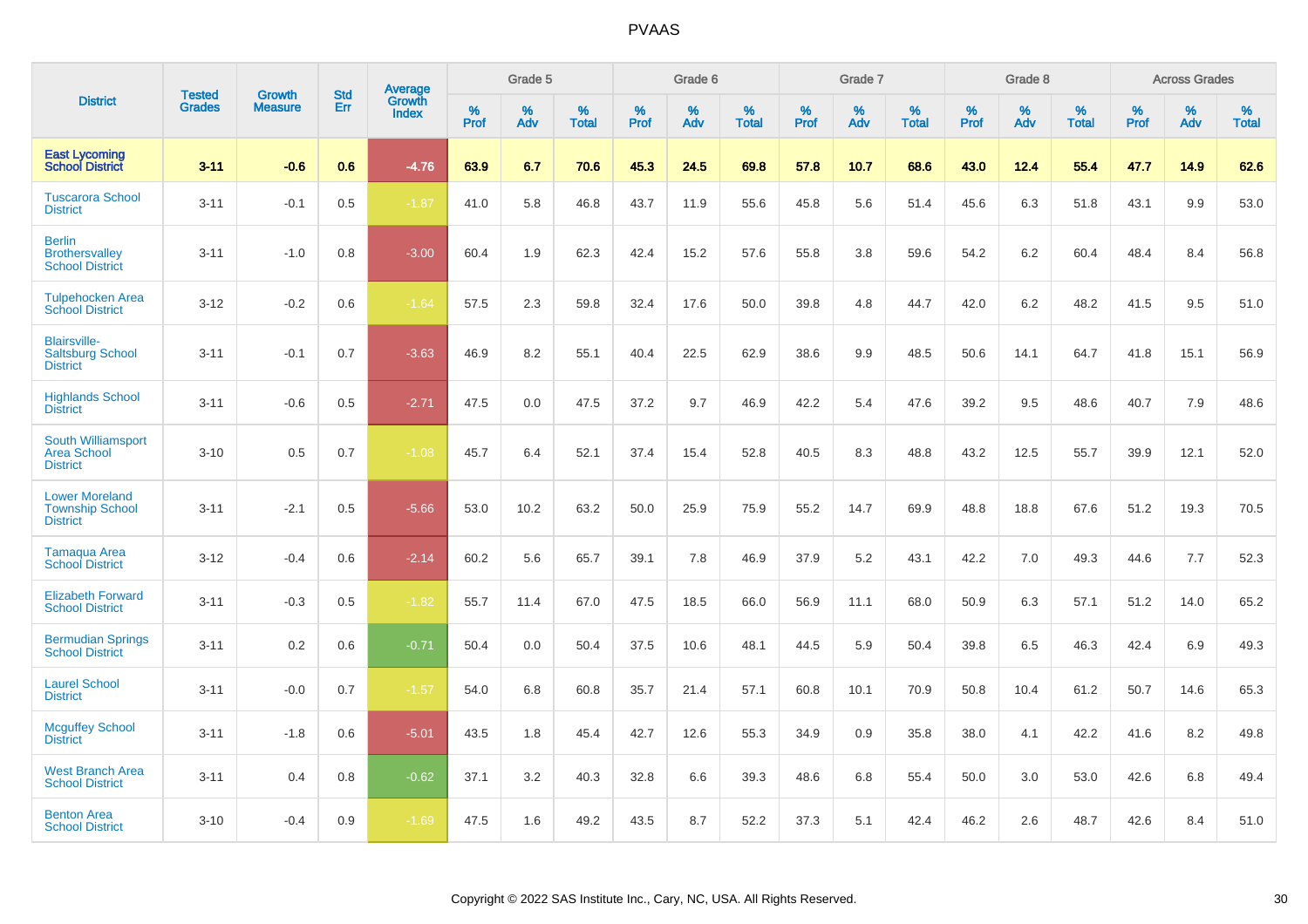|                                                                                          | <b>Tested</b> | <b>Growth</b>  | <b>Std</b> | Average<br>Growth |              | Grade 5  |                   |           | Grade 6  |                   |              | Grade 7  |                   |           | Grade 8  |                   |           | <b>Across Grades</b> |                   |
|------------------------------------------------------------------------------------------|---------------|----------------|------------|-------------------|--------------|----------|-------------------|-----------|----------|-------------------|--------------|----------|-------------------|-----------|----------|-------------------|-----------|----------------------|-------------------|
| <b>District</b>                                                                          | <b>Grades</b> | <b>Measure</b> | Err        | <b>Index</b>      | $\%$<br>Prof | %<br>Adv | %<br><b>Total</b> | %<br>Prof | %<br>Adv | %<br><b>Total</b> | $\%$<br>Prof | %<br>Adv | %<br><b>Total</b> | %<br>Prof | %<br>Adv | %<br><b>Total</b> | %<br>Prof | %<br>Adv             | %<br><b>Total</b> |
| <b>East Lycoming</b><br><b>School District</b>                                           | $3 - 11$      | $-0.6$         | 0.6        | $-4.76$           | 63.9         | 6.7      | 70.6              | 45.3      | 24.5     | 69.8              | 57.8         | 10.7     | 68.6              | 43.0      | 12.4     | 55.4              | 47.7      | 14.9                 | 62.6              |
| <b>Global Leadership</b><br><b>Academy Charter</b><br><b>School Southwest</b><br>at Huey | $3 - 8$       | $-0.4$         | 1.8        | $-1.72$           | 0.0          | 0.0      | 0.0               | 0.0       | 0.0      | 0.0               |              |          |                   | 21.4      | 0.0      | 21.4              | 11.1      | 0.0                  | 11.1              |
| <b>Freedom Area</b><br><b>School District</b>                                            | $3 - 11$      | $-1.9$         | 0.7        | $-2.80$           | 36.0         | 2.3      | 38.4              | 36.8      | 12.6     | 49.4              | 37.9         | 1.9      | 39.8              | 40.3      | 1.3      | 41.6              | 38.8      | 6.0                  | 44.7              |
| <b>Howard Gardner</b><br><b>Multiple</b><br>Intelligence<br><b>Charter School</b>        | $3 - 8$       | $-1.2$         | 1.2        | $-2.23$           | 41.4         | 10.3     | 51.7              | 39.4      | 3.0      | 42.4              | 63.6         | 0.0      | 63.6              | 55.6      | 11.1     | 66.7              | 48.8      | 7.1                  | 55.9              |
| <b>Bristol Borough</b><br><b>School District</b>                                         | $3 - 12$      | 0.4            | 0.7        | $-0.78$           | 37.3         | 1.3      | 38.7              | 28.4      | 18.2     | 46.6              | 39.5         | 7.4      | 46.9              | 27.7      | 6.0      | 33.7              | 33.3      | 8.0                  | 41.4              |
| <b>KIPP West</b><br>Philadelphia<br><b>Charter School</b>                                | $3 - 8$       | $-0.4$         | 1.2        | $-1.95$           | 28.6         | 0.0      | 28.6              | 19.4      | 0.0      | 19.4              | 25.0         | 0.0      | 25.0              | 16.7      | 0.0      | 16.7              | 17.6      | 0.6                  | 18.1              |
| <b>Belle Vernon Area</b><br><b>School District</b>                                       | $3 - 11$      | $-0.1$         | 0.6        | $-1.14$           | 52.2         | 6.3      | 58.6              | 49.6      | 14.8     | 64.4              | 47.8         | 4.4      | 52.2              | 44.1      | 6.4      | 50.5              | 47.7      | 8.9                  | 56.6              |
| <b>Keystone Oaks</b><br><b>School District</b>                                           | $3 - 11$      | $-1.4$         | 0.6        | $-5.52$           | 54.1         | 17.2     | 71.3              | 35.4      | 25.7     | 61.1              | 45.1         | 13.3     | 58.4              | 41.1      | 12.5     | 53.6              | 44.5      | 21.3                 | 65.8              |
| <b>Bethlehem-Center</b><br><b>School District</b>                                        | $3 - 10$      | $-2.1$         | 0.8        | $-4.03$           | 40.8         | 2.8      | 43.7              | 29.8      | 1.5      | 31.3              | 28.6         | 0.0      | 28.6              | 29.2      | 0.0      | 29.2              | 35.6      | 3.6                  | 39.2              |
| <b>Cranberry Area</b><br><b>School District</b>                                          | $3 - 12$      | $-0.0$         | 0.7        | $-1.98$           | 48.7         | 9.2      | 57.9              | 52.1      | 9.4      | 61.5              | 41.0         | 2.1      | 43.2              | 46.7      | 9.3      | 56.0              | 44.5      | 7.7                  | 52.2              |
| <b>Greater Nanticoke</b><br><b>Area School</b><br><b>District</b>                        | $3 - 12$      | $-0.0$         | 0.6        | $-1.16$           | 43.1         | 2.8      | 45.9              | 26.7      | 6.0      | 32.8              | 23.6         | 1.9      | 25.5              | 35.6      | 3.5      | 39.1              | 29.8      | 5.0                  | 34.8              |
| <b>Mastery Charter</b><br>School - Clymer<br>Elementary                                  | $3-6$         | 1.7            | 1.5        | 0.22              | 13.5         | 0.0      | 13.5              | 24.1      | 3.4      | 27.6              |              |          |                   |           |          |                   | 17.5      | 0.8                  | 18.3              |
| <b>Northwestern</b><br><b>Lehigh School</b><br><b>District</b>                           | $3 - 11$      | $-1.5$         | 0.5        | $-5.90$           | 55.9         | 5.5      | 61.4              | 46.0      | 15.3     | 61.3              | 51.0         | 7.1      | 58.1              | 40.1      | 16.6     | 56.7              | 48.0      | 12.1                 | 60.1              |
| <b>Manheim Central</b><br><b>School District</b>                                         | $3 - 11$      | $-0.3$         | 0.5        | $-2.60$           | 35.4         | 6.2      | 41.5              | 48.3      | 9.2      | 57.5              | 37.6         | 6.2      | 43.8              | 41.9      | 11.7     | 53.6              | 42.2      | 11.1                 | 53.2              |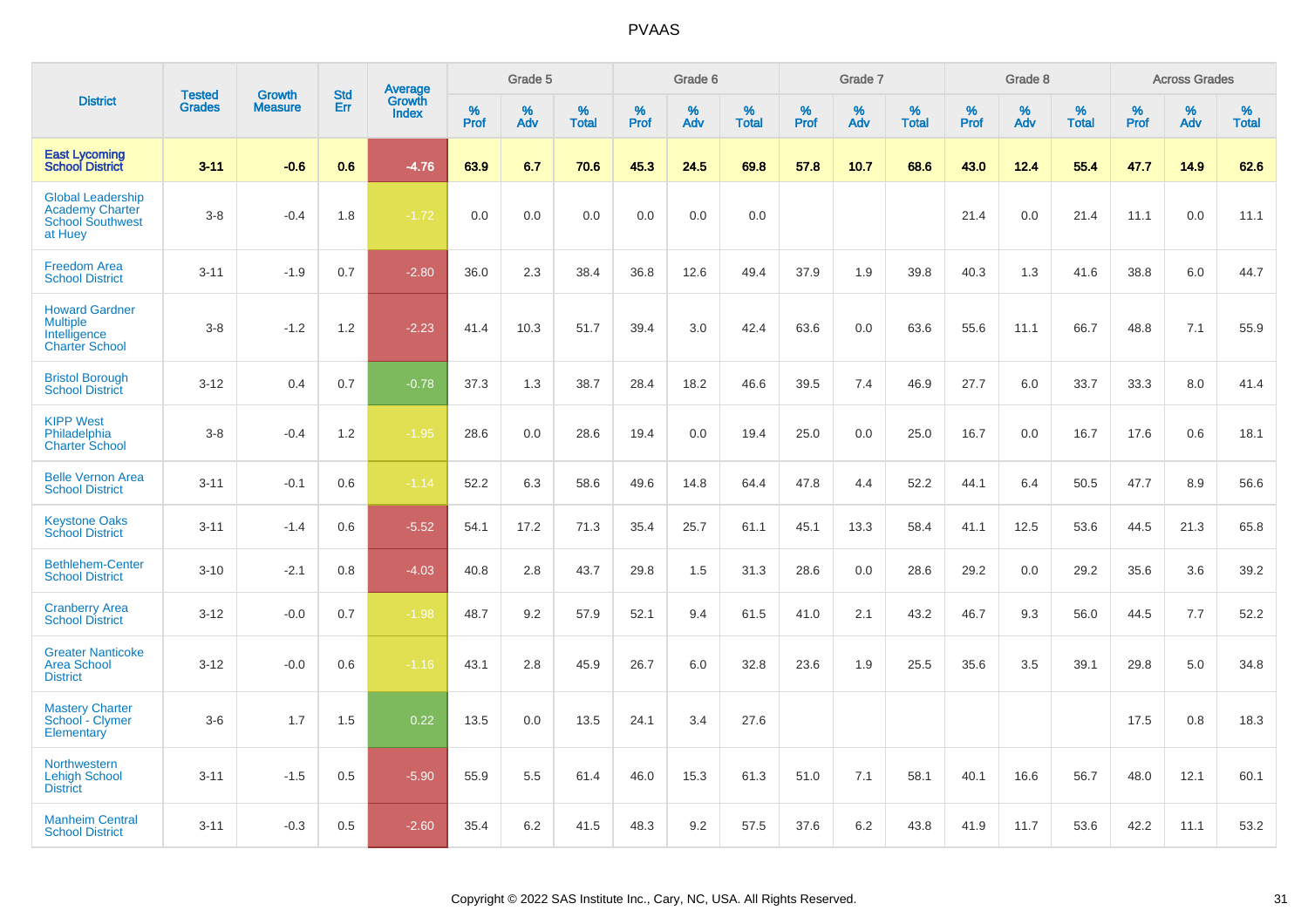|                                                                 | <b>Tested</b> | <b>Growth</b>  | <b>Std</b> |                                          |              | Grade 5  |                   |           | Grade 6  |                   |           | Grade 7  |                   |           | Grade 8  |                   |           | <b>Across Grades</b> |                   |
|-----------------------------------------------------------------|---------------|----------------|------------|------------------------------------------|--------------|----------|-------------------|-----------|----------|-------------------|-----------|----------|-------------------|-----------|----------|-------------------|-----------|----------------------|-------------------|
| <b>District</b>                                                 | <b>Grades</b> | <b>Measure</b> | Err        | <b>Average</b><br>Growth<br><b>Index</b> | $\%$<br>Prof | %<br>Adv | %<br><b>Total</b> | %<br>Prof | %<br>Adv | %<br><b>Total</b> | %<br>Prof | %<br>Adv | %<br><b>Total</b> | %<br>Prof | %<br>Adv | %<br><b>Total</b> | %<br>Prof | %<br>Adv             | %<br><b>Total</b> |
| <b>East Lycoming</b><br><b>School District</b>                  | $3 - 11$      | $-0.6$         | 0.6        | $-4.76$                                  | 63.9         | 6.7      | 70.6              | 45.3      | 24.5     | 69.8              | 57.8      | 10.7     | 68.6              | 43.0      | 12.4     | 55.4              | 47.7      | 14.9                 | 62.6              |
| <b>Bloomsburg Area</b><br><b>School District</b>                | $3 - 10$      | $-0.8$         | 0.7        | $-2.19$                                  | 49.4         | 4.4      | 53.8              | 43.3      | 15.6     | 58.9              | 36.3      | 7.8      | 44.1              | 50.0      | 6.0      | 56.0              | 46.3      | 11.7                 | 57.9              |
| <b>Mars Area School</b><br><b>District</b>                      | $3 - 10$      | $-1.1$         | 0.4        | $-3.43$                                  | 66.5         | 10.4     | 76.9              | 45.1      | 33.8     | 79.0              | 51.6      | 17.4     | 69.0              | 56.1      | 9.4      | 65.6              | 51.3      | 23.7                 | 75.1              |
| <b>Keystone</b><br><b>Academy Charter</b><br><b>School</b>      | $3-8$         | 0.9            | 0.8        | $-0.53$                                  | 42.1         | 3.5      | 45.6              | 38.7      | 19.4     | 58.1              | 47.4      | 3.5      | 50.9              | 40.7      | 8.5      | 49.2              | 40.7      | 7.4                  | 48.1              |
| Shanksville-<br><b>Stonycreek School</b><br><b>District</b>     | $3 - 10$      | 0.6            | 1.4        | $-1.55$                                  | 28.6         | 0.0      | 28.6              | 41.7      | 16.7     | 58.3              | 45.0      | 5.0      | 50.0              | 44.4      | 5.6      | 50.0              | 49.2      | 8.5                  | 57.6              |
| <b>Uniontown Area</b><br><b>School District</b>                 | $3 - 11$      | 0.5            | 0.6        | $-0.49$                                  | 40.6         | 9.4      | 50.0              | 40.7      | 14.8     | 55.6              | 37.3      | 3.6      | 40.9              | 42.4      | 3.3      | 45.6              | 39.1      | 11.0                 | 50.1              |
| <b>Ligonier Valley</b><br><b>School District</b>                | $3 - 11$      | $-0.8$         | 0.7        | $-1.79$                                  | 43.8         | 7.5      | 51.2              | 46.0      | 16.0     | 62.0              | 40.5      | 2.7      | 43.2              | 45.9      | 10.2     | 56.1              | 44.7      | 12.8                 | 57.6              |
| <b>Mount Pleasant</b><br><b>Area School</b><br><b>District</b>  | $3 - 11$      | $-2.9$         | 0.6        | $-5.11$                                  | 45.9         | 0.0      | 45.9              | 41.6      | 12.0     | 53.6              | 42.2      | 2.8      | 45.1              | 38.7      | 6.4      | 45.2              | 42.0      | 8.5                  | 50.5              |
| <b>Forest City</b><br><b>Regional School</b><br><b>District</b> | $3 - 12$      | $-2.2$         | 0.9        | $-3.41$                                  | 55.6         | 4.4      | 60.0              | 36.7      | 6.1      | 42.9              | 39.5      | 5.3      | 44.7              | 52.1      | 8.3      | 60.4              | 44.0      | 8.8                  | 52.8              |
| <b>Hazleton Area</b><br><b>School District</b>                  | $3 - 11$      | 0.5            | 0.4        | 0.09                                     | 30.2         | 2.3      | 32.5              | 24.8      | 4.8      | 29.6              | 24.8      | 2.8      | 27.5              | 26.1      | 6.5      | 32.6              | 28.6      | 4.0                  | 32.6              |
| <b>Wilkes-Barre Area</b><br><b>School District</b>              | $3 - 11$      | $-1.0$         | 0.5        | $-3.12$                                  | 28.0         | 0.8      | 28.8              | 32.4      | 8.7      | 41.1              | 27.6      | 1.8      | 29.4              | 24.7      | 3.7      | 28.4              | 27.8      | 4.6                  | 32.3              |
| <b>Upper Adams</b><br><b>School District</b>                    | $3 - 11$      | 0.7            | 0.6        | $-0.01$                                  | 47.3         | 3.8      | 51.2              | 40.2      | 16.2     | 56.4              | 37.7      | 6.6      | 44.3              | 51.5      | 0.0      | 51.5              | 43.6      | 8.8                  | 52.4              |
| Shippensburg Area<br><b>School District</b>                     | $3 - 11$      | $-1.6$         | 0.4        | $-5.27$                                  | 40.8         | 9.2      | 50.0              | 30.4      | 12.9     | 43.3              | 40.6      | 5.9      | 46.5              | 47.0      | 10.1     | 57.1              | 41.0      | 11.2                 | 52.2              |
| Wallingford-<br>Swarthmore<br><b>School District</b>            | $3 - 10$      | $-1.1$         | 0.4        | $-2.53$                                  | 52.6         | 26.1     | 78.7              | 42.2      | 32.8     | 75.0              | 46.2      | 21.9     | 68.0              | 47.0      | 22.8     | 69.8              | 44.7      | 32.4                 | 77.2              |
| <b>Pittsburgh School</b><br><b>District</b>                     | $3 - 11$      | $-1.6$         | 0.2        | $-13.03$                                 | 29.0         | 3.9      | 32.8              | 27.7      | 11.6     | 39.2              | 33.3      | 6.0      | 39.3              | 30.7      | 7.3      | 38.0              | 29.7      | 7.6                  | 37.3              |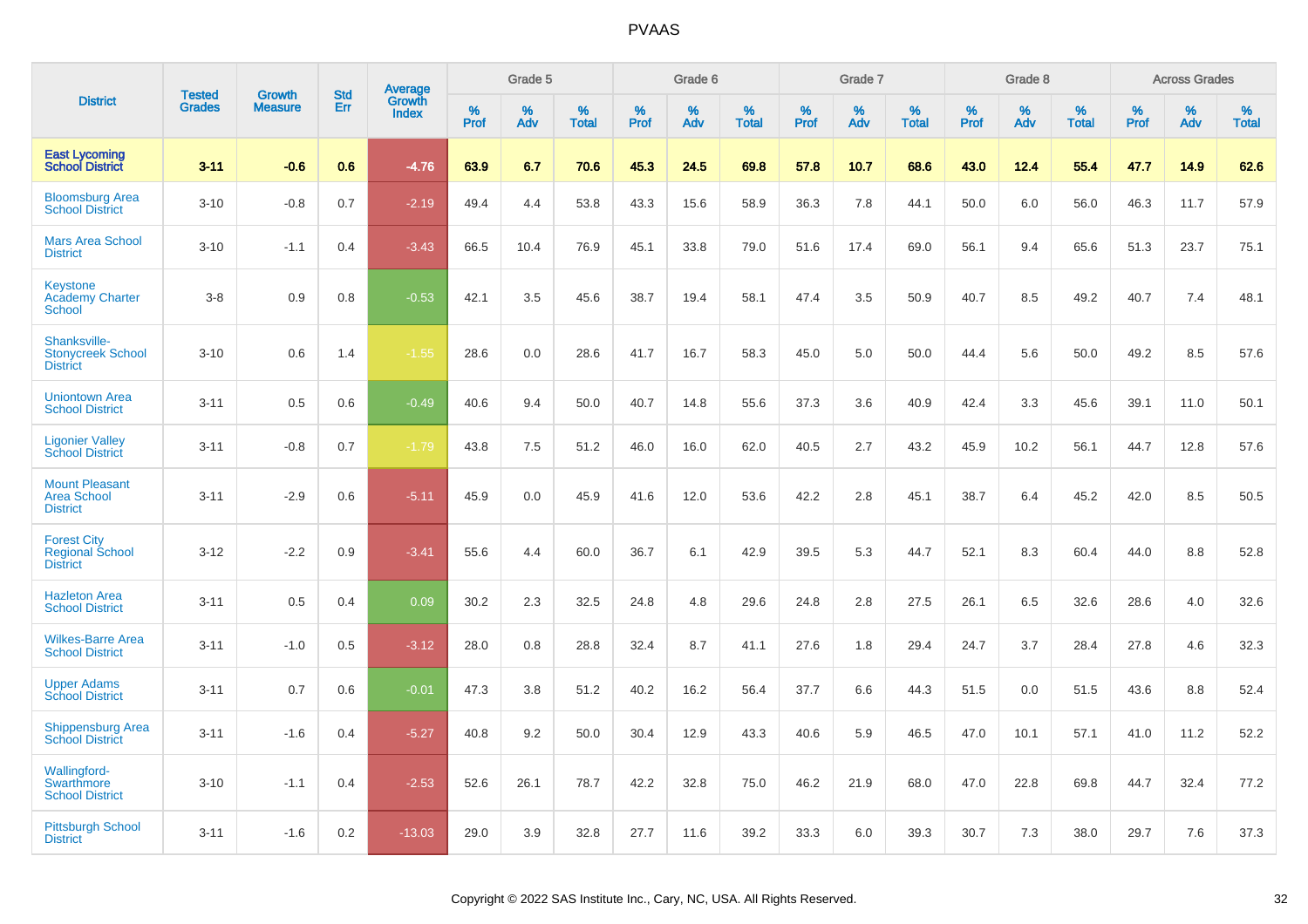|                                                                     | <b>Tested</b> | <b>Growth</b>  | <b>Std</b> | <b>Average</b>         |           | Grade 5  |                   |           | Grade 6  |                   |           | Grade 7  |                   |           | Grade 8  |                   |           | <b>Across Grades</b> |                   |
|---------------------------------------------------------------------|---------------|----------------|------------|------------------------|-----------|----------|-------------------|-----------|----------|-------------------|-----------|----------|-------------------|-----------|----------|-------------------|-----------|----------------------|-------------------|
| <b>District</b>                                                     | <b>Grades</b> | <b>Measure</b> | Err        | Growth<br><b>Index</b> | %<br>Prof | %<br>Adv | %<br><b>Total</b> | %<br>Prof | %<br>Adv | %<br><b>Total</b> | %<br>Prof | %<br>Adv | %<br><b>Total</b> | %<br>Prof | %<br>Adv | %<br><b>Total</b> | %<br>Prof | %<br>Adv             | %<br><b>Total</b> |
| <b>East Lycoming</b><br><b>School District</b>                      | $3 - 11$      | $-0.6$         | 0.6        | $-4.76$                | 63.9      | 6.7      | 70.6              | 45.3      | 24.5     | 69.8              | 57.8      | 10.7     | 68.6              | 43.0      | 12.4     | 55.4              | 47.7      | 14.9                 | 62.6              |
| <b>West Mifflin Area</b><br><b>School District</b>                  | $3 - 12$      | $-3.0$         | 0.5        | $-8.43$                | 35.9      | 4.2      | 40.1              | 37.4      | 5.4      | 42.9              | 38.9      | 1.0      | 39.8              | 35.2      | 4.4      | 39.6              | 37.4      | 4.4                  | 41.8              |
| <b>Abington Heights</b><br><b>School District</b>                   | $3 - 11$      | $-0.6$         | 0.5        | $-3.50$                | 57.0      | 8.7      | 65.6              | 50.7      | 19.1     | 69.8              | 63.6      | 10.7     | 74.3              |           |          |                   | 52.3      | 18.0                 | 70.3              |
| <b>Global Leadership</b><br><b>Academy Charter</b><br><b>School</b> | $3-8$         | 0.6            | 1.9        | $-0.38$                | 21.4      | 0.0      | 21.4              |           |          |                   | 14.3      | 0.0      | 14.3              | 25.0      | 0.0      | 25.0              | 13.4      | 0.0                  | 13.4              |
| <b>Infinity Charter</b><br>School                                   | $3-8$         | $-0.5$         | 1.3        | $-1.47$                | 72.7      | 22.7     | 95.4              | 50.0      | 38.5     | 88.5              | 62.5      | 25.0     | 87.5              | 68.2      | 18.2     | 86.4              | 56.6      | 31.5                 | 88.1              |
| <b>Frazier School</b><br><b>District</b>                            | $3 - 11$      | $-1.8$         | 0.8        | $-3.66$                | 49.0      | 3.9      | 52.9              | 48.8      | 17.5     | 66.2              | 43.0      | 12.8     | 55.8              | 20.4      | 3.7      | 24.1              | 40.8      | 10.9                 | 51.7              |
| <b>Shade-Central City</b><br><b>School District</b>                 | $3 - 11$      | $-2.8$         | 1.4        | $-2.71$                | 43.8      | 0.0      | 43.8              | 44.4      | 14.8     | 59.3              | 25.0      | 0.0      | 25.0              | 29.2      | 0.0      | 29.2              | 35.1      | 6.0                  | 41.0              |
| <b>Mastery Charter</b><br>School John Wister<br>Elementary          | $3-5$         | 2.7            | 2.5        | 1.08                   | 8.3       | 0.0      | 8.3               |           |          |                   |           |          |                   |           |          |                   | 10.8      | 0.0                  | 10.8              |
| <b>Carbondale Area</b><br><b>School District</b>                    | $3 - 10$      | $-1.3$         | 0.7        | $-2.95$                | 34.5      | 0.0      | 34.5              | 23.1      | 2.2      | 25.3              | 29.4      | 3.5      | 32.9              | 42.4      | 5.7      | 48.1              | 30.0      | 3.2                  | 33.3              |
| <b>Forest Area School</b><br><b>District</b>                        | $3 - 11$      | $-1.6$         | 1.2        | $-2.10$                | 45.8      | 0.0      | 45.8              | 37.5      | 4.2      | 41.7              | 24.2      | 12.1     | 36.4              | 28.1      | 3.1      | 31.2              | 40.8      | 6.6                  | 47.4              |
| <b>Burrell School</b><br><b>District</b>                            | $3 - 11$      | $-3.3$         | 0.7        | $-4.68$                | 50.0      | 0.9      | 50.9              | 46.2      | 7.7      | 53.8              | 46.8      | 6.5      | 53.2              | 41.0      | 4.9      | 45.9              | 45.9      | 7.5                  | 53.4              |
| <b>Shikellamy School</b><br><b>District</b>                         | $3 - 10$      | $-2.8$         | 0.5        | $-7.15$                | 47.9      | 5.7      | 53.6              | 29.1      | 9.8      | 38.9              | 41.5      | 8.5      | 50.0              | 35.8      | 7.4      | 43.2              | 38.2      | 9.0                  | 47.3              |
| <b>Trinity Area School</b><br><b>District</b>                       | $3 - 11$      | $-0.1$         | 0.4        | $-3.05$                | 55.8      | 12.7     | 68.5              | 43.1      | 14.7     | 57.8              | 48.7      | 9.2      | 58.0              | 48.2      | 13.5     | 61.6              | 46.8      | 15.3                 | 62.1              |
| <b>Propel Charter</b><br>School - Braddock<br><b>Hills</b>          | $3 - 11$      | $-3.7$         | 0.8        | $-5.22$                | 19.6      | 1.8      | 21.4              | 15.8      | 3.5      | 19.3              | 19.0      | 0.0      | 19.0              | 14.5      | 2.9      | 17.4              | 15.6      | 1.9                  | 17.5              |
| <b>Vision Academy</b><br><b>Charter School</b>                      | $3 - 8$       | $-0.9$         | 1.2        | $-2.67$                | 35.7      | 0.0      | 35.7              | 36.0      | 0.0      | 36.0              | 37.1      | 2.9      | 40.0              | 28.6      | 0.0      | 28.6              | 32.1      | 1.1                  | 33.2              |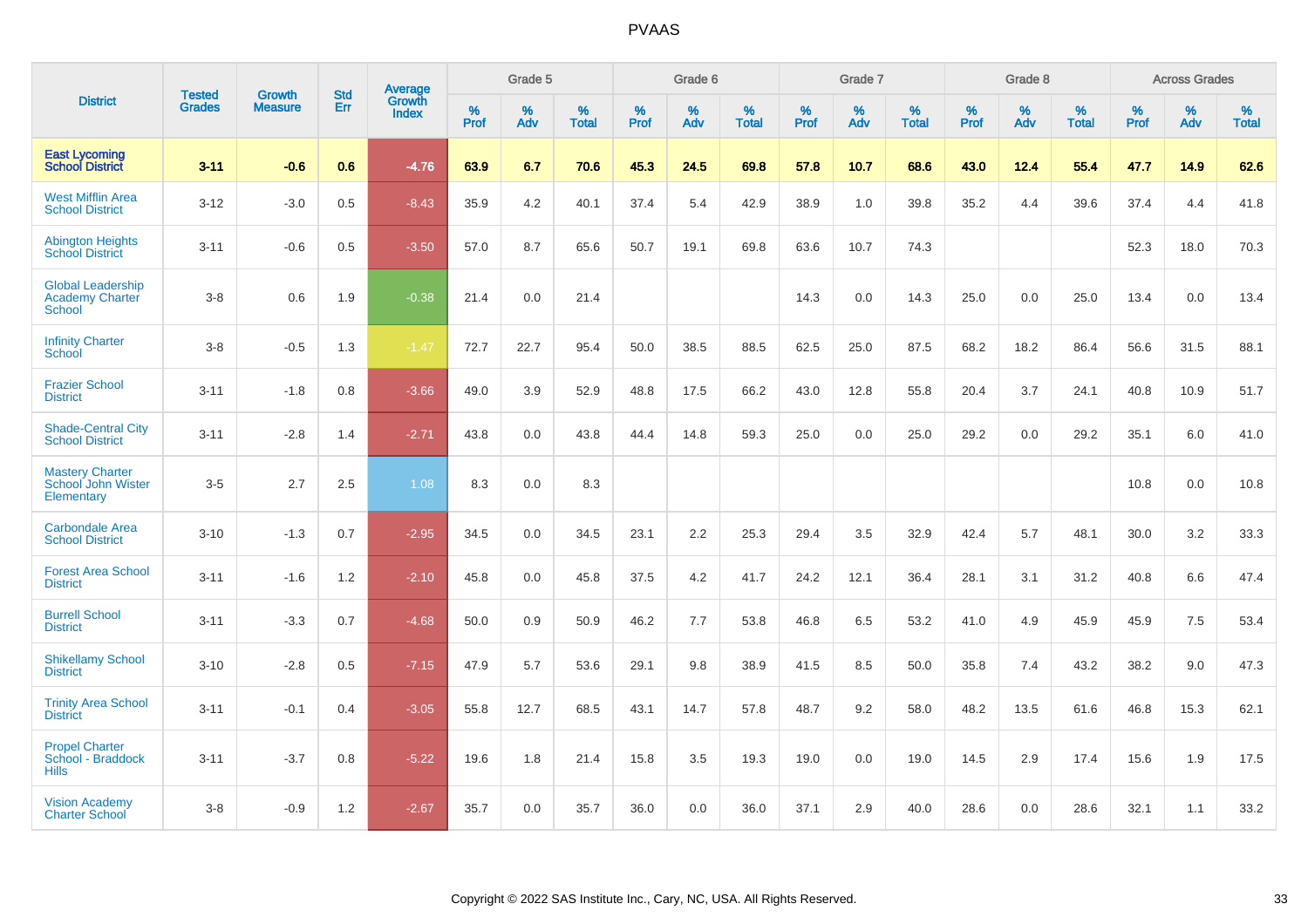|                                                           |                                |                                 | <b>Std</b> | Average                |           | Grade 5  |                   |           | Grade 6  |                   |           | Grade 7  |                   |           | Grade 8  |                   |           | <b>Across Grades</b> |                   |
|-----------------------------------------------------------|--------------------------------|---------------------------------|------------|------------------------|-----------|----------|-------------------|-----------|----------|-------------------|-----------|----------|-------------------|-----------|----------|-------------------|-----------|----------------------|-------------------|
| <b>District</b>                                           | <b>Tested</b><br><b>Grades</b> | <b>Growth</b><br><b>Measure</b> | Err        | Growth<br><b>Index</b> | %<br>Prof | %<br>Adv | %<br><b>Total</b> | %<br>Prof | %<br>Adv | %<br><b>Total</b> | %<br>Prof | %<br>Adv | %<br><b>Total</b> | %<br>Prof | %<br>Adv | %<br><b>Total</b> | %<br>Prof | %<br>Adv             | %<br><b>Total</b> |
| <b>East Lycoming</b><br><b>School District</b>            | $3 - 11$                       | $-0.6$                          | 0.6        | $-4.76$                | 63.9      | 6.7      | 70.6              | 45.3      | 24.5     | 69.8              | 57.8      | 10.7     | 68.6              | 43.0      | 12.4     | 55.4              | 47.7      | 14.9                 | 62.6              |
| <b>Insight PA Cyber</b><br><b>Charter School</b>          | $3 - 11$                       | $-1.0$                          | 1.6        | $-1.68$                | 29.4      | 0.0      | 29.4              | 31.6      | 5.3      | 36.8              | 37.0      | 11.1     | 48.2              | 48.2      | 11.1     | 59.3              | 41.5      | 9.2                  | 50.8              |
| <b>Fleetwood Area</b><br><b>School District</b>           | $3 - 10$                       | $-1.3$                          | 0.5        | $-3.53$                | 44.8      | 6.0      | 50.8              | 37.4      | 6.4      | 43.9              | 37.0      | 6.2      | 43.2              | 45.1      | 8.0      | 53.1              | 42.1      | 7.7                  | 49.9              |
| <b>Valley Grove</b><br><b>School District</b>             | $3 - 10$                       | 0.6                             | 0.8        | $-0.07$                | 56.2      | 8.3      | 64.6              | 55.9      | 8.5      | 64.4              | 43.4      | 9.4      | 52.8              | 53.7      | 7.4      | 61.1              | 48.3      | 9.3                  | 57.6              |
| <b>Muhlenberg</b><br><b>School District</b>               | $3 - 10$                       | $-2.8$                          | 0.4        | $-7.00$                | 35.9      | 1.4      | 37.2              | 23.8      | 0.9      | 24.7              | 27.7      | 2.0      | 29.6              | 26.4      | 1.4      | 27.8              | 28.8      | 3.0                  | 31.8              |
| <b>Harmony Area</b><br><b>School District</b>             | $3 - 10$                       | 0.8                             | 1.8        | $-0.67$                | 43.8      | 0.0      | 43.8              | 54.2      | 12.5     | 66.7              | 33.3      | 0.0      | 33.3              |           |          |                   | 43.6      | 6.4                  | 50.0              |
| Northern Lebanon<br><b>School District</b>                | $3 - 11$                       | $-3.3$                          | 0.5        | $-6.34$                | 51.7      | 3.4      | 55.2              | 43.1      | 9.2      | 52.3              | 35.3      | 1.3      | 36.6              | 32.3      | 2.6      | 34.8              | 41.8      | 7.5                  | 49.3              |
| <b>Central Valley</b><br><b>School District</b>           | $3 - 10$                       | $-2.0$                          | 0.5        | $-4.47$                | 44.1      | 4.2      | 48.2              | 39.3      | 25.0     | 64.3              | 50.3      | 9.2      | 59.5              | 41.9      | 8.8      | 50.7              | 46.3      | 13.9                 | 60.2              |
| <b>Freeport Area</b><br><b>School District</b>            | $3 - 10$                       | 0.2                             | 0.6        | $-0.91$                | 65.4      | 10.0     | 75.4              | 35.8      | 23.6     | 59.4              | 57.0      | 14.1     | 71.1              | 53.5      | 20.2     | 73.6              | 52.5      | 17.7                 | 70.1              |
| <b>Oswayo Valley</b><br><b>School District</b>            | $3 - 12$                       | $-0.7$                          | 1.2        | $-2.92$                | 62.1      | 13.8     | 75.9              | 40.7      | 18.5     | 59.3              | 48.2      | 0.0      | 48.2              | 51.6      | 6.4      | 58.1              | 54.7      | 11.8                 | 66.5              |
| <b>Hempfield Area</b><br><b>School District</b>           | $3 - 12$                       | $-0.3$                          | 0.3        | $-3.43$                | 55.2      | 8.7      | 63.9              | 41.4      | 20.3     | 61.6              | 52.8      | 14.0     | 66.8              | 50.0      | 12.4     | 62.4              | 48.7      | 16.2                 | 64.9              |
| Northern Lehigh<br><b>School District</b>                 | $3 - 12$                       | $-0.6$                          | 0.7        | $-1.20$                | 52.1      | 2.1      | 54.2              | 44.4      | 6.2      | 50.6              | 36.7      | 4.2      | 40.8              | 41.7      | 5.6      | 47.2              | 42.1      | 5.6                  | 47.7              |
| <b>Union Area School</b><br><b>District</b>               | $3 - 11$                       | $-1.4$                          | 0.9        | $-1.79$                | 66.7      | 7.7      | 74.4              | 41.4      | 15.5     | 56.9              | 43.9      | 5.3      | 49.1              | 55.6      | 8.9      | 64.4              | 47.6      | 12.4                 | 60.1              |
| <b>Lower Dauphin</b><br><b>School District</b>            | $3 - 11$                       | $-0.9$                          | 0.4        | $-4.32$                | 52.7      | 13.3     | 66.0              | 42.7      | 15.9     | 58.6              | 48.9      | 8.1      | 57.0              | 32.9      | 10.8     | 43.7              | 44.6      | 14.8                 | 59.4              |
| Susquehanna<br><b>Community School</b><br><b>District</b> | $3 - 11$                       | 0.1                             | 0.9        | $-1.03$                | 47.1      | 7.8      | 54.9              | 43.1      | 12.1     | 55.2              | 43.5      | 6.5      | 50.0              | 36.7      | 2.0      | 38.8              | 40.9      | 10.7                 | 51.6              |
| <b>Crestwood School</b><br><b>District</b>                | $3 - 11$                       | $-0.8$                          | 0.5        | $-2.05$                | 50.0      | 6.1      | 56.1              | 48.2      | 26.2     | 74.4              | 51.1      | 5.0      | 56.1              | 47.9      | 13.2     | 61.1              | 48.5      | 14.6                 | 63.2              |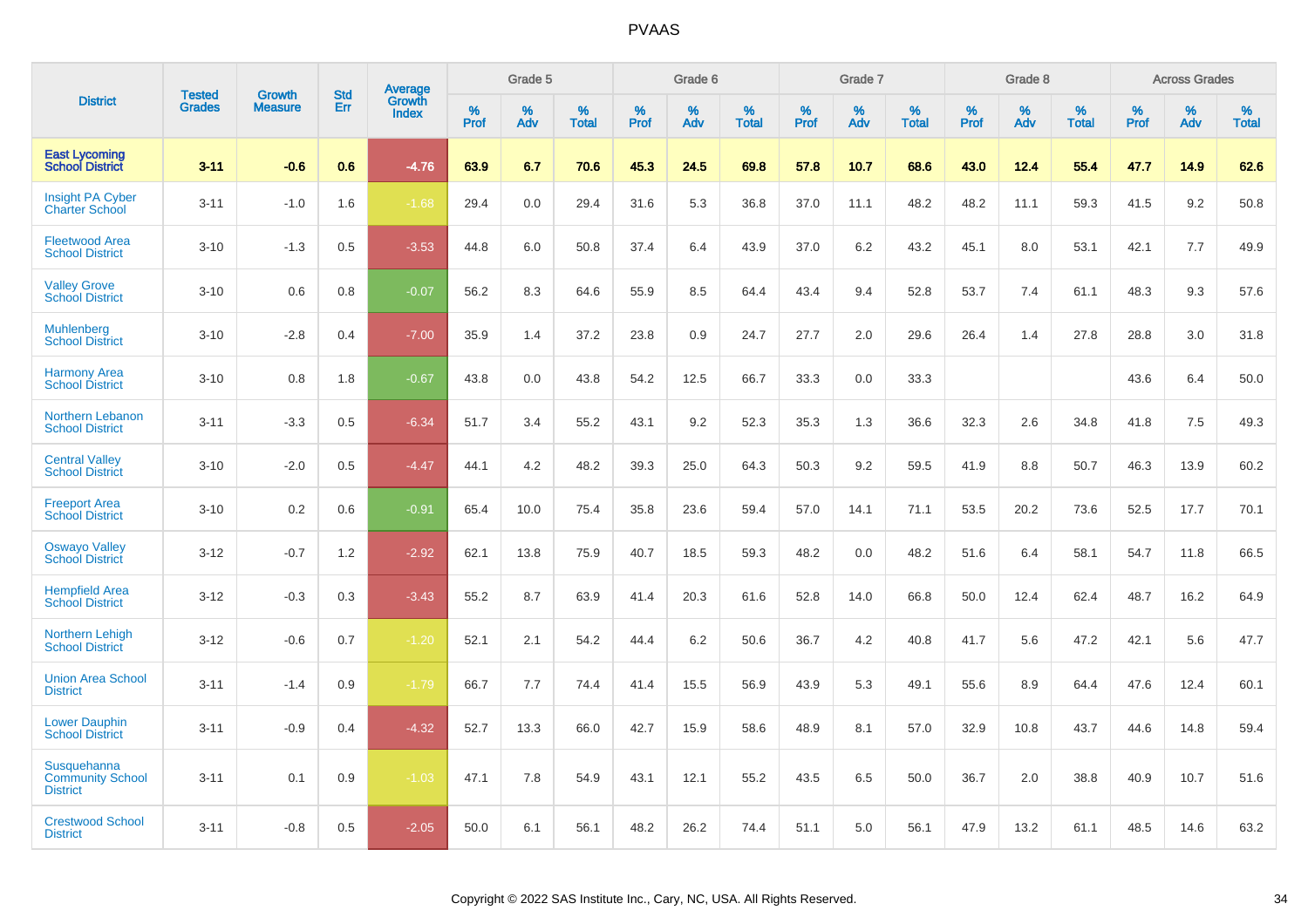|                                                                  | <b>Tested</b> | <b>Growth</b>  | <b>Std</b> | Average                       |           | Grade 5  |                   |           | Grade 6  |                   |           | Grade 7  |                   |           | Grade 8  |                   |           | <b>Across Grades</b> |                   |
|------------------------------------------------------------------|---------------|----------------|------------|-------------------------------|-----------|----------|-------------------|-----------|----------|-------------------|-----------|----------|-------------------|-----------|----------|-------------------|-----------|----------------------|-------------------|
| <b>District</b>                                                  | <b>Grades</b> | <b>Measure</b> | Err        | <b>Growth</b><br><b>Index</b> | %<br>Prof | %<br>Adv | %<br><b>Total</b> | %<br>Prof | %<br>Adv | %<br><b>Total</b> | %<br>Prof | %<br>Adv | %<br><b>Total</b> | %<br>Prof | %<br>Adv | %<br><b>Total</b> | %<br>Prof | %<br>Adv             | %<br><b>Total</b> |
| <b>East Lycoming</b><br><b>School District</b>                   | $3 - 11$      | $-0.6$         | 0.6        | $-4.76$                       | 63.9      | 6.7      | 70.6              | 45.3      | 24.5     | 69.8              | 57.8      | 10.7     | 68.6              | 43.0      | 12.4     | 55.4              | 47.7      | 14.9                 | 62.6              |
| <b>Saint Clair Area</b><br><b>School District</b>                | $3-8$         | $-1.8$         | 0.9        | $-2.93$                       | 43.4      | 1.9      | 45.3              | 58.0      | 6.0      | 64.0              | 36.5      | 7.7      | 44.2              | 41.5      | 2.4      | 43.9              | 43.9      | 4.7                  | 48.6              |
| Catasauqua Area<br><b>School District</b>                        | $3 - 12$      | $-1.3$         | 0.7        | $-4.82$                       | 30.1      | 0.0      | 30.1              | 55.4      | 9.5      | 64.9              | 33.3      | 2.9      | 36.3              | 24.4      | 7.8      | 32.2              | 36.9      | 5.3                  | 42.2              |
| <b>Young Scholars</b><br><b>Charter School</b>                   | $6 - 8$       | 0.5            | 0.9        | $-0.06$                       |           |          |                   | 23.2      | 5.4      | 28.6              | 14.3      | 5.7      | 20.0              | 13.0      | 0.0      | 13.0              | 16.3      | 3.4                  | 19.7              |
| <b>Central Greene</b><br><b>School District</b>                  | $3 - 11$      | $-1.8$         | 0.6        | $-3.71$                       | 35.0      | 0.0      | 35.0              | 40.0      | 9.5      | 49.5              | 33.3      | 5.0      | 38.3              | 31.5      | 1.8      | 33.3              | 35.2      | 5.2                  | 40.3              |
| <b>Lincoln Charter</b><br>School                                 | $3-5$         | 1.2            | 1.4        | 0.81                          | 17.7      | 0.0      | 17.7              |           |          |                   |           |          |                   |           |          |                   | 14.5      | $1.2$                | 15.7              |
| Community<br>Academy Of<br>Philadelphia<br><b>Charter School</b> | $3 - 11$      | $-4.1$         | 1.0        | $-4.18$                       | 22.5      | 0.0      | 22.5              | 27.3      | 0.0      | 27.3              | 33.3      | 2.8      | 36.1              | 12.2      | 0.0      | 12.2              | 24.9      | 1.4                  | 26.3              |
| <b>Lehigh Valley Dual</b><br>Language Charter<br>School          | $3-8$         | $-0.8$         | 2.5        | $-1.32$                       | 8.3       | 0.0      | 8.3               | 58.3      | 0.0      | 58.3              |           |          |                   |           |          |                   | 34.3      | 0.0                  | 34.3              |
| <b>Montgomery Area</b><br><b>School District</b>                 | $3 - 11$      | $-2.0$         | 0.8        | $-5.29$                       | 56.8      | 6.8      | 63.5              | 43.6      | 19.4     | 62.9              | 34.7      | 4.2      | 38.9              | 50.0      | 6.9      | 56.9              | 42.9      | 11.7                 | 54.6              |
| <b>Sullivan County</b><br><b>School District</b>                 | $3 - 10$      | $-3.1$         | 1.0        | $-3.25$                       | 23.8      | 2.4      | 26.2              | 62.0      | 6.0      | 68.0              | 41.2      | 5.9      | 47.1              | 40.0      | 2.9      | 42.9              | 40.0      | 6.0                  | 46.0              |
| <b>Montoursville Area</b><br><b>School District</b>              | $3 - 12$      | $-1.3$         | 0.5        | $-4.72$                       | 54.2      | 10.7     | 64.9              | 55.2      | 16.8     | 72.0              | 51.1      | 7.5      | 58.6              | 45.4      | 10.6     | 56.0              | 48.5      | 14.2                 | 62.6              |
| <b>Harbor Creek</b><br><b>School District</b>                    | $3 - 11$      | $-2.4$         | 0.5        | $-6.75$                       | 61.7      | 20.8     | 82.5              | 37.4      | 36.3     | 73.7              | 55.9      | 13.3     | 69.2              | 45.4      | 12.3     | 57.8              | 48.7      | 24.9                 | 73.6              |
| <b>Panther Valley</b><br><b>School District</b>                  | $3 - 12$      | 0.1            | 0.6        | $-1.12$                       | 26.7      | 1.0      | 27.6              | 33.1      | 1.6      | 34.7              | 34.6      | 2.7      | 37.3              | 32.7      | 4.7      | 37.4              | 31.1      | 4.0                  | 35.1              |
| <b>West Shore School</b><br><b>District</b>                      | $3 - 12$      | $-0.2$         | 0.3        | $-2.49$                       | 46.3      | 8.2      | 54.5              | 44.4      | 15.0     | 59.4              | 44.4      | 8.2      | 52.7              | 42.8      | 11.8     | 54.6              | 42.7      | 13.2                 | 55.9              |
| <b>Norwin School</b><br><b>District</b>                          | $3 - 11$      | $-0.6$         | 0.3        | $-3.90$                       | 59.5      | 18.6     | 78.1              | 40.9      | 36.6     | 77.4              | 60.2      | 18.0     | 78.3              | 52.5      | 13.8     | 66.4              | 51.8      | 24.9                 | 76.7              |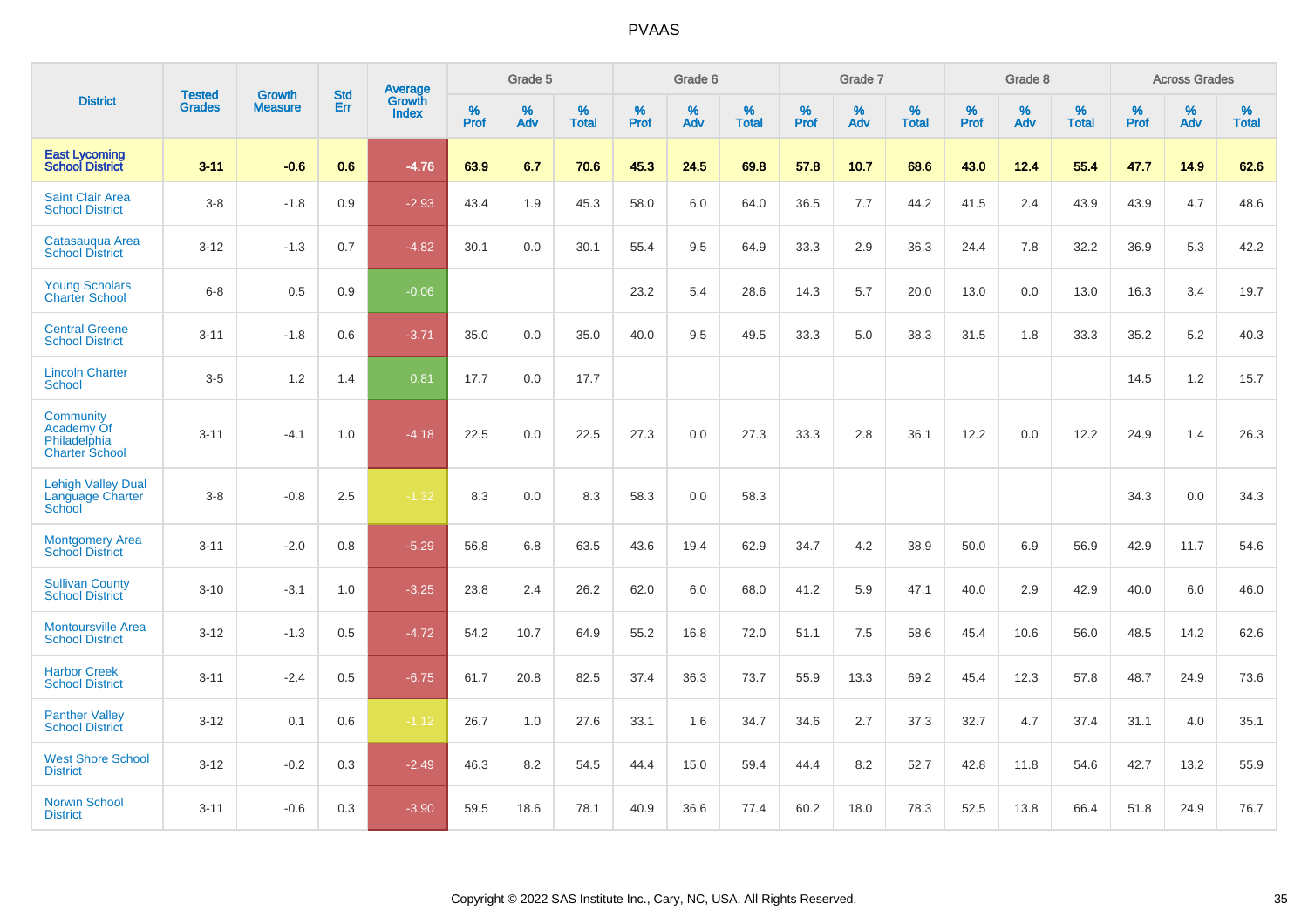|                                                                           | <b>Tested</b> | <b>Growth</b>  | <b>Std</b> | Average                |           | Grade 5  |                   |           | Grade 6  |                   |           | Grade 7  |                   |           | Grade 8  |                   |           | <b>Across Grades</b> |                   |
|---------------------------------------------------------------------------|---------------|----------------|------------|------------------------|-----------|----------|-------------------|-----------|----------|-------------------|-----------|----------|-------------------|-----------|----------|-------------------|-----------|----------------------|-------------------|
| <b>District</b>                                                           | <b>Grades</b> | <b>Measure</b> | Err        | Growth<br><b>Index</b> | %<br>Prof | %<br>Adv | %<br><b>Total</b> | %<br>Prof | %<br>Adv | %<br><b>Total</b> | %<br>Prof | %<br>Adv | %<br><b>Total</b> | %<br>Prof | %<br>Adv | %<br><b>Total</b> | %<br>Prof | %<br>Adv             | %<br><b>Total</b> |
| <b>East Lycoming</b><br><b>School District</b>                            | $3 - 11$      | $-0.6$         | 0.6        | $-4.76$                | 63.9      | 6.7      | 70.6              | 45.3      | 24.5     | 69.8              | 57.8      | 10.7     | 68.6              | 43.0      | 12.4     | 55.4              | 47.7      | 14.9                 | 62.6              |
| <b>Erie Rise</b><br>Leadership<br><b>Academy Charter</b><br><b>School</b> | $3 - 8$       | 0.0            | 1.2        | $-0.41$                | 17.9      | 0.0      | 17.9              | 6.9       | 0.0      | 6.9               | 4.8       | 2.4      | 7.1               | 0.0       | 0.0      | 0.0               | 7.8       | 0.5                  | 8.3               |
| <b>Pine-Richland</b><br><b>School District</b>                            | $3 - 11$      | $-3.0$         | 0.3        | $-8.46$                | 58.0      | 19.8     | 77.8              | 55.8      | 26.4     | 82.2              | 57.0      | 18.5     | 75.6              | 56.2      | 27.0     | 83.3              | 52.7      | 28.2                 | 80.9              |
| <b>Monessen City</b><br><b>School District</b>                            | $3 - 10$      | $-3.2$         | 1.2        | $-2.75$                | 20.0      | 0.0      | 20.0              | 18.0      | 2.6      | 20.5              | 13.3      | 0.0      | 13.3              | 4.8       | 0.0      | 4.8               | 15.2      | 0.6                  | 15.8              |
| <b>Kiski Area School</b><br><b>District</b>                               | $3 - 11$      | $-2.3$         | 0.4        | $-5.07$                | 50.9      | 4.2      | 55.2              | 41.3      | 18.4     | 59.6              | 53.8      | 7.5      | 61.3              | 45.8      | 5.0      | 50.8              | 47.0      | 13.3                 | 60.4              |
| Steelton-Highspire<br><b>School District</b>                              | $3 - 11$      | $-1.9$         | 0.7        | $-3.25$                | 21.9      | 0.0      | 21.9              | 11.5      | 0.0      | 11.5              | 3.8       | 0.0      | 3.8               | 5.9       | 0.0      | 5.9               | 9.0       | 0.0                  | 9.0               |
| Quakertown<br><b>Community School</b><br><b>District</b>                  | $3 - 12$      | $-1.6$         | 0.4        | $-7.86$                | 50.0      | 4.9      | 54.9              | 40.2      | 19.3     | 59.5              | 40.4      | 7.5      | 47.8              | 42.6      | 17.3     | 59.9              | 42.5      | 12.6                 | 55.1              |
| <b>Propel Charter</b><br>School-Hazelwood                                 | $3-8$         | $-0.7$         | 1.2        | $-1.40$                | 6.7       | 0.0      | 6.7               | 14.3      | 0.0      | 14.3              | 14.3      | 4.8      | 19.0              | 16.0      | 0.0      | 16.0              | 10.2      | 0.6                  | 10.8              |
| <b>Upper Dauphin</b><br>Area School<br><b>District</b>                    | $3 - 11$      | $-1.6$         | 0.8        | $-4.84$                | 40.3      | 1.6      | 41.9              | 41.7      | 16.7     | 58.3              | 48.6      | 8.1      | 56.8              | 41.4      | 8.6      | 50.0              | 42.4      | 12.8                 | 55.2              |
| <b>Wilmington Area</b><br><b>School District</b>                          | $3 - 11$      | $-0.8$         | 0.8        | $-1.48$                | 60.3      | 13.8     | 74.1              | 43.3      | 11.7     | 55.0              | 33.3      | 11.8     | 45.1              | 32.2      | 10.2     | 42.4              | 43.2      | 13.4                 | 56.6              |
| <b>Alliance For</b><br><b>Progress Charter</b><br>School                  | $3-8$         | $-1.1$         | 1.2        | $-3.25$                | 12.5      | 0.0      | 12.5              | 32.0      | 0.0      | 32.0              | 26.9      | 0.0      | 26.9              | 3.4       | 0.0      | 3.4               | 19.4      | 0.0                  | 19.4              |
| <b>Steel Valley</b><br><b>School District</b>                             | $3 - 11$      | $-2.9$         | 0.7        | $-6.65$                | 38.4      | 1.2      | 39.5              | 37.1      | 14.5     | 51.6              | 26.5      | 3.6      | 30.1              | 26.7      | 6.7      | 33.3              | 35.3      | 10.2                 | 45.5              |
| <b>Austin Area School</b><br><b>District</b>                              | $3 - 11$      | $-0.5$         | 1.7        | $-1.08$                | 38.5      | 7.7      | 46.2              | 61.5      | 0.0      | 61.5              | 26.7      | 0.0      | 26.7              | 56.2      | 6.2      | 62.5              | 40.5      | 4.0                  | 44.6              |
| <b>Clearfield Area</b><br><b>School District</b>                          | $3 - 10$      | $-0.5$         | 0.5        | $-1.87$                | 37.9      | 3.2      | 41.1              | 35.8      | 5.8      | 41.6              | 39.0      | 1.5      | 40.4              | 32.4      | 4.1      | 36.6              | 35.2      | 5.8                  | 41.0              |
| <b>Morrisville Borough</b><br><b>School District</b>                      | $3 - 11$      | $-0.9$         | 0.9        | $-1.54$                | 28.3      | 3.3      | 31.7              | 19.2      | 1.9      | 21.2              | 32.7      | 0.0      | 32.7              | 27.9      | 0.0      | 27.9              | 27.6      | 1.9                  | 29.5              |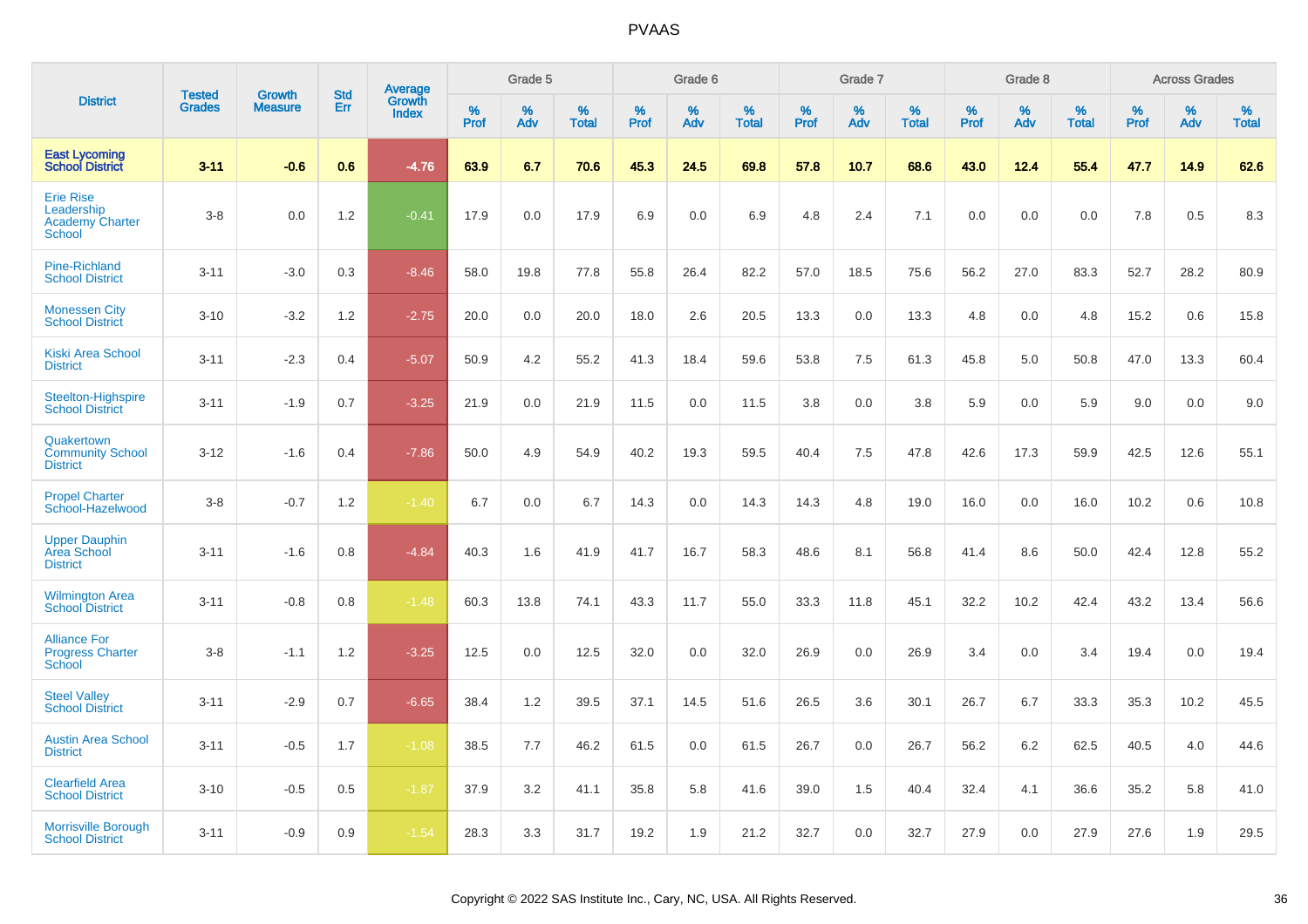|                                                                                |                                | <b>Growth</b>  | <b>Std</b> | <b>Average</b>  |              | Grade 5  |                   |           | Grade 6  |                   |              | Grade 7  |                   |              | Grade 8  |                   |              | <b>Across Grades</b> |                   |
|--------------------------------------------------------------------------------|--------------------------------|----------------|------------|-----------------|--------------|----------|-------------------|-----------|----------|-------------------|--------------|----------|-------------------|--------------|----------|-------------------|--------------|----------------------|-------------------|
| <b>District</b>                                                                | <b>Tested</b><br><b>Grades</b> | <b>Measure</b> | <b>Err</b> | Growth<br>Index | $\%$<br>Prof | %<br>Adv | %<br><b>Total</b> | %<br>Prof | %<br>Adv | %<br><b>Total</b> | $\%$<br>Prof | %<br>Adv | %<br><b>Total</b> | $\%$<br>Prof | %<br>Adv | %<br><b>Total</b> | $\%$<br>Prof | %<br>Adv             | %<br><b>Total</b> |
| <b>East Lycoming</b><br><b>School District</b>                                 | $3 - 11$                       | $-0.6$         | 0.6        | $-4.76$         | 63.9         | 6.7      | 70.6              | 45.3      | 24.5     | 69.8              | 57.8         | 10.7     | 68.6              | 43.0         | 12.4     | 55.4              | 47.7         | 14.9                 | 62.6              |
| <b>Cornwall-Lebanon</b><br><b>School District</b>                              | $3 - 11$                       | $-0.8$         | 0.3        | $-2.72$         | 46.8         | 6.1      | 52.9              | 45.0      | 15.9     | 60.9              | 48.6         | 7.2      | 55.8              | 49.4         | 12.2     | 61.6              | 44.4         | 12.6                 | 57.0              |
| <b>Young Scholars of</b><br><b>Greater Allegheny</b><br><b>Charter School</b>  | $3 - 8$                        | $-1.6$         | 1.7        | $-1.89$         | 26.3         | 0.0      | 26.3              | 40.0      | 0.0      | 40.0              | 35.0         | 0.0      | 35.0              |              |          |                   | 29.9         | $0.8\,$              | 30.8              |
| <b>Reach Cyber</b><br><b>Charter School</b>                                    | $3 - 11$                       | $-2.6$         | 0.9        | $-2.78$         | 52.4         | 4.8      | 57.1              | 52.2      | 8.7      | 60.9              | 38.5         | 1.9      | 40.4              | 47.5         | 5.1      | 52.5              | 46.8         | 5.5                  | 52.3              |
| <b>Mariana Bracetti</b><br><b>Academy Charter</b><br>School                    | $3 - 10$                       | 0.4            | 0.9        | $-0.00$         | 33.9         | 1.7      | 35.6              | 17.8      | 0.0      | 17.8              | 38.2         | 1.8      | 40.0              | 12.1         | 3.0      | 15.2              | 26.5         | 2.0                  | 28.5              |
| <b>North Hills School</b><br><b>District</b>                                   | $3 - 11$                       | $-1.2$         | 0.4        | $-3.31$         | 59.2         | 11.6     | 70.8              | 45.2      | 26.0     | 71.2              | 51.8         | 20.0     | 71.8              | 48.3         | 18.4     | 66.7              | 50.2         | 22.0                 | 72.3              |
| <b>Kutztown Area</b><br><b>School District</b>                                 | $3 - 12$                       | $-0.3$         | 0.8        | $-0.89$         | 59.7         | 6.0      | 65.7              | 46.0      | 17.5     | 63.5              | 37.5         | 17.5     | 55.0              | 50.0         | 10.3     | 60.3              | 48.4         | 17.0                 | 65.5              |
| <b>Iroquois School</b><br><b>District</b>                                      | $3 - 11$                       | $-0.1$         | 0.7        | $-0.86$         | 55.1         | 9.0      | 64.1              | 39.5      | 19.8     | 59.3              | 38.8         | 6.1      | 44.9              | 44.0         | 10.0     | 54.0              | 42.6         | 12.8                 | 55.4              |
| <b>Blackhawk School</b><br><b>District</b>                                     | $3 - 11$                       | $-3.2$         | 0.5        | $-6.30$         | 58.7         | 1.4      | 60.1              | 43.4      | 16.4     | 59.8              | 52.8         | 4.9      | 57.7              | 39.7         | 6.7      | 46.4              | 48.1         | 10.9                 | 59.0              |
| <b>Lehighton Area</b><br><b>School District</b>                                | $3 - 11$                       | $-1.0$         | 0.5        | $-3.70$         | 45.3         | 1.3      | 46.7              | 40.8      | 8.3      | 49.2              | 42.3         | 5.7      | 48.0              | 34.2         | 9.8      | 43.9              | 41.8         | 8.6                  | 50.4              |
| <b>Center For Student</b><br><b>Learning Charter</b><br>School At<br>Pennsbury | $6 - 12$                       | 1.9            | 3.5        | 0.54            |              |          |                   |           |          |                   |              |          |                   | 25.0         | 8.3      | 33.3              | 26.9         | 3.8                  | 30.8              |
| <b>Burgettstown Area</b><br><b>School District</b>                             | $3 - 11$                       | $-3.6$         | 0.7        | $-4.89$         | 35.1         | 6.5      | 41.6              | 58.5      | 7.7      | 66.2              | 32.9         | 2.4      | 35.4              | 35.6         | 5.5      | 41.1              | 40.5         | 8.8                  | 49.3              |
| <b>Esperanza Cyber</b><br><b>Charter School</b>                                | $3 - 11$                       | $-2.3$         | 1.3        | $-2.35$         | 11.8         | 0.0      | 11.8              | 8.7       | 0.0      | 8.7               | 12.8         | 0.0      | 12.8              | 9.1          | 0.0      | 9.1               | 9.4          | 0.8                  | 10.2              |
| <b>Williams Valley</b><br><b>School District</b>                               | $3 - 11$                       | 0.3            | 0.8        | $-0.19$         | 38.6         | 0.0      | 38.6              | 41.4      | 6.9      | 48.3              | 35.1         | 2.6      | 37.7              | 42.2         | 9.4      | 51.6              | 39.1         | 4.9                  | 44.0              |
| <b>Hanover Area</b><br><b>School District</b>                                  | $3 - 11$                       | $-2.1$         | 0.9        | $-2.93$         | 29.8         | 0.0      | 29.8              | 14.6      | 9.1      | 23.6              | 15.5         | 0.0      | 15.5              | 14.3         | 2.4      | 16.7              | 20.2         | 2.3                  | 22.5              |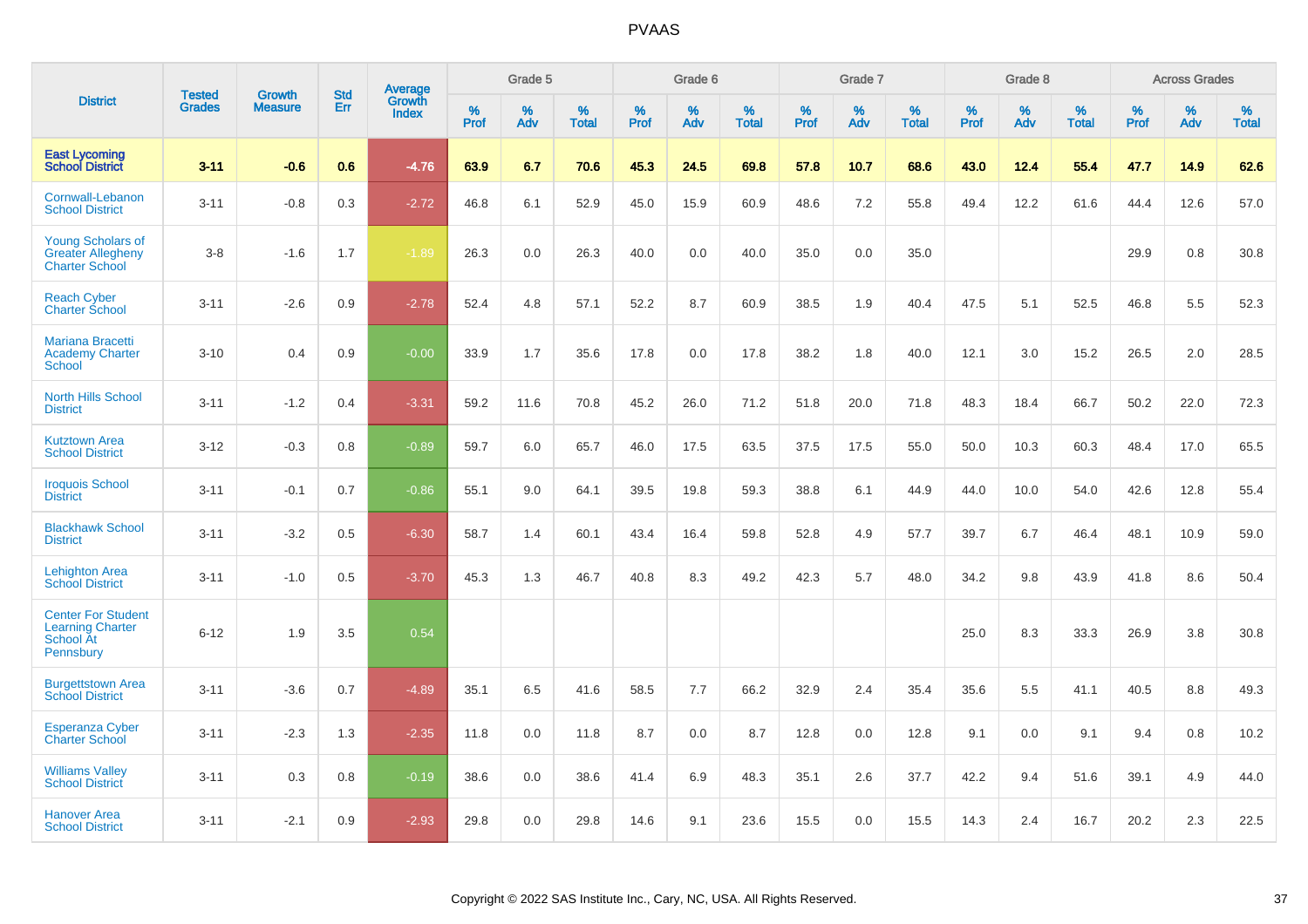|                                                              | <b>Tested</b> | <b>Growth</b>  | <b>Std</b> | Average                |           | Grade 5  |                   |           | Grade 6  |                   |           | Grade 7  |                   |              | Grade 8  |                   |           | <b>Across Grades</b> |                   |
|--------------------------------------------------------------|---------------|----------------|------------|------------------------|-----------|----------|-------------------|-----------|----------|-------------------|-----------|----------|-------------------|--------------|----------|-------------------|-----------|----------------------|-------------------|
| <b>District</b>                                              | <b>Grades</b> | <b>Measure</b> | Err        | Growth<br><b>Index</b> | %<br>Prof | %<br>Adv | %<br><b>Total</b> | %<br>Prof | %<br>Adv | %<br><b>Total</b> | %<br>Prof | %<br>Adv | %<br><b>Total</b> | $\%$<br>Prof | %<br>Adv | %<br><b>Total</b> | %<br>Prof | %<br>Adv             | %<br><b>Total</b> |
| <b>East Lycoming</b><br><b>School District</b>               | $3 - 11$      | $-0.6$         | 0.6        | $-4.76$                | 63.9      | 6.7      | 70.6              | 45.3      | 24.5     | 69.8              | 57.8      | 10.7     | 68.6              | 43.0         | 12.4     | 55.4              | 47.7      | 14.9                 | 62.6              |
| <b>Tri-Valley School</b><br><b>District</b>                  | $3 - 10$      | $-2.4$         | 0.9        | $-3.85$                | 40.0      | 5.9      | 45.9              | 36.7      | 6.1      | 42.9              | 36.7      | 0.0      | 36.7              | 40.5         | 9.5      | 50.0              | 41.3      | 8.0                  | 49.3              |
| Eugenio Maria De<br><b>Hostos Charter</b><br><b>School</b>   | $3 - 8$       | $-0.5$         | 1.4        | $-1.78$                | 45.8      | 0.0      | 45.8              | 16.7      | 16.7     | 33.3              | 18.2      | 9.1      | 27.3              | 46.7         | 0.0      | 46.7              | 35.0      | 6.7                  | 41.7              |
| <b>Connellsville Area</b><br><b>School District</b>          | $3 - 11$      | $-2.2$         | 0.4        | $-5.74$                | 34.7      | 3.7      | 38.4              | 32.7      | 6.4      | 39.1              | 27.4      | 5.1      | 32.4              | 33.8         | 3.6      | 37.4              | 33.6      | 5.9                  | 39.6              |
| <b>Springfield School</b><br><b>District</b>                 | $3 - 11$      | $-0.9$         | 0.4        | $-2.85$                | 58.3      | 23.8     | 82.1              | 53.6      | 25.6     | 79.2              | 58.6      | 20.9     | 79.5              | 51.5         | 18.2     | 69.7              | 52.1      | 26.9                 | 78.9              |
| <b>Shaler Area</b><br><b>School District</b>                 | $3 - 11$      | $-4.5$         | 0.4        | $-13.13$               | 52.7      | 5.4      | 58.1              | 39.8      | 10.6     | 50.4              | 50.0      | 7.8      | 57.8              | 46.9         | 12.9     | 59.8              | 46.7      | 13.0                 | 59.7              |
| <b>Purchase Line</b><br><b>School District</b>               | $3 - 12$      | $-1.5$         | 0.8        | $-2.85$                | 37.2      | 5.9      | 43.1              | 40.9      | 6.1      | 47.0              | 39.4      | 3.0      | 42.4              | 30.9         | 3.6      | 34.6              | 39.8      | 6.3                  | 46.1              |
| <b>Franklin Towne</b><br>Charter<br><b>Elementary School</b> | $3 - 8$       | $-3.1$         | 1.2        | $-3.10$                | 46.4      | 7.1      | 53.6              | 48.2      | 7.4      | 55.6              | 53.6      | 7.1      | 60.7              | 59.1         | 0.0      | 59.1              | 50.6      | 6.8                  | 57.4              |
| <b>MaST Community</b><br>Charter School II                   | $3 - 10$      | $-4.6$         | 0.7        | $-6.45$                | 41.0      | 3.0      | 44.0              | 38.7      | 4.3      | 43.0              | 50.0      | 5.9      | 55.9              |              |          |                   | 44.5      | 7.0                  | 51.5              |
| Northgate School<br><b>District</b>                          | $3 - 11$      | $-1.4$         | 0.8        | $-4.26$                | 60.8      | 3.9      | 64.7              | 59.0      | 11.5     | 70.5              | 36.1      | 9.8      | 45.9              | 37.5         | 17.9     | 55.4              | 45.5      | 12.8                 | 58.3              |
| Washington<br><b>School District</b>                         | $3 - 11$      | $-1.7$         | 0.7        | $-3.97$                | 44.7      | 0.0      | 44.7              | 39.6      | 6.2      | 45.8              | 28.0      | 1.2      | 29.3              | 23.5         | 1.5      | 25.0              | 35.4      | 3.1                  | 38.6              |
| <b>Arts Academy</b><br>Elementary<br><b>Charter School</b>   | $3-5$         | 0.9            | 2.0        | 0.44                   | 31.6      | 0.0      | 31.6              |           |          |                   |           |          |                   |              |          |                   | 31.8      | 2.3                  | 34.1              |
| <b>Laurel Highlands</b><br><b>School District</b>            | $3 - 11$      | $-1.7$         | 0.5        | $-3.99$                | 43.1      | 4.4      | 47.5              | 39.4      | 11.6     | 51.0              | 35.7      | 2.9      | 38.6              | 37.8         | 5.5      | 43.3              | 39.8      | 9.6                  | 49.4              |
| <b>Coatesville Area</b><br><b>School District</b>            | $3 - 11$      | $-0.4$         | 0.4        | $-1.48$                | 28.2      | 1.6      | 29.8              | 30.3      | 2.8      | 33.1              | 30.8      | 4.4      | 35.2              | 26.3         | 2.9      | 29.3              | 28.5      | 3.0                  | 31.5              |
| <b>Blacklick Valley</b><br><b>School District</b>            | $3 - 11$      | $-0.1$         | 1.0        | $-0.87$                | 29.6      | 0.0      | 29.6              | 52.6      | 7.9      | 60.5              | 35.4      | 0.0      | 35.4              | 34.2         | 0.0      | 34.2              | 43.2      | 3.7                  | 46.9              |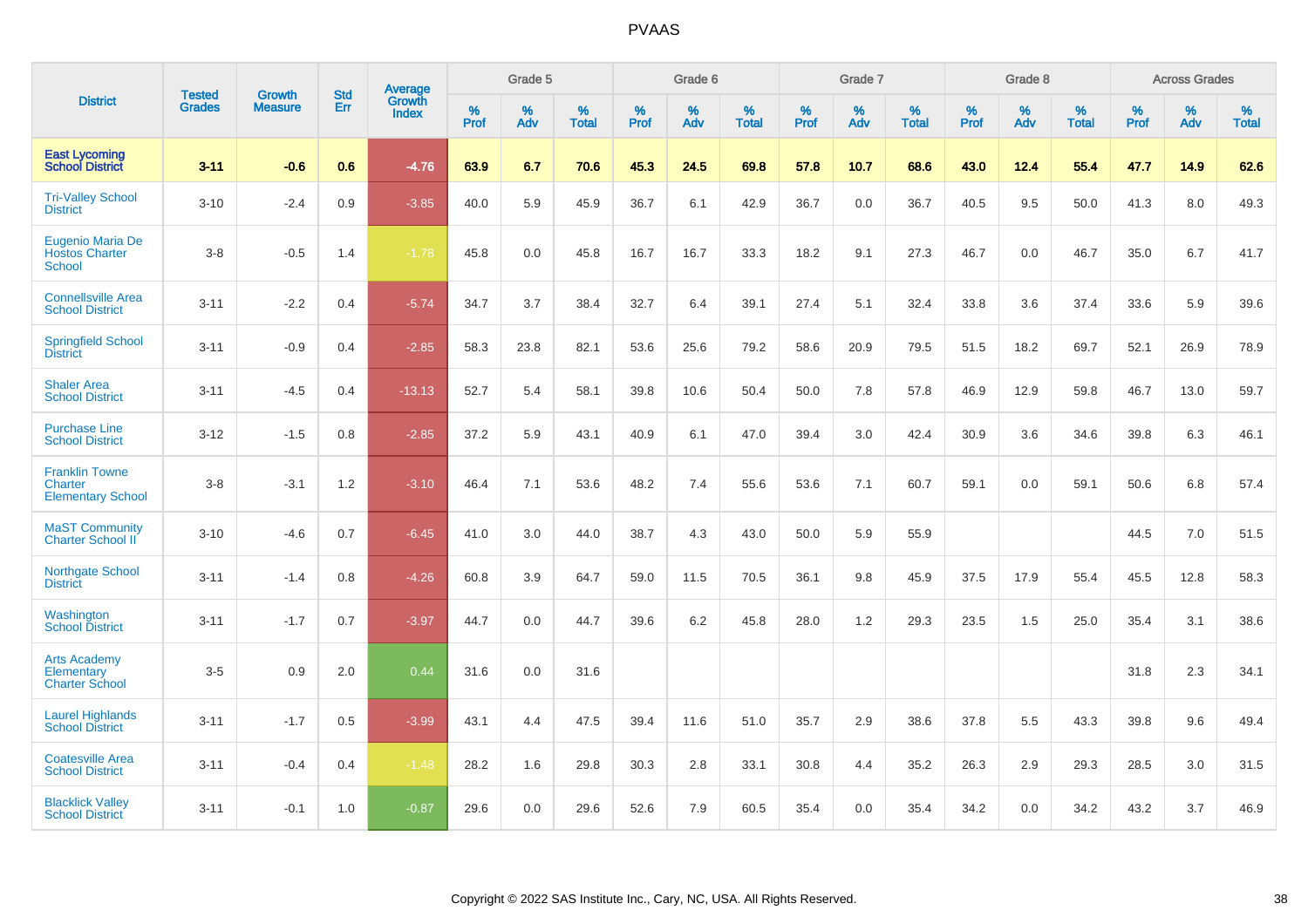|                                                                       | <b>Tested</b> | <b>Growth</b>  | <b>Std</b> | Average                |                     | Grade 5  |                   |              | Grade 6  |                   |              | Grade 7  |                   |              | Grade 8  |                   |           | <b>Across Grades</b> |                   |
|-----------------------------------------------------------------------|---------------|----------------|------------|------------------------|---------------------|----------|-------------------|--------------|----------|-------------------|--------------|----------|-------------------|--------------|----------|-------------------|-----------|----------------------|-------------------|
| <b>District</b>                                                       | <b>Grades</b> | <b>Measure</b> | Err        | Growth<br><b>Index</b> | $\%$<br><b>Prof</b> | %<br>Adv | %<br><b>Total</b> | $\%$<br>Prof | %<br>Adv | %<br><b>Total</b> | $\%$<br>Prof | %<br>Adv | %<br><b>Total</b> | $\%$<br>Prof | %<br>Adv | %<br><b>Total</b> | %<br>Prof | %<br>Adv             | %<br><b>Total</b> |
| <b>East Lycoming</b><br><b>School District</b>                        | $3 - 11$      | $-0.6$         | 0.6        | $-4.76$                | 63.9                | 6.7      | 70.6              | 45.3         | 24.5     | 69.8              | 57.8         | 10.7     | 68.6              | 43.0         | 12.4     | 55.4              | 47.7      | 14.9                 | 62.6              |
| <b>Waynesboro Area</b><br><b>School District</b>                      | $3 - 12$      | $-2.8$         | 0.4        | $-7.51$                | 42.9                | 6.1      | 49.0              | 38.4         | 14.0     | 52.4              | 37.6         | 7.1      | 44.7              | 37.5         | 12.8     | 50.3              | 41.0      | 12.0                 | 52.9              |
| <b>Perseus House</b><br><b>Charter School Of</b><br><b>Excellence</b> | $6 - 11$      | $-0.9$         | 1.2        | $-1.85$                |                     |          |                   | 4.8          | 0.0      | 4.8               | 20.4         | 0.0      | 20.4              | 22.7         | 1.5      | 24.2              | 19.2      | 0.7                  | 19.9              |
| <b>Penn Hills Charter</b><br>School of<br>Entrepreneurship            | $3-8$         | $-1.5$         | 1.0        | $-3.06$                | 27.3                | 0.0      | 27.3              | 37.1         | 8.6      | 45.7              | 34.2         | 0.0      | 34.2              | 45.4         | 0.0      | 45.4              | 40.8      | 6.4                  | 47.2              |
| <b>Titusville Area</b><br><b>School District</b>                      | $3 - 11$      | $-0.4$         | 0.5        | $-0.96$                | 57.4                | 8.5      | 65.9              | 35.0         | 12.6     | 47.6              | 46.2         | 8.3      | 54.6              | 40.6         | 11.6     | 52.2              | 44.1      | 12.1                 | 56.2              |
| <b>Cameron County</b><br><b>School District</b>                       | $3 - 12$      | $-2.6$         | 1.0        | $-2.51$                | 73.3                | 3.3      | 76.7              | 48.7         | 25.6     | 74.4              | 39.0         | 0.0      | 39.0              | 43.2         | 5.4      | 48.6              | 50.4      | 14.0                 | 64.4              |
| <b>Centre Learning</b><br>Community<br><b>Charter School</b>          | $5-8$         | $-1.3$         | 2.1        | $-1.22$                |                     |          |                   |              |          |                   | 37.5         | 12.5     | 50.0              | 47.1         | 11.8     | 58.8              | 51.8      | 16.7                 | 68.5              |
| <b>Windber Area</b><br><b>School District</b>                         | $3 - 11$      | $-1.4$         | 0.7        | $-3.44$                | 49.4                | 13.9     | 63.3              | 49.2         | 14.9     | 64.2              | 49.3         | 9.3      | 58.7              | 57.1         | 10.7     | 67.9              | 49.9      | 11.8                 | 61.7              |
| <b>Moniteau School</b><br><b>District</b>                             | $3 - 11$      | $-1.6$         | 0.7        | $-2.47$                | 43.4                | 7.2      | 50.6              | 33.3         | 19.0     | 52.4              | 32.1         | 6.0      | 38.1              | 44.0         | 1.3      | 45.3              | 40.5      | 10.6                 | 51.1              |
| <b>Carmichaels Area</b><br><b>School District</b>                     | $3 - 10$      | $-2.5$         | 0.8        | $-3.95$                | 35.0                | 1.2      | 36.2              | 25.8         | 7.6      | 33.3              | 33.3         | 1.5      | 34.8              | 35.2         | 1.4      | 36.6              | 32.5      | 3.4                  | 35.9              |
| Springfield<br><b>Township School</b><br><b>District</b>              | $3 - 11$      | $-1.2$         | 0.5        | $-2.84$                | 52.0                | 13.4     | 65.4              | 51.4         | 15.0     | 66.5              | 56.3         | 10.8     | 67.1              | 47.3         | 14.0     | 61.3              | 52.1      | 16.5                 | 68.6              |
| <b>Easton Arts</b><br>Academy<br>Elementary<br><b>Charter School</b>  | $3-5$         | 0.7            | 2.6        | 0.29                   | 45.8                | 4.2      | 50.0              |              |          |                   |              |          |                   |              |          |                   | 37.2      | 4.6                  | 41.9              |
| <b>Camp Hill School</b><br><b>District</b>                            | $3 - 12$      | $-2.3$         | 0.7        | $-3.72$                | 65.4                | 17.3     | 82.7              | 53.3         | 8.0      | 61.3              | 63.7         | 5.5      | 69.2              | 49.6         | 15.3     | 64.9              | 52.7      | 18.6                 | 71.3              |
| <b>Avonworth School</b><br><b>District</b>                            | $3 - 10$      | $-0.8$         | 0.5        | $-1.38$                | 49.6                | 18.0     | 67.6              | 49.6         | 25.6     | 75.2              | 62.3         | 7.7      | 70.0              | 61.0         | 16.1     | 77.1              | 52.4      | 20.5                 | 72.8              |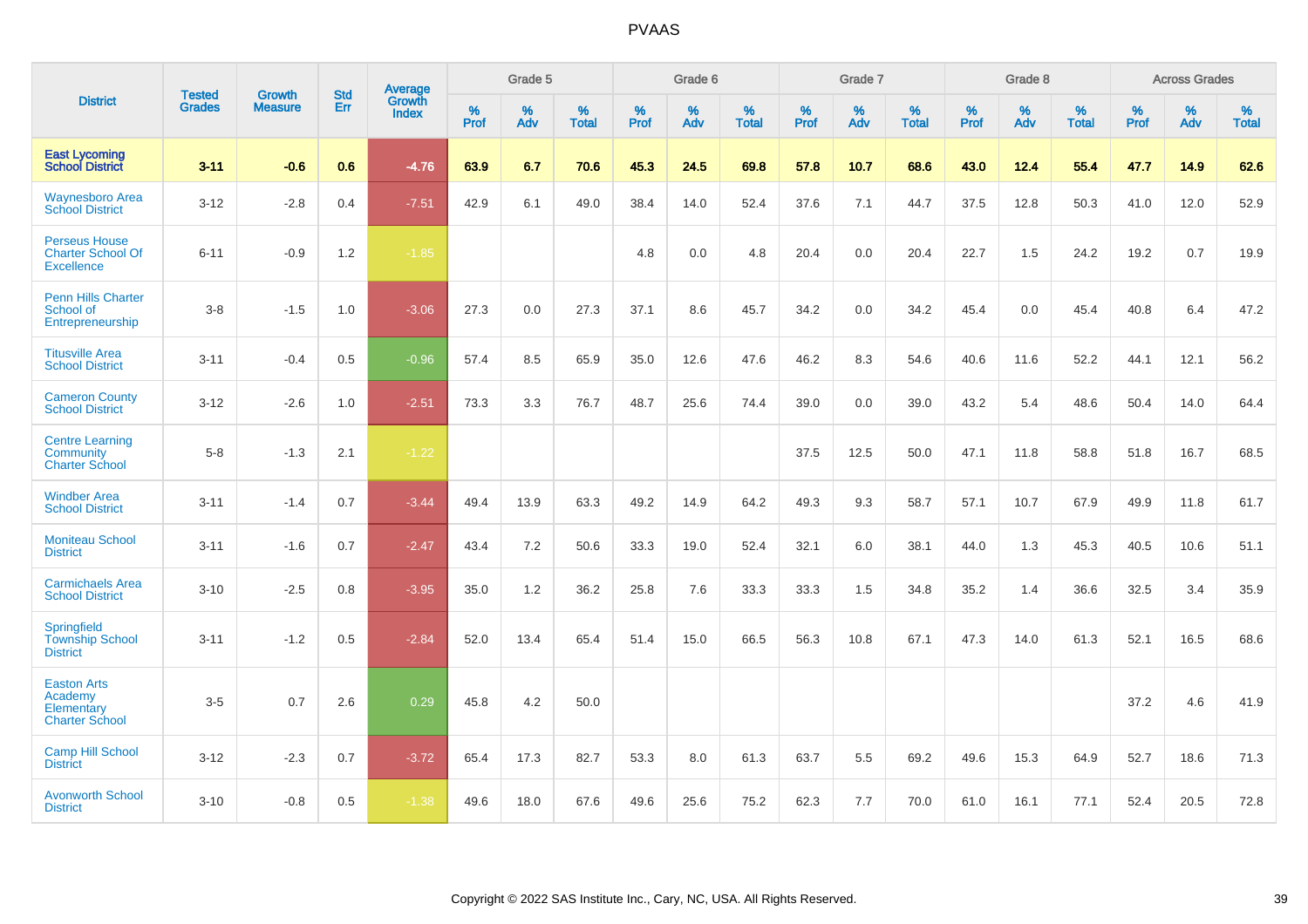|                                                                     | <b>Tested</b> | <b>Growth</b>  | <b>Std</b> | Average                       |                  | Grade 5  |                   |           | Grade 6  |                   |           | Grade 7  |                   |           | Grade 8  |                   |           | <b>Across Grades</b> |                   |
|---------------------------------------------------------------------|---------------|----------------|------------|-------------------------------|------------------|----------|-------------------|-----------|----------|-------------------|-----------|----------|-------------------|-----------|----------|-------------------|-----------|----------------------|-------------------|
| <b>District</b>                                                     | <b>Grades</b> | <b>Measure</b> | Err        | <b>Growth</b><br><b>Index</b> | %<br><b>Prof</b> | %<br>Adv | %<br><b>Total</b> | %<br>Prof | %<br>Adv | %<br><b>Total</b> | %<br>Prof | %<br>Adv | %<br><b>Total</b> | %<br>Prof | %<br>Adv | %<br><b>Total</b> | %<br>Prof | %<br>Adv             | %<br><b>Total</b> |
| <b>East Lycoming</b><br><b>School District</b>                      | $3 - 11$      | $-0.6$         | 0.6        | $-4.76$                       | 63.9             | 6.7      | 70.6              | 45.3      | 24.5     | 69.8              | 57.8      | 10.7     | 68.6              | 43.0      | 12.4     | 55.4              | 47.7      | 14.9                 | 62.6              |
| Independence<br><b>Charter School</b><br>West                       | $3 - 7$       | $-3.2$         | 1.8        | $-2.35$                       | 14.3             | 0.0      | 14.3              | 15.4      | 7.7      | 23.1              | 15.8      | 0.0      | 15.8              |           |          |                   | 15.0      | 2.6                  | 17.7              |
| <b>Keystone</b><br><b>Education Center</b><br><b>Charter School</b> | $3 - 12$      | 0.7            | 3.3        | 0.20                          |                  |          |                   |           |          |                   |           |          |                   | 0.0       | 0.0      | 0.0               | 0.0       | 0.0                  | 0.0               |
| <b>Westmont Hilltop</b><br><b>School District</b>                   | $3 - 11$      | $-4.1$         | 0.7        | $-7.50$                       | 40.6             | 3.0      | 43.6              | 36.4      | 12.1     | 48.5              | 47.1      | 1.2      | 48.2              | 56.4      | 4.3      | 60.6              | 41.9      | 9.4                  | 51.2              |
| <b>Greensburg Salem</b><br><b>School District</b>                   | $3 - 11$      | $-1.6$         | 0.5        | $-3.24$                       | 49.7             | 7.2      | 56.9              | 40.1      | 13.8     | 53.9              | 44.0      | 5.5      | 49.4              | 48.3      | 7.2      | 55.6              | 42.8      | 11.4                 | 54.2              |
| Southmoreland<br><b>School District</b>                             | $3 - 11$      | $-3.9$         | 0.6        | $-6.43$                       | 39.6             | 2.1      | 41.7              | 41.4      | 8.1      | 49.6              | 43.1      | 4.6      | 47.7              | 49.5      | 4.8      | 54.4              | 44.6      | 6.8                  | 51.3              |
| <b>Chichester School</b><br><b>District</b>                         | $3 - 11$      | $-4.0$         | 0.7        | $-5.95$                       | 27.3             | 1.1      | 28.4              | 37.2      | 9.0      | 46.2              | 31.2      | 6.2      | 37.5              | 41.1      | 0.0      | 41.1              | 36.7      | 5.7                  | 42.4              |
| Environmental<br><b>Charter School At</b><br><b>Frick Park</b>      | $3-9$         | $-2.5$         | 0.7        | $-4.24$                       | 46.0             | 5.3      | 51.3              | 41.5      | 10.6     | 52.1              | 46.6      | 13.6     | 60.2              | 25.4      | 11.9     | 37.3              | 43.3      | 14.6                 | 57.9              |
| <b>Urban Pathways 6-</b><br>12 Charter School                       | $6 - 11$      | $-0.2$         | 2.1        | $-0.24$                       |                  |          |                   |           |          |                   | 22.2      | 0.0      | 22.2              | 0.0       | 0.0      | 0.0               | 15.9      | 0.0                  | 15.9              |
| <b>Commodore Perry</b><br><b>School District</b>                    | $3 - 11$      | $-0.7$         | 1.1        | $-0.81$                       | 64.5             | 12.9     | 77.4              | 41.9      | 6.4      | 48.4              | 48.6      | 8.1      | 56.8              | 37.0      | 25.9     | 63.0              | 48.6      | 13.1                 | 61.8              |
| <b>Fairfield Area</b><br><b>School District</b>                     | $3 - 11$      | $-1.0$         | 0.8        | $-2.16$                       | 50.8             | 3.3      | 54.1              | 44.3      | 6.6      | 50.8              | 45.4      | 1.8      | 47.3              | 37.0      | 5.6      | 42.6              | 45.1      | 9.6                  | 54.6              |
| <b>Ambridge Area</b><br><b>School District</b>                      | $3 - 12$      | $-0.9$         | 0.6        | $-2.18$                       | 40.2             | 8.2      | 48.4              | 36.9      | 12.6     | 49.5              | 36.2      | 8.7      | 44.9              | 37.1      | 6.4      | 43.6              | 37.5      | 12.2                 | 49.7              |
| <b>21st Century Cyber</b><br><b>Charter School</b>                  | $6 - 12$      | $-2.2$         | 0.7        | $-4.36$                       |                  |          |                   | 48.2      | 16.7     | 64.9              | 54.9      | 10.5     | 65.4              | 58.0      | 6.7      | 64.7              | 54.2      | 10.8                 | 65.0              |
| <b>Dunmore School</b><br><b>District</b>                            | $3 - 11$      | $-2.2$         | 0.7        | $-4.01$                       | 47.2             | 8.3      | 55.6              | 48.9      | 14.1     | 63.0              | 45.9      | 1.8      | 47.7              | 34.5      | 6.0      | 40.5              | 44.8      | 9.4                  | 54.2              |
| <b>South Park School</b><br><b>District</b>                         | $3 - 11$      | $-0.8$         | 0.6        | $-2.28$                       | 61.4             | 2.4      | 63.9              | 40.6      | 13.2     | 53.8              | 47.5      | 12.5     | 60.0              | 55.8      | 7.7      | 63.5              | 50.5      | 13.2                 | 63.8              |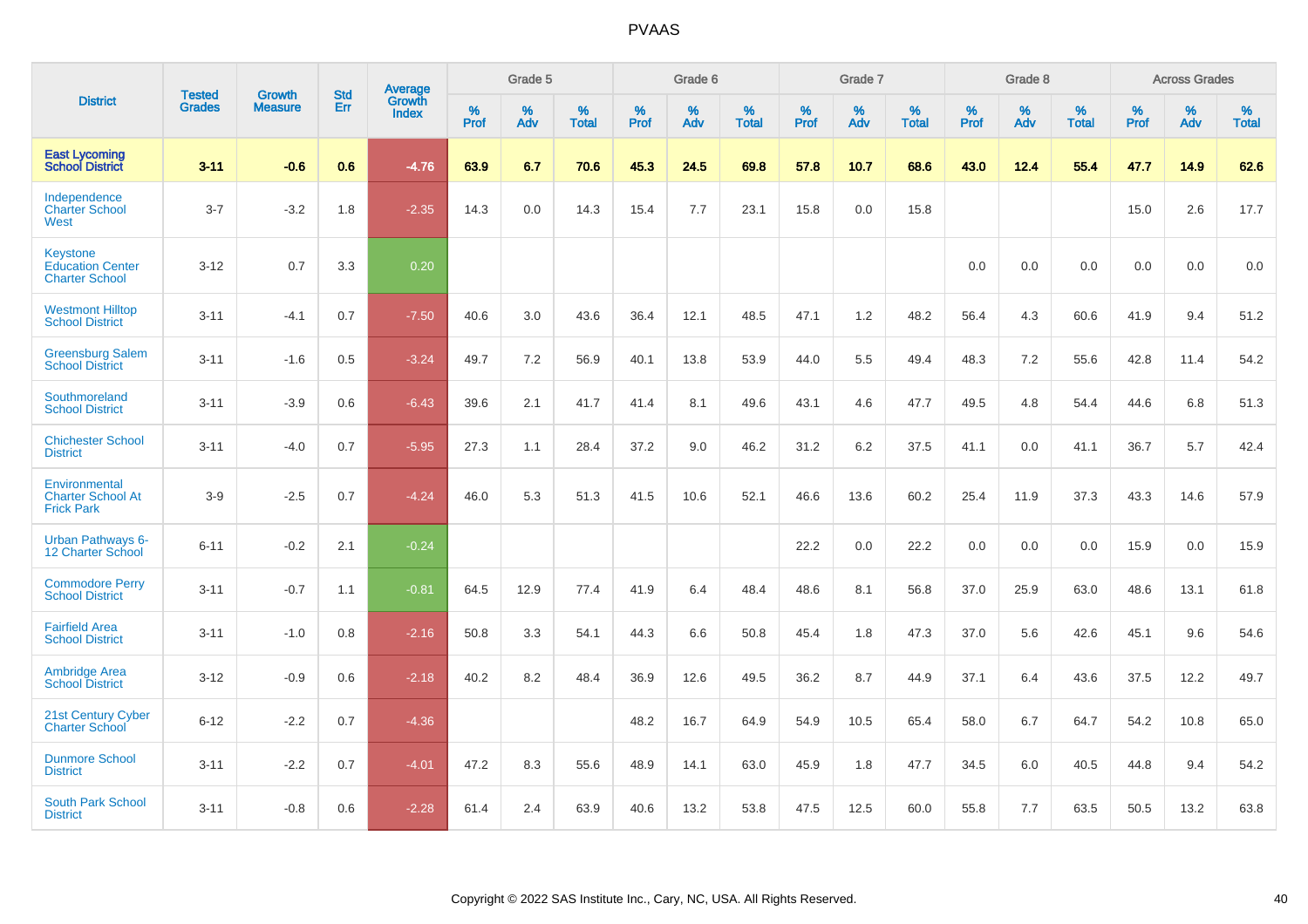|                                                                               | <b>Tested</b> | <b>Growth</b>  | <b>Std</b> | Average                |                     | Grade 5  |                   |              | Grade 6  |                   |              | Grade 7  |                   |              | Grade 8  |                   |              | <b>Across Grades</b> |                   |
|-------------------------------------------------------------------------------|---------------|----------------|------------|------------------------|---------------------|----------|-------------------|--------------|----------|-------------------|--------------|----------|-------------------|--------------|----------|-------------------|--------------|----------------------|-------------------|
| <b>District</b>                                                               | <b>Grades</b> | <b>Measure</b> | Err        | Growth<br><b>Index</b> | $\%$<br><b>Prof</b> | %<br>Adv | %<br><b>Total</b> | $\%$<br>Prof | %<br>Adv | %<br><b>Total</b> | $\%$<br>Prof | %<br>Adv | %<br><b>Total</b> | $\%$<br>Prof | %<br>Adv | %<br><b>Total</b> | $\%$<br>Prof | %<br>Adv             | %<br><b>Total</b> |
| <b>East Lycoming</b><br><b>School District</b>                                | $3 - 11$      | $-0.6$         | 0.6        | $-4.76$                | 63.9                | 6.7      | 70.6              | 45.3         | 24.5     | 69.8              | 57.8         | 10.7     | 68.6              | 43.0         | 12.4     | 55.4              | 47.7         | 14.9                 | 62.6              |
| <b>Ridley School</b><br><b>District</b>                                       | $3 - 12$      | $-0.9$         | 0.4        | $-3.09$                | 49.2                | 5.6      | 54.8              | 38.5         | 12.4     | 50.9              | 39.6         | 5.9      | 45.6              | 41.1         | 7.5      | 48.6              | 42.4         | 10.0                 | 52.4              |
| <b>Nazareth Area</b><br><b>School District</b>                                | $3 - 11$      | $-2.5$         | 0.4        | $-6.40$                | 49.2                | 5.5      | 54.7              | 43.3         | 23.0     | 66.3              | 56.0         | 8.6      | 64.7              | 51.9         | 8.5      | 60.5              | 48.6         | 14.4                 | 63.0              |
| Philipsburg-<br>Osceola Area<br><b>School District</b>                        | $3 - 11$      | $-4.8$         | 0.6        | $-8.12$                | 45.5                | 6.5      | 52.0              | 41.3         | 11.9     | 53.2              | 35.2         | 2.4      | 37.6              | 33.0         | 6.2      | 39.2              | 40.7         | 11.1                 | 51.8              |
| New Kensington-<br><b>Arnold School</b><br><b>District</b>                    | $3 - 11$      | $-1.0$         | 0.7        | $-1.97$                | 22.5                | 0.9      | 23.4              | 20.6         | 10.3     | 30.8              | 27.0         | 0.0      | 27.0              | 26.4         | 3.4      | 29.9              | 27.1         | 4.2                  | 31.3              |
| <b>Roberto Clemente</b><br><b>Charter School</b>                              | $3 - 12$      | $-5.1$         | 1.0        | $-5.25$                | 19.4                | 0.0      | 19.4              | 23.1         | 5.1      | 28.2              | 11.6         | 0.0      | 11.6              | 12.2         | 0.0      | 12.2              | 15.5         | 1.7                  | 17.2              |
| Widener<br>Partnership<br><b>Charter School</b>                               | $3 - 7$       | $-1.6$         | 1.1        | $-2.26$                | 4.6                 | 0.0      | 4.6               | 15.8         | 2.6      | 18.4              | 14.0         | 0.0      | 14.0              |              |          |                   | 9.6          | 1.4                  | 11.0              |
| <b>West York Area</b><br><b>School District</b>                               | $3 - 12$      | $-1.4$         | 0.5        | $-2.97$                | 36.0                | 4.4      | 40.4              | 38.5         | 9.3      | 47.8              | 35.9         | 5.3      | 41.2              | 41.2         | 5.2      | 46.4              | 37.8         | 8.4                  | 46.2              |
| <b>Mastery Charter</b><br>School-Francis D.<br><b>Pastorius</b><br>Elementary | $3-8$         | $-1.7$         | 1.5        | $-1.76$                | 3.8                 | 0.0      | 3.8               | 28.6         | 3.6      | 32.1              | 22.7         | 0.0      | 22.7              |              |          |                   | 14.3         | 0.8                  | 15.1              |
| <b>Deep Roots</b><br><b>Charter School</b>                                    | $3-6$         | $-2.5$         | 1.4        | $-2.18$                | 18.2                | 0.0      | 18.2              | 19.0         | 2.4      | 21.4              |              |          |                   |              |          |                   | 19.2         | 0.7                  | 19.9              |
| <b>Arts Academy</b><br><b>Charter School</b>                                  | $5-8$         | $-3.5$         | 1.1        | $-3.11$                | 41.2                | 0.0      | 41.2              | 46.7         | 2.2      | 48.9              | 49.1         | 1.9      | 50.9              | 45.2         | 3.2      | 48.4              | 46.6         | 2.0                  | 48.6              |
| <b>Council Rock</b><br><b>School District</b>                                 | $3 - 11$      | $-2.3$         | $0.2\,$    | $-9.78$                | 58.1                | 8.8      | 66.9              | 49.7         | 26.1     | 75.9              | 52.3         | 13.9     | 66.2              | 46.6         | 14.5     | 61.1              | 50.8         | 17.6                 | 68.4              |
| <b>Propel Charter</b><br><b>School-Montour</b>                                | $3 - 10$      | $-1.8$         | 0.8        | $-2.37$                | 18.0                | 0.0      | 18.0              | 22.7         | 3.0      | 25.8              | 21.5         | 0.0      | 21.5              | 23.4         | 3.1      | 26.6              | 21.5         | 3.2                  | 24.7              |
| <b>Mastery Charter</b><br>School-Mann<br>Campus                               | $3-6$         | $-2.7$         | 1.7        | $-1.86$                | 16.7                | 0.0      | 16.7              | 27.8         | 0.0      | 27.8              |              |          |                   |              |          |                   | 18.4         | 0.0                  | 18.4              |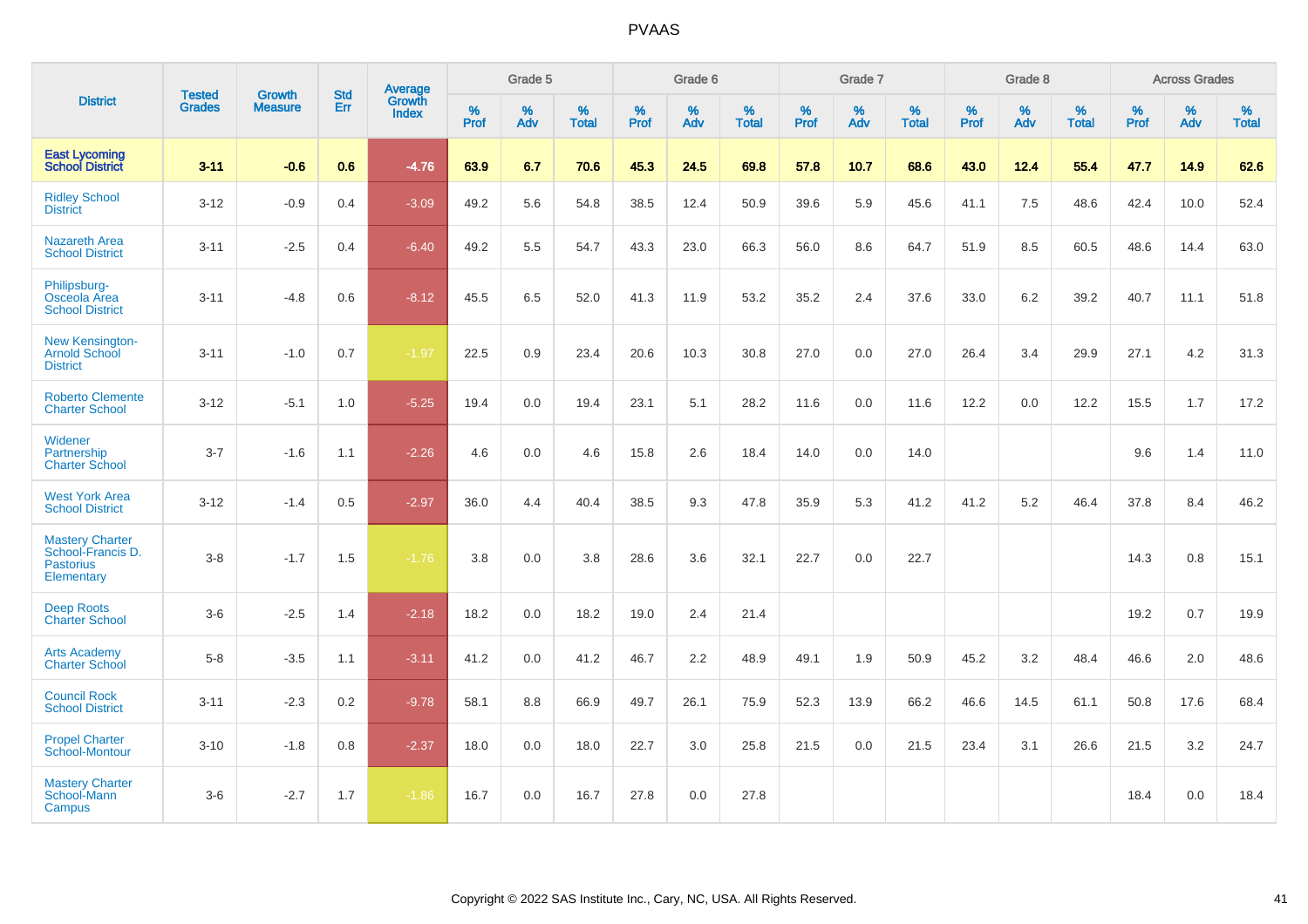|                                                                 | <b>Tested</b> | <b>Growth</b>  | <b>Std</b> | Average                |                     | Grade 5  |                   |              | Grade 6  |                   |              | Grade 7  |                   |              | Grade 8  |                   |           | <b>Across Grades</b> |                   |
|-----------------------------------------------------------------|---------------|----------------|------------|------------------------|---------------------|----------|-------------------|--------------|----------|-------------------|--------------|----------|-------------------|--------------|----------|-------------------|-----------|----------------------|-------------------|
| <b>District</b>                                                 | <b>Grades</b> | <b>Measure</b> | Err        | Growth<br><b>Index</b> | $\%$<br><b>Prof</b> | %<br>Adv | %<br><b>Total</b> | $\%$<br>Prof | %<br>Adv | %<br><b>Total</b> | $\%$<br>Prof | %<br>Adv | %<br><b>Total</b> | $\%$<br>Prof | %<br>Adv | %<br><b>Total</b> | %<br>Prof | %<br>Adv             | %<br><b>Total</b> |
| <b>East Lycoming</b><br><b>School District</b>                  | $3 - 11$      | $-0.6$         | 0.6        | $-4.76$                | 63.9                | 6.7      | 70.6              | 45.3         | 24.5     | 69.8              | 57.8         | 10.7     | 68.6              | 43.0         | 12.4     | 55.4              | 47.7      | 14.9                 | 62.6              |
| <b>Dover Area School</b><br><b>District</b>                     | $3 - 12$      | $-1.0$         | 0.4        | $-2.38$                | 48.0                | 4.8      | 52.8              | 41.4         | 17.1     | 58.6              | 48.6         | 7.1      | 55.7              | 44.7         | 5.7      | 50.4              | 44.8      | 10.8                 | 55.6              |
| Pennsylvania<br><b>Leadership Charter</b><br><b>School</b>      | $3 - 11$      | $-1.6$         | 0.5        | $-3.16$                | 59.1                | 11.7     | 70.8              | 51.3         | 16.2     | 67.5              | 43.2         | 14.2     | 57.4              | 48.7         | 11.8     | 60.5              | 49.6      | 15.0                 | 64.6              |
| <b>Mount Carmel</b><br><b>Area School</b><br><b>District</b>    | $3 - 11$      | $-2.5$         | 0.6        | $-4.10$                | 36.9                | 1.8      | 38.7              | 31.3         | 7.8      | 39.1              | 30.6         | 0.0      | 30.6              | 29.0         | 2.6      | 31.6              | 32.7      | 4.4                  | 37.2              |
| <b>MaST Community</b><br><b>Charter School III</b>              | $3-6$         | $-0.7$         | 0.8        | $-0.88$                | 25.8                | 0.8      | 26.5              | 30.0         | 6.9      | 36.9              |              |          |                   |              |          |                   | 28.3      | 6.5                  | 34.8              |
| Independence<br><b>Charter School</b>                           | $3 - 8$       | $-2.1$         | 0.7        | $-3.23$                | 28.8                | 9.6      | 38.4              | 39.0         | 18.3     | 57.3              | 38.3         | 11.1     | 49.4              | 50.9         | 7.0      | 57.9              | 35.6      | 11.9                 | 47.5              |
| Lampeter-<br><b>Strasburg School</b><br><b>District</b>         | $3 - 12$      | $-1.0$         | 0.5        | $-2.99$                | 56.5                | 14.9     | 71.4              | 48.5         | 27.4     | 76.0              | 56.6         | 10.1     | 66.7              | 49.5         | 10.0     | 59.5              | 50.0      | 20.6                 | 70.5              |
| <b>Neshannock</b><br><b>Township School</b><br><b>District</b>  | $3 - 10$      | $-3.2$         | 0.7        | $-4.59$                | 56.7                | 8.9      | 65.6              | 57.4         | 20.6     | 77.9              | 62.0         | 14.0     | 76.0              | 51.3         | 6.4      | 57.7              | 55.4      | 13.5                 | 68.9              |
| <b>Baden Academy</b><br><b>Charter School</b>                   | $3-6$         | $-1.3$         | 1.1        | $-1.32$                | 47.6                | 1.6      | 49.2              | 46.6         | 10.3     | 56.9              |              |          |                   |              |          |                   | 42.3      | 7.1                  | 49.4              |
| <b>Lakeview School</b><br><b>District</b>                       | $3 - 11$      | $-3.2$         | 0.8        | $-3.93$                | 63.3                | 10.2     | 73.5              | 46.5         | 16.9     | 63.4              | 37.1         | 8.1      | 45.2              | 43.1         | 9.2      | 52.3              | 45.7      | 15.4                 | 61.1              |
| <b>Cocalico School</b><br><b>District</b>                       | $3 - 11$      | $-2.5$         | 0.4        | $-5.75$                | 50.2                | 11.9     | 62.2              | 46.0         | 22.6     | 68.5              | 50.7         | 7.0      | 57.6              | 35.9         | 14.1     | 50.0              | 44.9      | 15.8                 | 60.7              |
| La Academia<br>Partnership<br><b>Charter School</b>             | $6 - 11$      | $-4.8$         | 1.8        | $-2.67$                |                     |          |                   | 14.3         | 0.0      | 14.3              | 4.2          | 0.0      | 4.2               | 0.0          | 0.0      | 0.0               | 5.6       | 0.0                  | 5.6               |
| <b>Forest Hills School</b><br><b>District</b>                   | $3 - 11$      | $-4.9$         | 0.6        | $-9.70$                | 53.0                | 4.5      | 57.5              | 48.3         | 6.7      | 55.0              | 30.9         | 3.2      | 34.2              | 22.3         | 2.5      | 24.8              | 39.3      | 7.6                  | 46.9              |
| Commonwealth<br><b>Charter Academy</b><br><b>Charter School</b> | $3 - 10$      | $-3.1$         | 0.9        | $-3.75$                | 49.2                | 1.7      | 50.8              | 56.0         | 12.0     | 68.0              | 49.1         | 8.8      | 57.9              | 39.6         | 4.2      | 43.8              | 45.3      | 10.1                 | 55.4              |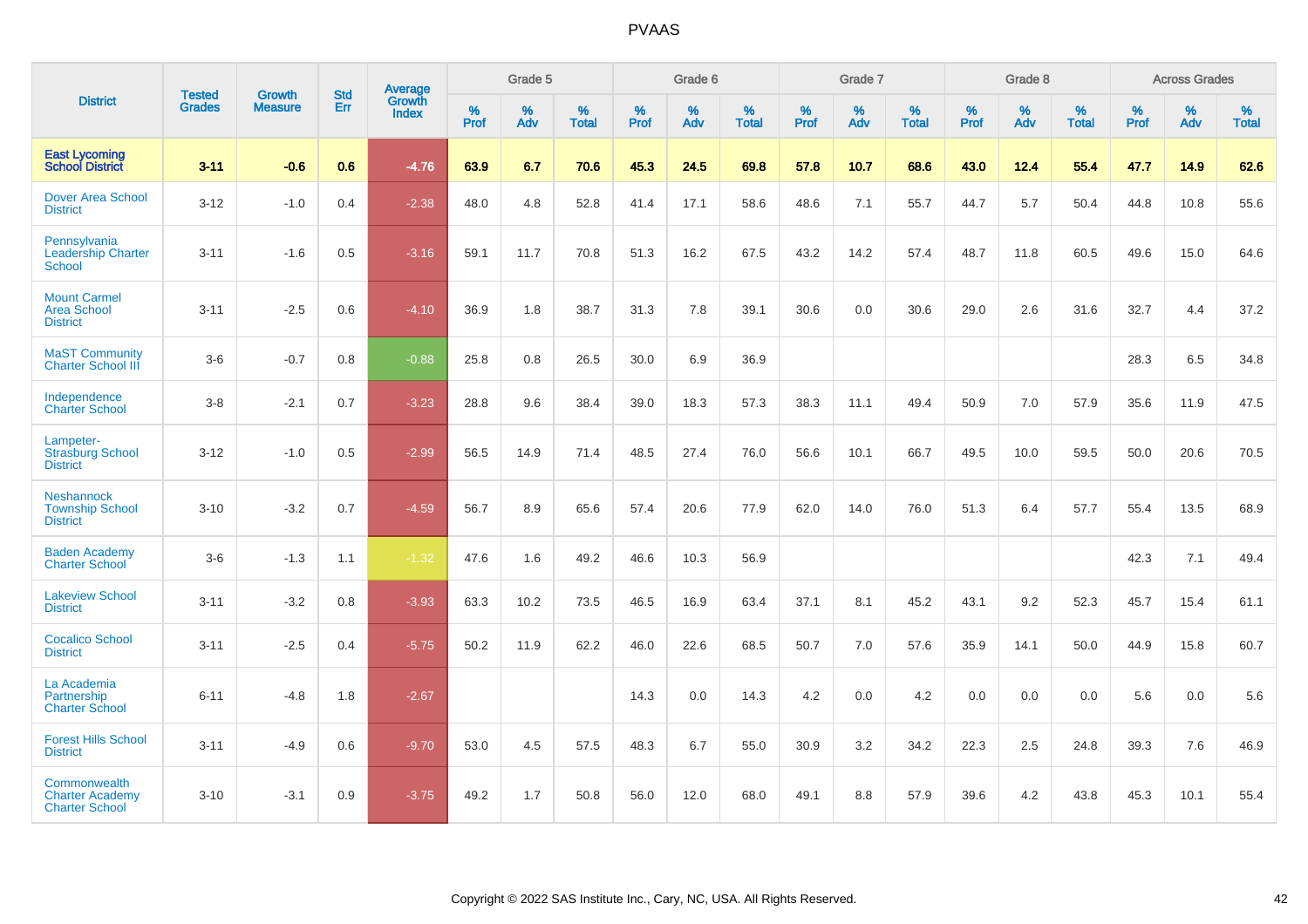|                                                              |                                |                                 | <b>Std</b> | <b>Average</b>                |           | Grade 5  |                   |           | Grade 6  |                   |           | Grade 7  |                   |           | Grade 8  |                   |           | <b>Across Grades</b> |                   |
|--------------------------------------------------------------|--------------------------------|---------------------------------|------------|-------------------------------|-----------|----------|-------------------|-----------|----------|-------------------|-----------|----------|-------------------|-----------|----------|-------------------|-----------|----------------------|-------------------|
| <b>District</b>                                              | <b>Tested</b><br><b>Grades</b> | <b>Growth</b><br><b>Measure</b> | Err        | <b>Growth</b><br><b>Index</b> | %<br>Prof | %<br>Adv | %<br><b>Total</b> | %<br>Prof | %<br>Adv | %<br><b>Total</b> | %<br>Prof | %<br>Adv | %<br><b>Total</b> | %<br>Prof | %<br>Adv | %<br><b>Total</b> | %<br>Prof | %<br>Adv             | %<br><b>Total</b> |
| <b>East Lycoming</b><br><b>School District</b>               | $3 - 11$                       | $-0.6$                          | 0.6        | $-4.76$                       | 63.9      | 6.7      | 70.6              | 45.3      | 24.5     | 69.8              | 57.8      | 10.7     | 68.6              | 43.0      | 12.4     | 55.4              | 47.7      | 14.9                 | 62.6              |
| <b>Dallas School</b><br><b>District</b>                      | $3 - 11$                       | $-5.2$                          | 0.5        | $-9.60$                       | 58.5      | 8.8      | 67.3              | 50.7      | 12.7     | 63.4              | 49.2      | 3.2      | 52.4              | 48.7      | 14.3     | 63.0              | 50.5      | 13.7                 | 64.2              |
| <b>New Day Charter</b><br><b>School</b>                      | $7 - 11$                       | $-1.7$                          | 3.2        | $-0.53$                       |           |          |                   |           |          |                   |           |          |                   | 11.1      | 0.0      | 11.1              | 11.1      | 0.0                  | 11.1              |
| <b>Woodland Hills</b><br><b>School District</b>              | $3 - 12$                       | $-3.0$                          | 0.5        | $-6.16$                       | 34.1      | 0.6      | 34.7              | 13.8      | 3.4      | 17.2              | 32.5      | 2.6      | 35.0              | 24.8      | 2.0      | 26.7              | 26.7      | 3.7                  | 30.4              |
| <b>Brentwood</b><br><b>Borough School</b><br><b>District</b> | $3 - 11$                       | $-2.1$                          | 0.7        | $-2.85$                       | 53.5      | 7.0      | 60.5              | 36.1      | 12.0     | 48.2              | 33.3      | 4.6      | 37.9              | 48.0      | 6.8      | 54.8              | 40.9      | 9.4                  | 50.3              |
| Achievement<br><b>House Charter</b><br>School                | $7 - 11$                       | $-3.1$                          | 1.6        | $-1.91$                       |           |          |                   |           |          |                   | 52.0      | 0.0      | 52.0              | 48.8      | 7.0      | 55.8              | 50.0      | 4.4                  | 54.4              |
| Southeastern<br><b>Greene School</b><br><b>District</b>      | $3 - 10$                       | $-4.6$                          | 1.0        | $-4.40$                       | 44.8      | 17.2     | 62.1              | 42.4      | 12.1     | 54.6              | 36.7      | 6.1      | 42.9              | 48.8      | 2.3      | 51.2              | 41.1      | 14.3                 | 55.4              |
| <b>Wilson School</b><br><b>District</b>                      | $3 - 12$                       | $-3.7$                          | 0.5        | $-7.41$                       | 49.3      | 4.2      | 53.5              | 52.1      | 11.6     | 63.7              | 47.6      | 8.4      | 56.0              | 47.8      | 11.1     | 58.9              | 47.0      | 13.2                 | 60.1              |
| <b>Whitehall-Coplay</b><br><b>School District</b>            | $3 - 11$                       | $-1.0$                          | 0.4        | $-2.56$                       | 47.1      | 4.6      | 51.7              | 43.0      | 11.2     | 54.1              | 41.3      | 7.8      | 49.1              | 38.2      | 7.1      | 45.4              | 42.6      | 8.9                  | 51.5              |
| <b>Central Cambria</b><br><b>School District</b>             | $3 - 11$                       | $-3.0$                          | 0.6        | $-5.07$                       | 59.8      | 11.1     | 70.9              | 33.6      | 13.3     | 46.9              | 48.2      | 4.4      | 52.6              | 38.9      | 4.8      | 43.6              | 44.9      | 10.7                 | 55.6              |
| Octorara Area<br><b>School District</b>                      | $3 - 11$                       | $-3.9$                          | 0.6        | $-6.74$                       | 44.6      | 9.1      | 53.6              | 53.3      | 8.3      | 61.7              | 28.9      | 5.2      | 34.1              | 40.5      | 6.0      | 46.6              | 42.6      | 9.0                  | 51.6              |
| <b>Agora Cyber</b><br><b>Charter School</b>                  | $3 - 11$                       | $-2.5$                          | 0.6        | $-4.31$                       | 31.7      | 1.0      | 32.7              | 30.1      | 7.0      | 37.1              | 29.0      | 2.8      | 31.7              | 28.3      | 2.0      | 30.3              | 30.7      | 4.8                  | 35.5              |
| <b>Northwest Area</b><br><b>School District</b>              | $3 - 10$                       | $-2.3$                          | 0.9        | $-2.59$                       | 38.6      | 0.0      | 38.6              | 26.7      | 8.3      | 35.0              | 28.0      | 0.0      | 28.0              | 37.0      | 3.7      | 40.7              | 32.5      | 3.1                  | 35.6              |
| <b>Tunkhannock Area</b><br><b>School District</b>            | $3 - 11$                       | $-3.4$                          | 0.5        | $-6.81$                       | 29.2      | 2.9      | 32.1              | 35.9      | 12.5     | 48.4              | 33.3      | 3.1      | 36.4              | 40.1      | 8.2      | 48.3              | 36.3      | 6.8                  | 43.0              |
| <b>Bensalem</b><br><b>Township School</b><br><b>District</b> | $3 - 11$                       | $-1.5$                          | 0.3        | $-4.35$                       | 24.4      | 3.4      | 27.7              | 32.6      | 7.6      | 40.2              | 29.8      | 4.8      | 34.6              | 31.8      | 6.9      | 38.7              | 28.8      | 6.0                  | 34.8              |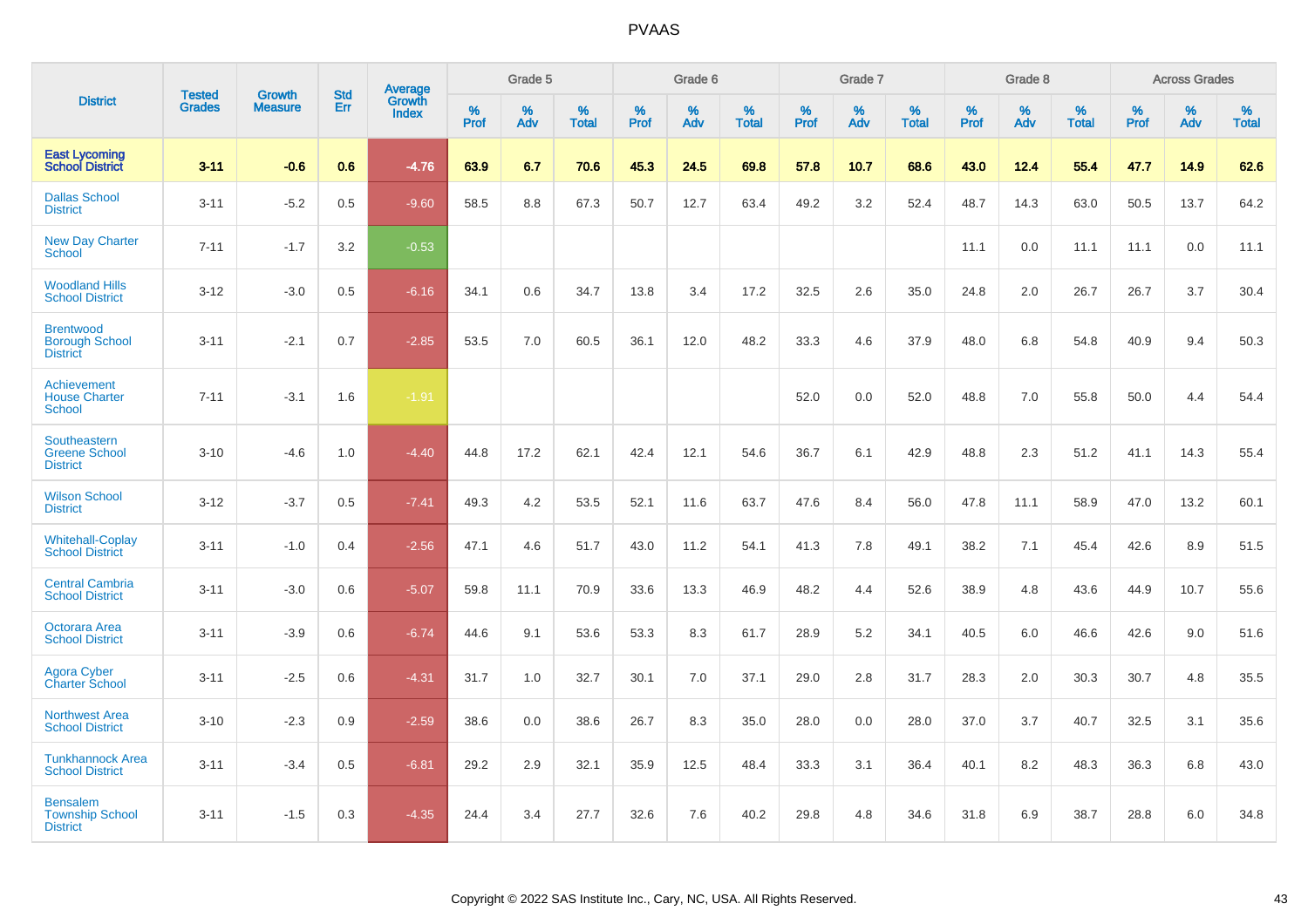|                                                                          | <b>Tested</b> | <b>Growth</b>  | <b>Std</b> | Average                |           | Grade 5  |                   |           | Grade 6  |                   |           | Grade 7  |                   |           | Grade 8  |                   |           | <b>Across Grades</b> |                   |
|--------------------------------------------------------------------------|---------------|----------------|------------|------------------------|-----------|----------|-------------------|-----------|----------|-------------------|-----------|----------|-------------------|-----------|----------|-------------------|-----------|----------------------|-------------------|
| <b>District</b>                                                          | <b>Grades</b> | <b>Measure</b> | Err        | Growth<br><b>Index</b> | %<br>Prof | %<br>Adv | %<br><b>Total</b> | %<br>Prof | %<br>Adv | %<br><b>Total</b> | %<br>Prof | %<br>Adv | %<br><b>Total</b> | %<br>Prof | %<br>Adv | %<br><b>Total</b> | %<br>Prof | %<br>Adv             | %<br><b>Total</b> |
| <b>East Lycoming</b><br><b>School District</b>                           | $3 - 11$      | $-0.6$         | 0.6        | $-4.76$                | 63.9      | 6.7      | 70.6              | 45.3      | 24.5     | 69.8              | 57.8      | 10.7     | 68.6              | 43.0      | 12.4     | 55.4              | 47.7      | 14.9                 | 62.6              |
| <b>Universal Bluford</b><br><b>Charter School</b>                        | $3-6$         | $-2.8$         | 1.2        | $-2.37$                | 19.0      | 0.0      | 19.0              | 23.3      | 0.0      | 23.3              |           |          |                   |           |          |                   | 22.3      | 1.8                  | 24.1              |
| <b>Northampton Area</b><br><b>School District</b>                        | $3 - 11$      | $-4.3$         | 0.7        | $-6.25$                | 39.1      | 8.6      | 47.7              | 34.2      | 19.3     | 53.5              | 27.4      | 6.8      | 34.2              | 40.0      | 5.0      | 45.0              | 42.3      | 12.8                 | 55.1              |
| <b>Brookville Area</b><br><b>School District</b>                         | $3 - 11$      | $-3.3$         | 0.6        | $-5.82$                | 41.6      | 5.9      | 47.5              | 37.1      | 12.4     | 49.4              | 34.4      | 0.8      | 35.2              | 45.0      | 7.3      | 52.3              | 40.4      | 8.7                  | 49.1              |
| <b>Propel Charter</b><br>School-Pitcairn                                 | $3-8$         | $-5.3$         | 1.2        | $-4.63$                | 12.1      | 0.0      | 12.1              | 29.6      | 11.1     | 40.7              | 18.2      | 0.0      | 18.2              | 16.7      | 0.0      | 16.7              | 17.3      | 2.5                  | 19.8              |
| Lackawanna Trail<br><b>School District</b>                               | $3 - 10$      | $-3.9$         | 0.8        | $-5.05$                | 50.9      | 3.6      | 54.6              | 38.8      | 14.9     | 53.7              | 45.1      | 5.6      | 50.7              | 31.2      | 3.9      | 35.1              | 43.8      | 10.0                 | 53.8              |
| Salisbury-Elk Lick<br><b>School District</b>                             | $3 - 11$      | $-3.9$         | 1.3        | $-2.93$                | 50.0      | 8.3      | 58.3              | 50.0      | 0.0      | 50.0              | 30.0      | 0.0      | 30.0              | 28.6      | 4.8      | 33.3              | 42.2      | 3.3                  | 45.4              |
| <b>Perkiomen Valley</b><br><b>School District</b>                        | $3 - 11$      | $-3.7$         | 0.3        | $-11.07$               | 53.1      | 15.9     | 69.0              | 52.5      | 21.5     | 74.0              | 51.0      | 12.6     | 63.6              | 48.7      | 12.2     | 60.9              | 51.1      | 18.7                 | 69.8              |
| <b>Yough School</b><br><b>District</b>                                   | $3 - 10$      | $-4.7$         | 0.6        | $-9.77$                | 37.9      | 1.5      | 39.4              | 39.6      | 15.7     | 55.2              | 42.3      | 8.2      | 50.5              | 36.7      | 5.8      | 42.5              | 41.9      | 9.2                  | 51.1              |
| <b>Mastery Charter</b><br>School - Smedley<br>Campus                     | $3-6$         | $-4.0$         | 1.3        | $-3.20$                | 19.2      | 1.9      | 21.2              | 31.0      | 1.7      | 32.8              |           |          |                   |           |          |                   | 21.4      | 2.2                  | 23.6              |
| <b>Executive</b><br>Education<br><b>Academy Charter</b><br><b>School</b> | $3 - 10$      | $-5.5$         | 1.6        | $-3.40$                | 10.0      | 0.0      | 10.0              | 12.5      | 6.2      | 18.8              |           |          |                   | 38.1      | 0.0      | 38.1              | 31.4      | 2.9                  | 34.3              |
| <b>East Allegheny</b><br><b>School District</b>                          | $3 - 11$      | $-3.0$         | 0.7        | $-4.43$                | 41.6      | 3.4      | 44.9              | 25.9      | 7.1      | 32.9              | 30.8      | 2.6      | 33.3              | 22.3      | 3.9      | 26.2              | 26.8      | 4.0                  | 30.9              |
| <b>First Philadelphia</b><br>Preparatory<br><b>Charter School</b>        | $3-8$         | $-3.5$         | 0.7        | $-5.28$                | 13.7      | 1.0      | 14.7              | 22.8      | 1.1      | 23.9              | 7.6       | 0.0      | 7.6               | 18.9      | 4.0      | 23.0              | 16.4      | 1.6                  | 17.9              |
| <b>East Stroudsburg</b><br><b>Area School</b><br><b>District</b>         | $3 - 11$      | $-4.1$         | 0.5        | $-9.10$                | 43.7      | 1.9      | 45.6              | 40.8      | 9.4      | 50.3              | 41.9      | 3.5      | 45.4              | 32.3      | 5.1      | 37.3              | 36.5      | 7.4                  | 43.9              |
| <b>Garnet Valley</b><br><b>School District</b>                           | $3 - 10$      | $-3.6$         | 0.4        | $-9.46$                | 53.3      | 14.4     | 67.6              | 51.3      | 23.0     | 74.4              | 53.8      | 10.5     | 64.3              | 53.4      | 12.2     | 65.6              | 51.6      | 17.8                 | 69.4              |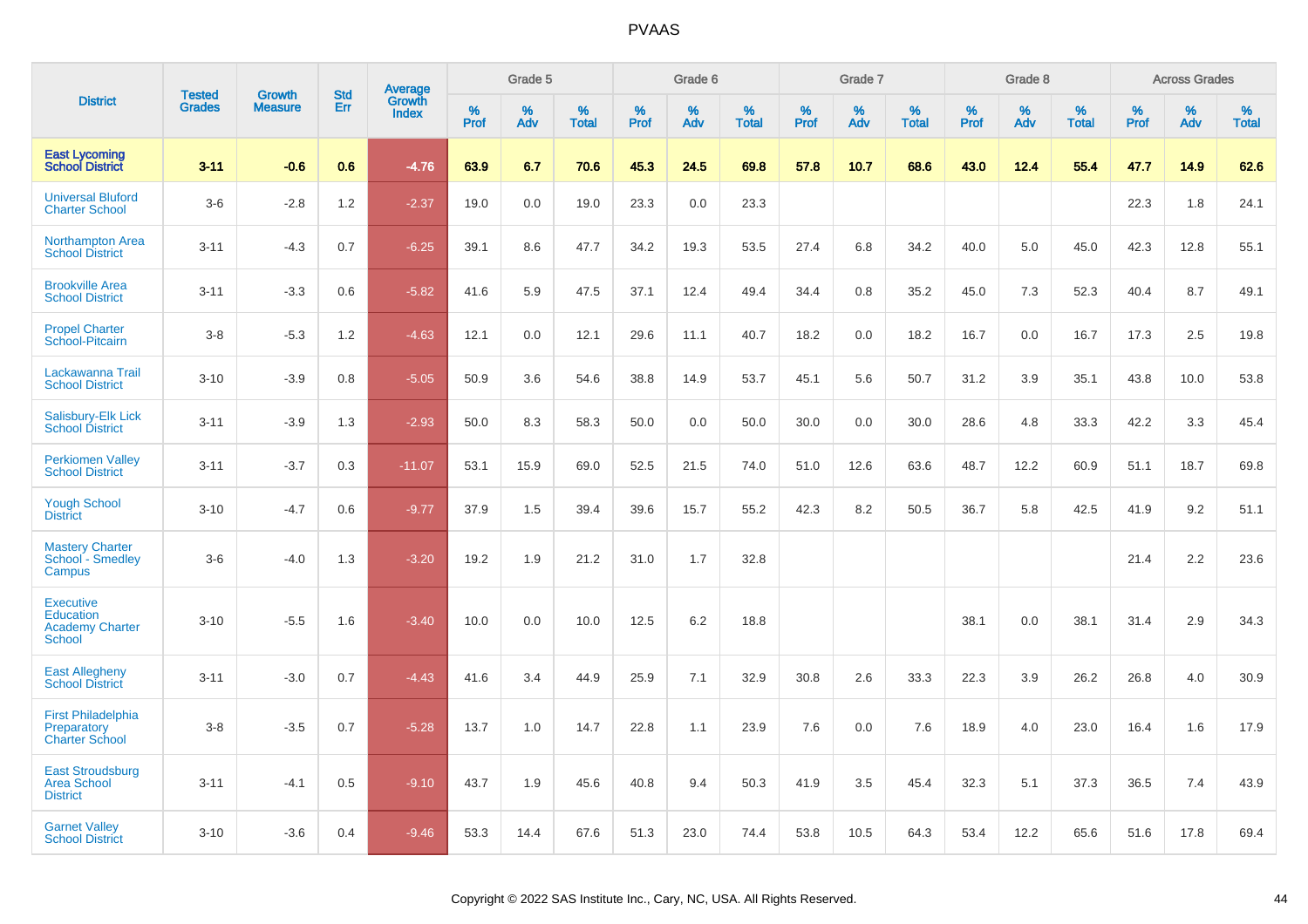|                                                                        |                                | <b>Growth</b>  | <b>Std</b> | Average                |              | Grade 5     |                      |              | Grade 6     |                      |              | Grade 7     |                      |              | Grade 8     |                   |                     | <b>Across Grades</b> |                      |
|------------------------------------------------------------------------|--------------------------------|----------------|------------|------------------------|--------------|-------------|----------------------|--------------|-------------|----------------------|--------------|-------------|----------------------|--------------|-------------|-------------------|---------------------|----------------------|----------------------|
| <b>District</b>                                                        | <b>Tested</b><br><b>Grades</b> | <b>Measure</b> | Err        | Growth<br><b>Index</b> | $\%$<br>Prof | $\%$<br>Adv | $\%$<br><b>Total</b> | $\%$<br>Prof | $\%$<br>Adv | $\%$<br><b>Total</b> | $\%$<br>Prof | $\%$<br>Adv | $\%$<br><b>Total</b> | $\%$<br>Prof | $\%$<br>Adv | %<br><b>Total</b> | $\%$<br><b>Prof</b> | $\%$<br>Adv          | $\%$<br><b>Total</b> |
| <b>East Lycoming</b><br><b>School District</b>                         | $3 - 11$                       | $-0.6$         | 0.6        | $-4.76$                | 63.9         | 6.7         | 70.6                 | 45.3         | 24.5        | 69.8                 | 57.8         | 10.7        | 68.6                 | 43.0         | 12.4        | 55.4              | 47.7                | 14.9                 | 62.6                 |
| <b>Parkland School</b><br><b>District</b>                              | $3 - 11$                       | $-2.9$         | 0.3        | $-10.53$               | 55.6         | 16.6        | 72.1                 | 42.4         | 30.0        | 72.4                 | 50.3         | 17.5        | 67.8                 | 46.6         | 14.9        | 61.4              | 47.1                | 23.4                 | 70.5                 |
| <b>Penn Hills School</b><br><b>District</b>                            | $3 - 11$                       | $-4.6$         | 0.5        | $-9.21$                | 22.2         | 0.0         | 22.2                 | 17.0         | 6.1         | 23.1                 | 13.6         | 1.6         | 15.2                 | 20.7         | 4.3         | 25.0              | 20.9                | 2.9                  | 23.8                 |
| Cheltenham<br><b>School District</b>                                   | $3 - 11$                       | $-2.6$         | 0.6        | $-4.40$                | 43.9         | 13.0        | 56.9                 | 49.5         | 17.8        | 67.3                 | 48.3         | 9.4         | 57.7                 | 35.2         | 7.7         | 42.9              | 44.0                | 14.8                 | 58.8                 |
| <b>Collegium Charter</b><br>School                                     | $3 - 10$                       | $-4.5$         | 0.5        | $-9.56$                | 32.0         | 1.0         | 33.0                 | 26.2         | 4.2         | 30.4                 | 26.3         | 1.1         | 27.4                 | 25.0         | 3.4         | 28.4              | 31.5                | 3.2                  | 34.7                 |
| <b>Wyoming Area</b><br><b>School District</b>                          | $3 - 10$                       | $-4.1$         | 0.6        | $-6.56$                | 58.6         | 6.0         | 64.7                 | 38.8         | 2.9         | 41.8                 | 49.5         | 3.2         | 52.7                 | 35.8         | 9.4         | 45.3              | 43.5                | 7.5                  | 51.1                 |
| Northwestern<br><b>School District</b>                                 | $3 - 11$                       | $-4.4$         | 0.6        | $-6.84$                | 50.0         | 2.1         | 52.1                 | 41.4         | 16.1        | 57.5                 | 42.4         | 1.9         | 44.3                 | 36.4         | 6.4         | 42.7              | 40.4                | 8.1                  | 48.5                 |
| <b>Chartiers Valley</b><br><b>School District</b>                      | $3 - 11$                       | $-3.4$         | 0.4        | $-8.00$                | 51.3         | 6.5         | 57.8                 | 45.9         | 15.3        | 61.2                 | 46.3         | 8.7         | 55.0                 | 42.9         | 7.6         | 50.5              | 47.3                | 10.0                 | 57.4                 |
| <b>Great Valley</b><br><b>School District</b>                          | $3 - 11$                       | $-2.0$         | 0.4        | $-5.13$                | 57.8         | 13.0        | 70.8                 | 43.6         | 32.2        | 75.8                 | 53.2         | 16.6        | 69.8                 | 56.6         | 18.4        | 75.0              | 50.6                | 21.7                 | 72.3                 |
| <b>Ringgold School</b><br><b>District</b>                              | $3 - 11$                       | $-6.9$         | 0.5        | $-14.33$               | 22.7         | 1.2         | 23.9                 | 29.5         | 0.6         | 30.1                 | 21.8         | 3.5         | 25.3                 | 31.7         | 4.3         | 36.0              | 32.2                | 4.3                  | 36.4                 |
| South Allegheny<br><b>School District</b>                              | $3 - 11$                       | $-5.4$         | 0.9        | $-5.76$                | 43.1         | 0.0         | 43.1                 | 32.6         | 6.1         | 38.8                 | 31.6         | 5.3         | 36.8                 | 41.5         | 12.2        | 53.7              | 39.4                | 6.6                  | 46.0                 |
| <b>New Brighton Area</b><br><b>School District</b>                     | $3 - 11$                       | $-4.3$         | 0.6        | $-6.67$                | 37.1         | 4.5         | 41.6                 | 37.0         | 7.0         | 44.0                 | 33.7         | 5.0         | 38.6                 | 27.6         | 3.8         | 31.4              | 32.4                | 4.8                  | 37.2                 |
| <b>Pottstown School</b><br><b>District</b>                             | $3 - 12$                       | $-5.4$         | 0.5        | $-10.46$               | 22.5         | 1.2         | 23.7                 | 20.1         | 2.1         | 22.2                 | 16.9         | 0.6         | 17.5                 | 16.5         | 1.6         | 18.1              | 21.9                | 2.2                  | 24.0                 |
| <b>Jim Thorpe Area</b><br><b>School District</b>                       | $3 - 11$                       | $-3.4$         | 0.6        | $-5.71$                | 45.4         | 2.0         | 47.5                 | 30.8         | 9.4         | 40.2                 | 37.9         | 6.4         | 44.3                 | 37.6         | 5.6         | 43.2              | 38.6                | 8.0                  | 46.6                 |
| <b>Lincoln Park</b><br><b>Performing Arts</b><br><b>Charter School</b> | $7 - 11$                       | $-3.9$         | 1.1        | $-3.56$                |              |             |                      |              |             |                      | 66.1         | 5.4         | 71.4                 | 59.8         | 17.2        | 77.0              | 62.2                | 12.6                 | 74.8                 |
| <b>Propel Charter</b><br>School-Mckeesport                             | $3 - 8$                        | $-7.2$         | 1.0        | $-7.15$                | 36.1         | 0.0         | 36.1                 | 32.4         | 0.0         | 32.4                 | 34.2         | 2.6         | 36.8                 | 29.7         | 2.7         | 32.4              | 32.1                | 1.4                  | 33.5                 |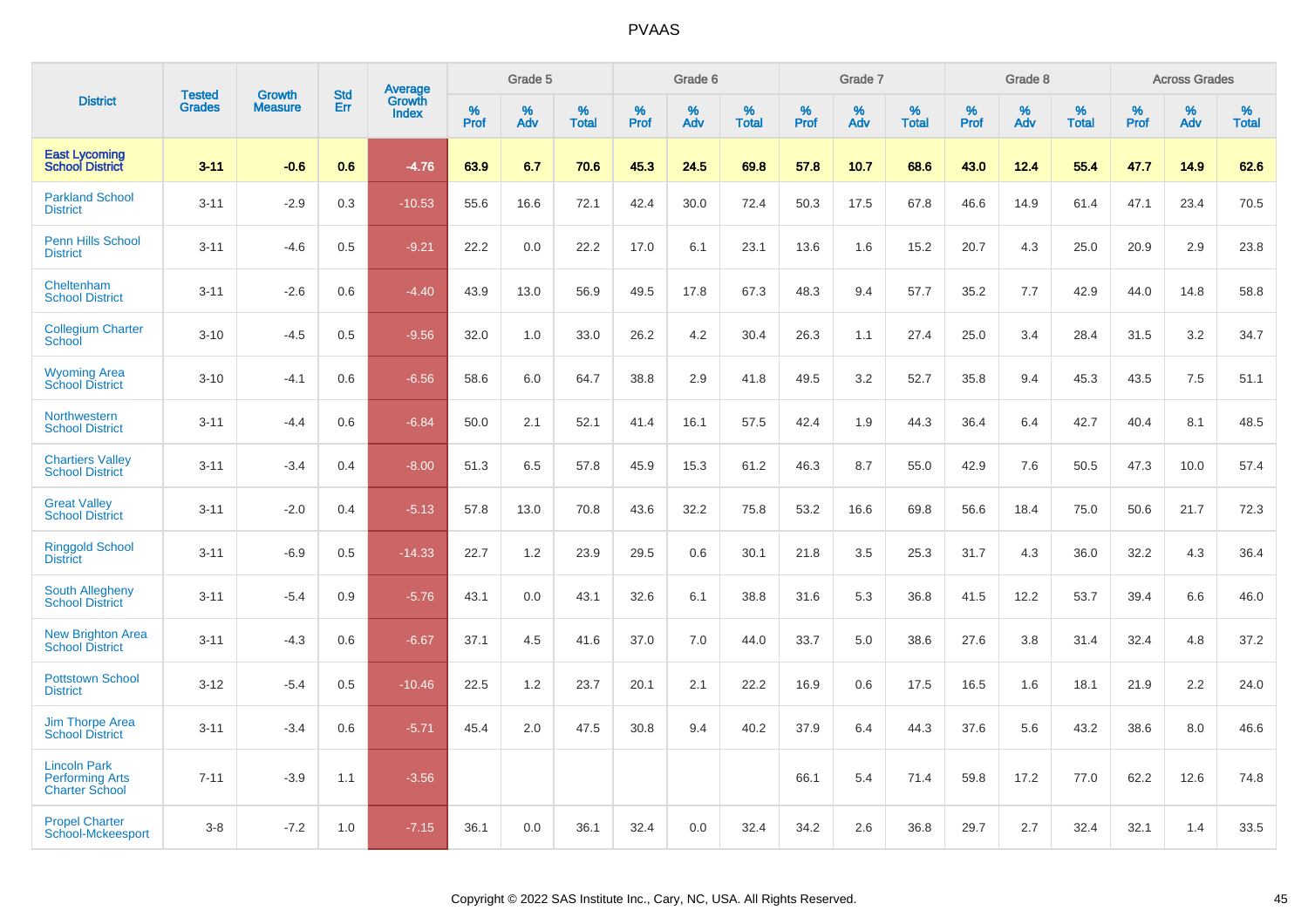|                                                                               | <b>Tested</b> | <b>Growth</b>  | <b>Std</b> | Average                       |           | Grade 5  |                   |           | Grade 6  |                   |           | Grade 7  |                   |           | Grade 8  |                   |           | <b>Across Grades</b> |                   |
|-------------------------------------------------------------------------------|---------------|----------------|------------|-------------------------------|-----------|----------|-------------------|-----------|----------|-------------------|-----------|----------|-------------------|-----------|----------|-------------------|-----------|----------------------|-------------------|
| <b>District</b>                                                               | <b>Grades</b> | <b>Measure</b> | Err        | <b>Growth</b><br><b>Index</b> | %<br>Prof | %<br>Adv | %<br><b>Total</b> | %<br>Prof | %<br>Adv | %<br><b>Total</b> | %<br>Prof | %<br>Adv | %<br><b>Total</b> | %<br>Prof | %<br>Adv | %<br><b>Total</b> | %<br>Prof | %<br>Adv             | %<br><b>Total</b> |
| <b>East Lycoming</b><br><b>School District</b>                                | $3 - 11$      | $-0.6$         | 0.6        | $-4.76$                       | 63.9      | 6.7      | 70.6              | 45.3      | 24.5     | 69.8              | 57.8      | 10.7     | 68.6              | 43.0      | 12.4     | 55.4              | 47.7      | 14.9                 | 62.6              |
| Montessori<br><b>Regional Charter</b><br>School                               | $3-6$         | $-3.8$         | 1.1        | $-3.39$                       | 33.3      | $0.0\,$  | 33.3              | 37.3      | 8.5      | 45.8              |           |          |                   |           |          |                   | 32.2      | 4.5                  | 36.7              |
| <b>Neshaminy School</b><br><b>District</b>                                    | $3 - 11$      | $-2.8$         | 0.3        | $-9.73$                       | 49.1      | 6.0      | 55.1              | 46.0      | 14.0     | 60.0              | 44.0      | 7.6      | 51.6              | 41.9      | 9.1      | 51.0              | 44.7      | 12.5                 | 57.2              |
| <b>Wilson Area</b><br><b>School District</b>                                  | $3 - 11$      | $-5.9$         | 0.5        | $-10.96$                      | 53.6      | 11.6     | 65.2              | 40.2      | 18.0     | 58.2              | 29.2      | 6.8      | 36.0              | 38.6      | 8.3      | 47.0              | 41.0      | 12.4                 | 53.4              |
| <b>Marple Newtown</b><br><b>School District</b>                               | $3 - 11$      | $-4.5$         | 0.5        | $-9.87$                       | 57.0      | 10.9     | 67.8              | 47.9      | 22.8     | 70.6              | 50.8      | 9.4      | 60.2              | 51.2      | 7.2      | 58.4              | 51.2      | 18.8                 | 69.9              |
| <b>Boyertown Area</b><br><b>School District</b>                               | $3 - 11$      | $-3.6$         | 0.4        | $-10.13$                      | 45.9      | 6.0      | 51.9              | 38.5      | 13.6     | 52.1              | 46.4      | 12.8     | 59.3              | 42.2      | 8.4      | 50.6              | 42.6      | 10.7                 | 53.4              |
| <b>Maritime Academy</b><br><b>Charter School</b>                              | $3 - 10$      | $-6.3$         | 0.7        | $-9.48$                       | 16.3      | 0.0      | 16.3              | 18.1      | 2.4      | 20.5              | 24.1      | 3.4      | 27.6              | 22.7      | 0.0      | 22.7              | 19.4      | 1.9                  | 21.3              |
| <b>Manheim</b><br><b>Township School</b><br><b>District</b>                   | $3 - 12$      | $-2.7$         | 0.3        | $-8.26$                       | 48.2      | 17.7     | 65.9              | 40.2      | 34.8     | 75.0              | 50.6      | 15.3     | 65.8              | 42.1      | 17.4     | 59.5              | 45.0      | 24.3                 | 69.3              |
| <b>Erie City School</b><br><b>District</b>                                    | $3 - 12$      | $-2.9$         | 0.3        | $-10.54$                      | 17.9      | 0.9      | 18.8              | 15.4      | 2.7      | 18.1              | 16.6      | 1.6      | 18.2              | 18.4      | 2.3      | 20.7              | 17.5      | 2.2                  | 19.8              |
| <b>Inquiry Charter</b><br>School                                              | $3-5$         | $-7.5$         | 2.2        | $-3.42$                       | 30.3      | 0.0      | 30.3              |           |          |                   |           |          |                   |           |          |                   | 25.9      | 4.6                  | 30.6              |
| <b>Seneca Valley</b><br><b>School District</b>                                | $3 - 11$      | $-3.6$         | 0.3        | $-12.57$                      | 52.6      | 9.8      | 62.4              | 44.4      | 27.6     | 72.0              | 53.0      | 9.8      | 62.9              | 51.1      | 14.5     | 65.6              | 47.2      | 20.2                 | 67.4              |
| <b>Bristol Township</b><br><b>School District</b>                             | $3 - 11$      | $-3.8$         | 0.4        | $-10.35$                      | 23.8      | 0.9      | 24.7              | 30.0      | 5.5      | 35.5              | 30.2      | 2.2      | 32.4              | 24.1      | 2.8      | 26.9              | 26.9      | 2.9                  | 29.8              |
| <b>New Castle Area</b><br><b>School District</b>                              | $3 - 12$      | $-5.0$         | 0.4        | $-11.37$                      | 19.4      | 0.5      | 19.9              | 18.2      | 4.2      | 22.4              | 18.3      | 0.0      | 18.3              | 20.9      | 0.9      | 21.9              | 17.6      | 1.9                  | 19.5              |
| <b>Urban Academy Of</b><br><b>Greater Pittsburgh</b><br><b>Charter School</b> | $3-5$         | $-8.2$         | 1.9        | $-4.39$                       | 21.4      | 2.4      | 23.8              |           |          |                   |           |          |                   |           |          |                   | 20.6      | 1.6                  | 22.2              |
| <b>Pennridge School</b><br><b>District</b>                                    | $3 - 10$      | $-4.2$         | 0.3        | $-14.02$                      | 58.0      | 5.4      | 63.4              | 42.6      | 18.6     | 61.3              | 49.7      | 8.2      | 57.8              | 46.2      | 10.0     | 56.1              | 49.6      | 11.6                 | 61.1              |